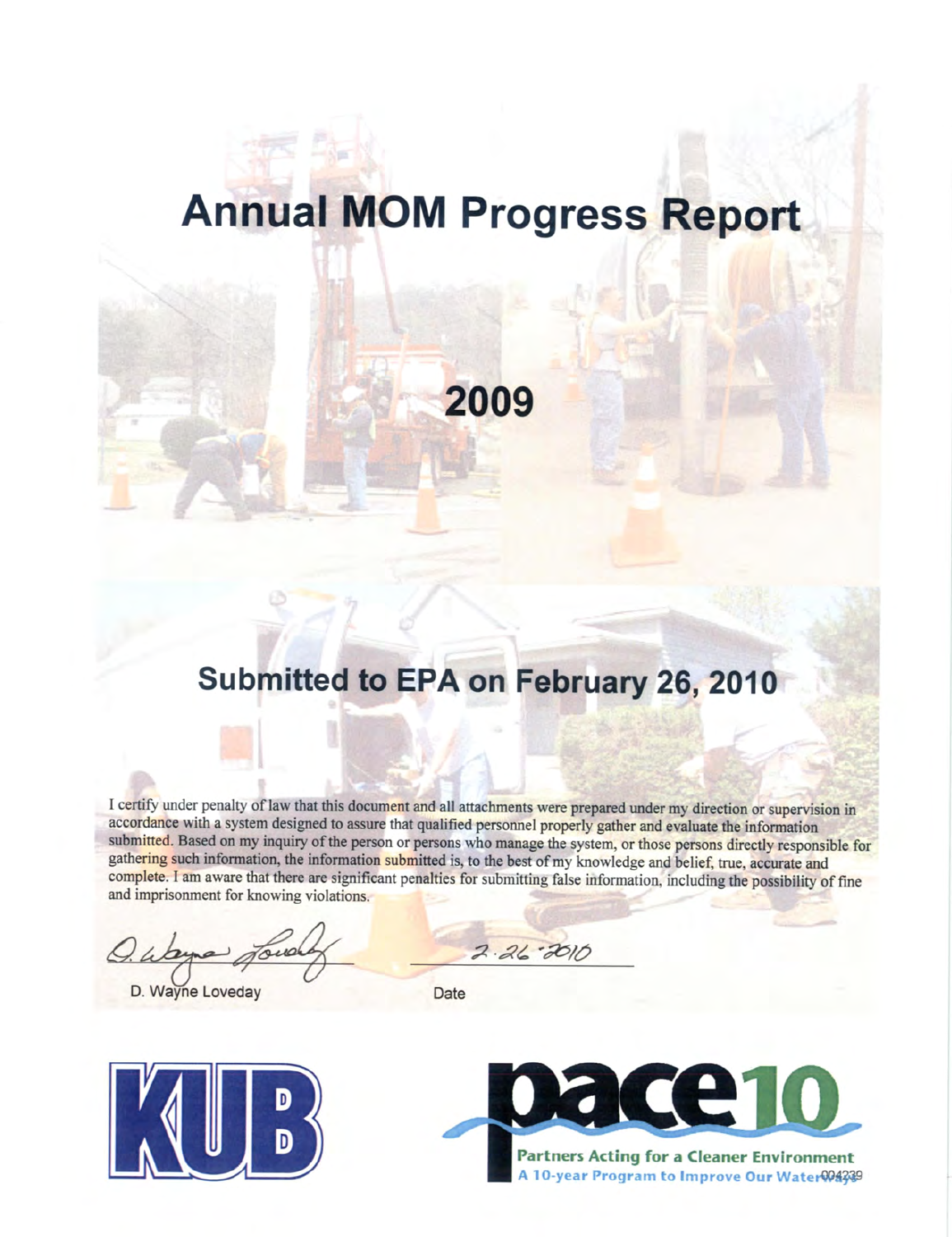### **Table of Contents**

| <b>Section 1</b> | <b>Introduction</b>                                | 1  |
|------------------|----------------------------------------------------|----|
| <b>Section 2</b> | <b>Grease Control Program</b>                      | 5  |
| <b>Section 3</b> | <b>Continuing Sewer System Assessment Program</b>  | 8  |
| <b>Section 4</b> | Infrastructure Rehabilitation Program              | 13 |
| <b>Section 5</b> | <b>Gravity Line Preventive Maintenance Program</b> | 15 |
| <b>Section 6</b> | <b>Sewer Overflow Response Plan</b>                | 16 |
| <b>Section 7</b> | <b>Other MOM Programs</b>                          | 18 |
| <b>Section 8</b> | <b>Private Lateral Program</b>                     | 20 |

## **Appendices**

| A  | <b>Grease Control Program Summary Tables</b>                |
|----|-------------------------------------------------------------|
| B  | <b>Pump Station Maintenance Activities and Schedule</b>     |
| C. | Summary Table of Pump Stations Using Chemical Injection and |
|    | <b>Odor Control</b>                                         |
| D  | <b>Pump Station Sample Inspection Checklist</b>             |
| E. | Summaries of Changes Made to Other Consent Decree Programs  |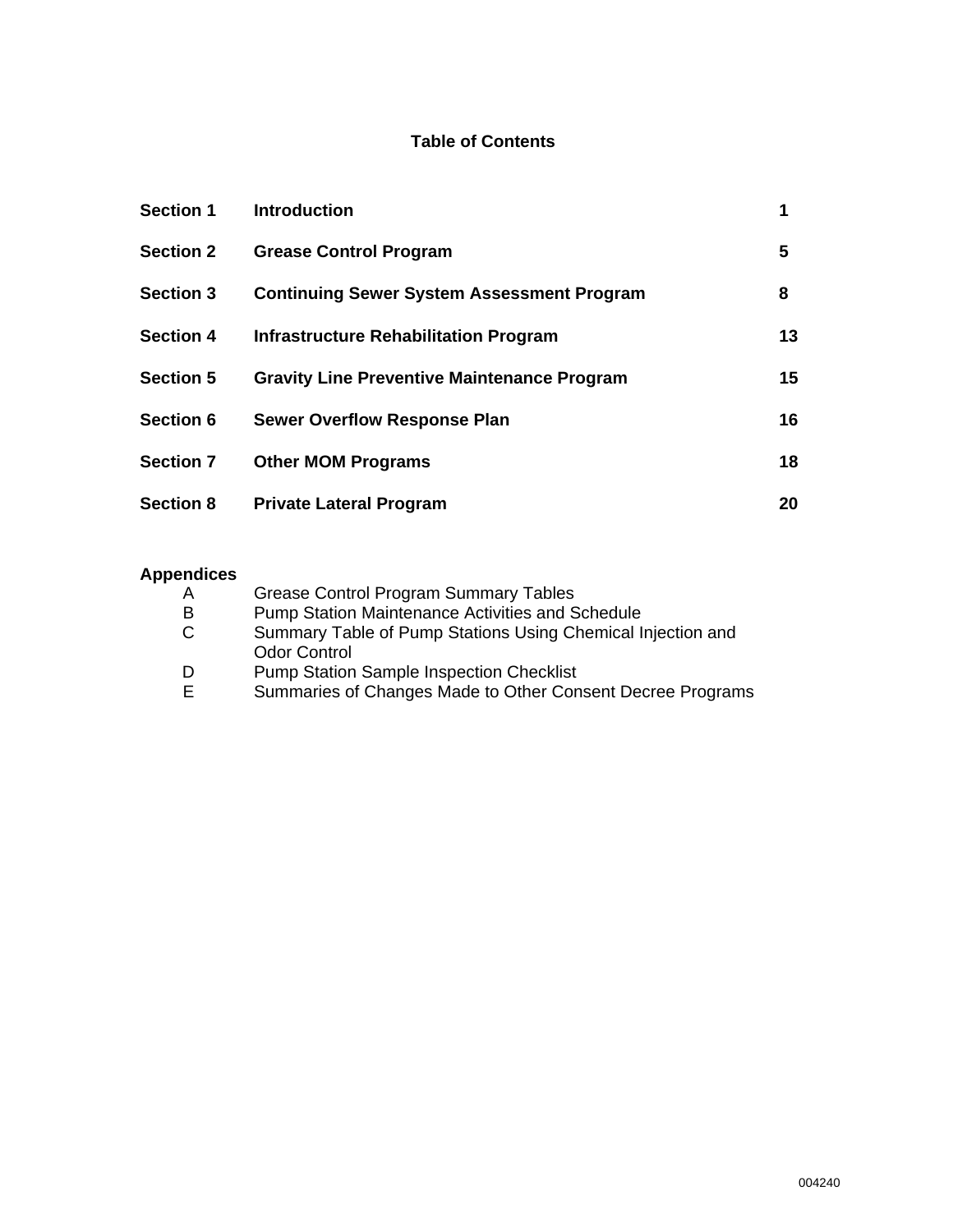#### **Section 1: Introduction**

#### Sanitary Sewer Overflows

Although the chart below shows an increase in total overflows in 2009 compared to the previous year, KUB's rehabilitation and maintenance programs continue to produce significant reductions in SSOs from before KUB implemented its PACE 10 Program. [PACE 10 is KUB's accelerated 10-year, \$530 million wastewater improvement program to aggressively attack the problem of sewer overflows. "PACE" stands for "Partners Acting for a Cleaner Environment."] While dry weather events actually declined in 2009, wet weather events driven by the most significant annual rainfall since 2003 showed an increase.

KUB experienced 26 wet-weather overflows in 2009 verses over 200 in 2003. Rainfall totals in 2009 were at above-normal levels causing an increase in wet-weather related overflows. The Knoxville area experienced 13 more inches of rain in 2009 (60.66 inches) than in 2008 (47.75 inches). There were two significant rain-events in 2009. One event occurred on January 6 and 7 resulting in more than 4 inches of rainfall and accounted for 10 wet-weather overflows. A second rain event on September 26 resulted in approximately 2 inches of rainfall and accounted for 7 wet-weather overflows. These two rain events accounted for 65% of the wet-weather events in 2009. Thanks to completed improvement projects, including construction of KUB's four wet weather wastewater storage tanks, those rainfall events produced only a small fraction of the number of wet-weather SSOs that occurred under similar conditions in the past before implementation of PACE 10 and the effects of the drought in the region.

KUB's wastewater storage facilities at Lower First Creek, Upper First Creek, Third Creek, and Walker Springs operated a combined total of 38 times in 2009, containing a total of 81.4 million gallons of wastewater. Those tanks were designed and sited to address chronic overflows at Fourth and Hoitt, 5000 Western Avenue, 4813 N Broadway, and Walker Springs. The tanks help KUB shave peaks to prevent spikes in flow and meet requirements to address sewer overflows and protect our environment.

KUB will complete a fifth storage facility at Bernard Avenue in November 2010. Construction of a sixth storage facility located at the Kuwahee Wastewater Treatment Plant began in December 2009 with anticipated completion in January 2011. These tanks will add another 12 million gallons of storage and help to further reduce wet weather SSOs and reduce peak flows at the plant that occur during heavy rainfall.

There were a total of 70 dry weather overflows in 2009, compared to 74 dry-weather in 2008. KUB continues to complete numerous improvement projects and maintain the ongoing Management, Operations, and Maintenance (MOM) programs to further reduce dry weather related events.

There were a total of six KUB-maintained residential grinder pump failures during 2009. This is a decrease from the 12 failures reported during 2008. Out of those six failures, four required major repairs that consisted of a minimum of pump replacement. In February of 2008, KUB implemented a program to more aggressively monitor and inspect the grinder pump stations owned and operated by KUB.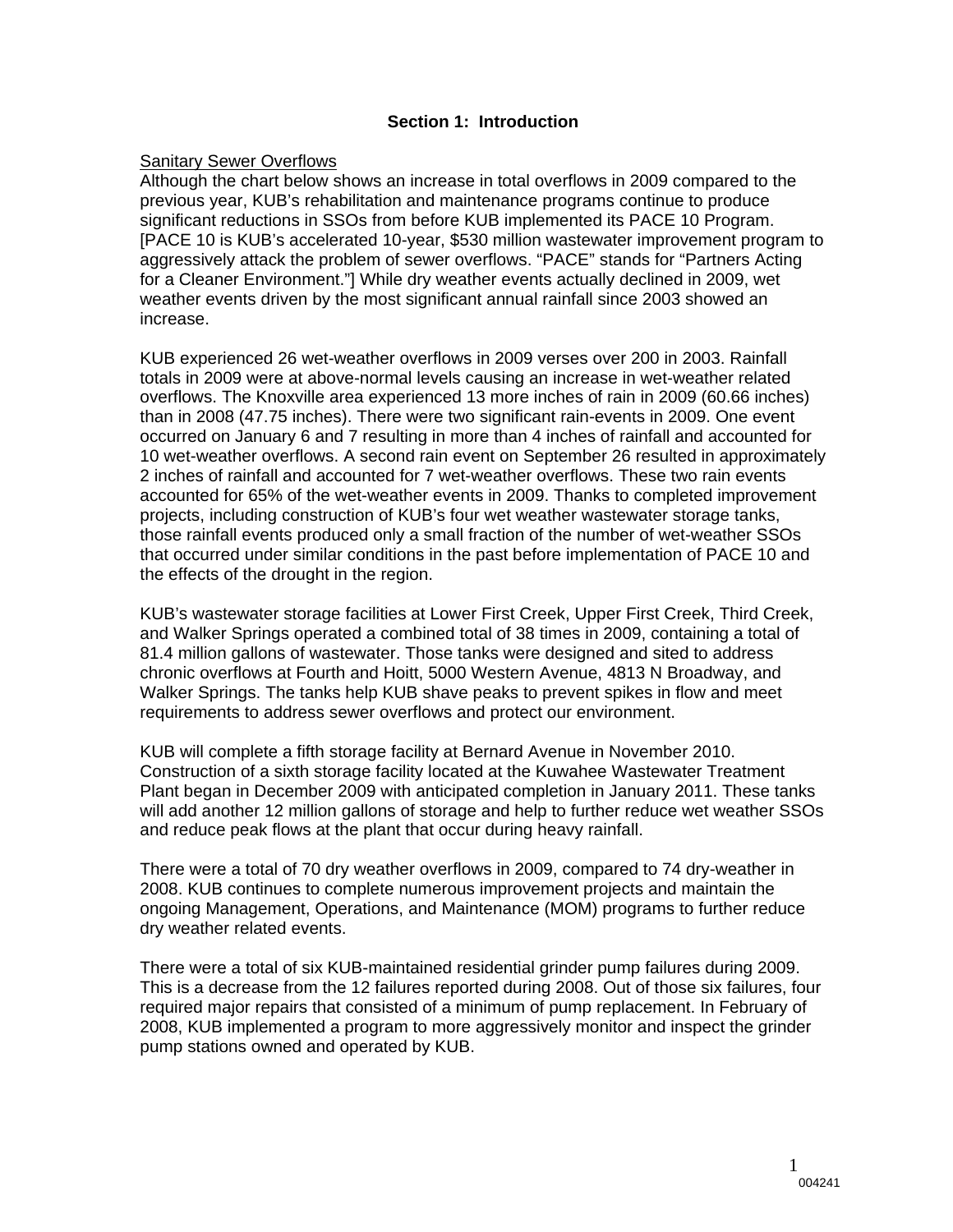

*Note: KUB's highest SSO numbers were in 2003, when rainfall reached a record high. As KUB completed early PACE 10 projects, SSOs began to trend down. (The 2006 spike was due to a single extraordinary rainfall event.) Rainfall in 2009 approached the 2003 high, and although SSOs went up, they were still significantly lower than in a similar rainfall year before PACE 10.*

Blockages were the major cause of dry-weather overflows in 2009, accounting for 41 of 70 overflows; two more blockage-related events than in 2008. KUB continues to focus on reducing blockage-related overflows with the efforts of the Blockage Abatement (BA) and Grease Control programs. Grease and roots continue to be the leading causes, or major contributing factors, in blockage-related overflows, although the totals continue to decrease.

KUB maintains aggressive efforts to reduce/eliminate grease discharge to the collection system from food service facilities (FSF). Last year a KUB customer and large producer of frozen food products implemented required new pretreatment equipment to further reduce the grease from its discharge. Two schools and 63 FSFs installed new equipment or upgraded their external grease traps in 2009. Those efforts and investments by our customers continue to help prevent grease buildup in our system. KUB completed inspections of 1122 FSFs to determine their potential grease risk prior to issuing permits. Only four percent of the FSFs were rated as high risk or unacceptable for the 2010 permitting year.

KUB also continues to educate residential customers to prevent grease-related overflows. Additional inspections are conducted in areas where residential grease may be entering the system. These inspections help better identify the need for increased cleaning and public awareness efforts, such as Can the Grease (CTG). KUB placed additional emphasis on distributing educational information on proper grease disposal this past year. Program personnel participated in customer education events hosted by community organizations and promoted CTG in various customer communications and the KUB Web site. KUB discontinued sending CTG cans to all residential customers near grease-related overflows in early 2009. Customers still receive educational brochures, can liners, and instructions for using the liner with their own can to collect the grease rather than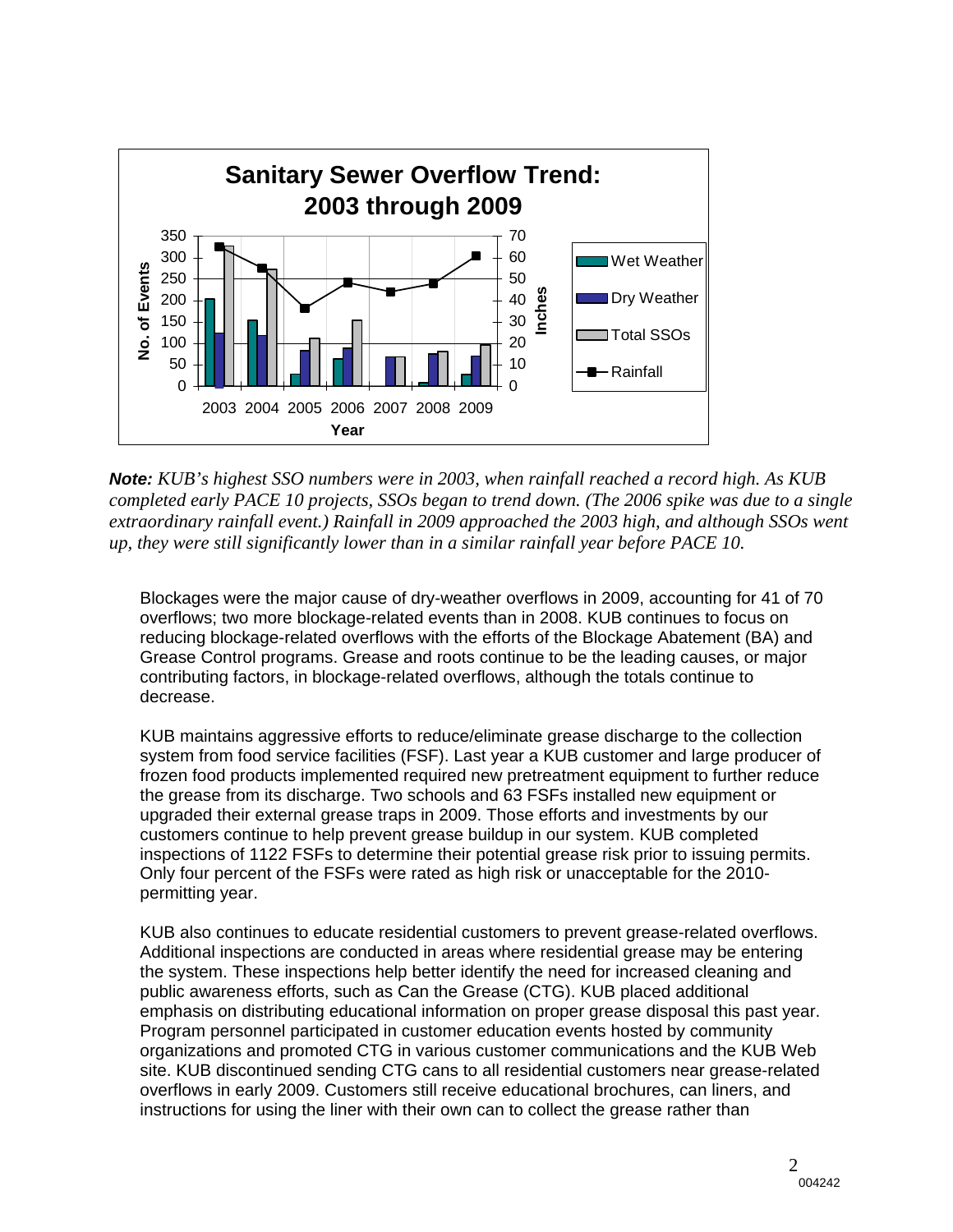disposing of it down the drain. The cans are still given away during limited special events such as health fairs, tenant meetings at apartment complexes, and promotional events.

As mentioned, another effort that continues to reduce dry weather SSOs is our Blockage Abatement (BA) Program, a routine cleaning and inspection program to remove roots and debris from sewer mains.

The BA Program uses increased frequency of cleaning to prevent overflows in areas with previous problems until KUB schedules projects for more permanent fixes. The footage of mains on BA fluctuates each year as KUB completes scheduled fixes or identifies new areas where more cleaning is needed pending future projects.

In 2009, BA crews cleaned 1,148,272 ft (217 miles) and televised 106,550 ft (20 miles) of gravity sewers. In addition to the BA footage, KUB crews and PACE 10 contractors proactively cleaned and televised 116,160 ft (22 miles) in 2009.

#### System Maintenance, Improvements, and Assessment

In 2009, KUB had \$42 million in rehabilitation and replacement projects under contract, including two additional storage tanks, five pump stations, and over 32 miles of pipe in the collection system. A total of 25 projects were completed during the year. Pump station projects initiated in 2009 involved rehabilitation, removal, and significant upgrades to improve system collection.

Under PACE 10, contractors smoke-tested 758,201 ft (144 miles) of sewers and conducted 3,594 manhole inspections, with 948 manholes rehabilitated or replaced.

KUB also inspects customer-owned private laterals, notifies customers with defective laterals or prohibited connections, and enforces repairs or replacements as required by our Private Lateral Program (PLP)\*. KUB tracks information about the PLP in a Lotus Notes information management system (IMS) called the Private Lateral Tracker. A total of 532 laterals were repaired or replaced in 2009.

In addition to those system improvements and maintenance activities, KUB gathers additional information from its other MOM program efforts. This assessment information is collected as part of the Continuing Sewer System Assessment Program (CSSAP) and used to feed the IRP decision-making process. We refer to this as our basin characterization process. As all the data is collected for a sub-basin or mini-basin, a design engineer and our basin engineer evaluate it. Lines are then recommended for rehabilitation, replacement, or continued maintenance and inspection based on design criteria and engineering judgment.

Through the collection of multiple sources of data, such as as-built drawings, field inspections, and asset management information, KUB created a digital database to help manage the continual evaluation of each of the sewer pump stations and the connected force mains.

The database provides all users with general information, such as a pump station's address, age, number of pumps, diameter of wet well, backup power supply, bypass connections, emergency considerations, electrical components, force main size, force main material, site photos, site features, annual inspections, air release valve inspections, odor control components, and discharge manhole inspections.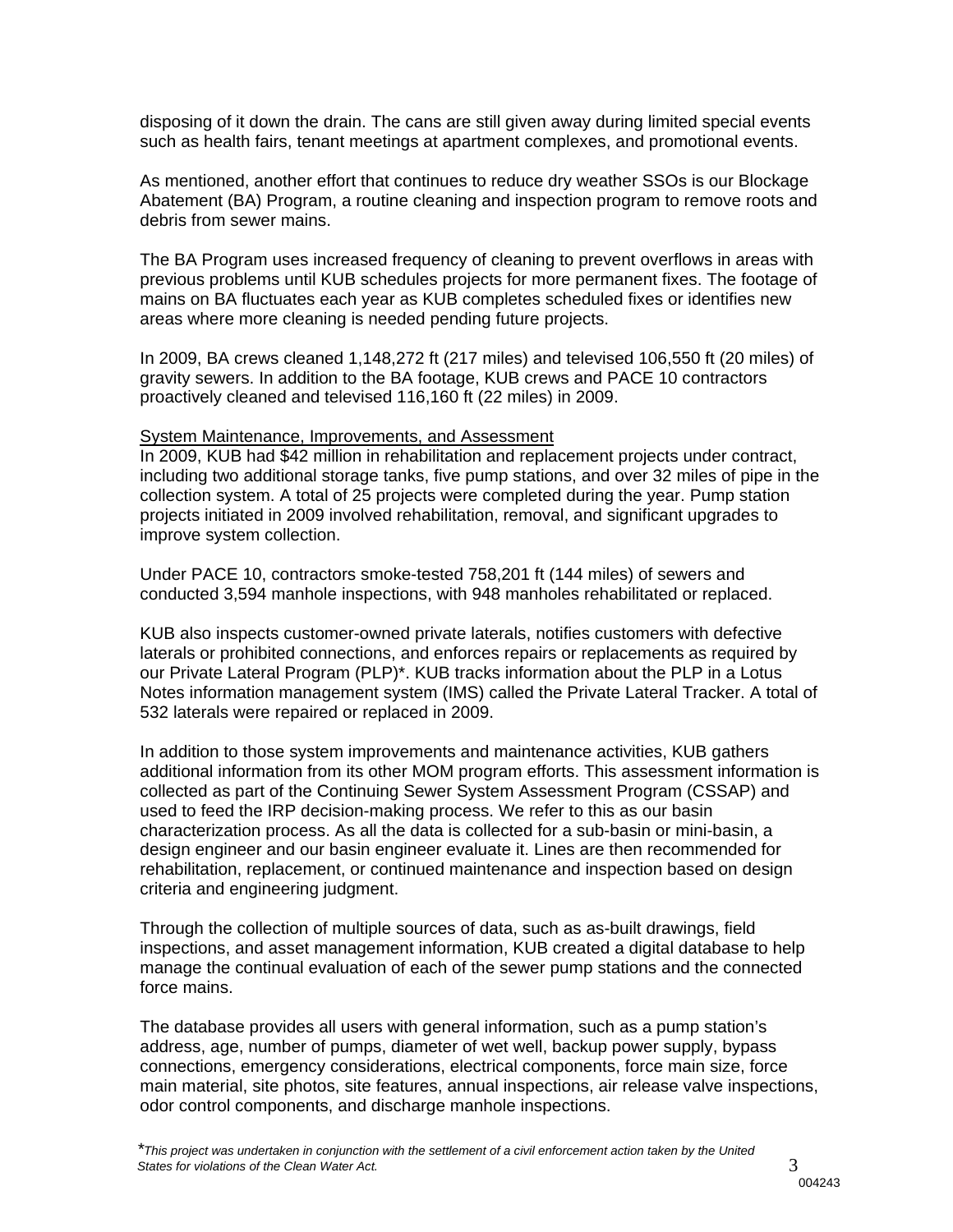The database can also provide more detailed information such as flow rates, condition ratings, pump curves, pump data, SCADA files, component dimensions, site voltage, and flow diagrams.

The database is now used as the primary tool to assess station condition and ensure that the pump stations are a reliable means of transporting sewer during dry and wet weather conditions.

#### **Summarv**

This progress report shows how KUB will continue to use and refine its MOM programs in the future to better maintain our system, serve our customers, and protect our environment. The following sections provide more specific information on MOM activities already highlighted over the course of this past year.

KUB continues to implement, manage, and refine the Other MOM Programs listed in the Consent Decree Appendix A. Where applicable, any of those programs with changes or significant accomplishments are summarized in Section 7.

This fifth MOM Annual Progress Report, which covers the 2009 calendar year, includes summaries of the updates made to the Water Quality Monitoring Report, Operations Record-Keeping Program, and the Reporting, Notification, and Record-Keeping Program.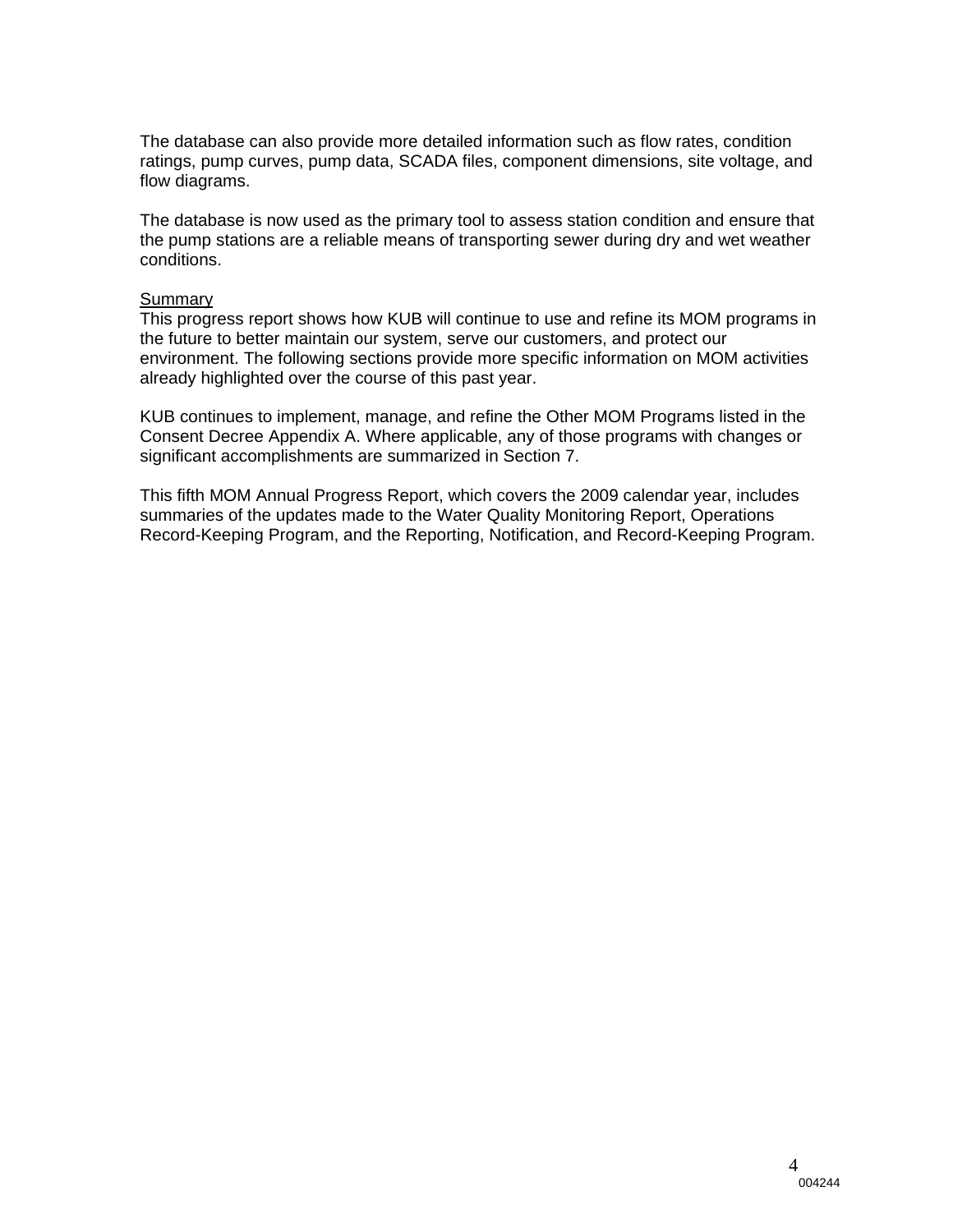## **Section 2: Grease Control Program**

KUB's Grease Control Program consists of three primary elements:

- Routine inspection of food service facilities (FSFs)
	- o Existing FSFs
	- o New/remodeled FSFs
- Grease-related SSO Response
- Residential Grease Control Program.

This MOM Progress Report section and the summary tables included in Appendix A provide an overview of the program's activities in 2009. The summary tables provide more detailed information pertaining to grease-related SSOs, interceptor requirements for FSFs, the number and results of inspections, enforcement actions, and other program activities. All FSFs in the KUB service area are on a scheduled rotation for inspection. The FSFs included in this report are only those that were inspected in 2009.

There were a total of 18 grease related SSOs and three grease-related building backups (BBUs) in 2009. Most of the grease only events also involved the need to remove roots to correct the blockage. KUB continues to maintain its efforts to remove roots through the BA Program in addition to its emphasis on grease control.

The information from these 21 SSOs/BBUs identified 2,190 residential customers and 28 commercial FSFs as potential contributors. Sixteen of the commercial FSFs were churches that have no kitchen or are no longer using their kitchen; the other 12 FSFs were inspected and had proper grease control equipment.

#### **Inspections of Food Service Facilities**

KUB conducted 1,589 total inspections of FSFs in 2009. That included 94 initial inspections, 240 follow-up inspections, and 1,255 annual inspections (which may include multiple visits). KUB required 63 of the FSFs to upgrade existing equipment or to install new equipment to help prevent grease-related overflows in their areas.

Two Knox County School food-preparation sites were eliminated as contributors to grease problems: West Haven Elementary and Pond Gap Elementary. KUB required them to install 1,500- and 2,000-gallon grease interceptors, respectively, to help prevent new overflows.

Knox County Schools has worked to complete an action plan to install grease control equipment at all schools and only two schools still require upgraded grease traps. The school system has awarded contracts to install 1500-gallon grease interceptors at Whittle Springs Middle and Lonsdale Elementary schools over the summer break in 2010 at \$25,000 per installation.

Over the last four years, the school system has installed large interceptors installed at 25 schools preventing the discharge of grease into our system. KUB worked closely with the school system to complete the upgrades needed to meet program requirements. Through this year, the installations have cost the school system over \$475,000 to complete.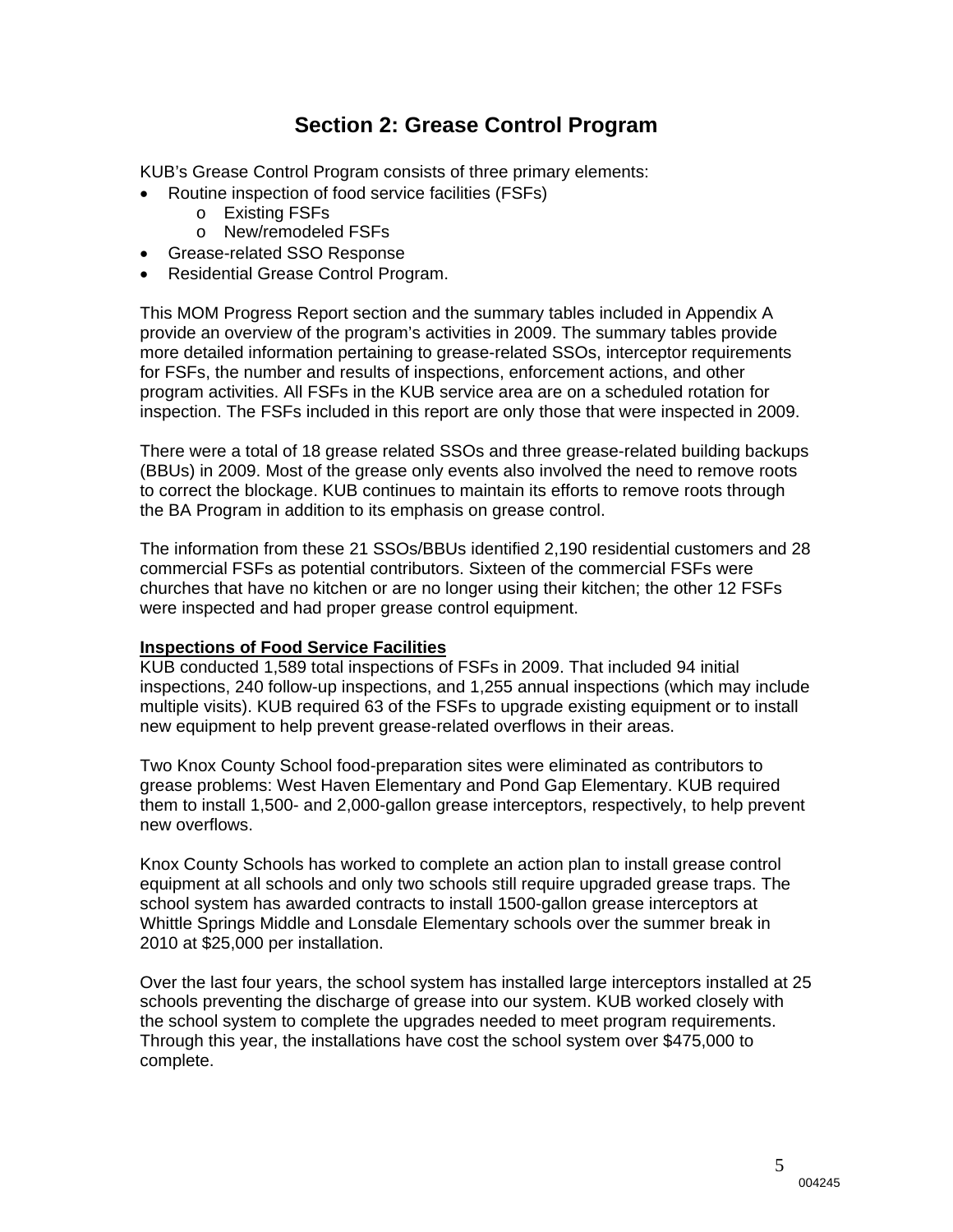In 2009, KUB worked with the Public Building Authority to have two 1500-gallon grease interceptors installed at the Knoxville City – County Building for the jail kitchen. The 3,000-gallon capacity exceeded the 2000-gallon size requirement and replaced a small internal grease trap that had been in use.

In 2009, several FSFs improved their existing grease control equipment. Kentucky Fried Chicken, Buddy's BBQ, UT Thompson Boling Arena, and UT Hospital all upgraded their current equipment to larger external grease traps. UT Hospital doubled its grease interceptor size for the dietary kitchen to 3000-gallons, which exceeded the sizing requirement of 2000-gallons. Buddy's BBQ replaced an internal trap with a 1,500-gallon grease interceptor at its Magnolia Avenue facility. That will allow each FSF to capture grease more efficiently and effectively.

Processed Foods, a large food-preparation industry in KUB's system, also invested over \$750,000 in Dissolved Air Floatation (DAF) equipment to eliminate grease from its discharge after working with external traps in series for several years. This improvement has been very effective, reducing total oil and grease in its discharge to less than 100 milligrams/liter.

#### **Grease Program Permitting Phase for 2009**

In February 2009, KUB sent 807 Grease Permitting packets to FSFs that discharge grease into the wastewater system. The program requires all FSFs to be inspected at least annually and to obtain a Grease Control Permit annually if they prepare food.

Each FSF received a permitting packet that explained the facility's risk rating and included application materials and program guidelines. KUB completed inspections of all 1,122 FSFs in its service area to determine risk ratings and if the FSF needed a permit. KUB received 765 completed permits, 263 FSFs were inactive or did not need a permit, and 94 were new FSFs to be permitted in 2010.

Before permit packets are mailed, FSFs are inspected to determine their risk rating, based on the risk they potentially pose to the collection system. Each facility is rated based on its size, food-preparation practices, the maintenance of its grease-control equipment, and its record-keeping practices. If a FSF's equipment is undersized or poorly maintained, or if the FSF has not maintained pumping records, the risk rating will be high or unacceptable. If the facility is rated as unacceptable, it will be required to upgrade its grease-control equipment or increase pumping frequency. Otherwise, it will be subject to enforcement action.

The base permit fee is \$100 per year for each facility. If a FSFs grease control system is rated as unacceptable or high risk to KUB's system, KUB charges the facility an additional \$50 fee. Permitting fees help KUB recover some of the costs related to implementing the Grease Control Program. Only 4 percent of the FSFs were rated as high risk or unacceptable for the 2010-permitting year.

#### **Grease-Related SSO Response and Residential Can the Grease Program**

The majority of grease-related overflows in the KUB system occur in residential areas. When such an overflow occurs, KUB initiates a Grease Investigation that includes making field inspections and sending information to residential customers.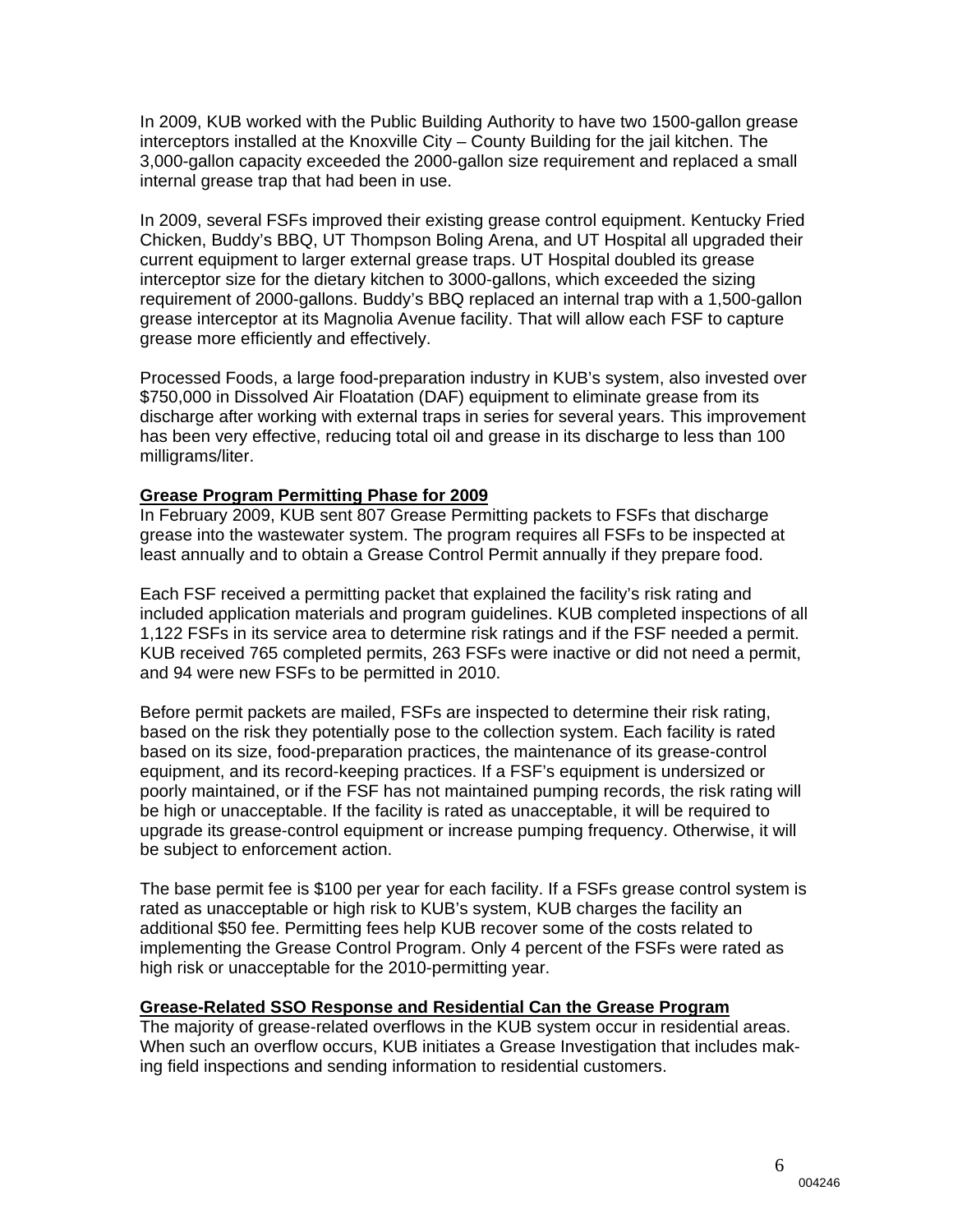Based on the location of the SSO, KUB uses the electronic mapping tool LandViewer to place a graphic polygon around the geographic area upstream of the SSO location. That helps identify all wastewater customers that may be contributing grease to the SSO location. KUB then generates a report containing customers' names and account information.

KUB inspects commercial customers within the polygon to verify their compliance with KUB's Grease Control Program. KUB mails residential customers a letter, an educational brochure, and a Can the Grease liner with instructions on using the liner to collect their grease instead of disposing of it down the drain.

In 2009, KUB mailed grease letters to 2,218 customers near 21 grease-related overflows. KUB also sent educational brochures and grease can liners to residential customers. [Note: KUB does not send educational brochures to commercial customers, which must have grease traps or interceptors.]

KUB increased efforts to educate residential customers on how to properly dispose of grease through our Can the Grease (CTG) program. Program personnel provided a brief overview the CTG program on community television to raise awareness. Other efforts included an ad in the local paper, a front-page banner picture and link on the KUB Web site, a Facebook message, and information in the customer newsletter that mails to all customers with bills.

In November, KUB also promoted CTG with a free can offer on its Web site and with an ad in a local online publication. Through those efforts, KUB gave away 160 CTG cans to customers who responded.

KUB continues to promote the CTG program at community events by distributing cans and sending speakers to meetings and other events. KUB grease inspectors gave educational talks at two apartment complexes during their monthly tenant meetings. KUB also participated in nine local events in 2009 and handed out 380 Can the Grease cans and brochures.

| Event                                      | <b>Number of cans</b><br>given away |
|--------------------------------------------|-------------------------------------|
| Barclay House Condominium Meeting          | 10                                  |
| <b>KUB Energy Workshop</b>                 | 15                                  |
| Sterchi Health Fair (@ Sterchi Elementary) | 3                                   |
| <b>KUB Energy Workshop</b>                 | 25                                  |
| Senior Citizen Wellness Expo               | 100                                 |
| <b>Five Points Community Event</b>         | 55                                  |
| Knox County Health Department Fair         | 120                                 |
| <b>Riverview Park Apartments</b>           | 2                                   |
| Riverview Park Apartments (2nd visit)      | 50                                  |



**Can the Grease** to protect your plumbing and our environment.

#### Pouring grease down a drain can lead to

- Rancid odors
- Messy, costly sewage backups
- Sewer overflows

#### **Click here to request** your free KUB Can the **Grease can!**

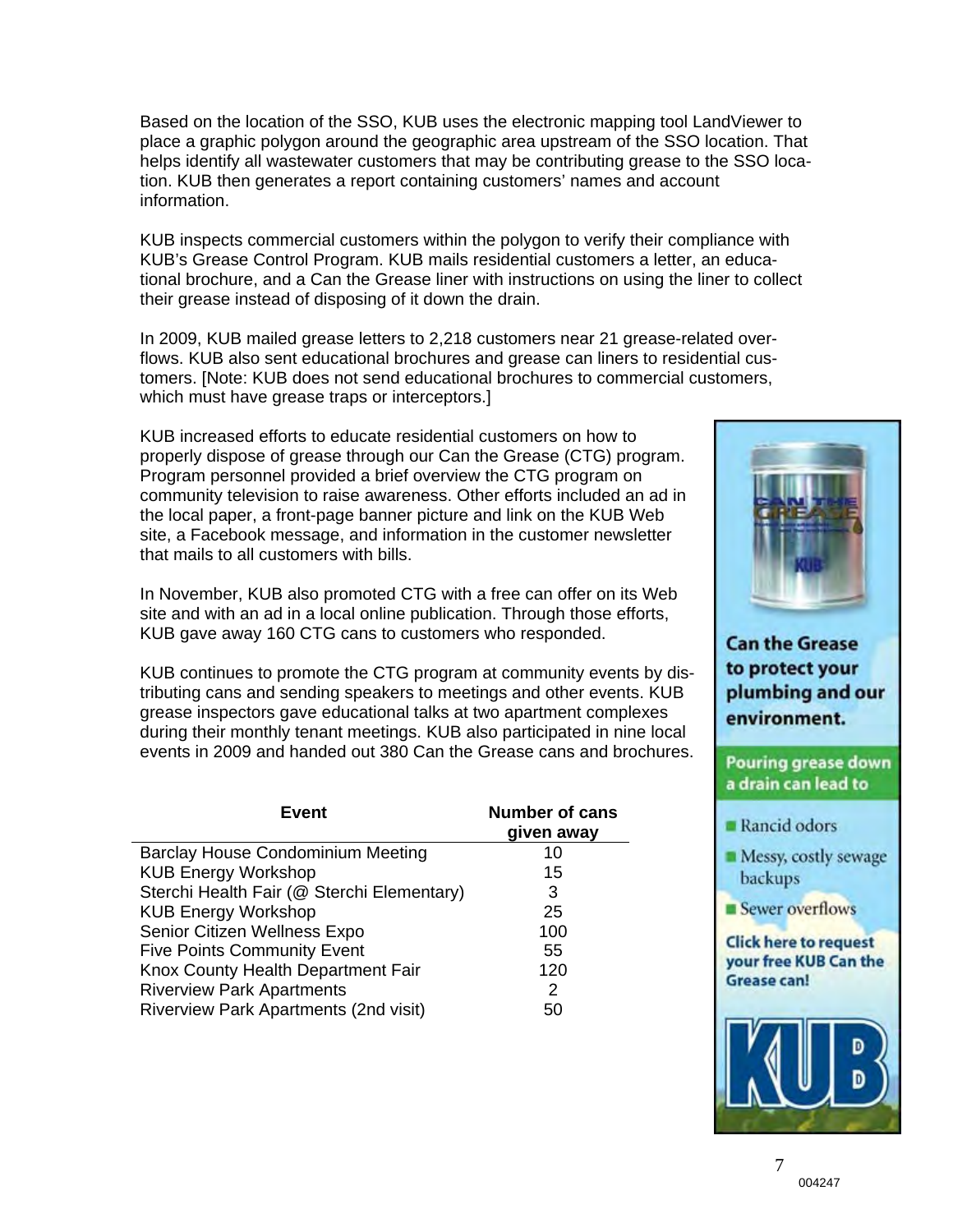## **Section 3: Continuing Sewer System Assessment Program (CSSAP)**

The CSSAP is a systematic evaluation of the entire wastewater collection and transmission system (WCTS) that also assesses capacity to support prioritization of the Corrective Action Plan/Engineering Report (CAP/ER) and the Infrastructure Rehabilitation Program (IRP). It consists of five key programs, each of which includes a method for setting priorities for determining where assessments are to be performed, a list of the tools and methods to be used to conduct assessments, and a performance measure to track progress.

The following table shows the elements of the CSSAP assessment tools and performance goal periods:

| <b>Program Elements</b>                          | <b>Assessment</b><br>Tools                                            | <b>Completed</b><br>in 2009 | Total<br>Completed*         | One<br><b>Complete</b><br>Cycle<br><b>Period</b> |
|--------------------------------------------------|-----------------------------------------------------------------------|-----------------------------|-----------------------------|--------------------------------------------------|
| <b>Manhole Condition</b><br>Assessment           | Manhole<br>Inspections<br><b>Smoke Testing</b>                        | 4 percent                   | 52 percent                  | 12 Years                                         |
| <b>Gravity Sewer Condition</b><br>Assessment     | <b>Flow Monitoring</b><br><b>Smoke Testing</b><br>Dye Testing<br>CCTV | 6 percent                   | 54 percent                  | 12 Years                                         |
| <b>Private Lateral Condition</b><br>Assessment   | <b>Flow Monitoring</b><br><b>Smoke Testing</b><br>Dye Testing<br>CCTV | 5 percent                   | 50 percent                  | 12 Years                                         |
| Force Main Performance<br>Assessment             | <b>Corrosion Defect</b><br>Identification                             | 100 percent                 | 100 percent                 | 2 Years                                          |
| <b>Pump Station</b><br>Performance<br>Assessment | <b>Pump Station</b><br>Performance and<br>Adequacy                    | 100 percent                 | New cycle<br>begins in 2010 | 2 Years                                          |

\*Since CSSAP approval 7-28-05

### **Manhole and Gravity Sewer Condition Assessment**

We are dedicated to completing one full cycle of collection system assessment and cleaning in 12 years. At the end of year five, KUB has completed inspection of approximately 54 percent of the collection system infrastructure. This advancement of work was done to facilitate many of the early rehabilitation projects. Production going forward may be adjusted to achieve the entire cycle in the 12-year time frame. On the remaining schedule, KUB's daily clean and CCTV goal is 2,500 ft per day for an assumed 200 working days/year (200 days provides allowance for weather, emergency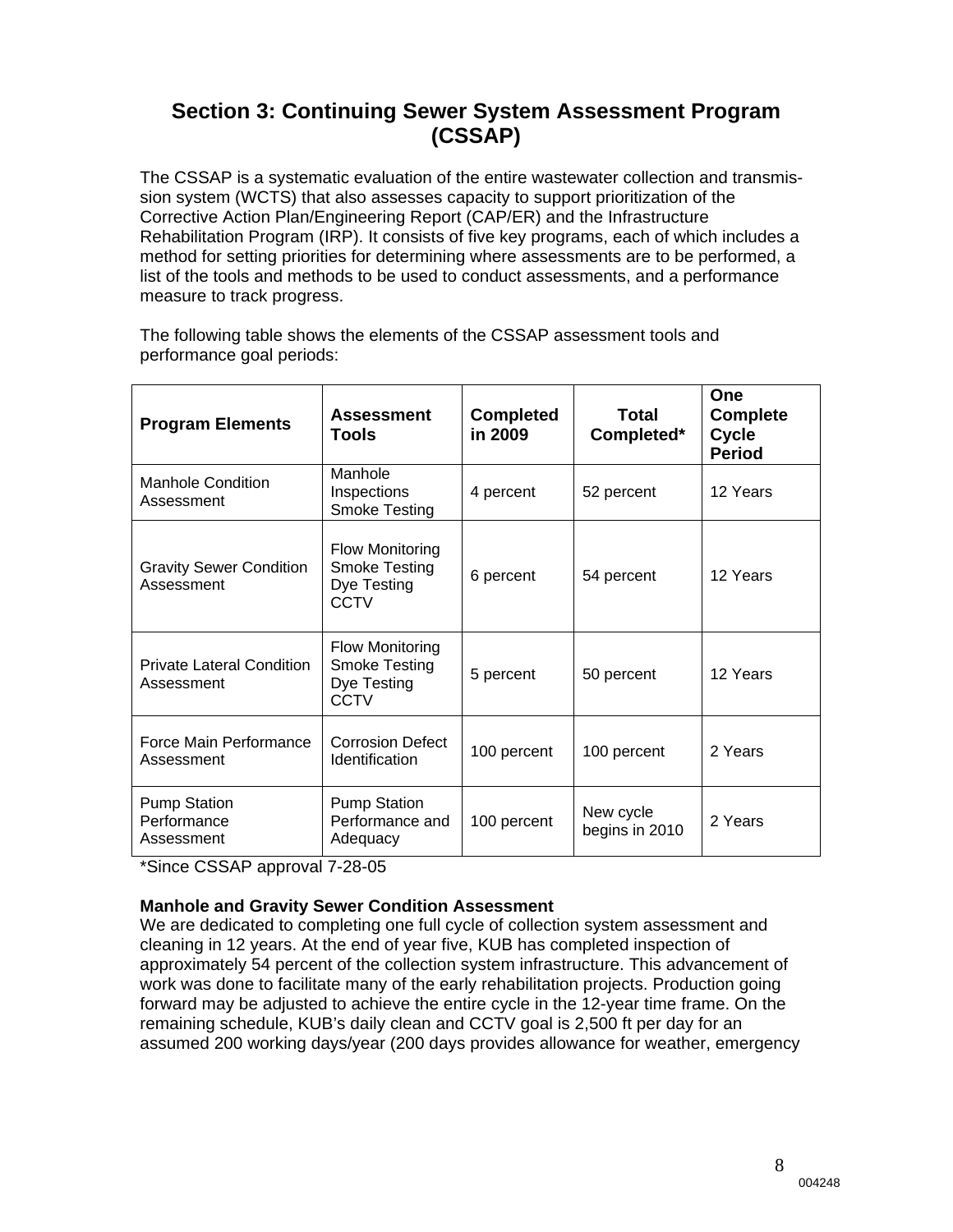response, equipment, training, and other personnel constraints that may limit a working day). This amounts to 500,000 ft per year, or approximately 8.5 percent of the system.

In addition to the BA footage, KUB and PACE 10 contractors cleaned and televised 116,160 ft (22 miles) of gravity sewers in 2009. Under PACE 10, contractors smoketested 758,201 ft (144 miles) of sewers and conducted 3,594 manhole inspections, with 948 manholes rehabilitated or replaced. More than 170,927 ft (32 miles) of wastewater mains in the KUB system were rehabilitated or replaced.



We continue to reconcile data from previous years to ensure thorough cleaning and inspections on all assets in each sub-basin.

#### **Flow Monitoring and Modeling**

Flow monitoring and modeling continue to be important tools to help KUB assess its system and prioritize basins for cleaning and rehabilitation. KUB has 36 permanent flow meters strategically placed in the wastewater system.

KUB plans to continue to use permanent meters and to add temporary meters as needed to collect data for the system model to help determine what areas to investigate and prioritize for future projects. Flow monitoring data supports planning for Gravity Line Preventive Maintenance, Pump Station and Force Main Preventive Maintenance, and Infrastructure Rehabilitation.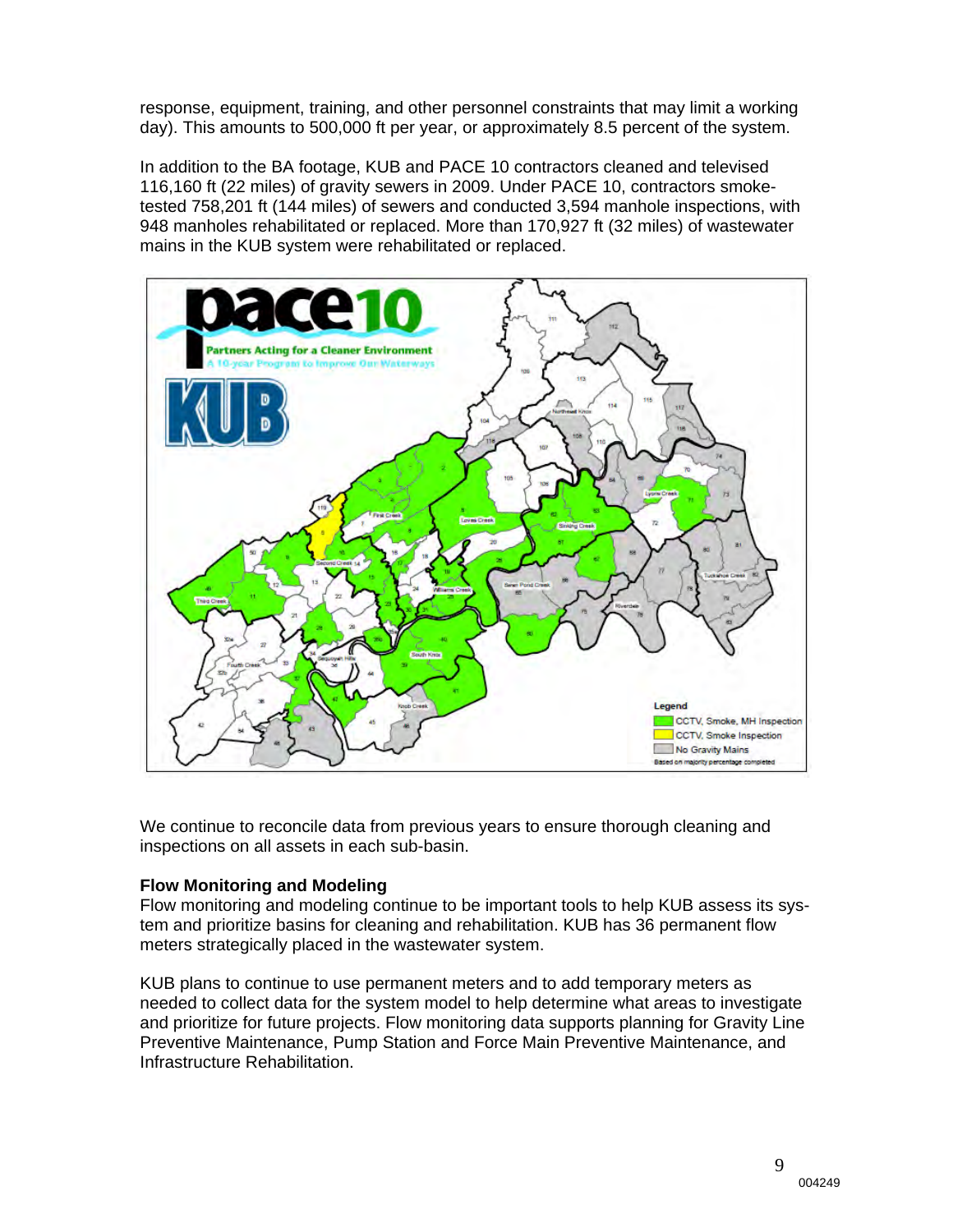In 2009, KUB conducted temporary flow assessment of the entire First Creek drainage basin. KUB contractors installed 48 temporary flow meters and 16 rain gauges. Data was collected from February through April 2009. Data will be evaluated to measure the effect of system rehabilitation once the work is complete.

#### **Private Lateral Condition Assessment**

Private laterals may also be a major source of rainfall-derived inflow/infiltration (RD I/I). Private lateral inspections currently follow PACE 10 wastewater system improvement projects. As part of the projects, KUB replaces the lower lateral and installs a two-way cleanout.

A contractor televises customers' upper laterals through the new cleanout and scores them using standard Pipeline Assessment and Certification Program (PACP) criteria. PACE 10 Program Manager CH2M Hill reviews the data and makes recommendations on repairs to the KUB Collection System Improvement Department (CSI). KUB staff reviews the recommendations for consistency with PACP standards and enforcement action is taken where appropriate.

KUB sent notifications to 532 property owners in 2009 under the Private Lateral Program (PLP). Customers completed 576 repairs or replacements, including work for some notifications sent during late 2008. KUB terminated 71 water services for noncompliance; 18 services were reinstated after repairs were made, and 104 services have remained disconnected and unoccupied through December 2009 including some that were terminated prior to 2009.

For more information on the PLP, see Section 8.

#### **Force Main and Pump Station Performance Assessment**

As shown in the CSSAP table at the beginning of this section, KUB is committed to assessing all force mains and pump stations on a two-year cycle. The first assessment of all pump stations and force mains was completed at the end of 2007. The second cycle of assessments was completed at the end of 2009. KUB personnel have completed inspections of all pump stations annually since 2008. In 2009, all 61 pump stations were given a general condition assessment through a detailed inspection. During inspections, the estimated remaining service life of the structural integrity, mechanical equipment, and electrical reliability at each pump station was reviewed and updated from inspections performed in 2007.

Station Management Services – Pipes has reformatted the wastewater facility preventive/predictive maintenance program in efforts to streamline work processes and to eliminate excess work order streams by consolidating inspection methods into one practical application. In 2009, KUB performed 1,373 inspections of pump stations or equipment. That included 1,277 routinely scheduled preventive maintenance inspections and 96 additional inspections initiated by field crews. [See Appendix B for maintenance activities and schedule.]

In 2009, KUB, with assistance from CDM, completed a force main assessment in conjunction with the pump station assessment. The force main assessment is intended to document the general condition of force mains and to provide information necessary for prioritizing rehabilitation or replacement projects. KUB uses a variety of field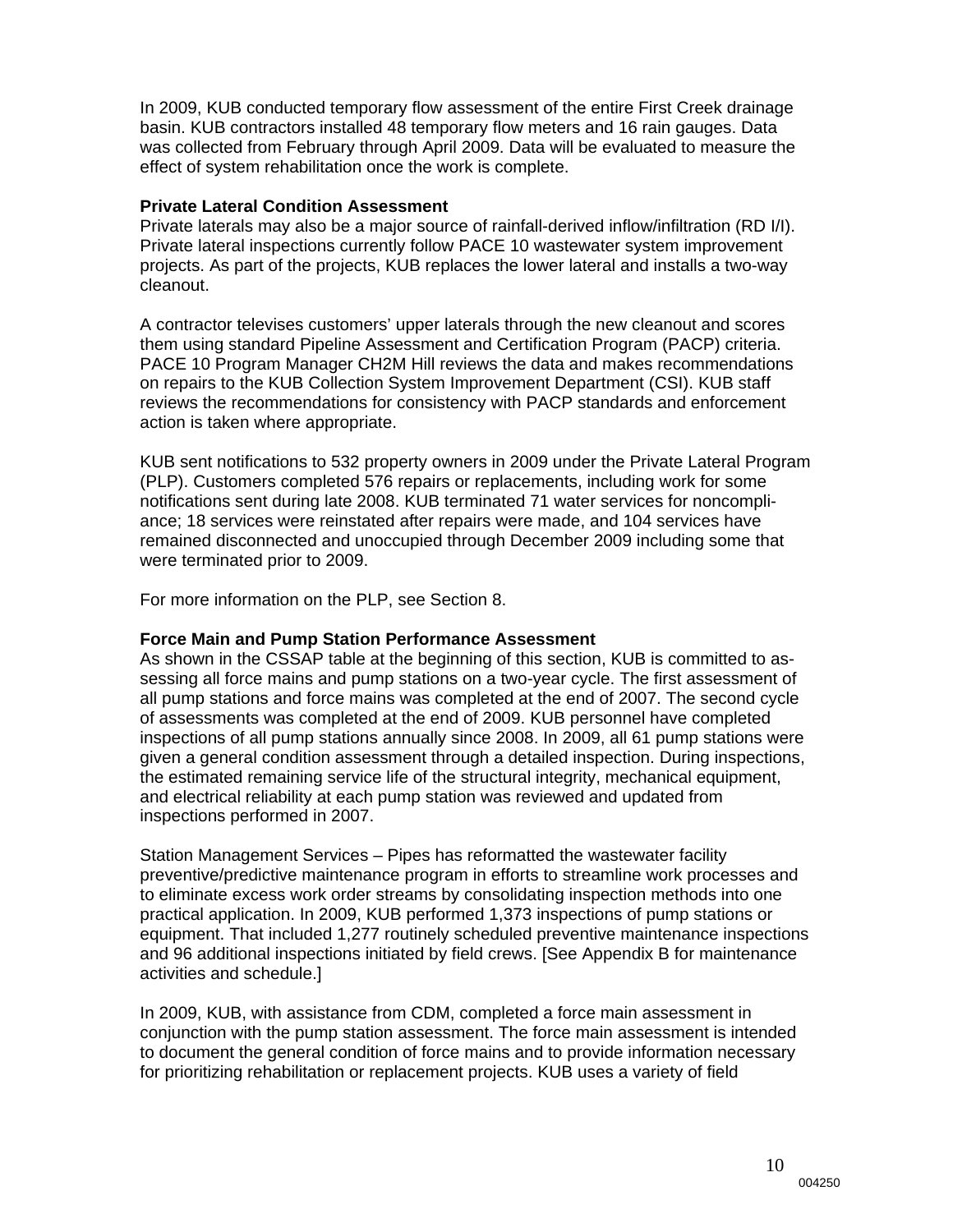investigation methods, as-built documents, and GIS data to identify force main segments to select sites for physical condition inspections. KUB staff conducted inspections of force mains simultaneously with the pump station inspections. KUB personnel visited force mains associated with the 61 pump stations from June through November 2009. The inspections also collected information regarding discharge manhole and air release valve (ARV) condition was collected. KUB staff also reviewed the geographical information system (GIS) force main data that had been previously compiled to develop a spatial analysis on each force main.

KUB's Force Main Condition Assessment Program identifies areas having potential corrosion issues. Staff uses the information to schedule appropriate maintenance and/or capital improvement activities. [*See Section 7: Other MOM Programs for more information*.] Because steel, cast iron, and ductile iron pipe are susceptible to corrosion damage in areas where air is introduced, KUB focuses assessment efforts around airrelief valves and at terminal manholes.

KUB uses temporary dataloggers (OdaLogs) to monitor Hydrogen Sulfide (H<sub>2</sub>S) levels in areas where odor complaints have been received or where corrosion has been detected in the past. This data helps to identify potential for force main corrosion. KUB follows up with additional inspections on lines shown to have high  $H<sub>2</sub>S$  levels for extended periods.

The following areas were monitored in the past year:

Duncan's Glen LPFM Strawberry Plains Pike LPFM Goose Creek siphon Third Creek siphon Harrison Keepe PS wet well Washington Pike LPFM Ice Chalet (Fourth Cr sludge line) Wayland Road PS Kohl's Vicinda Dr (Stower's LPFM) Sea Ray PS

KUB has also performed quarterly  $H_2S$  monitoring at the following pump stations and storage facilities:

| <b>Ball Road</b>       | Ginnbrooke                      |
|------------------------|---------------------------------|
| Boyds Bridge SuperOx   | Governor's Landing              |
| Casa Bella             | <b>Harrison Keepe</b>           |
| <b>Chestnut Ridge</b>  | <b>Holston Hills</b>            |
| <b>Clinton Highway</b> | Kohľs                           |
| Duncan Glen            | Lower First Creek Storage Facil |
| Easton Meadows         | Maloneyville                    |
| Eastwood               | <b>Millertown Pike</b>          |
| Ellistown              | <b>Neubert Springs</b>          |
| Forks of the River     | <b>Power Park</b>               |
| Forks SuperOx          | <b>Riverview Park</b>           |
| Gazebo                 | Roberts Road                    |

Rolling Ridge Shipetown Ten Mile Third Creek Storage Facility Three Points lity Upper First Creek Storage Facility **Walker Springs** Walker Springs Storage Facility **Washington Pike** Wayland Road Woodlands Woodson Drive

Manholes and lines downstream of low-pressure force mains are areas that may experience odor complaints. KUB concentrates  $H_2S$  monitors and control efforts in areas like those.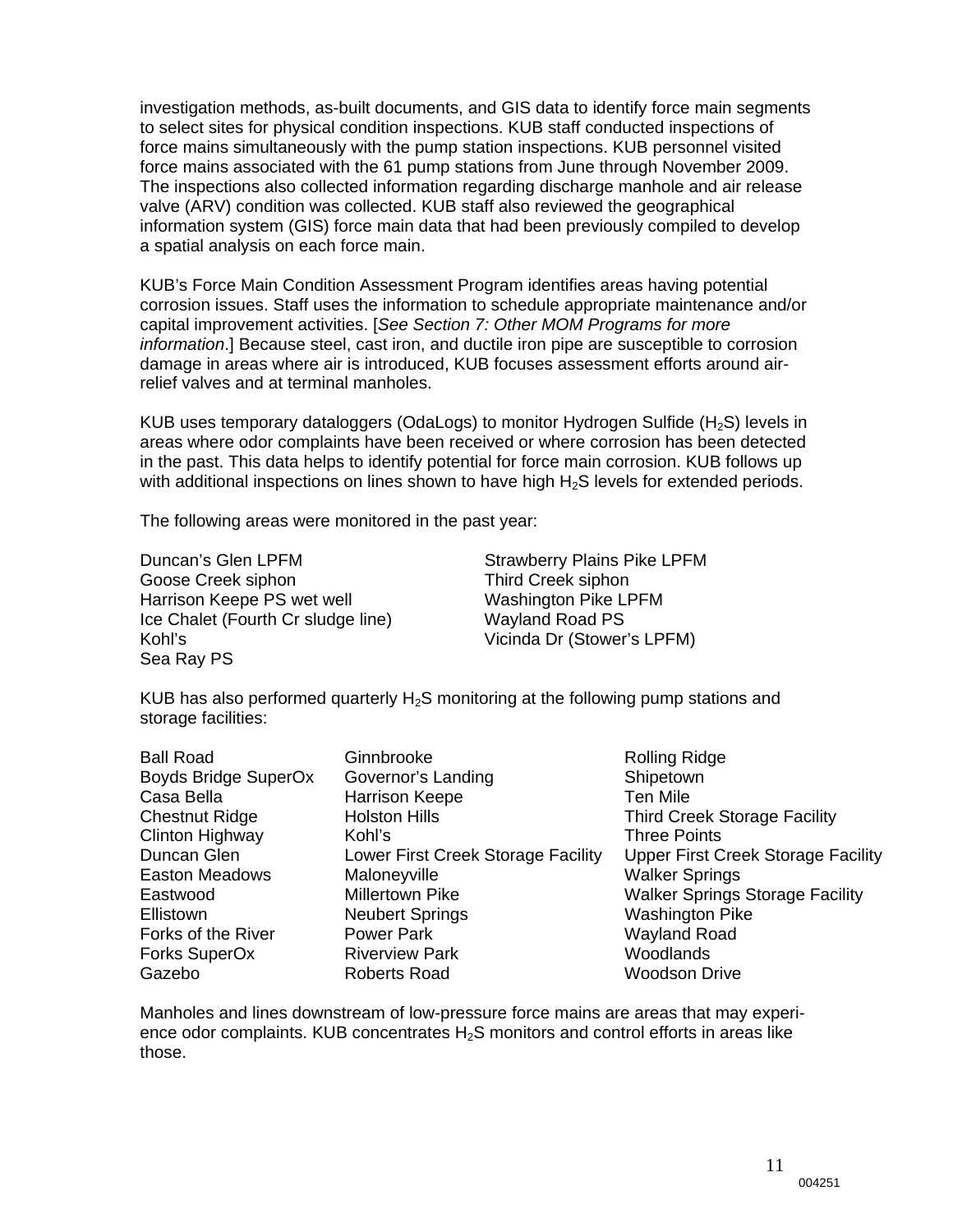KUB completed installation of a SuperOxygenation system in late November 2007. Current H<sub>2</sub>S levels have decreased from an average of 600 to 700 ppm to 100 ppm. KUB installed a second SuperOxygenation system at the Forks of the River pump station in 2008. With the addition of this second system,  $H_2S$  levels have been reduced to zero.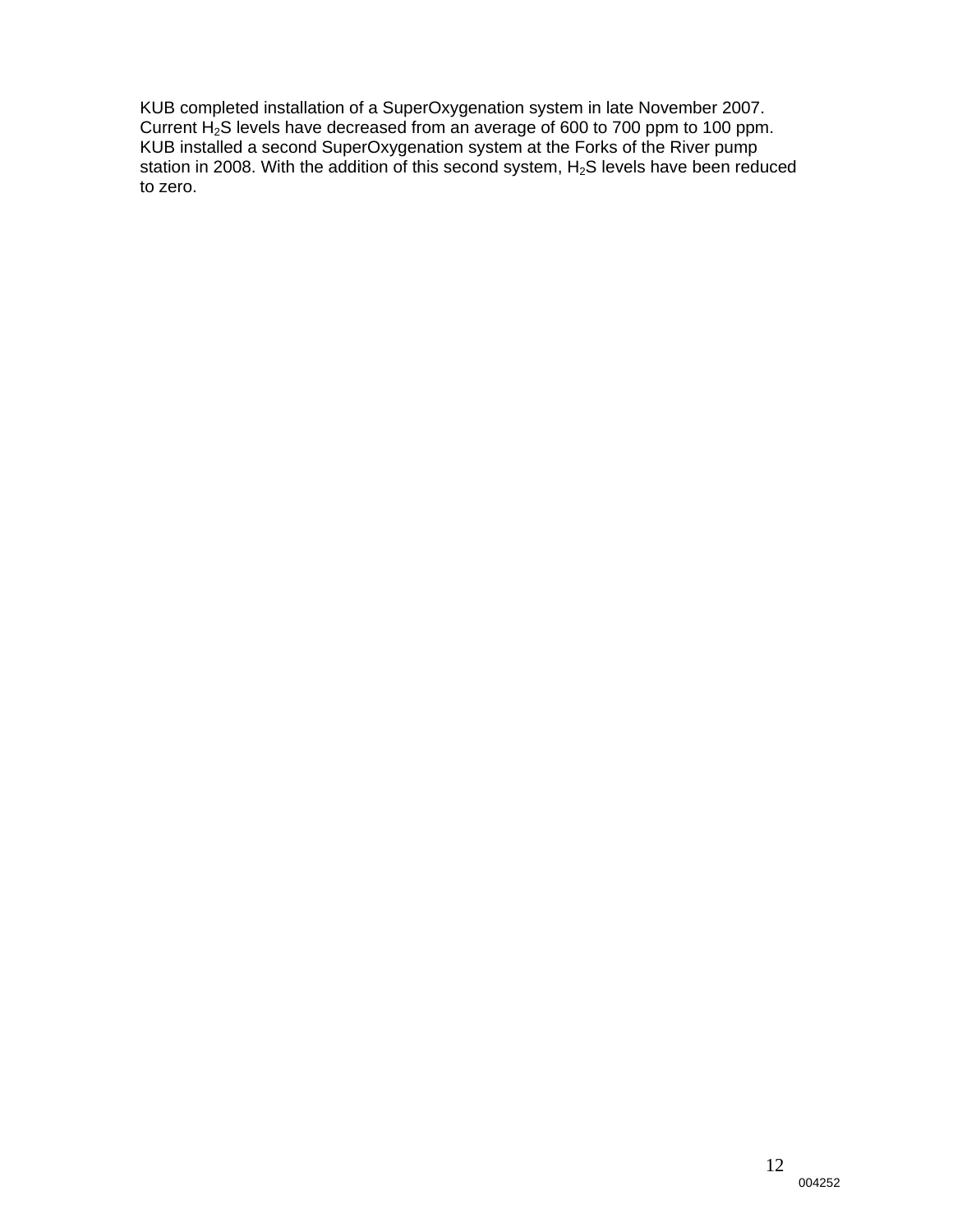## **Section 4: Infrastructure Rehabilitation Program (IRP)**

The main objectives of the Infrastructure Rehabilitation Program (IRP) are to address inflow and infiltration (I/I) and other causes of sanitary sewer overflows (SSOs) by maintaining or restoring capacity and structural integrity. It addresses both the gravity portion of the WCTS (gravity lines, manholes, etc.) and the transmission components (pump stations and force mains).

### **Gravity Lines and Manholes**

KUB's IRP rehabilitated or replaced more than 170,927 ft (32 miles) of sewer mains in 2009. [That is about 2.7 percent of the KUB system, as shown by the map below.] Out of 3,594 manholes inspected, 948 were rehabilitated or replaced. The mains were rehabilitated or replaced using a mix of cured-in-place pipe, pipe bursting, or open-cut pipe replacement.



KUB initially focused heavily on flow monitoring and modeling to direct rehabilitation. As the IRP matures, KUB increasingly uses other components of the CSSAP, such as televising lines and inspecting pump stations, to direct improvements. Basin Characterization has become a larger part of the evaluation as a more comprehensive set of data becomes available from CSSAP.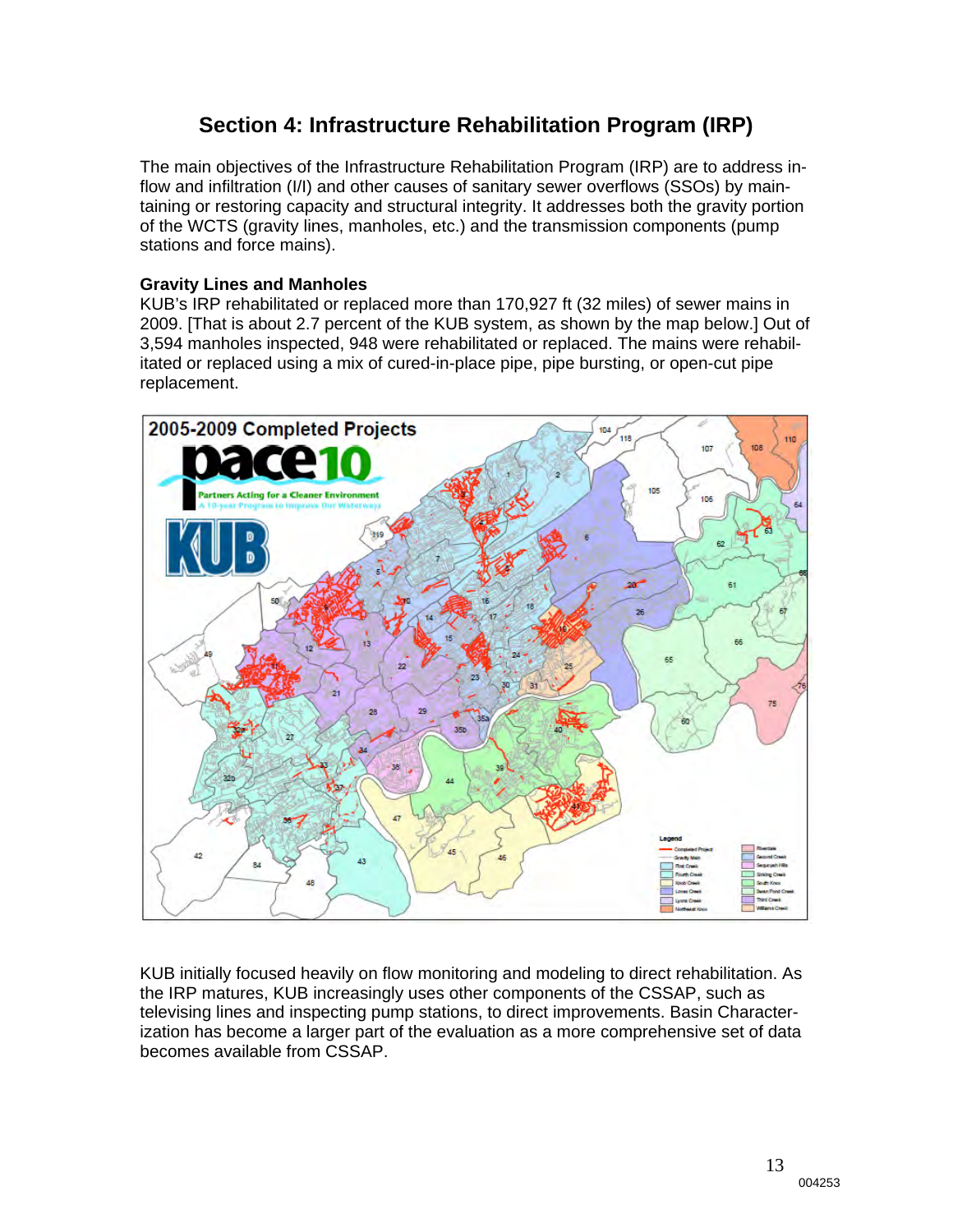#### **Pump Stations and Force Mains**

Key performance criteria for pump stations and force mains are hydraulic capacity, structural integrity, and mechanical and electrical reliability. KUB's ultimate goal is to upgrade pump stations as necessary to maintain the design life of equipment and to certify capacity for new connections in accordance with the requirements of the Capacity Assurance Plan (CAP).

In 2009, KUB began construction to add the Lake Forest pump station to the system. This new station will replace gravity sewer lines that run along and/or under a pond that are subject to high levels of inflow and infiltration. Several older existing stations were removed in 2009; Vestal, Rolling Ridge, and Bud Hawkins.

KUB completed upgrades or replacements of the Scottish Pike and Walker Springs pump stations in 2009. Work on the Crestwood, Ellis Road, and Railroad pump stations began in 2009 and will be completed in early 2010. Design and/or construction on Hanover, Sea Ray, Ford Valley, and John Sevier pump station upgrades (facility replacements with new submersible design) are currently in process.

Other 2009 facility and equipment work included upgrades on the #1 and #3 pumps and discharge valves at Forks of the River pump station, channel grinder upgrades at Ten Mile pump station, charcoal air scrubber installations for odor control at Riverview Park and Millertown pump stations, and SCADA upgrades and improvements at various facilities.

KUB has transitioned all wastewater facility SCADA monitoring capabilities from the Plants application to the System Operations Center located at Middlebrook Pike. This is the primary notification and monitoring location for all pump station, storage facility, and metering facility conditions.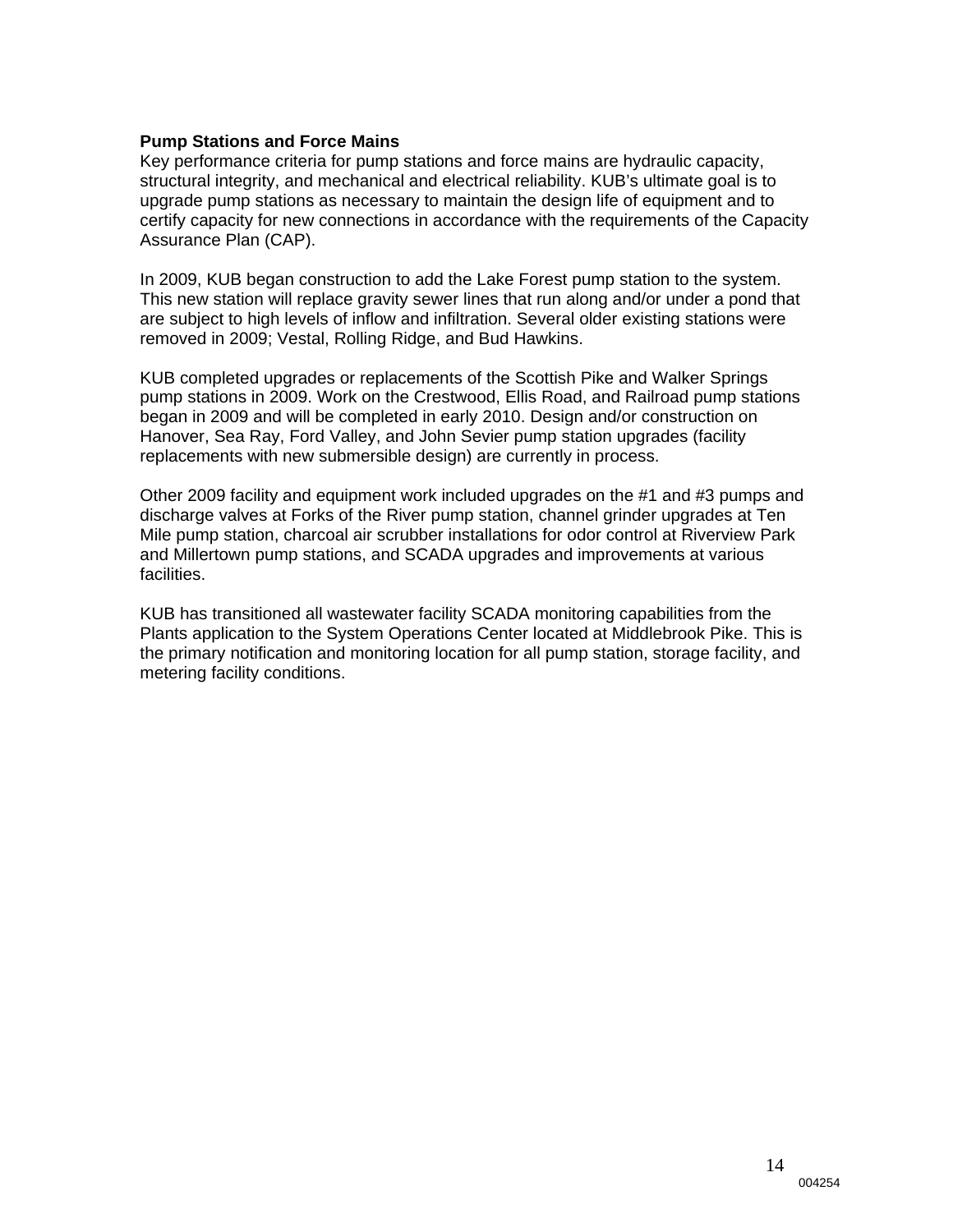## **Section 5: Gravity Line Preventive Maintenance Program**

The Gravity Line Preventive Maintenance Program (GLPMP) describes KUB's process for preventive cleaning of the wastewater system to improve operation, efficiency, and effectiveness. KUB is committed to cleaning the entire wastewater collection system in 12 years.

The GLPMP is divided into the Comprehensive Hydraulic Cleaning Program (CHCP) and Blockage Abatement (BA). Root Control and Manhole Preventive Maintenance are components of both the BA and the CHCP. KUB determines chemical and mechanical root abatement frequency by the condition assessment program.

### **The Comprehensive Hydraulic Cleaning Program (CHCP)**

The CHCP is a systematic, planned cleaning of the system to reduce debris and grease buildup and root intrusion. It is based on preventing and reducing the initial occurrence of system disruptions and maintaining the original hydraulic capacity of the collection system. It also provides support to the CSSAP by removing any obstruction in the system that would prevent a comprehensive inspection.

KUB and PACE 10 contractors cleaned and televised 116,160 ft (22 miles) of KUB sewers in 2009.

#### **The Blockage Abatement (BA) Program**

BA is a preventive maintenance approach for addressing operational issues. It uses previous event history and condition assessment information to implement activities that prevent or reduce system disruptions. Activities may include, but are not limited to, hydraulic flushing, mechanical and chemical root control, rodding, and CCTV inspections.

BA contract crews cleaned 1,148,272 ft (217 miles) and televised 106,550 ft (20 miles) of sewers in 2009. KUB had a total of 759,763 ft (144 miles), or 11 percent of its sewer mains, in the BA program in 2009 and eliminated approximately 280,000 ft (53 miles) of sewer mains that have been replaced or rehabilitated from the BA Program.

KUB adds a line segment to the BA Program based on inspection data or when a blockage or other failure occurs. Each line segment included in the BA Program is assigned a cleaning frequency according to its condition and the probability or risk of failure. The frequency of the maintenance activity ranges from one month to 42 months.

#### **Root Control**

During calendar year 2009, KUB performed root control using mechanical root cutting and cleaning under the BA Program.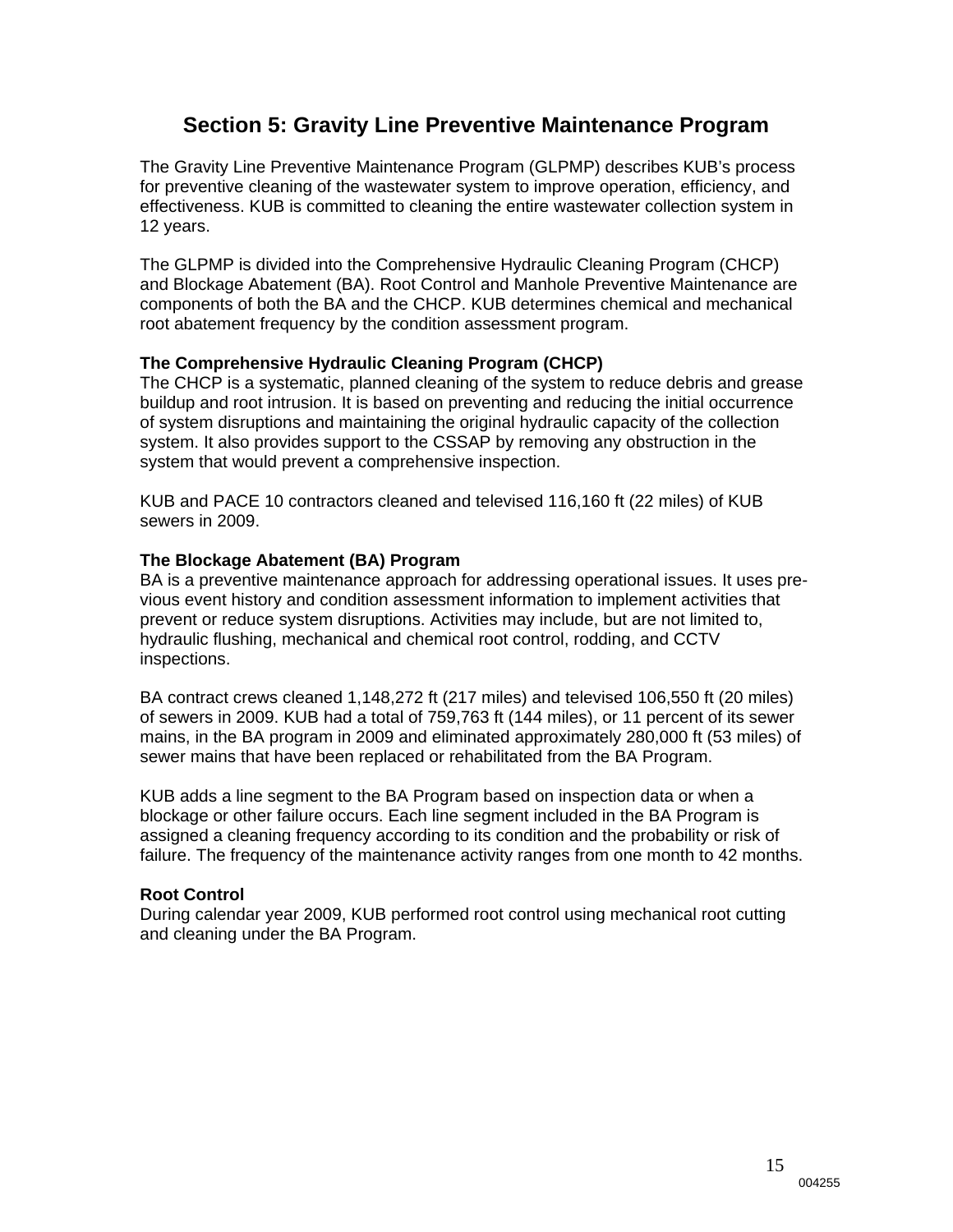## **Section 6: Sewer Overflow Response Plan (SORP)**

As reported in the most recent SORP [revised and re-submitted to the EPA June 27, 2005, and approved July 28, 2005], KUB continues to place a high priority on maintaining and executing a Sewer Overflow Response Plan to help protect our community and our environment. KUB's Emergency Response Plan (ERP), which was approved by EPA on December 12, 2005, dovetails with the SORP. The ERP helps define the level of response that we take for everything from a single, isolated event to system-wide overflows.

KUB reviews the SORP annually. This progress report includes an update on implementation of recent revisions, training, and other areas of interest.

KUB makes all reasonable efforts [without endangering the safety of the responder or the public] to respond to an SSO within 45 minutes. In 2009, our average response time was 37 minutes (down from 47 minutes in 2008). We continue to work to improve our response, using technology such as remote overflow sensors that alert our system operators to an overflow condition, prompting immediate dispatch of a First Responder. We are also using mobile mapping technology, which helps our responder quickly identify the geographic location of the overflow and plan the best route. Other factors that influence response time include safety considerations, location of the problem, severity of events, and work loads at the time of the call. We will continue to assess each of these factors to determine if changes need to be made to improve response time. Starting February 2, 2009, KUB consolidated all of the First Responders into a team of trained individuals covering all shifts that will respond to all gas, water, and wastewater trouble calls.

KUB relies on several measures to help maintain an appropriate quality of SSO response:

- Members of the CSI team, who are knowledgeable in SORP requirements, perform periodic quality assurance audits to evaluate how effectively the crew implemented the SORP. They look at a variety of factors, including containment measures, control zone and signs, and cleaning, and they check that crews followed the disinfection procedure. CSI works closely with crews and supervisors to maintain appropriate standards.
- Underground Construction supervisors monitor crews' work on a day-to-day basis. They also use tailgate meetings in the field, coaching opportunities, and regular meetings to emphasize safety and maintaining proper standards. Compliance with established procedures is part of KUB's Performance Management Program measures and has an impact on employee ratings and raises.
- Feedback from customers, concerned citizens, neighborhood associations, City personnel, and organizations (such as the Izaak Walton League or Tennessee Clean Water Network) also helps identify any instances when the quality of response falters. Such feedback is directed to CSI, who works with UGC to correct the issue in that instance and prevent it from recurring in future responses.

Safety of responders and of the public is a primary concern for KUB. During 2009, KUB crews responded to 1265 wastewater trouble calls [all calls, not just SSOs] with two recordable safety incidents that were directly related to the sewer trouble calls, according to KUB's Safety Department. Appropriate safety training is provided through the Safety Department, and UGC conducts regular safety meetings and discusses safety frequently at tailgate meetings. During 2008, KUB initiated the "START with Safety"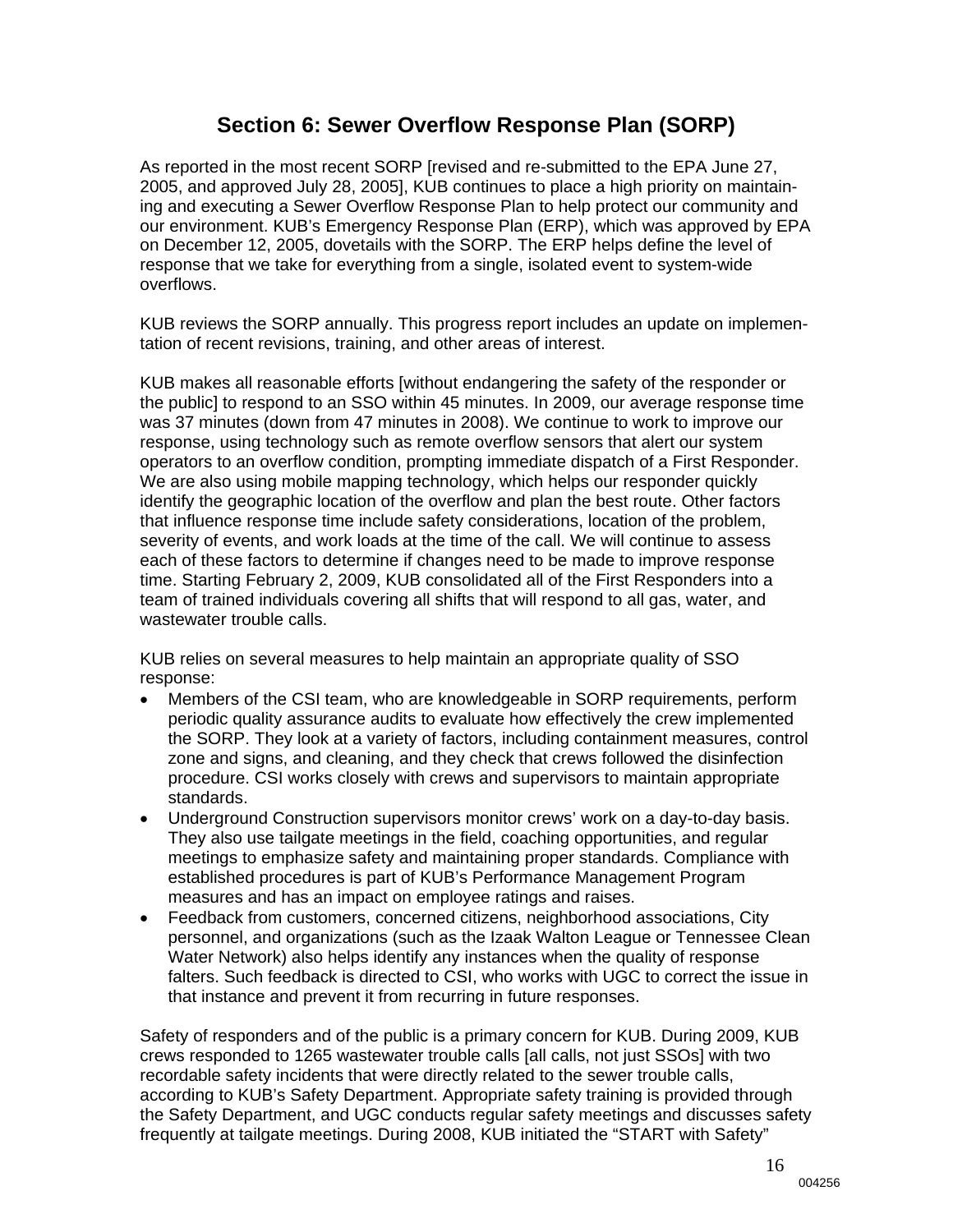Program. ("START" stands for "Safety Talks and Accident Reduction Training.") This program focuses on awareness, training, and prevention to address potentially unsafe conditions and actions, thereby reducing accidents and injuries.

#### **SORP Training:**

In addition to working closely with all departments involved in the SORP on a day-to-day, event-by-event basis, CSI updates appropriate personnel as needed on revisions. KUB completed and utilized a computerized SORP training tool in 2008 that allows employees to train at their own pace on a computer. The computerized training is available on demand for new employees or others who need refresher training. Targeted employees receive electronic notification when training is required.

Manhole Surcharge Sensors: As previously reported, KUB added a tool in 2005 to help alert responders when wet weather overflows are imminent: manhole surcharge level sensors. When the level in manholes with a sensor reaches a set point, the sensor sends a page over a cellular system. The page notifies the KUB Operations Center, which dispatches a First Responder and sends an e-mail alert to CSI. The sensor also sends a second page when the manhole level is back below the set point. KUB continues to use the sensors [about 26], as needed, to automate coverage of the hot spots formerly on the list for wet weather surveys, freeing up crews for other duties.

KUB Web Site (www.kub.org): The SSO log includes a volume category added in 2005 and a link to a permanent archive of SSOs by month. In 2007, KUB and a contractor conducted focus groups with customers to help direct a site redesign. The new site went live during 2008 and is providing customers more interaction with their utility services. The SSO information is still available on the new site. To access the SSO log, enter www.kub.org/wps/portal/ssolog into your browser.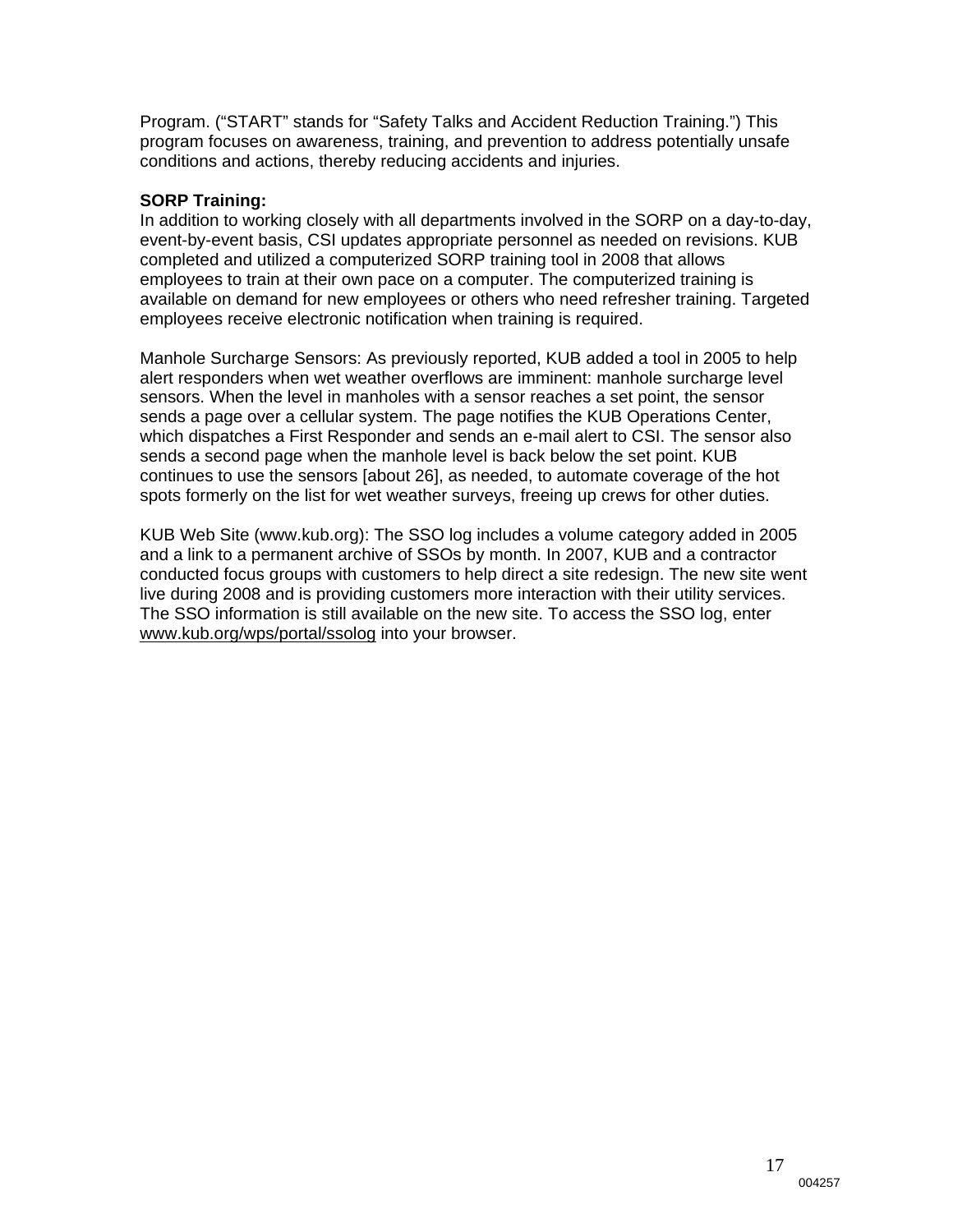## **Section 7: Other MOM Programs**

KUB continues to implement and manage the Other MOM Programs in substantially the same manner as previously reported. The following is a brief update on some areas of particular interest or those where there have been changes:

#### • Pump Station Preventive Maintenance Program

KUB's Pump Station Preventive Maintenance Program includes both routinely scheduled maintenance and work orders field crews create. [*Orders created by crews are designated RSCIN in the spreadsheet in Appendix B.*] A crew at a pump station for a scheduled pump inspection, for example, may also decide to inspect another piece of equipment or perform a routine facility inspection.

In 2009, crews conducted 1,373 total inspections of stations or equipment; 1,277 of those were regularly scheduled inspections; 96 were orders created in the field. Crews performed 1,088 scheduled facility inspections, and 285 inspections on additional related pump station components.

In addition to the inspections completed by KUB crews in 2009, condition assessment inspections were also completed by KUB staff with guidance from CDM personnel to complete an accurate performance evaluation of the pump station facilities. These inspections analyzed the operation of pump and motors, consistent problems or inefficiencies, structural condition of wells and buildings, corrosion, hydraulic concerns, and other general observations.

KUB also uses the rate of trouble occurrences to adjust inspection frequencies. If a pump at one station generates a number of trouble calls, crews may inspect it more frequently.

For more detail on the numbers and types of inspections see Appendix B. The appendix also includes sample checklists for some of the inspection categories.

#### Force Main Preventive Maintenance Program

Force mains are a critical part of the sewer infrastructure and operations. Force main and air/vacuum valve maintenance and operation have a direct impact on the hydraulic performance of wastewater pump stations. The vertical alignment of force main slopes, the location of air/vacuum valves, and the age of sewage transmitted by the force main may also result in odor sources, corrosion problems, and even pipe failure.

With assistance from CDM, KUB completed a thorough Force Main Performance Evaluation and Assessment in 2009. The force main assessment is intended to document the general condition of force mains and to provide information necessary for prioritizing rehabilitation or replacement projects.

Like pump stations, the force mains were evaluated based on both criticality (consequence of failure) and condition (probability of failure). Since it can be cost prohibitive to inspect the pipe of each force main in KUB's system, surrogate condition factors were used with the available existing information to estimate the condition of each asset. The force mains were analyzed and categorized in terms of field measurements and existing data collection in terms of: Quantity of Flow Conveyed, Transportation Impacts, Urban Impacts, Environmental Impacts,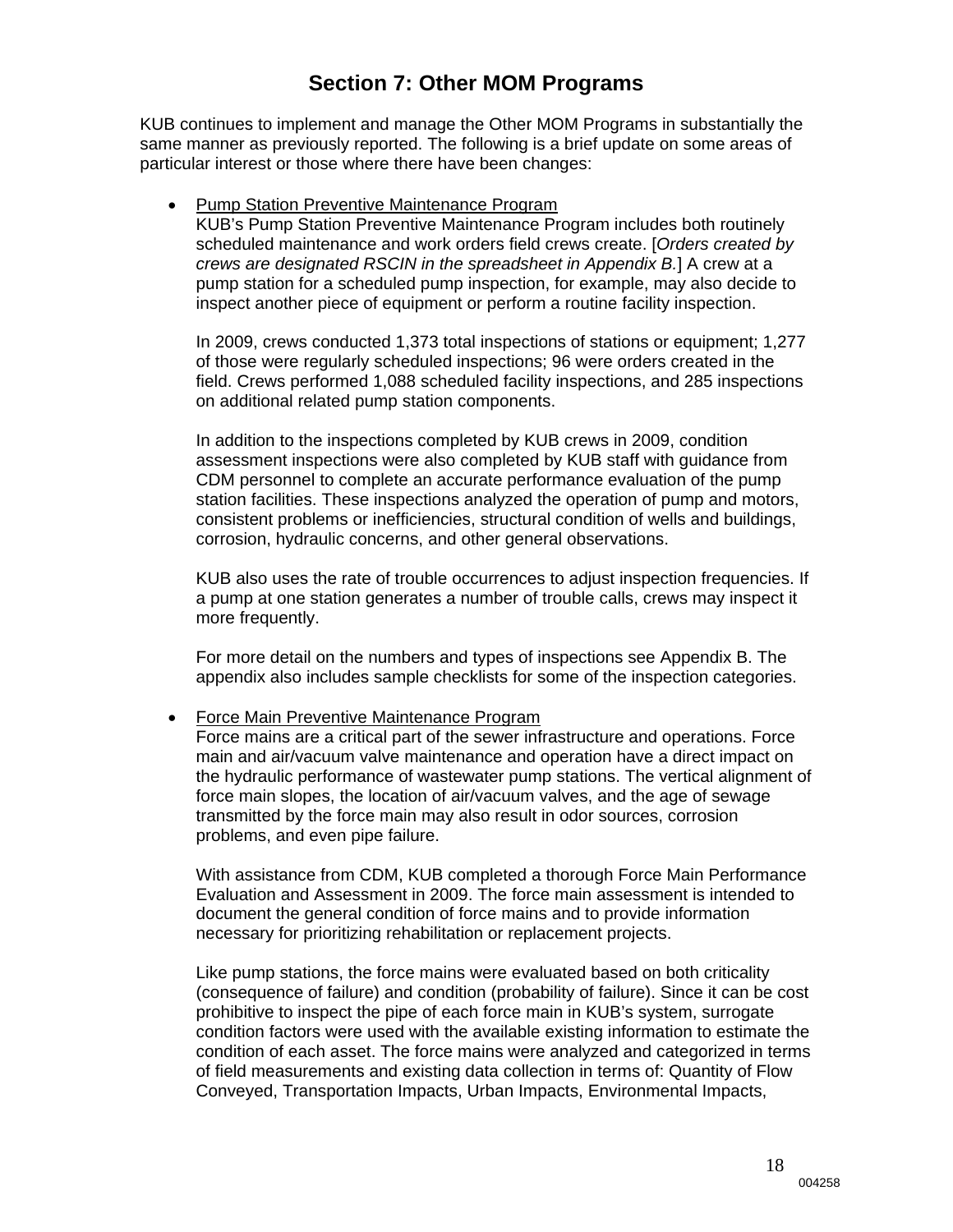Public Health Impacts, Age, Material, Air Release Valve Information, Discharge Manhole Condition, and SSOs. Combining those factors accordingly, the existing force mains can be viewed in terms of the consequences and probability of their failure, which helps dictate the necessity of replacement and/or rehabilitation.

Currently, the force mains for the Sea Ray and Hanover pump stations are under design for replacement. It is likely that a majority of the force mains in conjunction to future pump station facilities to be replaced/rehabilitated will also be replaced.

#### • Public Information/Public Input Plan

KUB continues to concentrate on educating customers about the wastewater system, sewer overflows, impacts on area waterways, private lateral maintenance, and how they can help protect their plumbing and our environment. We use a variety of communications methods including our Web site, customer bill messages, our customer newsletter, brochures, presentations, and articles or ads in local papers.

KUB's Customer Information Guide includes information about wastewater safety, private laterals, and prohibited connections. The guide mails to about 600 customers each month who are either new to KUB or who move to a new address. We also include similar information in our *Connection* newsletter, which mails in all customer bills (approximately 200,000 bills per month) six times a year.

We continue to meet regularly with the Partners Council, which was established in December 2004 to enhance KUB's PACE 10 program by increasing awareness and building consensus in our community. The council members both provide feedback and input to KUB and take information back to the groups they represent. They receive a written monthly update on current PACE 10 projects, construction communications, Can the Grease mailings, overflow numbers, and rainfall data. Every other month, the council meets for a presentation and more in-depth discussion of ongoing projects and trends in overflows.

KUB also offers speakers to neighborhood groups and organizations about PACE 10 projects, private laterals, prohibited connections, and other wastewaterrelated topics. Groups may request presentations through our Web site or by calling our Customer Information Center at 865-524-2911.

We continue to mail letters to customers in advance of PACE 10 projects with information about the need for the project, smoke testing information, and more. In 2009, we sent approximately 10,400 construction letters.

In November 2009, we stepped up CTG promotion with an ad in the Knoxville News Sentinel and a corresponding Web ad in a local electronic publication offering free cans to a limited number of customers. We gave away 160 cans and added instructions on how to make your own grease can to the Web site.

In 2009, we also increased the wastewater safety and CTG information in our Utility Safety Program, which provides presentations to public and private schools and organizations such as the Boy's and Girl's Clubs in KUB's service area. KUB presented the USP to approximately 760 students in eight schools or organizations.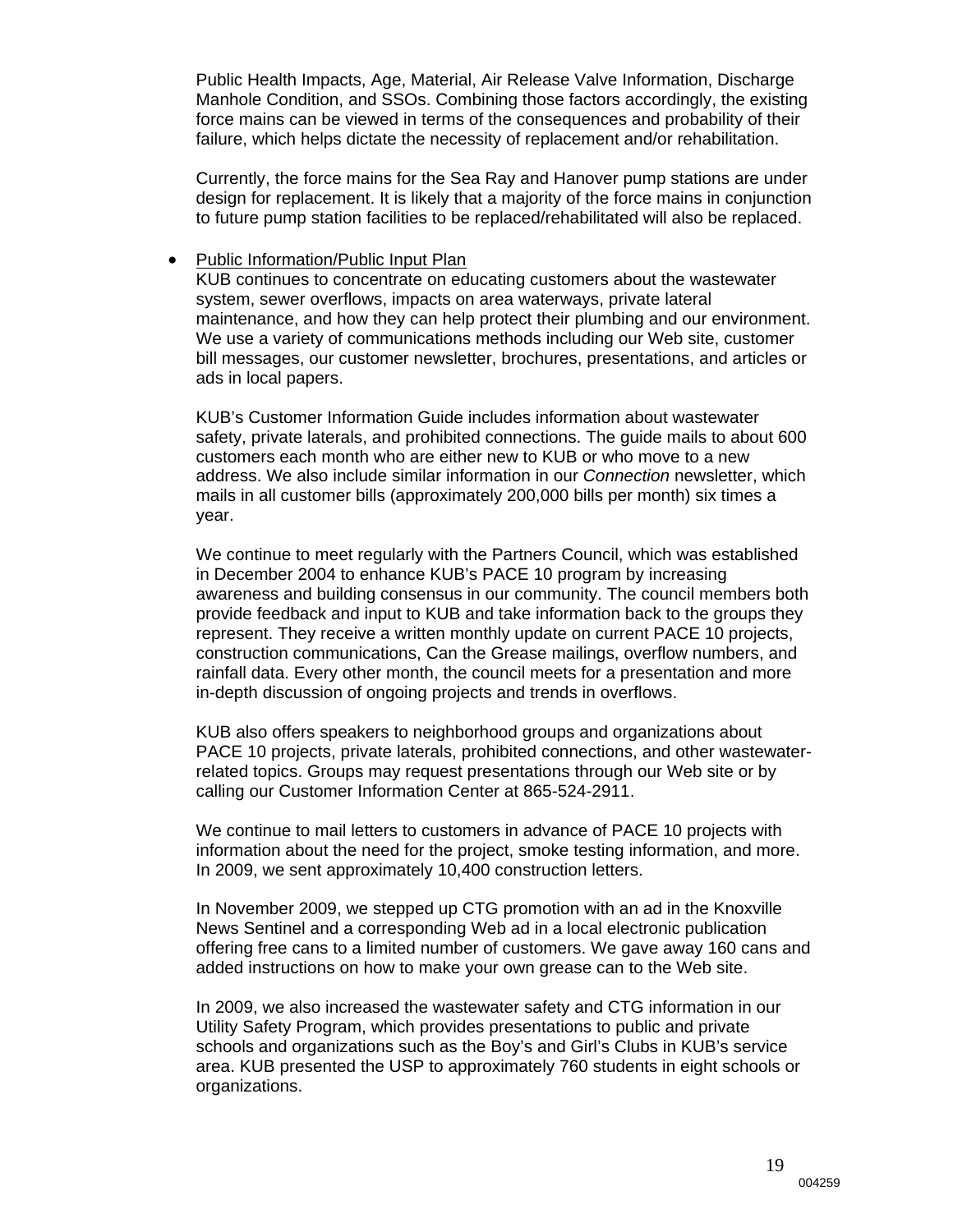## **Section 8: Private Lateral Program**

As required by the Consent Decree, KUB must operate a mandatory Private Lateral Program (PLP)\*. The program helps protect our environment by ensuring that property owners repair their laterals and/or remove prohibited connections. [Prohibited connections include roof downspouts and other sources of stormwater.] Defective laterals or prohibited connections can overload KUB's sewer system with rainwater and contribute to sewer overflows. Leaking laterals can also add to pollution in area waterways.

KUB takes these steps as part of the PLP:

- Inspect customers' private laterals and identify defects or prohibited connections.
- Inform property owners of any defects, the process to follow to make repairs, and potential availability of financial aid.
- Ensure owners make lateral repairs or remove prohibited stormwater connections.
- Enforce the PLP by terminating the water service of customers who do not make repairs within the 120-day timeframe.

The statistics below illustrate actions undertaken in the Program from January 1, 2009, to December 31, 2009. An appeal was filed for one property during the reporting period. The Appeals Board held two hearings for appeals on six properties filed by one property owner. The appeals were denied based on the owner's inability to provide evidence that the laterals were not defective under the guidelines of the Program. Four of those laterals were replaced by the end of this reporting period.

| <b>Total Private Laterals</b>      | 532          |
|------------------------------------|--------------|
| Repair                             | 159          |
| Replace                            | 373          |
| <b>Total with Tenants</b>          | 314          |
| <b>Repair/Replace Complete</b>     | 576          |
| <b>Terminations</b>                | 71           |
| <b>Reinstatements</b>              | 18           |
| <b>CAC Activity</b>                |              |
| Applications provided to customers | 180          |
| Applications received              | 164          |
| Grants approved                    | 149          |
| Loans approved                     | 8            |
| <b>Funds Disbursed</b>             |              |
| Grants                             | \$393,047.02 |
| Loans                              | \$20,044.38  |
| <b>Estimated not Disbursed</b>     |              |
| Grants                             | \$41,249.53  |
| Loans                              | \$0.00       |

KUB continues to explore methods to identify defective private laterals and increase opportunities for property owners to take advantage of financial assistance. The income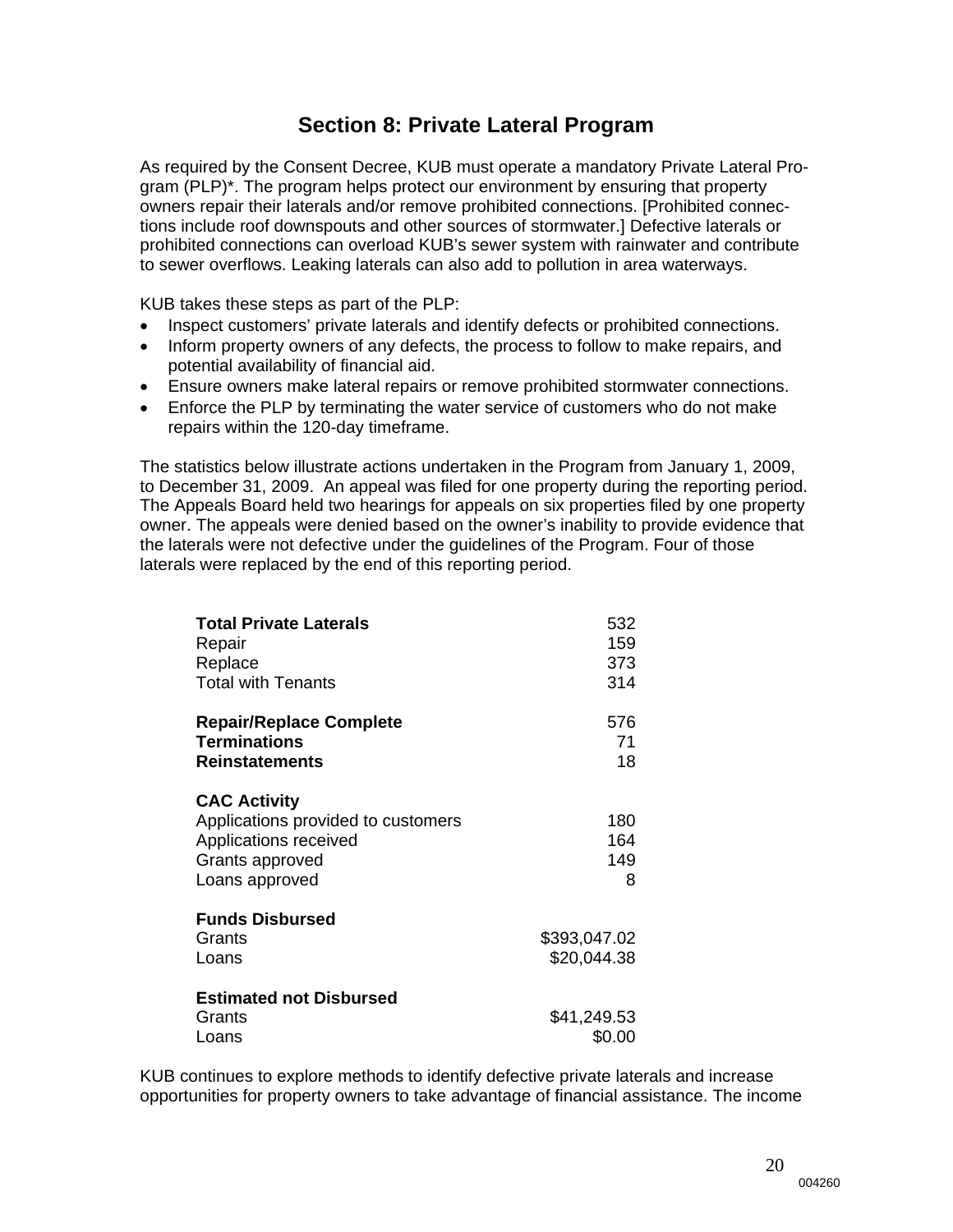guideline percentages for both the Grant and Loan programs are increased based on current homeowner income information obtained from the Department of Housing and Urban Development for Knoxville/Knox County. The expected result is to provide support for a greater number of customers that need assistance during the remainder of the SEP.

Members of the Regulatory Compliance staff attend community meetings in areas where rehabilitation is planned or is in process to educate homeowners about the PACE 10 process and promote funding assistance available under the SEP. KUB's Web site and professional group presentations are other forms of communication used to educate property owners about the importance of properly maintaining sewer laterals and removing prohibited connections.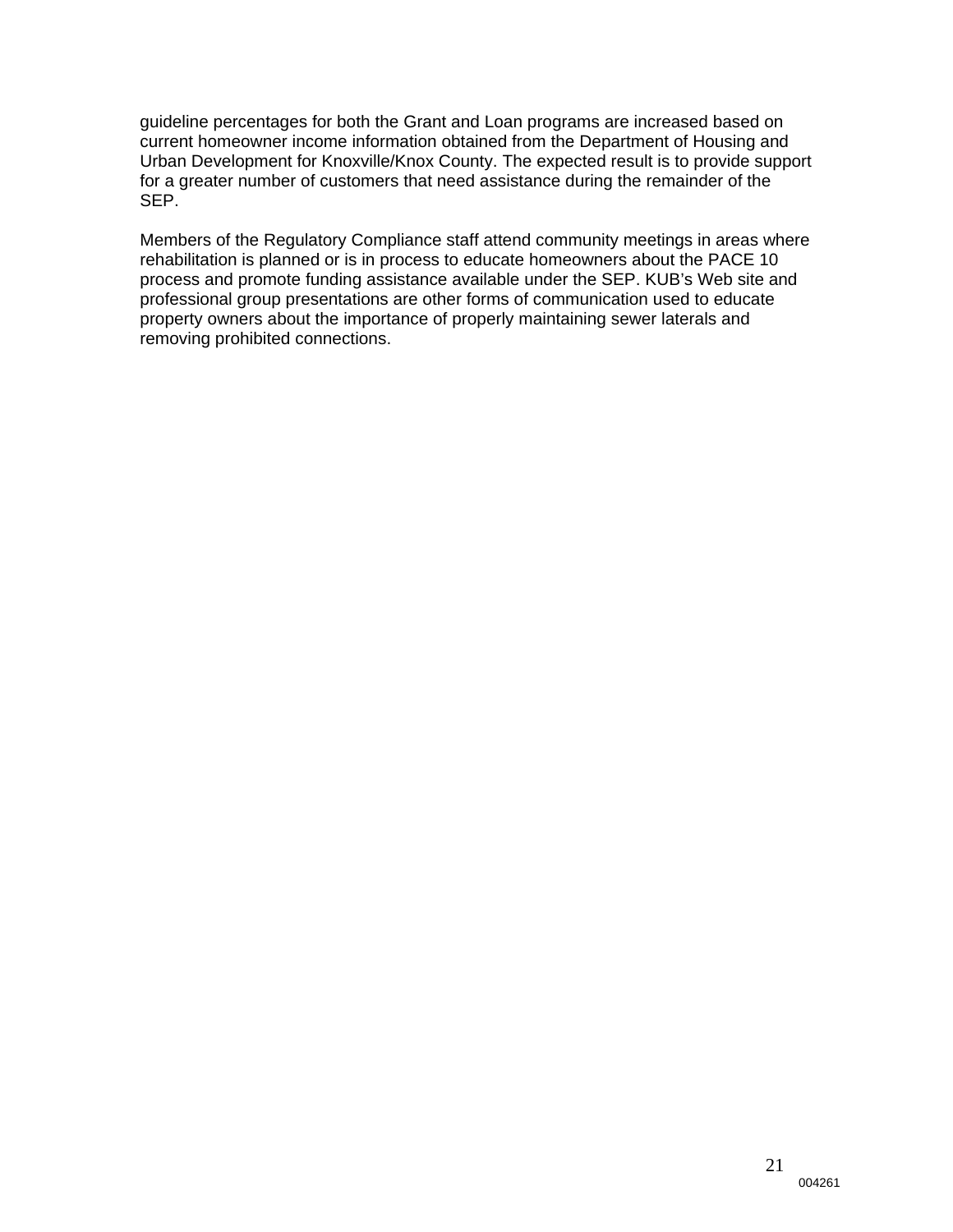**Appendices**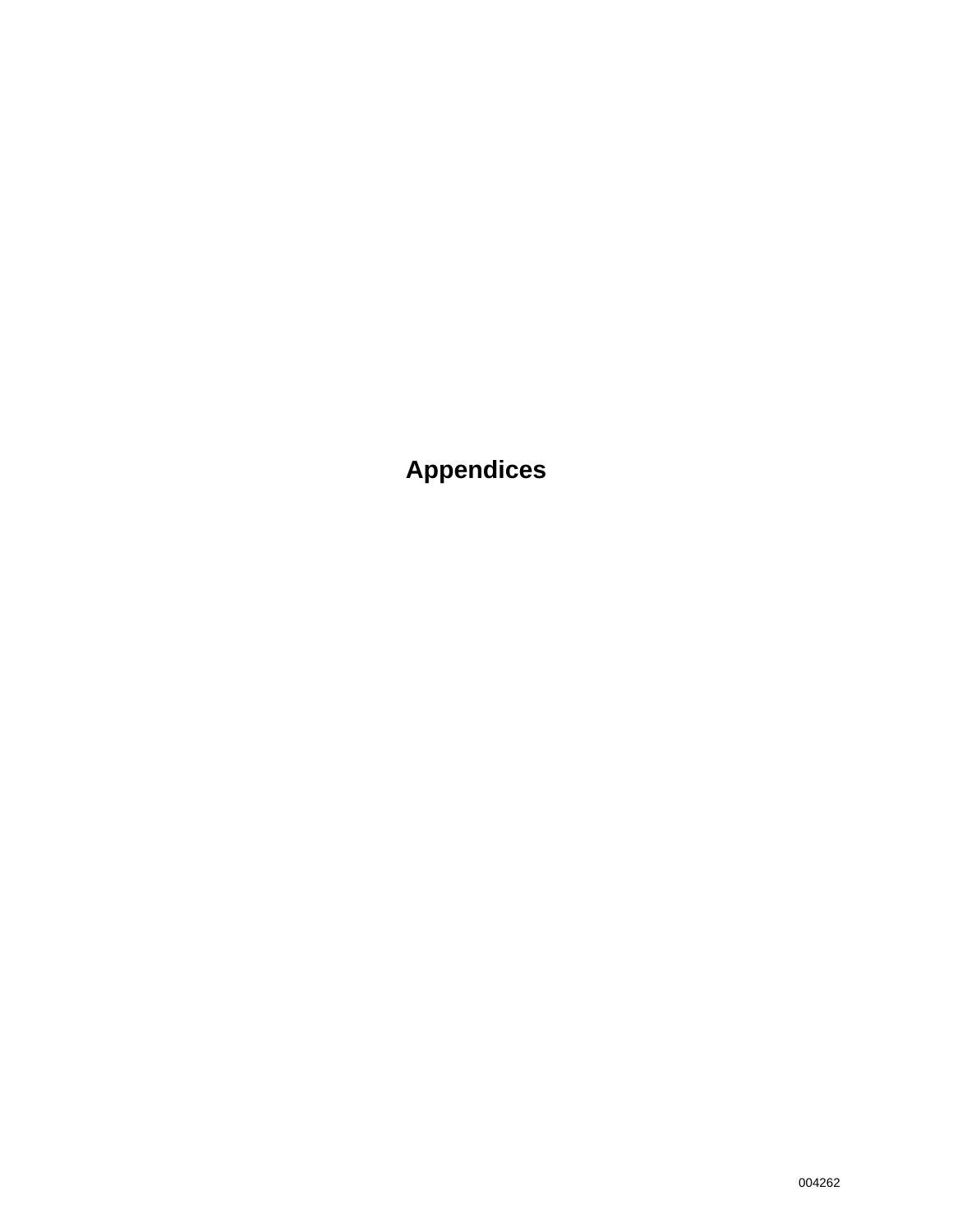## **Appendix A**

## **Grease Control Program Summary Tables**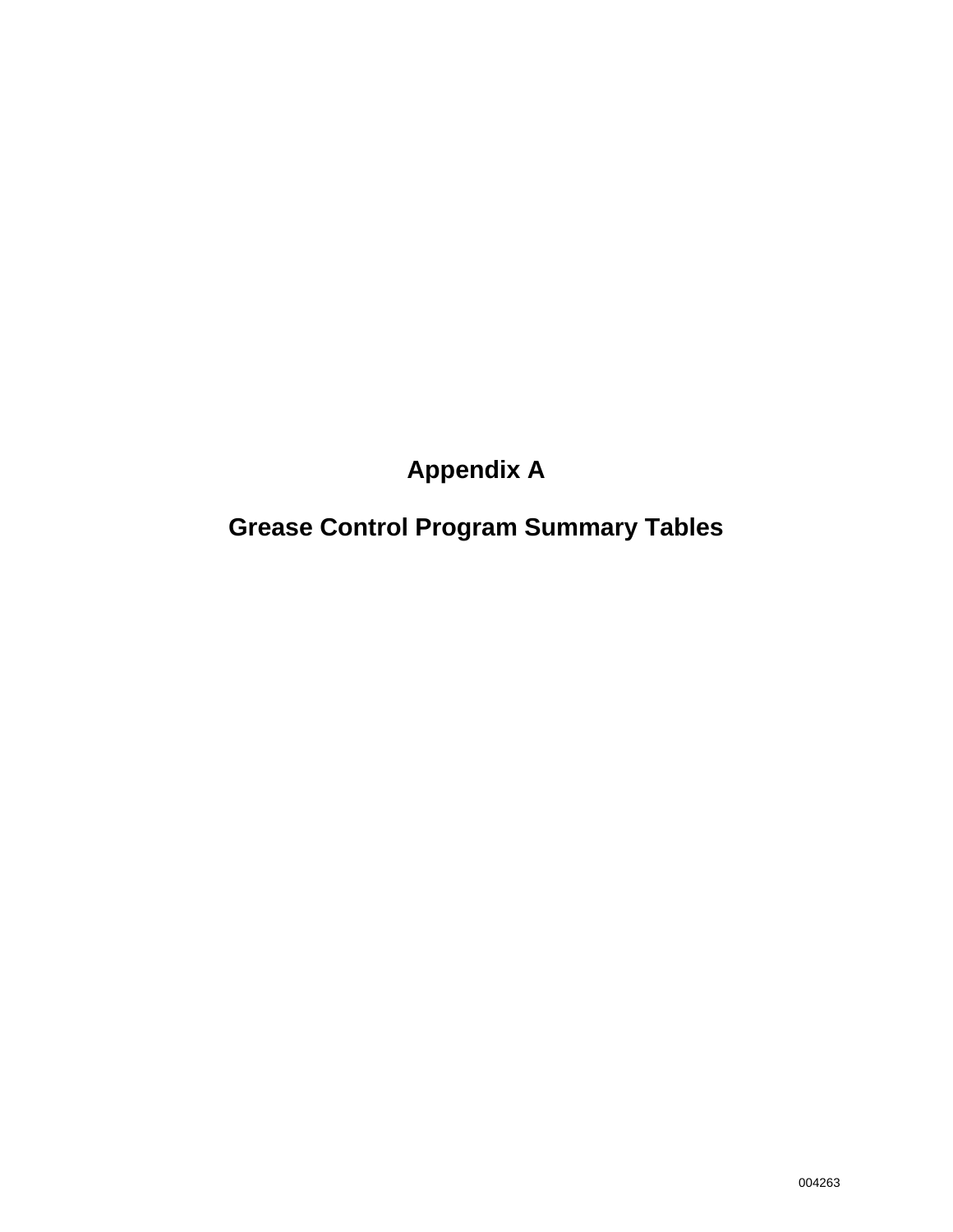| <b>Facility Name</b>                                    | <b>Inactive</b><br><b>FSFs</b> | <b>Trap/Interceptor</b><br><b>Size</b> | Required                   | Trap Size Interceptor Size<br>Required | Total<br><b>Inspections</b>      | <b>Follow Up</b><br><b>Inspections</b> | Initial<br><b>Inspections</b> | Repeat<br>nspections             | <b>Risk</b><br>Rating                            | Letters        | Inspection Enforcement Enforcement Enforcement<br>NONC Letter NOV Letter | <b>SNC letter</b> | Trap<br>Installed | <b>Comments</b>                                                           |
|---------------------------------------------------------|--------------------------------|----------------------------------------|----------------------------|----------------------------------------|----------------------------------|----------------------------------------|-------------------------------|----------------------------------|--------------------------------------------------|----------------|--------------------------------------------------------------------------|-------------------|-------------------|---------------------------------------------------------------------------|
| 11TH Street Expresso House                              | $\times$                       | 30                                     | 30 <sup>°</sup>            |                                        |                                  |                                        |                               |                                  | Category 4 - Low                                 |                |                                                                          |                   |                   | No food production at facility.                                           |
| 180 Sports & Fitness/ Moes Snack Bar                    | $\mathsf{X}$                   | $\overline{\mathbf{r}}$                | $\star_{\text{-}}$         |                                        | $\overline{2}$                   |                                        |                               | $\overline{2}$                   | Category 4 - Low                                 |                |                                                                          |                   |                   | No food production at facility.                                           |
| 4620 Revisited                                          |                                | 30                                     | 30                         |                                        | $\overline{1}$                   |                                        |                               | $\mathbf{1}$                     | Category 3 - Medium                              |                |                                                                          |                   |                   |                                                                           |
| 501 Arthur Street Market & Deli                         |                                | 50                                     | 50                         |                                        | $\overline{1}$                   |                                        |                               |                                  | Category 3 - Medium                              |                |                                                                          |                   |                   | New FSF.                                                                  |
| A J's Restaurant                                        | X                              | 40                                     | 40                         |                                        | $\overline{2}$                   |                                        |                               | 2                                | Category 4 - Low                                 |                |                                                                          |                   |                   | Business is closed.                                                       |
| A Taste of Havana (#16 Market Square)                   | X                              | 40                                     | 40                         |                                        | -1                               |                                        |                               |                                  | Category 4 - Low                                 |                |                                                                          |                   |                   | Business is closed.                                                       |
| A Taste of Havana (3018 Tazewell)                       | X                              | 40                                     | 40                         |                                        | $\overline{1}$                   |                                        |                               | $\mathbf{1}$                     | Category 4 - Low                                 |                |                                                                          |                   |                   | Business is closed.                                                       |
| A&K Barbeque                                            | $\overline{X}$                 | 20                                     | 20<br>50                   |                                        | $\overline{1}$<br>$\overline{1}$ |                                        |                               | $\overline{1}$<br>$\mathbf{1}$   | Category 4 - Low                                 |                |                                                                          |                   |                   | Business is closed.                                                       |
| A.B.'s Bar & Grill                                      | $\times$                       | 50                                     |                            |                                        | $\overline{1}$                   |                                        |                               |                                  | Category 4 - Low                                 |                |                                                                          |                   |                   | Business is closed.                                                       |
| A.J.'s Sports Bar & Grill<br><b>ABC Kiddies Academy</b> | $\mathsf{X}$                   | 15<br>$\star\star$                     | 15<br>40                   |                                        | $\overline{2}$                   | $\overline{2}$                         |                               | $\mathbf{1}$                     | Category 3 - Medium<br>Category 1 - Unacceptable |                |                                                                          |                   |                   | No food production at facility.<br>**FSF is in enforcement.               |
| Agave Azul Mexican Grill                                |                                | 1000                                   |                            | 1000                                   | $\overline{2}$                   |                                        |                               |                                  | Category 3 - Medium                              |                |                                                                          |                   |                   |                                                                           |
| Ale House                                               |                                | $\star\star$                           | 40                         |                                        | $\overline{1}$                   |                                        |                               | $\overline{1}$                   | Category 1 - Unacceptable                        | $\overline{1}$ |                                                                          |                   |                   | **FSF is in enforcement.                                                  |
| Alex's Havana Cafe                                      | $\overline{X}$                 | 30                                     | 30                         |                                        | $\overline{2}$                   |                                        |                               | $\overline{2}$                   | Category 4 - Low                                 |                |                                                                          |                   |                   | Business is closed.                                                       |
| Ali Baba's Time Out Delicatessen                        |                                | 30                                     | 30                         |                                        | $\overline{1}$                   |                                        |                               | $\mathbf{1}$                     | Category 3 - Medium                              |                |                                                                          |                   |                   |                                                                           |
| All About Me Academy                                    |                                | 40                                     | 40                         |                                        | $\overline{1}$                   | $\overline{1}$                         |                               |                                  | Category 4 - Low                                 |                |                                                                          |                   | $\overline{1}$    | FSF installed new trap due to enforcement.                                |
| All Occasion Catering (922 N. Central)                  |                                | 1500                                   |                            | 1500                                   | 2                                |                                        | $\mathbf{1}$                  | $\mathbf{1}$                     | Category 3 - Medium                              |                |                                                                          |                   |                   |                                                                           |
| All Occasions Party Rentals (5825 Middlebrook)          | X                              | 1000                                   |                            | 1000                                   | $\mathbf{1}$                     |                                        |                               |                                  | Category 4 - Low                                 |                |                                                                          |                   |                   | No food production at facility                                            |
| Al's Market & Deli (2900 Sevier Ave.)                   |                                | 40                                     | 40                         |                                        | $\overline{2}$                   |                                        |                               | $\mathcal{L}$                    | Category 3 - Medium                              |                |                                                                          |                   |                   |                                                                           |
| Al's Market & Deli (1006 University)                    |                                | 20                                     | 20                         |                                        | 2                                |                                        |                               | 2                                | Category 3 - Medium                              |                |                                                                          |                   |                   |                                                                           |
| Amber Restaurant #2                                     | X                              | 30                                     |                            | 1500                                   | $\overline{1}$                   |                                        |                               | $\mathbf{1}$                     | Category 4 - Low                                 |                |                                                                          |                   |                   | Business is closed.                                                       |
| American Fresh                                          |                                | 30                                     | 30                         |                                        | $\overline{1}$                   |                                        |                               | $\mathbf{1}$                     | Category 3 - Medium                              |                |                                                                          |                   |                   |                                                                           |
| Amerigo Italian Restaurant                              | X                              | 1500                                   |                            | 1500                                   | $\overline{\phantom{a}}$         |                                        |                               | $\mathcal{P}$                    | Category 4 - Low                                 |                |                                                                          |                   |                   | Business is closed.                                                       |
| Amsterdam Bar & Grill                                   |                                | 40,50                                  | 40, 50                     |                                        | $\overline{1}$                   |                                        |                               |                                  | Category 2 - High                                |                |                                                                          |                   |                   | FSF has internal trap on the dishwasher. No place for GI to be installed. |
| Anna's Market & Deli                                    |                                | 40                                     | 40                         |                                        | $\overline{1}$                   |                                        |                               | $\overline{1}$                   | Category 3 - Medium                              |                |                                                                          |                   |                   |                                                                           |
| Apostolic Kiddie Academy                                |                                | 500<br>1000                            |                            | 1000                                   | $\overline{1}$<br>$\overline{1}$ |                                        |                               | $\mathbf{1}$<br>$\mathbf{1}$     | Category 3 - Medium                              |                |                                                                          |                   |                   |                                                                           |
| Applebee's (Knox Center)<br>Applebee's Restaurant       |                                | 1000                                   |                            | 1000                                   |                                  | $\overline{2}$                         |                               | $\overline{1}$                   | Category 4 - Low                                 | $\overline{1}$ | $\overline{1}$                                                           |                   |                   |                                                                           |
| Applebee's Restaurant #1                                |                                | 1000                                   |                            | 1000                                   | $\mathbf{3}$<br>$\overline{2}$   | -1                                     |                               | $\mathbf{1}$                     | Category 3 - Medium<br>Category 3 - Medium       | $\mathbf{1}$   |                                                                          |                   |                   |                                                                           |
| Arby's (4849 N. Broadway)                               |                                | 30                                     | 30                         |                                        | $\overline{1}$                   |                                        |                               | $\mathbf{1}$                     | Category 3 - Medium                              |                |                                                                          |                   |                   |                                                                           |
| Arby's (2750 Schaad Road)                               |                                | 1000                                   |                            | 1000                                   | $\overline{1}$                   |                                        |                               | $\overline{1}$                   | Category 3 - Medium                              |                |                                                                          |                   |                   |                                                                           |
| Arby's Roast Beef (7122 Strawberry Plains)              |                                | 40                                     | 40                         |                                        | $\overline{1}$                   |                                        |                               | $\mathbf{1}$                     | Category 3 - Medium                              |                |                                                                          |                   |                   |                                                                           |
| Arby's Roast Beef #1497 (2657 Magnolia Ave.)            |                                | 30                                     | 30                         |                                        | $\overline{1}$                   |                                        |                               | $\mathbf{1}$                     | Category 3 - Medium                              |                |                                                                          |                   |                   |                                                                           |
| Arby's Roast Beef #567(2819 Chapman)                    |                                | 40                                     | 40                         |                                        | $\overline{4}$                   | -1                                     |                               | $\mathbf{3}$                     | Category 3 - Medium                              |                |                                                                          |                   |                   |                                                                           |
| Arby's Roast Beef #618 (5228 Clinton)                   |                                | 40                                     | 40                         |                                        |                                  |                                        |                               |                                  | Category 3 - Medium                              |                |                                                                          |                   |                   |                                                                           |
| Arby's Roast Beef #719 (430 Gay Street)                 |                                | 40                                     | 40                         |                                        | $\overline{1}$                   |                                        |                               | $\mathbf{1}$                     | Category 3 - Medium                              |                |                                                                          |                   |                   |                                                                           |
| Arby's Roast Beef#153 (6903 Kingston Pike)              |                                | 30                                     | 30                         |                                        | $\overline{1}$                   |                                        |                               | $\overline{1}$                   | Category 3 - Medium                              |                |                                                                          |                   |                   |                                                                           |
| Arnstein Jewish Community Center                        |                                | 70                                     | 70                         |                                        | $\overline{2}$                   |                                        |                               | $\overline{2}$                   | Category 3 - Medium                              |                |                                                                          |                   |                   |                                                                           |
| Asian Chao (West Town Mall)                             |                                | 50                                     | 50                         |                                        | $\overline{1}$                   |                                        |                               | $\overline{1}$                   | Category 3 - Medium                              |                |                                                                          |                   |                   |                                                                           |
| Atria Weston Place                                      |                                | 1500                                   |                            | 1500                                   | $\overline{1}$                   |                                        |                               | $\mathbf{1}$                     | Category 3 - Medium                              |                |                                                                          |                   |                   |                                                                           |
| Aubrey's Restaurant                                     |                                | 2000                                   |                            | 2000                                   | $\mathfrak{p}$                   |                                        |                               |                                  | Category 3 - Medium                              |                |                                                                          |                   |                   |                                                                           |
| Auntie Anne's (Knoxville Center)                        |                                | 30                                     | 30                         |                                        | $\overline{1}$                   |                                        |                               | $\overline{1}$<br>$\overline{1}$ | Category 3 - Medium                              |                |                                                                          |                   |                   |                                                                           |
| Auntie Anne's (West Town Mall)                          |                                | 40                                     | 40                         |                                        | $\overline{1}$<br>$\overline{1}$ |                                        |                               | $\mathbf{1}$                     | Category 3 - Medium                              |                |                                                                          |                   |                   |                                                                           |
| Austin-East High School                                 |                                | 1500                                   |                            | 1500<br>1000                           | $\overline{4}$                   |                                        |                               | $\overline{1}$                   | Category 3 - Medium                              | $\overline{1}$ |                                                                          |                   |                   |                                                                           |
| Austin's Steakhouse<br>Azteca Market                    | X                              | 1000                                   | ۰.                         |                                        | $\overline{1}$                   |                                        |                               | $\mathbf{1}$                     | Category 3 - Medium<br>Category 4 - Low          |                |                                                                          |                   |                   | No food production at facility                                            |
| B & D Rib Shack                                         |                                | 50                                     | 50                         |                                        | $\overline{2}$                   |                                        |                               | $\overline{2}$                   | Category 3 - Medium                              |                |                                                                          |                   |                   |                                                                           |
| <b>B&amp;B Produce</b>                                  | $\overline{X}$                 | 40                                     | 40                         |                                        | $\overline{1}$                   |                                        |                               | $\overline{1}$                   | Category 4 - Low                                 |                |                                                                          |                   |                   | Business is closed.                                                       |
| Backroom BBQ                                            |                                | 40                                     | 40                         |                                        | $\overline{1}$                   |                                        |                               | $\mathbf{1}$                     | Category 3 - Medium                              |                |                                                                          |                   |                   |                                                                           |
| Backyard Burgers #1145                                  |                                | 1000                                   |                            | 1000                                   | $\overline{1}$                   |                                        |                               | $\mathbf{1}$                     | Category 3 - Medium                              |                |                                                                          |                   |                   |                                                                           |
| <b>Bagel Shop</b>                                       |                                | 40                                     |                            | 1000                                   | $\overline{2}$                   |                                        |                               | $\mathcal{P}$                    | Category 4 - Low                                 |                |                                                                          |                   |                   | FSF never opened.                                                         |
| <b>Baptist Hospital</b>                                 | X                              | 1000                                   |                            | 1000                                   | $\mathbf{1}$                     |                                        |                               |                                  | Category 4 - Low                                 |                |                                                                          |                   |                   | No food production at facility.                                           |
| <b>Bar Knoxville</b>                                    |                                | 100, 40                                | 100, 40                    |                                        | $\overline{1}$                   |                                        |                               | $\mathbf{1}$                     | Category 3 - Medium                              |                |                                                                          |                   |                   |                                                                           |
| <b>Barclay House Apartments</b>                         | $\mathsf{X}$                   | ۰.                                     | $\star$                    |                                        | $\overline{1}$                   |                                        | $\overline{1}$                |                                  | Category 4 - Low                                 |                |                                                                          |                   |                   | No food production at facility                                            |
| Barley's Taproom & Pizzeria                             |                                | 1000                                   |                            | 1000                                   | $\overline{2}$                   |                                        |                               | $\mathcal{P}$                    | Category 3 - Medium                              |                |                                                                          |                   |                   |                                                                           |
| Barnes & Noble Cafe #2838                               |                                | 1000                                   |                            | 1000                                   | $\overline{a}$                   | $\overline{1}$                         |                               | $\mathbf{1}$                     | Category 3 - Medium                              | -1.            |                                                                          |                   |                   |                                                                           |
| Barnie's Coffee & Tea Co. (Knox Center Mall)            |                                | 50                                     | 50                         |                                        | 3                                |                                        |                               | 3                                | Category 4 - Low                                 |                |                                                                          |                   |                   |                                                                           |
| Barnie's Coffee & Tea Co. (West Town Mall)              |                                | 20<br>*1500                            | 20<br>40                   |                                        | 3<br>$\overline{4}$              |                                        |                               | 3<br>$\Delta$                    | Category 3 - Medium                              |                |                                                                          |                   |                   |                                                                           |
| <b>Baskin Robbins</b><br>Baskin Robbins/Blimpie's       |                                | 30                                     | 30                         |                                        | $\overline{2}$                   |                                        |                               | $\overline{2}$                   | Category 4 - Low<br>Category 3 - Medium          |                |                                                                          |                   |                   | *FSF has exceeded grease trap size requirement.                           |
| Baymont Inn                                             | X                              | $\star_{\star}$                        | $\star_{\star}$            |                                        | $\overline{1}$                   |                                        |                               |                                  | Category 4 - Low                                 |                |                                                                          |                   |                   | No food production at facility                                            |
| Bearden Elementary School                               |                                | 1000                                   |                            | 1000                                   | $\overline{1}$                   |                                        |                               | $\mathbf{1}$                     | Category 3 - Medium                              |                |                                                                          |                   |                   |                                                                           |
| Bearden High School                                     |                                | *4000                                  |                            | 3000                                   | $\overline{1}$                   |                                        |                               | $\mathbf{1}$                     | Category 3 - Medium                              |                |                                                                          |                   |                   | *FSF has exceeded grease trap size requirement.                           |
| Bearden Middle School                                   |                                | 100                                    | 100                        |                                        | $\overline{1}$                   |                                        |                               |                                  | Category 3 - Medium                              |                |                                                                          |                   |                   |                                                                           |
| Bearden United Methodist DCC                            | $\overline{X}$                 | $\star_{\star}$                        | $\star$                    |                                        | $\overline{1}$                   |                                        |                               | $\overline{1}$                   | Category 4 - Low                                 |                |                                                                          |                   |                   | Kitchen is closed.                                                        |
| <b>Beaumont Elementry School</b>                        |                                | 1000                                   |                            | 1000                                   | $\overline{1}$                   |                                        |                               | $\overline{1}$                   | Category 3 - Medium                              |                |                                                                          |                   |                   |                                                                           |
| Bellacino's Pizza and Grinders                          |                                | 50                                     | 50                         |                                        | $\overline{1}$                   |                                        |                               |                                  | Category 3 - Medium                              |                |                                                                          |                   |                   |                                                                           |
| <b>Belle Morris Elementary</b>                          |                                | 1000                                   |                            | 1000                                   | $\overline{1}$                   |                                        |                               | $\overline{1}$                   | Category 3 - Medium                              |                |                                                                          |                   |                   |                                                                           |
| Ben & Jerry's Ice Cream                                 |                                | 40                                     | 40                         |                                        | $\mathbf{1}$                     |                                        |                               | $\overline{1}$                   | Category 3 - Medium                              |                |                                                                          |                   |                   |                                                                           |
| Best Western Hotel                                      | $\times$                       | $\mathcal{R}_\alpha$                   | $\star_{\star}$            |                                        | $\overline{1}$                   |                                        |                               | $\mathbf{1}$                     | Category 4 - Low                                 |                |                                                                          |                   |                   | No food production at facility                                            |
| <b>Bethel Apostolic Temple</b>                          | $\overline{\mathsf{x}}$        | $\star_{\perp}$                        | $\star$                    |                                        | $\overline{2}$                   |                                        | $\overline{1}$                |                                  | Category 4 - Low                                 |                |                                                                          |                   |                   | No food production at facility                                            |
| Beulah Church of God                                    | X                              | $\star_{\text{-}}$                     | $\star$                    |                                        | 1                                |                                        |                               |                                  | Category 4 - Low                                 |                |                                                                          |                   |                   | No food production at facility                                            |
| Big Daddy's Ribs & Hamburger's                          | $\mathsf{X}$                   | 500                                    |                            | 500                                    | $\overline{1}$                   |                                        |                               |                                  | Category 4 - Low                                 |                |                                                                          |                   |                   | Business is closed.                                                       |
| Big Fatty's                                             |                                | 1000                                   |                            | 1000                                   | $\overline{1}$                   |                                        |                               | $\mathbf{1}$                     | Category 3 - Medium                              |                |                                                                          |                   |                   |                                                                           |
| Bill's Market & Deli                                    |                                | 40                                     | 40                         |                                        | $\mathbf{1}$                     |                                        |                               |                                  | Category 4 - Low                                 |                |                                                                          |                   |                   |                                                                           |
| Bistro at The Bijou                                     |                                | 100, 40<br>×                           | 100, 40                    |                                        | $\overline{1}$                   |                                        |                               | $\mathbf{1}$                     | Category 3 - Medium                              |                |                                                                          |                   |                   |                                                                           |
| BJ Wings and Things Van                                 |                                | $\star$                                | $\star_{\star}$<br>$\star$ |                                        | $\overline{2}$<br>$\mathbf{1}$   |                                        | $\mathbf{1}$                  |                                  | Category 4 - Low                                 |                |                                                                          |                   |                   |                                                                           |
| <b>BJ's Tavern</b><br><b>Blackbird Coffee House</b>     | X                              | 60                                     | 60                         |                                        | $\overline{1}$                   |                                        | $\mathbf{1}$                  |                                  | Category 4 - Low                                 |                |                                                                          |                   |                   | Business is closed.                                                       |
| <b>Blue Cats Music Hall</b>                             | X                              | 40                                     | 40                         |                                        |                                  |                                        |                               |                                  | Category 3 - Medium<br>Category 4 - Low          |                |                                                                          |                   |                   | Business is closed.                                                       |
|                                                         |                                |                                        |                            |                                        |                                  |                                        |                               |                                  |                                                  |                |                                                                          |                   |                   |                                                                           |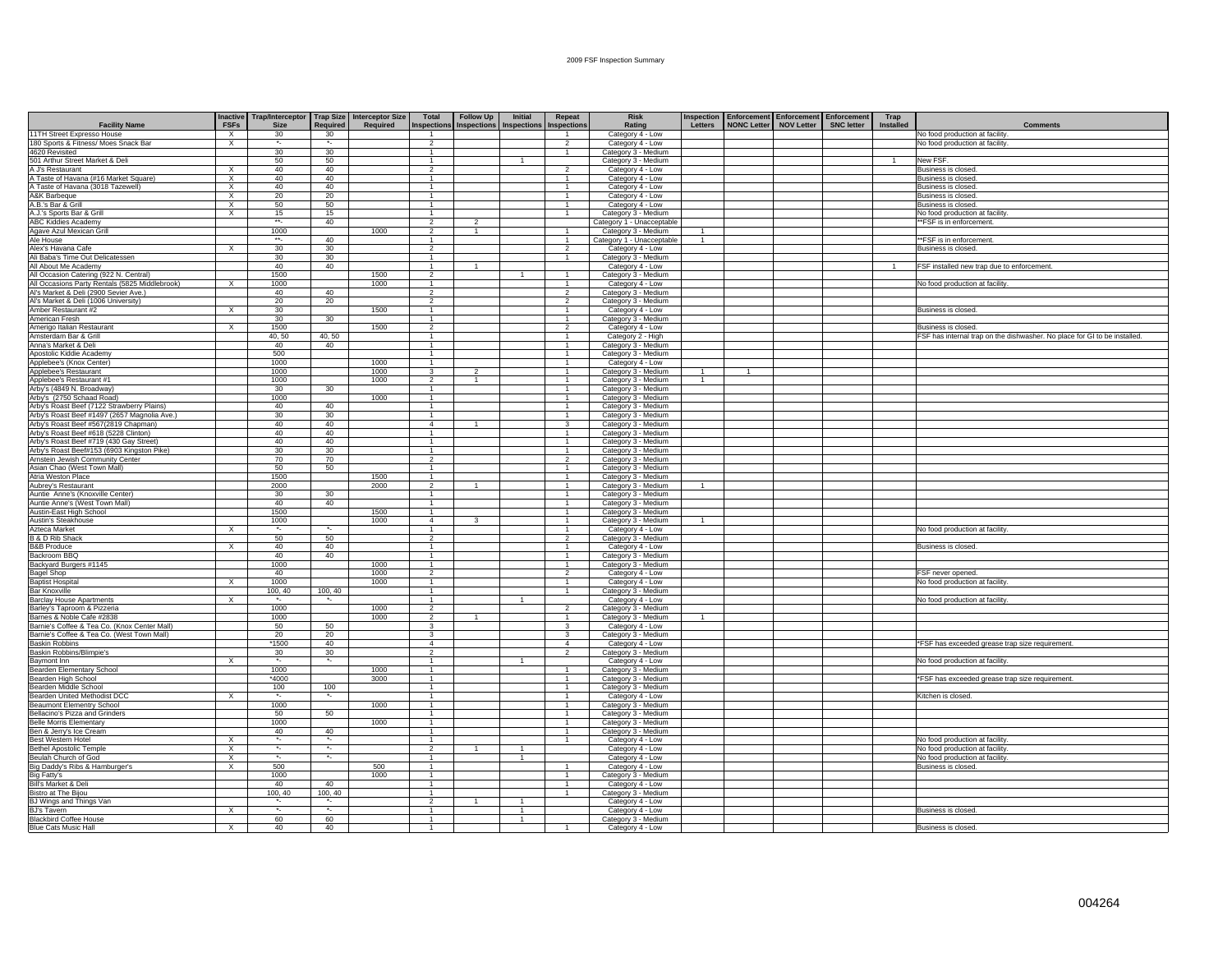| <b>Facility Name</b>                                                       | Inactive<br><b>FSFs</b> | <b>Trap/Interceptor</b><br><b>Size</b> | <b>Required</b> | Trap Size Interceptor Size<br>Required | Total                            | <b>Follow Up</b><br>Inspections   Inspections   Inspections   Inspections | Initial        | Repeat                         | <b>Risk</b><br>Rating                      | Inspection<br>Letters | Enforcement Enforcement Enforcement<br>NONC Letter   NOV Letter |                | <b>SNC letter</b> | Trap<br>Installed | <b>Comments</b>                                                       |
|----------------------------------------------------------------------------|-------------------------|----------------------------------------|-----------------|----------------------------------------|----------------------------------|---------------------------------------------------------------------------|----------------|--------------------------------|--------------------------------------------|-----------------------|-----------------------------------------------------------------|----------------|-------------------|-------------------|-----------------------------------------------------------------------|
| Blue Chips Sports Pub & Grill                                              |                         | 40                                     | 40              |                                        | $\mathbf{3}$                     |                                                                           |                | $\overline{2}$                 | Category 3 - Medium                        | $\mathbf{1}$          |                                                                 |                |                   |                   |                                                                       |
| <b>Bluegrass Music Restaurant</b>                                          | $\times$                | 1500                                   |                 | 1500                                   | $\overline{1}$                   |                                                                           |                | $\mathbf{1}$                   | Category 4 - Low                           |                       |                                                                 |                |                   |                   | Facility has not opened.                                              |
| Blues & Jazz Sports Bar                                                    | X                       | $\star_{\star}$                        | $^\star$        |                                        | $\mathbf{1}$                     |                                                                           |                | $\mathbf{1}$                   | Category 4 - Low                           |                       |                                                                 |                |                   |                   | No food production at facility.                                       |
| Bojangles                                                                  | $\overline{X}$          | $\overline{\mathbf{r}}$                |                 | 1500                                   | $\overline{1}$                   | $\overline{1}$                                                            |                |                                | Category 4 - Low                           |                       |                                                                 |                |                   |                   | Facility has not opened.                                              |
| <b>Bonefish Grill</b>                                                      |                         | 2000                                   |                 | 2000                                   | $\overline{2}$                   | 1                                                                         |                | $\mathbf{1}$                   | Category 3 - Medium                        | $\mathbf{1}$          |                                                                 |                |                   |                   |                                                                       |
| Borders Books Music & Cafe                                                 |                         | 40                                     | 40              |                                        | $\overline{2}$                   |                                                                           |                | $\overline{2}$                 | Category 3 - Medium                        |                       |                                                                 |                |                   |                   |                                                                       |
| <b>Bo's Laffitte</b>                                                       | $\times$                | 40.40.40                               |                 | 2000                                   | 3                                | $\overline{2}$                                                            |                | $\overline{1}$                 | Category 4 - Low                           |                       |                                                                 |                |                   |                   | Business is closed.                                                   |
| <b>Bountiful Blessings</b>                                                 |                         | **                                     | 40              |                                        | 3                                | $\mathbf{3}$                                                              |                |                                | Category 1 - Unacceptable                  | $\mathbf{1}$          |                                                                 |                |                   |                   | **FSF is in enforcement.                                              |
| Boys and Girl Club of Greater Knoxville (407 Caswell)                      |                         | *1000, 1000                            |                 | 1000                                   | $\overline{1}$                   |                                                                           |                |                                | Category 4 - Low                           |                       |                                                                 |                |                   |                   | *FSF has exceeded grease trap size requirement.                       |
| Boys and Girls Club of Greater Knoxville (522 Maryville                    | $\mathsf{X}$            | ×.                                     | $\star$         |                                        | $\overline{1}$                   |                                                                           |                | $\overline{1}$<br>$\mathbf{1}$ | Category 4 - Low                           |                       |                                                                 |                |                   |                   | No food production at facility.                                       |
| <b>Brakebill Nursing Home</b>                                              |                         | 3000<br>1500                           |                 | 3000<br>1500                           | $\overline{1}$<br>$\mathbf{1}$   |                                                                           |                | $\overline{1}$                 | Category 3 - Medium<br>Category 3 - Medium |                       |                                                                 |                |                   |                   |                                                                       |
| Bravo's<br>Breadbox Food Store (5328 Pleasant Ridge)                       |                         | 20                                     | 20              |                                        | $\overline{2}$                   | $\mathbf{1}$                                                              |                | -1.                            | Category 3 - Medium                        | $\mathbf{1}$          |                                                                 |                |                   |                   |                                                                       |
| Breadbox Food Store #44 (5020 Washington Pk)                               |                         | 40                                     | 40              |                                        | 1                                |                                                                           |                | $\mathbf{1}$                   | Category 3 - Medium                        |                       |                                                                 |                |                   |                   |                                                                       |
| Breaker's Sports Bar                                                       |                         | 1000                                   |                 | 1000                                   | $\overline{2}$                   | $\overline{1}$                                                            |                | $\overline{1}$                 | Category 3 - Medium                        | $\overline{1}$        |                                                                 |                |                   |                   |                                                                       |
| <b>Bridge View Grill</b>                                                   | X                       | 2000                                   |                 | 2000                                   | 1                                |                                                                           |                | $\mathbf{1}$                   | Category 4 - Low                           |                       |                                                                 |                |                   |                   | Business is closed                                                    |
| Brixx Pizza                                                                |                         | 2000                                   |                 | 2000                                   | $\mathbf{1}$                     |                                                                           |                |                                | Category 3 - Medium                        |                       |                                                                 |                |                   |                   |                                                                       |
| <b>Broadway Baptist Church</b>                                             |                         | 1500                                   |                 | 1500                                   | $\mathbf{1}$                     |                                                                           |                | $\overline{1}$                 | Category 4 - Low                           |                       |                                                                 |                |                   |                   |                                                                       |
| Brownie's 2                                                                |                         | 40                                     | 40              |                                        | $\overline{2}$                   |                                                                           |                | $\mathcal{P}$                  | Category 3 - Medium                        |                       |                                                                 |                |                   |                   |                                                                       |
| Bruegger's Bagels                                                          |                         | 50                                     | 50              |                                        | $\overline{1}$                   |                                                                           |                | $\mathbf{1}$                   | Category 3 - Medium                        |                       |                                                                 |                |                   |                   |                                                                       |
| Buddy's Bar B Q Banquet Hall (5806 Kingston Pk.)                           |                         | 1500                                   |                 | 1500                                   | $\overline{1}$                   |                                                                           |                | $\overline{1}$                 | Category 3 - Medium                        | $\overline{1}$        |                                                                 |                |                   |                   |                                                                       |
| Buddy's Bar B Q Bearden (5806 Kingston Pk.)                                |                         | 1500                                   |                 | 1500                                   | 1                                |                                                                           |                | $\mathbf{1}$                   | Category 3 - Medium                        |                       |                                                                 |                |                   |                   |                                                                       |
| Buddy's Bar BQ (8402 Kingston Pk.)                                         |                         | $\overline{440}$                       |                 | 1500                                   | $\overline{1}$                   |                                                                           |                | $\mathbf{1}$                   | Category 2 - High                          |                       |                                                                 |                |                   |                   | ** FSF has planned to upgrade to larger GI before enforcement action. |
| Buddy's Bar BQ (4401 Chapman Hwy.)                                         |                         | **1000                                 |                 | 1500                                   | $\overline{4}$                   | $\overline{1}$                                                            |                | $\mathbf{3}$                   | Category 1 - Unacceptable                  | $\mathbf{1}$          |                                                                 |                |                   |                   | **FSF is in enforcement.                                              |
| Buddy's Bar BQ (4500 N. Broadway)                                          |                         | 1000                                   |                 | 1000                                   | 1                                |                                                                           |                |                                | Category 3 - Medium                        | $\overline{1}$        |                                                                 |                |                   |                   |                                                                       |
| Buddy's Bar BQ (3700 Magnolia)<br>Buffalo Wild Wings Grill and Bar         |                         | 1500<br>1500                           |                 | 1500<br>1500                           | 5<br>$\overline{1}$              | $\overline{2}$                                                            |                | 3<br>$\overline{1}$            | Category 3 - Medium<br>Category 3 - Medium |                       | $\mathbf{1}$                                                    |                |                   |                   | FSF installed new GI due to enforcement.                              |
| Burger King (2806 N. Broadway)                                             |                         | 1000                                   |                 | 1000                                   | $\mathbf{1}$                     |                                                                           |                |                                | Category 3 - Medium                        |                       |                                                                 |                |                   |                   |                                                                       |
| Burger King #321 (2024 Cumberland)                                         | $\times$                | 1000                                   |                 | 1000                                   | $\mathbf{1}$                     |                                                                           |                | $\overline{1}$                 | Category 4 - Low                           |                       |                                                                 |                |                   |                   | Business is closed.                                                   |
| Burger King #11722 (7206 Region Lane)                                      |                         | 1500                                   |                 | 1500                                   | $\mathbf{1}$                     |                                                                           |                | -1.                            | Category 3 - Medium                        |                       |                                                                 |                |                   |                   |                                                                       |
| Burger King #12141 (127 Northshore)                                        |                         | 1500                                   |                 | 1500                                   | $\mathbf{1}$                     |                                                                           |                |                                | Category 3 - Medium                        |                       |                                                                 |                |                   |                   |                                                                       |
| Burger King #13146 (2800 Chapman Hwy.)                                     |                         | 1500                                   |                 | 1500                                   | $\overline{1}$                   |                                                                           |                | $\overline{1}$                 | Category 3 - Medium                        |                       |                                                                 |                |                   |                   |                                                                       |
| Burger King #5346 (319 Merchants)                                          |                         | 1000                                   |                 | 1000                                   | $\mathbf{1}$                     |                                                                           |                |                                | Category 3 - Medium                        |                       |                                                                 |                |                   |                   |                                                                       |
| Burger King #9679 (5316 Millertown)                                        |                         | 1500                                   |                 | 1500                                   | $\mathbf{1}$                     |                                                                           |                | $\mathbf{1}$                   | Category 3 - Medium                        |                       |                                                                 |                |                   |                   |                                                                       |
| Burger King (8412 Kingston Pk.)                                            |                         | 1000                                   |                 | 1000                                   | $\mathbf{1}$                     |                                                                           |                | -1.                            | Category 3 - Medium                        |                       |                                                                 |                |                   |                   |                                                                       |
| Burger King (5310 Middlebrook)                                             |                         | 1500                                   |                 | 1500                                   | $\mathbf{1}$                     |                                                                           |                | $\mathbf{1}$                   | Category 3 - Medium                        |                       |                                                                 |                |                   |                   |                                                                       |
| <b>Burlington Fish Market</b>                                              |                         | 40                                     | 40              |                                        | $\overline{1}$                   |                                                                           |                | $\overline{1}$                 | Category 4 - Low                           |                       |                                                                 |                |                   |                   |                                                                       |
| <b>Burrito Diablo</b>                                                      | $\overline{\mathsf{x}}$ | 40                                     | 40              |                                        | $\overline{1}$                   |                                                                           |                | $\mathbf{1}$                   | Category 4 - Low                           |                       |                                                                 |                |                   |                   | Business is closed                                                    |
| <b>Bush Brothers</b>                                                       |                         | 1500, 100                              | 100             | 1500                                   | 1<br>$\mathbf{1}$                |                                                                           |                | $\mathbf{1}$<br>$\overline{1}$ | Category 3 - Medium                        |                       |                                                                 |                |                   |                   |                                                                       |
| <b>Butcher Shop</b><br>By the Tracks Bistro                                |                         | 1500<br>1500                           |                 | 1500<br>1500                           | $\mathbf{1}$                     |                                                                           |                |                                | Category 3 - Medium                        | $\mathbf{1}$          |                                                                 |                |                   |                   |                                                                       |
| 3 & C Café                                                                 |                         | 20                                     | 20              |                                        | $\mathbf{1}$                     |                                                                           |                |                                | Category 3 - Medium<br>Category 4 - Low    |                       |                                                                 |                |                   |                   |                                                                       |
| Cafe 4                                                                     |                         | 1500                                   |                 | 1500                                   | $\overline{4}$                   | $\overline{2}$                                                            |                | $\mathcal{P}$                  | Category 3 - Medium                        | $\mathbf{1}$          |                                                                 |                |                   |                   |                                                                       |
| Cafe Gourmet                                                               |                         | 40                                     | 40              |                                        | $\ddot{\phantom{1}}$             |                                                                           |                | $\mathbf{1}$                   | Category 3 - Medium                        |                       |                                                                 |                |                   |                   |                                                                       |
| Cagle Terrace                                                              | $\times$                | ×.                                     | $\star_{\star}$ |                                        | 1                                |                                                                           |                | $\overline{1}$                 | Category 4 - Low                           |                       |                                                                 |                |                   |                   | No food production at facility.                                       |
| Cairo Cafe                                                                 |                         | 20                                     | 100, 20         |                                        | $\mathbf{A}$                     | $\mathbf{3}$                                                              | $\overline{1}$ |                                | Category 3 - Medium                        | $\overline{1}$        | $\overline{1}$                                                  | $\overline{1}$ |                   |                   |                                                                       |
| Cajun Cafe & Grill                                                         |                         | 40, 20                                 | 40, 20          |                                        | $\overline{2}$                   |                                                                           |                | $\overline{2}$                 | Category 3 - Medium                        |                       |                                                                 |                |                   |                   |                                                                       |
| Calhoun's (400 Neyland)                                                    |                         | 1500                                   |                 | 1500                                   | $\overline{2}$                   |                                                                           |                | $\mathfrak{p}$                 | Category 3 - Medium                        |                       |                                                                 |                |                   |                   |                                                                       |
| Calhoun's (6515 Kingston Pk.)                                              |                         | 1500                                   |                 | 1500                                   | $\overline{1}$                   |                                                                           |                | $\overline{1}$                 | Category 3 - Medium                        |                       |                                                                 |                |                   |                   |                                                                       |
| Camargo's Taqueria                                                         | X                       | 40                                     | 40              |                                        | $\overline{2}$                   |                                                                           |                | $\overline{a}$                 | Category 4 - Low                           |                       |                                                                 |                |                   |                   | Business is closed.                                                   |
| Canaan Baptist Church                                                      |                         | 500                                    | 40              |                                        | $\overline{1}$                   |                                                                           | $\mathbf{1}$   |                                | Category 4 - Low                           |                       |                                                                 |                |                   |                   |                                                                       |
| Cancun Mexican Restaurant (4409 Chapman)                                   |                         | 200.50                                 | 200, 50         |                                        | $\mathbf{3}$                     |                                                                           |                | 3                              | Category 2 - High                          | -1                    |                                                                 |                |                   |                   |                                                                       |
| Cancun Mexican Restaurant (8606 Asheville)                                 |                         | 1000                                   |                 | 1000<br>1000                           | $\overline{2}$<br>$\overline{1}$ |                                                                           | $\mathbf{1}$   |                                | Category 3 - Medium                        | $\mathbf{1}$          |                                                                 |                |                   |                   |                                                                       |
| Cancun Mexican Restaurant (4829 N. Broadway)<br>Capone's Windy City Eatery | $\mathsf{X}$            | 1000<br>40                             | 40              |                                        | $\overline{1}$                   |                                                                           |                | $\mathbf{1}$                   | Category 3 - Medium<br>Category 4 - Low    |                       |                                                                 |                |                   |                   | Business is closed.                                                   |
| Cappuccino's/Copper Cellar Restaurant                                      |                         | 1500                                   |                 | 1500                                   | $\overline{2}$                   |                                                                           |                | $\overline{2}$                 | Category 3 - Medium                        |                       |                                                                 |                |                   |                   |                                                                       |
| Captain D's # 3204 (812 Merchants)                                         |                         | 1000                                   |                 | 1000                                   | $\overline{1}$                   |                                                                           |                | $\overline{1}$                 | Category 3 - Medium                        |                       |                                                                 |                |                   |                   |                                                                       |
| Captain D's #3205 (4320 Chapman)                                           |                         | 1000                                   |                 | 1000                                   | $\overline{2}$                   |                                                                           |                | $\overline{2}$                 | Category 3 - Medium                        |                       |                                                                 |                |                   |                   |                                                                       |
| Captain D's #3406 (3121 N. Broadway)                                       |                         | 1000                                   |                 | 1000                                   | $\overline{2}$                   |                                                                           |                | $\mathfrak{p}$                 | Category 3 - Medium                        |                       |                                                                 |                |                   |                   |                                                                       |
| Captains Bar & Grill                                                       | $\times$                | 30                                     | 30              |                                        | $\overline{2}$                   |                                                                           |                | $\overline{2}$                 | Category 4 - Low                           |                       |                                                                 |                |                   |                   | Business is closed.                                                   |
| Cardins Drive-In                                                           |                         | 40                                     | 40              |                                        | $\overline{2}$                   |                                                                           |                | $\mathcal{P}$                  | Category 3 - Medium                        |                       |                                                                 |                |                   |                   |                                                                       |
| Carmike Cinemas 10                                                         |                         | 40                                     | 40              |                                        | $\overline{1}$                   |                                                                           |                | -1.                            | Category 3 - Medium                        |                       |                                                                 |                |                   |                   |                                                                       |
| Carousel II                                                                | $\mathsf{x}$            |                                        | $\star_-$       |                                        | -1                               |                                                                           |                |                                | Category 4 - Low                           |                       |                                                                 |                |                   |                   | No food production at facility.                                       |
| Carringer & Son's Market                                                   |                         | 40                                     | 40              |                                        | $\overline{2}$                   |                                                                           |                | $\overline{2}$                 | Category 3 - Medium                        |                       |                                                                 |                |                   |                   |                                                                       |
| Carter Elementary                                                          |                         | 1000, 200                              | 200             | 1000                                   | $\overline{1}$                   |                                                                           |                | $\mathbf{1}$                   | Category 3 - Medium                        |                       |                                                                 |                |                   |                   |                                                                       |
| Carter High School                                                         |                         | 2000                                   |                 | 2000                                   | $\overline{1}$                   |                                                                           |                | $\overline{1}$                 | Category 3 - Medium                        |                       |                                                                 |                |                   |                   |                                                                       |
| Carter Middle School                                                       |                         | 1500                                   |                 | 1500                                   | $\overline{1}$                   |                                                                           |                |                                | Category 3 - Medium                        |                       |                                                                 |                |                   |                   |                                                                       |
| Casa Don Gallo                                                             |                         | 1500<br>30                             |                 | 1500                                   | 5                                | 3                                                                         |                | $\overline{2}$                 | Category 3 - Medium                        | $\overline{2}$        |                                                                 |                |                   |                   |                                                                       |
| Casey's Bar & Grill<br>Cassidy's Country Deli                              | $\times$                | 30                                     | 30<br>30        |                                        | 1<br>$\overline{4}$              | $\mathbf{1}$                                                              |                | $\overline{1}$<br>$\mathbf{3}$ | Category 3 - Medium<br>Category 4 - Low    | $\mathbf{1}$          |                                                                 |                |                   |                   | Business is closed                                                    |
| Catholic Charities of East TN.                                             |                         | 1000                                   |                 | 1000                                   | $\overline{1}$                   |                                                                           |                | $\overline{1}$                 | Category 3 - Medium                        |                       |                                                                 |                |                   |                   |                                                                       |
| Catinella's                                                                |                         | 40                                     | 40              |                                        | $\overline{1}$                   |                                                                           |                | $\mathbf{1}$                   | Category 4 - Low                           |                       |                                                                 |                |                   |                   |                                                                       |
| Center Kitchen                                                             | $\times$                | $\star$                                | $\star$         |                                        | $\overline{1}$                   |                                                                           |                | $\overline{1}$                 | Category 4 - Low                           |                       |                                                                 |                |                   |                   | Business is closed.                                                   |
| Central Baptist Church Early Child Ctr.                                    |                         | 1000, 100                              |                 |                                        | $\overline{1}$                   | $\mathbf{1}$                                                              |                |                                | Category 4 - Low                           |                       |                                                                 |                |                   |                   |                                                                       |
| Central Baptist Church of Bearden                                          |                         | 40                                     |                 | 1500                                   | $\overline{2}$                   |                                                                           |                | $\overline{2}$                 | Category 3 - Medium                        |                       |                                                                 |                |                   |                   |                                                                       |
| Central High School                                                        |                         | *4000                                  |                 | 2000                                   |                                  |                                                                           |                |                                | Category 3 - Medium                        |                       |                                                                 |                |                   |                   | *FSF has exceeded grease trap size requirement.                       |
| Central Park                                                               |                         | 1000                                   |                 | 1000                                   | $\overline{1}$                   |                                                                           |                | $\overline{1}$                 | Category 3 - Medium                        |                       |                                                                 |                |                   |                   |                                                                       |
| Central United Methodist Church                                            |                         | 1000                                   |                 | 1000                                   | $\mathbf{1}$                     |                                                                           |                | $\mathbf{1}$                   | Category 3 - Medium                        |                       |                                                                 |                |                   |                   |                                                                       |
| Cesar's Bakery                                                             |                         | 30                                     | 30              |                                        |                                  |                                                                           |                | $\mathbf{1}$                   | Category 3 - Medium                        |                       |                                                                 |                |                   |                   |                                                                       |
| Cha Cha's                                                                  | X                       | 1500                                   |                 | 1500                                   |                                  |                                                                           |                |                                | Category 4 - Low                           |                       |                                                                 |                |                   |                   | Business is closed.                                                   |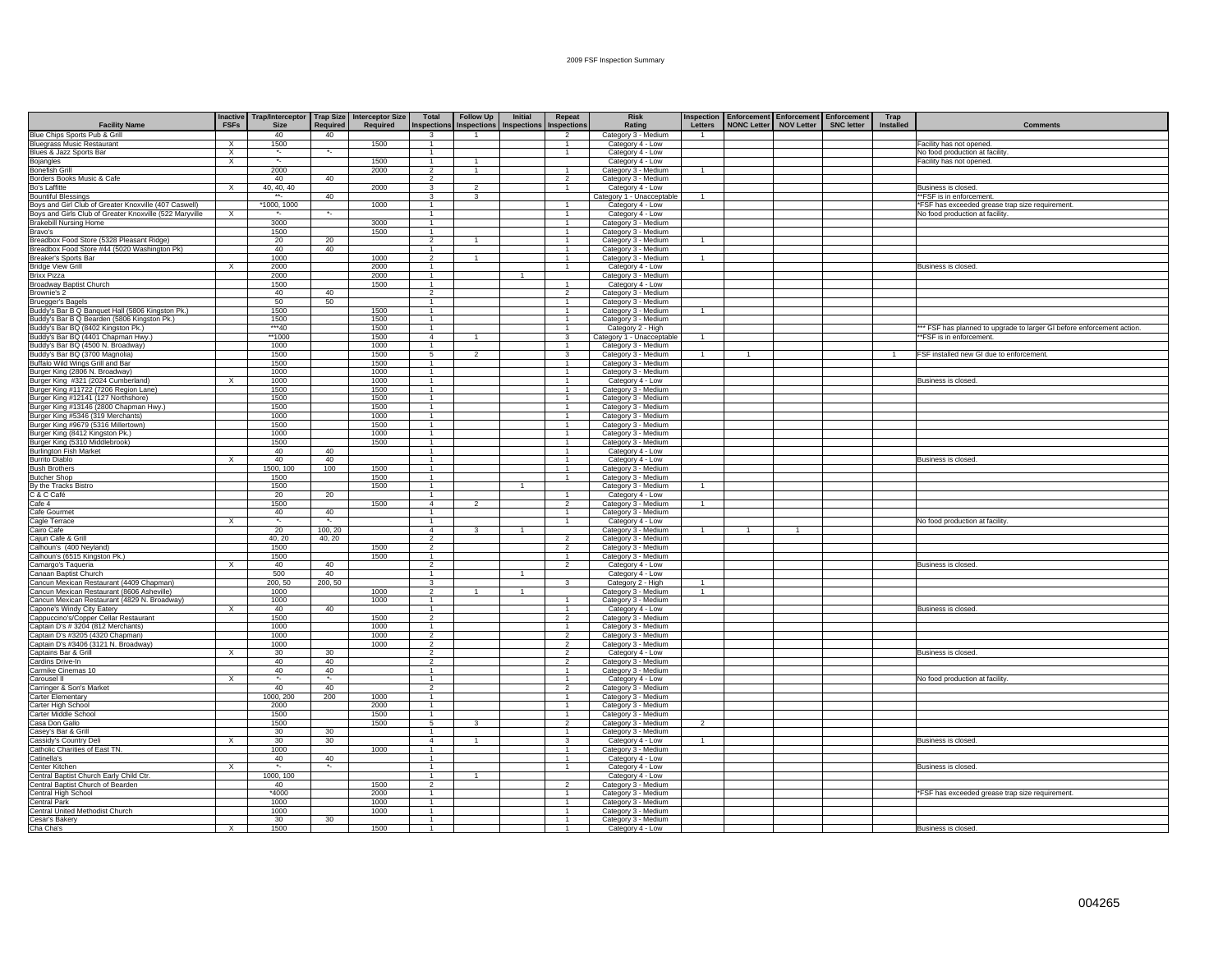| <b>Facility Name</b>                                   | <b>Inactive</b><br><b>FSFs</b> | <b>Trap/Interceptor</b><br><b>Size</b> | Required                   | Trap Size Interceptor Size<br>Required | Total                            | <b>Follow Up</b><br>Inspections Inspections | <b>Initial</b><br><b>Inspections</b> | Repeat<br><b>Inspections</b>     | <b>Risk</b><br>Rating                      | Letters        | Inspection   Enforcement   Enforcement   Enforcement<br>NONC Letter NOV Letter<br><b>SNC letter</b> | Trap<br>Installed | <b>Comments</b>                                                                                              |
|--------------------------------------------------------|--------------------------------|----------------------------------------|----------------------------|----------------------------------------|----------------------------------|---------------------------------------------|--------------------------------------|----------------------------------|--------------------------------------------|----------------|-----------------------------------------------------------------------------------------------------|-------------------|--------------------------------------------------------------------------------------------------------------|
| Chaiyo's Thai & Sushi                                  |                                | 40                                     | 40                         |                                        | -3                               |                                             |                                      | 3                                | Category 3 - Medium                        |                |                                                                                                     |                   |                                                                                                              |
| Chandler's Deli                                        |                                | 40                                     | 40                         |                                        | $\overline{1}$                   |                                             |                                      | $\overline{1}$                   | Category 3 - Medium                        |                |                                                                                                     |                   |                                                                                                              |
| Chapman Learning Center                                |                                | 40                                     | 40                         |                                        | $\overline{2}$                   | $\overline{\phantom{a}}$                    |                                      |                                  | Category 3 - Medium                        | $\overline{1}$ |                                                                                                     | -1                | FSF installed new trap due to enforcement.                                                                   |
| <b>Charley Peppers</b>                                 | X                              | 40                                     |                            |                                        | $\mathbf{1}$                     |                                             |                                      |                                  | Category 4 - Low                           |                |                                                                                                     |                   | Business is closed.                                                                                          |
| <b>Charleys Grilled Subs</b>                           |                                | 60                                     | 60                         |                                        | $\overline{1}$                   |                                             |                                      | $\overline{1}$                   | Category 3 - Medium                        |                |                                                                                                     |                   |                                                                                                              |
| Checker Flag Shell                                     | $\times$                       | 40                                     | 40                         |                                        | $\overline{1}$                   |                                             |                                      | $\overline{1}$                   | Category 4 - Low                           |                |                                                                                                     |                   | Business is closed.                                                                                          |
| Chepa's Mexican Restaurant                             |                                | 40                                     | 40                         |                                        | $\mathbf{1}$                     |                                             | $\mathbf{1}$                         |                                  | Category 3 - Medium                        |                |                                                                                                     |                   |                                                                                                              |
| Cherokee Country Club<br>Cherokee Health Systems       |                                | 1000<br>1500                           |                            | 1000<br>1500                           | $\overline{1}$<br>$\overline{1}$ |                                             |                                      | $\mathbf{1}$<br>$\overline{1}$   | Category 3 - Medium                        |                |                                                                                                     |                   |                                                                                                              |
| Cherries Internet Cafe                                 | X                              | 50                                     | 50                         |                                        | $\overline{1}$                   |                                             |                                      | $\overline{1}$                   | Category 4 - Low                           |                |                                                                                                     |                   |                                                                                                              |
| Chesapeakes                                            |                                | 1000                                   |                            | 1000                                   | $\overline{1}$                   |                                             |                                      | $\overline{1}$                   | Category 4 - Low<br>Category 3 - Medium    | $\mathbf{1}$   |                                                                                                     |                   | Business is closed.                                                                                          |
| Chez Guevara                                           |                                | 1500                                   |                            | 1500                                   | 11                               | 11                                          |                                      |                                  | Category 3 - Medium                        |                | $\overline{1}$<br>$\overline{1}$<br>$\overline{1}$                                                  | $\overline{1}$    | FSF installed new GI due to enforcement.                                                                     |
| Chick-Fil-A (7063 Kingston Pk.)                        |                                | 1500                                   |                            | 1500                                   | $\overline{1}$                   |                                             |                                      | $\mathbf{1}$                     | Category 3 - Medium                        |                |                                                                                                     |                   |                                                                                                              |
| Chick-Fil-A (800 S. Gay Street)                        |                                | 150                                    | 150                        |                                        | $\overline{1}$                   |                                             |                                      | $\mathbf{1}$                     | Category 3 - Medium                        |                |                                                                                                     |                   |                                                                                                              |
| Chick-Fil-A (3001 Knoxville Center Dr.)                |                                | 40                                     | 40                         |                                        | $\overline{2}$                   |                                             |                                      | $\mathcal{P}$                    | Category 3 - Medium                        |                |                                                                                                     |                   |                                                                                                              |
| Chick-Fil-A (7600 Kingston Pk.)                        |                                | 50                                     | 50                         |                                        | $\overline{2}$                   |                                             |                                      | $\overline{2}$                   | Category 3 - Medium                        |                |                                                                                                     |                   |                                                                                                              |
| Child & Family Tennessee                               |                                | 1000                                   |                            | 1000                                   | $\overline{2}$                   |                                             |                                      | $\mathcal{P}$                    | Category 3 - Medium                        |                |                                                                                                     |                   |                                                                                                              |
| Children At Play Learning Center                       |                                | 30                                     | 30                         |                                        | $\mathbf{1}$                     |                                             |                                      | $\overline{1}$                   | Category 3 - Medium                        |                |                                                                                                     |                   |                                                                                                              |
| Children's Center of Knoxville                         |                                | 40                                     | 40                         |                                        | $\overline{1}$<br>$\overline{1}$ |                                             |                                      | $\mathbf{1}$<br>$\mathbf{1}$     | Category 3 - Medium                        |                |                                                                                                     |                   |                                                                                                              |
| <b>Chilhowee Elementary</b><br>Chilhowee Hills Baptist |                                | 1500<br>1000                           |                            | 1500<br>1000                           | $\overline{1}$                   |                                             |                                      | $\mathbf{1}$                     | Category 3 - Medium<br>Category 3 - Medium |                |                                                                                                     |                   |                                                                                                              |
| Chili's (6635 Clinton Hwy.)                            |                                | 1500                                   |                            | 1500                                   | $\overline{1}$                   |                                             |                                      | $\mathbf{1}$                     | Category 3 - Medium                        |                |                                                                                                     |                   |                                                                                                              |
| Chili's (1815 Cumberland Ave.)                         |                                | 1000                                   |                            | 1000                                   | $\overline{1}$                   |                                             |                                      | $\overline{1}$                   | Category 3 - Medium                        |                |                                                                                                     |                   |                                                                                                              |
| Chili's Restaurant #34 (7304 Kigston Pk.)              |                                | 1500                                   |                            | 1500                                   | $\overline{2}$                   |                                             |                                      | $\mathbf{1}$                     | Category 3 - Medium                        |                |                                                                                                     |                   |                                                                                                              |
| China City Restaurant                                  | $\times$                       | 40, 40                                 | 40, 40                     |                                        | $\overline{4}$                   |                                             |                                      | $\overline{4}$                   | Category 4 - Low                           |                |                                                                                                     |                   | Business is closed.                                                                                          |
| China Garden                                           |                                | 1000                                   |                            | 1000                                   | $\overline{1}$                   |                                             |                                      | $\mathbf{1}$                     | Category 3 - Medium                        |                |                                                                                                     |                   |                                                                                                              |
| China Pearl                                            |                                | 1500                                   |                            | 1500                                   | $\overline{\mathbf{3}}$          |                                             |                                      | $\mathbf{3}$                     | Category 4 - Low                           |                |                                                                                                     |                   |                                                                                                              |
| Chinese/Japanese Restaurant                            | X                              | ٠.                                     |                            | 1500                                   | $\overline{1}$                   |                                             | -1.                                  |                                  | Category 4 - Low                           |                |                                                                                                     |                   | Business never opened.                                                                                       |
| Chop House                                             |                                | 2000                                   |                            | 2000                                   | $\overline{1}$                   |                                             |                                      | $\mathbf{1}$                     | Category 3 - Medium                        |                |                                                                                                     |                   |                                                                                                              |
| Christenberry Elementary                               |                                | 1000                                   |                            | 1000                                   | $\overline{1}$                   |                                             |                                      |                                  | Category 3 - Medium                        |                |                                                                                                     |                   |                                                                                                              |
| <b>Christenberry North</b>                             |                                | 1000                                   |                            | 1000                                   | $\overline{1}$                   |                                             |                                      | $\overline{1}$                   | Category 3 - Medium                        |                |                                                                                                     |                   |                                                                                                              |
| Chrome Pony<br>Chuck E Cheese #055                     |                                | 40<br>1500                             | 40                         | 1500                                   | $\mathbf{1}$<br>$\mathbf{1}$     |                                             |                                      | $\mathbf{1}$<br>$\mathbf{1}$     | Category 3 - Medium                        |                |                                                                                                     |                   |                                                                                                              |
| Church Street UMC                                      |                                | 60, 40                                 | 150, 50                    |                                        | $\overline{2}$                   |                                             |                                      | $\overline{2}$                   | Category 3 - Medium<br>Category 2 - High   |                |                                                                                                     |                   | FSF is remodeling kitchen and replacing traps with larger internal traps.                                    |
| Ci Ci's Pizza (2885 Tazewell)                          |                                | 1000                                   |                            | 1000                                   | $\mathbf{1}$                     |                                             |                                      | -1                               | Category 3 - Medium                        |                |                                                                                                     |                   |                                                                                                              |
| Ci Ci's Pizza (8414 Kingston Pk.)                      |                                | 1000                                   |                            | 1000                                   | $\overline{1}$                   |                                             |                                      | $\mathbf{1}$                     | Category 3 - Medium                        |                |                                                                                                     |                   |                                                                                                              |
| Cine Bean                                              | $\overline{X}$                 | 20                                     | 20                         |                                        | $\overline{1}$                   |                                             |                                      | $\overline{1}$                   | Category 4 - Low                           |                |                                                                                                     |                   | Business is closed.                                                                                          |
| Cinnabon                                               |                                | 30                                     | 30                         |                                        | $\overline{4}$                   | $\overline{1}$                              |                                      | 3                                | Category 3 - Medium                        |                |                                                                                                     |                   |                                                                                                              |
| Cities Cupcake Boutique                                |                                | 60                                     | 60                         |                                        | $\overline{1}$                   |                                             |                                      | $\overline{1}$                   | Category 3 - Medium                        |                |                                                                                                     |                   |                                                                                                              |
| City Star Market                                       | $\times$                       | $\star_{\scriptscriptstyle\bullet}$    | ۰.                         |                                        | $\overline{1}$                   |                                             |                                      | $\mathbf{1}$                     | Category 4 - Low                           |                |                                                                                                     |                   | Business is closed.                                                                                          |
| City/County Building Jail                              |                                | *1500, 1500                            |                            | 2000                                   | $\overline{\mathbf{c}}$          | $\overline{2}$                              |                                      |                                  | Category 3 - Medium                        |                |                                                                                                     |                   | *FSF has exceeded grease trap size requirement.                                                              |
| Clarion Inn                                            | $\times$                       | <b>x</b>                               | $\star$<br>$\star_{\star}$ |                                        | $\overline{1}$                   |                                             |                                      | $\mathbf{1}$                     | Category 4 - Low                           |                |                                                                                                     |                   | No food production at facility.                                                                              |
| Clinton Chapel AME Zion Church                         | $\overline{X}$                 | ×,                                     |                            |                                        | $\overline{2}$<br>$\overline{1}$ |                                             |                                      | $\overline{1}$<br>$\overline{1}$ | Category 4 - Low                           |                |                                                                                                     |                   | No food production at facility.                                                                              |
| Club Leconte<br>Club XYZ (Remove)                      |                                | 100, 100<br>$\star_{\star}$            | 100, 100<br>$\star$ .      |                                        | $\overline{1}$                   |                                             |                                      | $\overline{1}$                   | Category 2 - High                          |                |                                                                                                     |                   | FSF has internal trap on the dishwasher. No place for GI to be installed.                                    |
| Coffee & Chocolate                                     | $\mathsf{X}$                   | 30                                     | 30                         |                                        | $\overline{1}$                   |                                             |                                      | $\mathbf{1}$                     | Category 4 - Low<br>Category 2 - High      |                |                                                                                                     |                   | No food production at facility.<br>FSF has internal trap on the dishwasher. No place for GI to be installed. |
| Coffee Cup Cafe                                        | X                              | 40                                     | 40                         |                                        | $\mathbf{1}$                     |                                             |                                      | $\mathbf{1}$                     | Category 4 - Low                           |                |                                                                                                     |                   | Business is closed.                                                                                          |
| Coffee/Deli Opening (427 Chicamauga)                   |                                | $\star_-$                              |                            | 1500                                   | $\overline{2}$                   | $\overline{1}$                              | $\overline{1}$                       |                                  | Category 4 - Low                           |                |                                                                                                     |                   | Building is currently being remodeled.                                                                       |
| <b>Cold Stone Creamery</b>                             | $\mathsf{X}$                   | 40                                     | 40                         |                                        | $\overline{4}$                   | $\overline{2}$                              |                                      | $\overline{2}$                   | Category 4 - Low                           |                |                                                                                                     |                   | Business is closed                                                                                           |
| College Hill Seventh Day Advenlist Church              | X                              | $\star_{\star}$                        | $\star$                    |                                        | $\overline{2}$                   | $\mathbf{1}$                                |                                      |                                  | Category 4 - Low                           |                |                                                                                                     |                   | No food production at facility.                                                                              |
| Colonel's Delicatessen                                 |                                | 40 <sup>°</sup>                        | 40                         |                                        | $\overline{1}$                   |                                             |                                      | $\overline{1}$                   | Category 3 - Medium                        |                |                                                                                                     |                   |                                                                                                              |
| Columbus Home                                          | X                              |                                        | $^\star$                   |                                        | 1                                |                                             |                                      |                                  | Category 4 - Low                           |                |                                                                                                     |                   | No food production at facility.                                                                              |
| Comfort Suites Hotel                                   |                                | 40                                     | 40                         |                                        | $\overline{2}$                   |                                             |                                      | $\overline{2}$                   | Category 3 - Medium                        |                |                                                                                                     |                   |                                                                                                              |
| Continuum Courtyard                                    |                                | 100                                    | 100                        | 1000                                   | $\overline{2}$                   | $\overline{1}$                              | $\overline{1}$                       | $\mathbf{1}$                     | Category 3 - Medium                        | $\overline{1}$ |                                                                                                     |                   |                                                                                                              |
| Cool Beans Restaurant<br>Coolato Gelato's Italian Ice  |                                | 1000<br>3000                           |                            | 3000                                   | $\mathbf{1}$<br>$\overline{1}$   |                                             | $\overline{1}$                       |                                  | Category 3 - Medium<br>Category 3 - Medium |                |                                                                                                     |                   |                                                                                                              |
| Copa Cabana Sports Bar                                 |                                | 30                                     | 30                         |                                        | $\overline{2}$                   |                                             |                                      | $\mathcal{P}$                    | Category 3 - Medium                        |                |                                                                                                     |                   |                                                                                                              |
| Copper Cellar/Cumberland Grill (1807 Cumberland Ave.)  |                                | 2000                                   |                            | 2000                                   | 3                                | $\overline{2}$                              |                                      | $\mathbf{1}$                     | Category 3 - Medium                        | 1              |                                                                                                     |                   |                                                                                                              |
| Copper Cellar Commissary (3001 Industrial Park)        |                                | 1000                                   |                            | 1000                                   | $\overline{1}$                   |                                             |                                      | $\overline{1}$                   | Category 3 - Medium                        |                |                                                                                                     |                   |                                                                                                              |
| Corky's Ribs and BBQ                                   | $\overline{X}$                 | 1500                                   |                            | 1500                                   | $\overline{2}$                   |                                             |                                      | $\overline{2}$                   | Category 4 - Low                           |                |                                                                                                     |                   | Business is closed.                                                                                          |
| Corner Market                                          |                                | 50                                     | 50                         |                                        | $\overline{2}$                   |                                             |                                      | $\overline{2}$                   | Category 3 - Medium                        |                |                                                                                                     |                   |                                                                                                              |
| Corner Street Lounge                                   | $\times$                       | $\star\star$                           | 60                         |                                        | $\overline{1}$                   |                                             |                                      | $\overline{1}$                   | Category 4 - Low                           |                |                                                                                                     |                   | Business is closed.                                                                                          |
| Country Inn & Suites                                   | $\mathsf{x}$                   | ×.                                     | ۰.                         |                                        | $\mathbf{1}$                     |                                             |                                      |                                  | Category 4 - Low                           |                |                                                                                                     |                   | No food production at facility.                                                                              |
| Country Kitchen                                        |                                | 40                                     | 40                         |                                        | $\mathbf{1}$                     |                                             |                                      |                                  | Category 4 - Low                           |                |                                                                                                     |                   |                                                                                                              |
| Country Table Restaurant                               |                                | 40                                     | 40                         |                                        | $\overline{1}$                   |                                             |                                      | $\overline{1}$                   | Category 3 - Medium                        |                |                                                                                                     |                   |                                                                                                              |
| Court South (2934 Alcoa Hwy.)                          |                                | 40.20                                  | 40, 20                     |                                        | $\mathbf{3}$                     |                                             |                                      | $\mathbf{3}$                     | Category 4 - Low                           |                |                                                                                                     |                   |                                                                                                              |
| Court South (5621 Merchant Drive)                      | $\times$                       | 20                                     | 20                         |                                        | $\overline{1}$<br>$\overline{1}$ |                                             |                                      | $\overline{1}$                   | Category 4 - Low                           |                |                                                                                                     |                   | No food production at facility.                                                                              |
| Couva Calypsa Cafe<br>Coyote Joes                      | X                              | 1500<br>40                             | 40                         | 1500                                   | $\mathbf{1}$                     |                                             |                                      | $\mathbf{1}$                     | Category 4 - Low<br>Category 3 - Medium    |                |                                                                                                     |                   | Business is closed.                                                                                          |
| Cozymel's Restaurant                                   | $\times$                       | 1000                                   |                            | 1000                                   | $\overline{2}$                   |                                             |                                      | $\mathcal{P}$                    | Category 4 - Low                           |                |                                                                                                     |                   | Business is closed.                                                                                          |
| Cracker Barrel # 546 (2920 S. Mall Rd.)                |                                | 1000.1000                              |                            | 2000                                   | $\overline{2}$                   |                                             |                                      | $\overline{1}$                   | Category 3 - Medium                        | $\overline{1}$ |                                                                                                     |                   |                                                                                                              |
| Cracker Barrel #12 (Central Ave. Pk.)                  |                                | *1500, 1500                            |                            | 2000                                   | $\overline{1}$                   |                                             |                                      | $\overline{1}$                   | Category 3 - Medium                        |                |                                                                                                     |                   | *FSF has exceeded grease trap size requirement.                                                              |
| Cracker Barrel #170 (Cracker Barrel Lane)              |                                | 1,500                                  |                            | 1500                                   | $\overline{1}$                   |                                             |                                      | $\overline{1}$                   | Category 3 - Medium                        |                |                                                                                                     |                   |                                                                                                              |
| Crawfords Group Home                                   | $\times$                       | ×.                                     | $\star$                    |                                        | $\overline{1}$                   |                                             |                                      | $\mathbf{1}$                     | Category 4 - Low                           |                |                                                                                                     |                   | No food production at facility.                                                                              |
| <b>Cross Ministries</b>                                | X                              | 1000                                   |                            | 1000                                   | $\mathbf{1}$                     |                                             |                                      | $\mathbf{1}$                     | Category 4 - Low                           |                |                                                                                                     |                   | No food production at facility                                                                               |
| Cumberland House Hotel                                 |                                | 3000                                   |                            | 3000                                   | $\overline{1}$                   |                                             |                                      |                                  | Category 3 - Medium                        |                |                                                                                                     |                   |                                                                                                              |
| Cumberland Tap Room                                    | $\overline{X}$                 | 30 <sup>2</sup>                        | 30                         |                                        | $\overline{1}$                   |                                             |                                      | $\overline{1}$                   | Category 4 - Low                           |                |                                                                                                     |                   | Business is closed                                                                                           |
| Cuppy's Coffee and More                                | X                              | 30<br>30                               | 30                         |                                        | $\overline{1}$<br>$\mathbf{1}$   |                                             |                                      | $\mathbf{1}$<br>$\overline{1}$   | Category 4 - Low                           |                |                                                                                                     |                   | Business is closed                                                                                           |
| Cuppy's Coffee and More<br>Dairy Queen                 | X                              | 1000                                   | 30                         | 1000                                   |                                  |                                             |                                      |                                  | Category 4 - Low<br>Category 3 - Medium    |                |                                                                                                     |                   | Business is closed                                                                                           |
|                                                        |                                |                                        |                            |                                        |                                  |                                             |                                      |                                  |                                            |                |                                                                                                     |                   |                                                                                                              |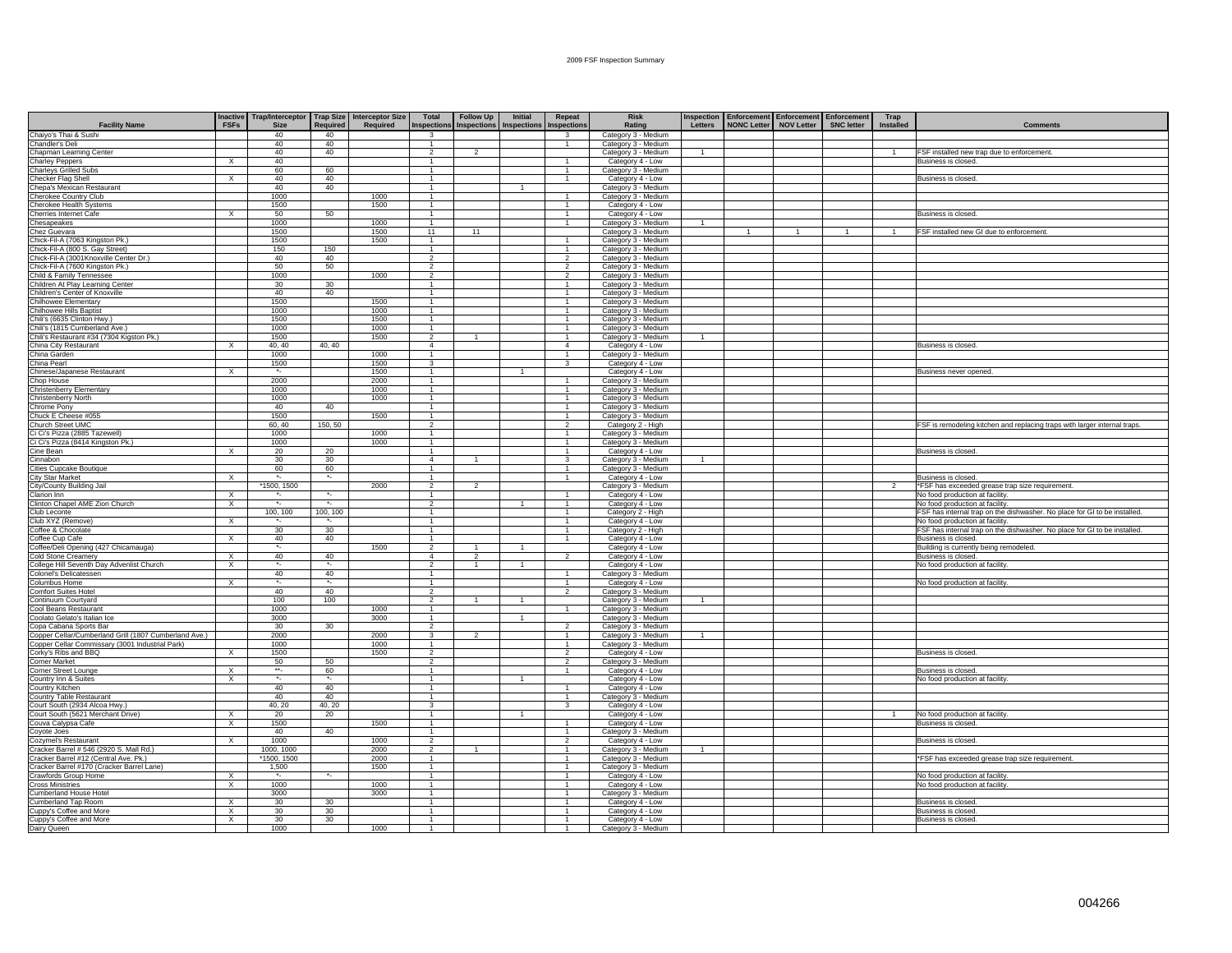| <b>Facility Name</b>                                                                    | <b>Inactive</b><br><b>FSFs</b> | <b>Trap/Interceptor</b><br><b>Size</b> | <b>Trap Size</b><br>Required | <b>Interceptor Size</b><br>Required | Total                          | <b>Follow Up</b><br>Inspections Inspections Inspections Inspections | Initial        | Repeat                           | <b>Risk</b><br>Rating                   | Inspection<br>Letters | Enforcement Enforcement Enforcement<br>NONC Letter NOV Letter | <b>SNC letter</b> | Trap<br>Installed | <b>Comments</b>                                                                      |
|-----------------------------------------------------------------------------------------|--------------------------------|----------------------------------------|------------------------------|-------------------------------------|--------------------------------|---------------------------------------------------------------------|----------------|----------------------------------|-----------------------------------------|-----------------------|---------------------------------------------------------------|-------------------|-------------------|--------------------------------------------------------------------------------------|
| Dalawah Hut African Shop                                                                | X                              | 40                                     | 40                           |                                     | -1.                            |                                                                     |                |                                  | Category 4 - Low                        |                       |                                                               |                   |                   | Kitchen part is not open yet.                                                        |
| Dan McGrews                                                                             | $\times$                       | 1500, 1500                             |                              | 1500                                | $\overline{2}$                 |                                                                     |                | $\overline{2}$                   | Category 4 - Low                        |                       |                                                               |                   |                   | Business is closed. *FSF has exceeded grease trap size requirement.                  |
| Dara's Garden                                                                           | $\overline{X}$                 | $\star$                                | $^\star$                     |                                     | $\overline{1}$                 |                                                                     |                | $\overline{1}$                   | Category 4 - Low                        |                       |                                                               |                   |                   | No food production at facility.                                                      |
| DaVinci's Pizza (113 S.Central Ave.)                                                    |                                | 40                                     | 40                           |                                     | $\mathbf{1}$                   |                                                                     |                | $\mathbf{1}$                     | Category 3 - Medium                     |                       |                                                               |                   |                   |                                                                                      |
| DaVinci's Pizza (3337 Sutherland)                                                       |                                | 2000                                   |                              | 1000                                | $\mathbf{3}$                   | 2                                                                   |                |                                  | Category 3 - Medium                     |                       |                                                               |                   |                   | New FSF.                                                                             |
| Days Inn (Asheville Hwy.)                                                               | $\times$                       | ж.                                     | $\star_-$                    |                                     | $\mathbf{1}$                   |                                                                     |                | $\overline{1}$                   | Category 4 - Low                        |                       |                                                               |                   |                   | No food production at facility.                                                      |
| Days Inn (5434 Central Ave. Pk.)                                                        | X                              | $\overline{\cdot}$                     | $\star$                      |                                     | $\mathbf{1}$                   |                                                                     |                |                                  | Category 4 - Low                        |                       |                                                               |                   |                   | No food production at facility                                                       |
| Daytona Nights                                                                          | $\times$                       | 60, 30                                 | 60, 30                       |                                     | $\overline{1}$                 |                                                                     |                | $\overline{1}$                   | Category 4 - Low                        |                       |                                                               |                   |                   | Business is closed.                                                                  |
| Dazzio Pizza                                                                            |                                | 100.50                                 | 100.50                       |                                     | $\overline{2}$                 |                                                                     |                | $\overline{1}$                   | Category 3 - Medium                     |                       |                                                               |                   | $\overline{2}$    | New FSF                                                                              |
| Dead End B.B.Q.                                                                         |                                | 1500                                   |                              | 1500                                | $\overline{2}$                 |                                                                     | $\overline{1}$ | $\mathbf{1}$                     | Category 3 - Medium                     |                       |                                                               |                   |                   | New FSF                                                                              |
| Denton's Orange Drink                                                                   |                                | 1000                                   |                              | 1000                                | $\overline{1}$                 |                                                                     |                | $\overline{1}$                   | Category 3 - Medium                     |                       |                                                               |                   |                   |                                                                                      |
| Digenovas Pizza                                                                         | X                              | 1000                                   |                              | 1000                                | $\mathbf{1}$                   |                                                                     |                | $\overline{1}$                   | Category 4 - Low                        |                       |                                                               |                   |                   | Business is closed.                                                                  |
| Dine-A-Mite Diner                                                                       | $\times$                       | -82                                    | $\star$ .                    |                                     | $\mathbf{1}$                   |                                                                     |                | $\mathbf{1}$                     | Category 4 - Low                        |                       |                                                               |                   |                   | Business is closed.                                                                  |
| <b>Dippin Donuts</b>                                                                    |                                | 1000                                   |                              | 1000                                | $\overline{1}$                 |                                                                     |                | $\overline{1}$                   | Category 3 - Medium                     |                       |                                                               |                   |                   |                                                                                      |
| Dixson's Bar B Que                                                                      |                                | 40                                     | 40                           |                                     | $\mathbf{1}$                   |                                                                     |                |                                  | Category 3 - Medium                     |                       |                                                               |                   |                   | FSF installed new trap due to enforcement.                                           |
| Doan's Market & Deli                                                                    |                                | 30                                     | 30                           |                                     | $\mathbf{1}$                   |                                                                     |                | $\mathbf{1}$                     | Category 3 - Medium                     |                       |                                                               |                   |                   |                                                                                      |
| Dogwood Elementary School                                                               |                                | 1000                                   |                              | 1000                                | $\overline{2}$                 |                                                                     |                | $\overline{2}$                   | Category 3 - Medium                     |                       |                                                               |                   |                   |                                                                                      |
| Domino's (7419 Middlebrook)                                                             |                                | 1500                                   |                              | 1500                                | $\mathbf{1}$                   |                                                                     |                | $\mathbf{1}$                     | Category 3 - Medium                     |                       |                                                               |                   |                   |                                                                                      |
| Domino's Pizza (2104 Cumberland)                                                        |                                | 40                                     | 40                           |                                     | $\overline{2}$                 |                                                                     |                | $\overline{2}$                   | Category 3 - Medium                     |                       |                                                               |                   |                   |                                                                                      |
| Domino's Pizza (5420 Pleasant Ridge)                                                    |                                | 40 <sup>°</sup>                        | 40                           |                                     | $\overline{1}$                 |                                                                     |                | $\overline{1}$                   | Category 3 - Medium                     |                       |                                                               |                   |                   |                                                                                      |
| Domino's Pizza #5466 (900 N. Broadway)                                                  |                                | 40                                     | 40                           |                                     | $\mathbf{1}$                   |                                                                     |                | $\mathbf{1}$                     | Category 3 - Medium                     |                       |                                                               |                   |                   |                                                                                      |
| Domino's Pizza (7527 Northshore)                                                        |                                | 40                                     | 40                           |                                     | $\overline{1}$                 |                                                                     |                | $\overline{1}$                   | Category 3 - Medium                     |                       |                                                               |                   |                   |                                                                                      |
| Don Pablo's                                                                             |                                | 1000                                   |                              | 1000                                | $\overline{1}$                 | $\overline{1}$                                                      |                |                                  | Category 3 - Medium                     |                       |                                                               |                   |                   |                                                                                      |
| Donna's Group Daycare                                                                   | X                              | $\circ$                                | $\circ$                      |                                     | 1                              |                                                                     |                | $\mathbf{1}$                     | Category 4 - Low                        |                       |                                                               |                   |                   | No food production at facility.                                                      |
| Dorthy's Diner                                                                          |                                | 40                                     | 40                           |                                     | $\overline{4}$                 | $\overline{1}$                                                      |                | $\mathbf{3}$                     | Category 3 - Medium                     | $\overline{1}$        |                                                               |                   |                   |                                                                                      |
| Double D. Saloon & Grill                                                                |                                | 30 <sup>2</sup>                        | 30                           |                                     | $\overline{1}$                 |                                                                     |                | $\overline{1}$                   | Category 3 - Medium                     |                       |                                                               |                   |                   |                                                                                      |
| Downtown Brewery and Grill                                                              |                                | 150                                    | 150                          |                                     | $\overline{1}$                 |                                                                     |                | $\overline{1}$                   | Category 3 - Medium                     |                       |                                                               |                   |                   |                                                                                      |
| Downtown Grind                                                                          |                                | 30                                     | 30                           |                                     | $\overline{1}$                 |                                                                     |                | $\overline{1}$                   | Category 4 - Low                        |                       |                                                               |                   |                   |                                                                                      |
| Duncan Cafe/ Duncan Building                                                            |                                | 40                                     | 40                           |                                     | $\mathbf{1}$                   |                                                                     |                | $\mathbf{1}$                     | Category 3 - Medium                     |                       |                                                               |                   |                   |                                                                                      |
| Dunkin Donuts                                                                           |                                | 1500                                   |                              | 1500                                | 6                              | 3                                                                   |                | $\overline{2}$                   | Category 3 - Medium                     | 1                     |                                                               |                   |                   | New FSF                                                                              |
| Dynasty Express #2 (1647 Cumberland)                                                    |                                | 30                                     | 30                           |                                     | $\overline{1}$                 |                                                                     |                | $\overline{1}$                   | Category 3 - Medium                     |                       |                                                               |                   |                   |                                                                                      |
| Dynasty Express (4911 N. Broadway)                                                      |                                | 40                                     | 40                           |                                     | 1                              |                                                                     |                | $\overline{1}$                   | Category 3 - Medium                     |                       |                                                               |                   |                   |                                                                                      |
| E. Anderson Market                                                                      | $\times$                       | 1000                                   |                              | 1000                                | $\overline{2}$                 | $\mathbf{1}$                                                        |                | $\overline{1}$                   | Category 4 - Low                        |                       |                                                               |                   |                   | Business has not opened yet.                                                         |
| Earthfare                                                                               |                                | 1500                                   |                              | 1500                                | $\overline{2}$                 | $\overline{1}$                                                      | $\mathbf{1}$   |                                  | Category 3 - Medium                     |                       |                                                               |                   |                   |                                                                                      |
| East Knox Elementary School                                                             |                                | 1500                                   |                              | 1500                                | $\mathbf{1}$                   |                                                                     |                | $\mathbf{1}$                     | Category 3 - Medium                     |                       |                                                               |                   |                   |                                                                                      |
| East Tennessee Children's Hospital                                                      |                                | 2000                                   |                              | 2000                                | $\overline{1}$                 |                                                                     |                | $\overline{1}$                   | Category 3 - Medium                     |                       |                                                               |                   |                   |                                                                                      |
| East TN Regional Juvenile Service Cent.                                                 |                                | 2000                                   |                              | 2000                                | $\overline{1}$                 |                                                                     |                | $\overline{1}$                   | Category 3 - Medium                     |                       |                                                               |                   |                   |                                                                                      |
| Echo Bistro & Wine                                                                      |                                | 1000                                   |                              | 1000                                | $\overline{2}$                 | $\mathbf{1}$                                                        | $\mathbf{1}$   |                                  | Category 3 - Medium                     |                       |                                                               |                   |                   |                                                                                      |
| Eclipse Restaurant And Bar                                                              | X                              | 1000                                   |                              | 1000                                | $\overline{1}$                 |                                                                     |                | $\overline{1}$                   | Category 4 - Low                        |                       |                                                               |                   |                   | Business is closed.                                                                  |
| Econo Lodge                                                                             | $\mathsf{x}$                   | $\star_{\scriptscriptstyle\bullet}$    |                              |                                     | $\mathbf{1}$                   |                                                                     | $\mathbf{1}$   |                                  | Category 4 - Low                        |                       |                                                               |                   |                   | <b>Business is closed</b>                                                            |
| El Charro                                                                               |                                | 1500                                   |                              | 1500                                | $\overline{2}$                 |                                                                     |                |                                  | Category 3 - Medium                     |                       |                                                               |                   |                   |                                                                                      |
| El Charro Express                                                                       | $\mathsf{X}$                   | 20                                     | 50                           |                                     | $\overline{1}$                 |                                                                     |                | $\overline{1}$                   | Category 4 - Low                        |                       |                                                               |                   |                   | Business is closed.                                                                  |
| El Chico Restaurant #1                                                                  |                                | 1000                                   |                              | 1000                                | $\overline{2}$                 |                                                                     |                | $\overline{2}$                   | Category 3 - Medium                     |                       |                                                               |                   |                   |                                                                                      |
| El Gallo                                                                                | $\times$                       | $\star\star$                           |                              | 1000                                | $\overline{1}$                 | $\overline{1}$                                                      |                |                                  | Category 4 - Low                        |                       |                                                               |                   |                   | ** FSF was in enforcement but never actually opened.                                 |
| El Herradero                                                                            | $\mathsf{X}$                   | ×,                                     | $\star$ .                    |                                     | $\mathbf{1}$                   |                                                                     |                | $\overline{1}$                   | Category 4 - Low                        |                       |                                                               |                   |                   | No food production at facility.                                                      |
| El Mezcal Mexican Restaurant                                                            |                                | 200                                    | 200                          |                                     | $\mathbf{1}$                   |                                                                     |                | $\overline{1}$                   | Category 3 - Medium                     |                       |                                                               |                   |                   |                                                                                      |
| El Mezon                                                                                | X                              | 40                                     | 40                           |                                     | $\mathbf{1}$                   |                                                                     |                | $\mathbf{1}$                     | Category 4 - Low                        |                       |                                                               |                   |                   | Business is closed.                                                                  |
| El Tenampa Garibaldi LLC                                                                |                                | 30                                     | 30                           |                                     | $\overline{2}$                 |                                                                     |                | $\overline{2}$                   | Category 3 - Medium                     |                       |                                                               |                   |                   |                                                                                      |
| Electric Ballroom                                                                       |                                | 40                                     | 40                           |                                     | $\mathbf{1}$                   |                                                                     |                | $\overline{1}$                   | Category 4 - Low                        |                       |                                                               |                   |                   |                                                                                      |
| Elmcroft of West Knoxville                                                              |                                | 1500                                   |                              | 1500                                | $\mathbf{1}$                   |                                                                     |                | $\overline{1}$                   | Category 3 - Medium                     |                       |                                                               |                   |                   |                                                                                      |
| <b>Entertainer Catering</b>                                                             |                                | 100                                    | 100                          |                                     | $\mathbf{1}$                   |                                                                     |                | $\overline{1}$                   | Category 4 - Low                        |                       |                                                               |                   |                   |                                                                                      |
| Ephesus Mediterranean Grill                                                             |                                | 30                                     | 30                           |                                     | $\mathbf{1}$                   |                                                                     |                | $\mathbf{1}$                     | Category 3 - Medium                     |                       |                                                               |                   |                   |                                                                                      |
| Eternal Life Harvest Cafe                                                               | X<br>$\overline{X}$            | 1000<br>$\star$                        | $^\star$                     | 1000                                | $\mathbf{3}$<br>$\overline{1}$ |                                                                     |                | $\mathbf{3}$                     | Category 4 - Low                        |                       |                                                               |                   |                   | Business is closed.                                                                  |
| Eternal Life Harvest Center                                                             |                                |                                        |                              |                                     |                                |                                                                     | $\overline{1}$ |                                  | Category 4 - Low                        |                       |                                                               |                   |                   | No food production at facility                                                       |
| Evangical Bookstore                                                                     | X                              | 30                                     | 30                           |                                     | 1                              |                                                                     |                | $\mathbf{1}$                     | Category 4 - Low                        |                       |                                                               |                   |                   | Business is closed.                                                                  |
| Eva's To Go<br>Fair Garden Elementary School                                            | $\times$                       | 1000<br>500                            |                              | 1000<br>500                         | $\mathbf{1}$<br>$\mathbf{1}$   |                                                                     |                | $\overline{1}$<br>$\overline{1}$ | Category 4 - Low                        |                       |                                                               |                   |                   | Business is closed.                                                                  |
|                                                                                         |                                | ×                                      | $\overline{\phantom{a}}$     |                                     | $\mathbf{1}$                   |                                                                     |                | $\mathbf{1}$                     | Category 3 - Medium                     |                       |                                                               |                   |                   |                                                                                      |
| Fairfield Inn By Mariott                                                                | X                              | 40                                     | 40                           |                                     | $\overline{1}$                 |                                                                     |                | $\overline{1}$                   | Category 4 - Low                        |                       |                                                               |                   |                   | No food production at facility                                                       |
| Fats BBQ<br>Fazoli's #5046                                                              |                                | 1000                                   |                              | 1000                                | $\overline{4}$                 |                                                                     |                | $\overline{4}$                   | Category 3 - Medium                     | $\mathbf{1}$          |                                                               |                   |                   |                                                                                      |
|                                                                                         |                                | 100                                    | 100                          |                                     | $\mathbf{1}$                   |                                                                     |                | $\overline{1}$                   | Category 3 - Medium                     |                       |                                                               |                   |                   |                                                                                      |
| Fifth Avenue Baptist Church                                                             |                                | ۰.                                     | $\star_-$                    |                                     |                                |                                                                     |                | $\overline{2}$                   | Category 3 - Medium                     |                       |                                                               |                   |                   | Business is closed.                                                                  |
| Fifth Avenue Deli & Mkt.<br>Firehouse Subs (128 Buckingham)                             | X                              | 50                                     | 50                           |                                     | $\overline{a}$<br>$\mathbf{1}$ |                                                                     |                | $\overline{1}$                   | Category 4 - Low<br>Category 3 - Medium |                       |                                                               |                   |                   |                                                                                      |
| FireHouse Subs (4916 Kingston Pk.)                                                      |                                | 50                                     | 50                           |                                     | $\overline{1}$                 |                                                                     | $\overline{1}$ |                                  | Category 3 - Medium                     |                       |                                                               |                   | $\overline{1}$    | New FSF                                                                              |
|                                                                                         |                                | 1500                                   |                              | 1500                                | $\overline{2}$                 |                                                                     |                | $\overline{2}$                   |                                         |                       |                                                               |                   |                   |                                                                                      |
| Firehouse Subs (5226 N. Broadway)                                                       |                                | 40                                     | 40                           |                                     | $\mathbf{1}$                   |                                                                     |                | $\overline{1}$                   | Category 3 - Medium                     |                       |                                                               |                   |                   |                                                                                      |
| Firehouse Subs #191 (1708 Cumberland)<br>First Christian Church                         | $\mathsf{X}$                   | $\star_-$                              | $\star$                      |                                     | $\mathbf{1}$                   |                                                                     |                | $\overline{1}$                   | Category 3 - Medium                     |                       |                                                               |                   |                   | No food production at facility                                                       |
| First Lutheran Church and School                                                        |                                | 40 <sup>°</sup>                        | 40                           |                                     | $\mathbf{1}$                   |                                                                     | $\overline{1}$ |                                  | Category 4 - Low<br>Category 3 - Medium |                       |                                                               |                   | $\overline{1}$    | New FSF.                                                                             |
|                                                                                         |                                | 40                                     | 40                           |                                     | $\mathbf{1}$                   |                                                                     |                | 1                                |                                         |                       |                                                               |                   |                   |                                                                                      |
| First Step II Inc. Young Adventurers (520 Sevier)<br>First Steps II (4605 Old Broadway) | $\times$                       | $\star$                                | $\star$                      |                                     | $\overline{1}$                 |                                                                     |                | $\overline{1}$                   | Category 4 - Low<br>Category 4 - Low    |                       |                                                               |                   |                   |                                                                                      |
| First United Methodist Church                                                           |                                | 100, 40                                |                              |                                     | $\overline{2}$                 |                                                                     | $\overline{1}$ |                                  |                                         |                       |                                                               |                   |                   | No food production at facility<br>FSF installed new traps during kitchen remodeling. |
|                                                                                         | X                              | 1500                                   |                              | 1500                                | $\overline{2}$                 | $\mathbf{1}$                                                        | $\mathbf{1}$   |                                  | Category 3 - Medium                     |                       |                                                               |                   |                   | Business never opened                                                                |
| Five Guys Burgers                                                                       | X                              | $\star$ .                              | $\star$                      |                                     | $\mathbf{1}$                   |                                                                     |                | $\overline{1}$                   | Category 4 - Low<br>Category 4 - Low    |                       |                                                               |                   |                   | Business is closed.                                                                  |
| Flames Lounge<br>Florence Crittenton Agency Inc.                                        |                                | 1000                                   |                              | 1000                                | $\overline{1}$                 |                                                                     |                | $\overline{1}$                   | Category 4 - Low                        |                       |                                                               |                   |                   |                                                                                      |
| Food City (4580 Chapman)                                                                |                                | 1000                                   |                              | 1000                                | 1                              |                                                                     |                | $\mathbf{1}$                     | Category 3 - Medium                     |                       |                                                               |                   |                   |                                                                                      |
| Food City (284 Morrell)                                                                 |                                | 1000                                   |                              | 1000                                | $\overline{2}$                 |                                                                     |                | $\overline{2}$                   | Category 3 - Medium                     |                       |                                                               |                   |                   |                                                                                      |
| Food City # 673 (4216 N. Broadway)                                                      |                                | 1500                                   |                              | 1500                                | $\overline{1}$                 |                                                                     |                | $\overline{1}$                   | Category 3 - Medium                     |                       |                                                               |                   |                   |                                                                                      |
| Food City # 677 (5078 Clinton Hwy.)                                                     |                                | 1500                                   |                              | 1500                                | $\mathbf{1}$                   |                                                                     |                | $\mathbf{1}$                     | Category 3 - Medium                     |                       |                                                               |                   |                   |                                                                                      |
| Food City # 678 (5801 Western)                                                          |                                | 1000                                   |                              | 1000                                | $\mathbf{1}$                   |                                                                     |                | $\overline{1}$                   | Category 3 - Medium                     |                       |                                                               |                   |                   |                                                                                      |
| Food City #655 (7510 Asheville)                                                         |                                | 1000                                   |                              | 1000                                | $\overline{2}$                 |                                                                     |                | $\overline{2}$                   | Category 3 - Medium                     |                       |                                                               |                   |                   |                                                                                      |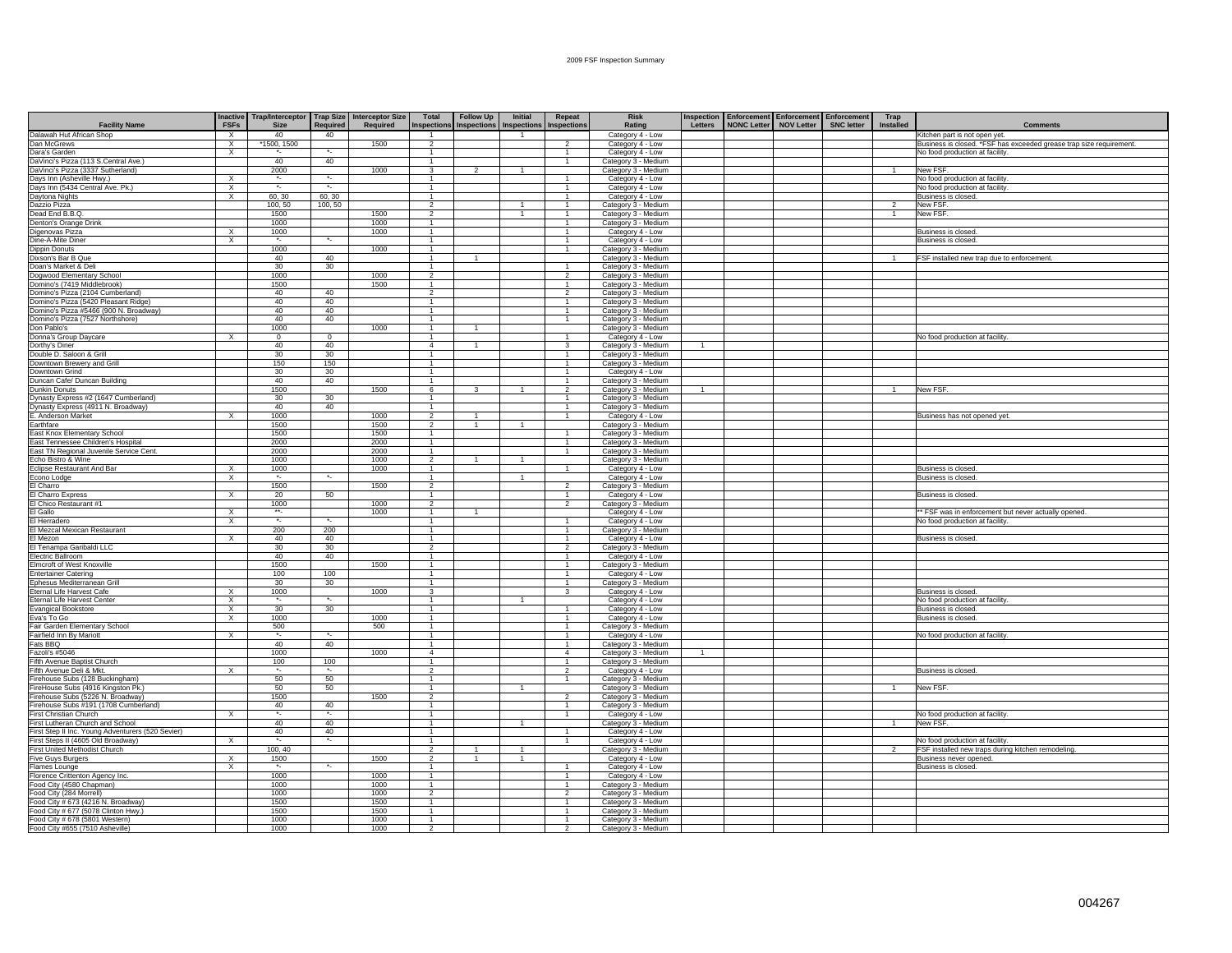| <b>Facility Name</b>                                                                             | <b>Inactive</b><br><b>FSFs</b> | Trap/Interceptor<br><b>Size</b> | <b>Trap Size</b><br>Required | <b>Interceptor Size</b><br>Required | Total<br><b>Inspections</b>    | <b>Follow Up</b><br>Inspections Inspections | <b>Initial</b> | Repeat<br><b>Inspections</b>     | <b>Risk</b><br>Rating                      | <b>Inspection</b><br>Letters | <b>Enforcement Enforcement Enforcement</b> | NONC Letter NOV Letter | <b>SNC letter</b> | Trap<br>Installed | <b>Comments</b>                                                           |
|--------------------------------------------------------------------------------------------------|--------------------------------|---------------------------------|------------------------------|-------------------------------------|--------------------------------|---------------------------------------------|----------------|----------------------------------|--------------------------------------------|------------------------------|--------------------------------------------|------------------------|-------------------|-------------------|---------------------------------------------------------------------------|
| Food City #674 (5941 Kingston Pk.)                                                               |                                | 1000                            |                              | 1000                                | -1.                            |                                             |                | -1.                              | Category 4 - Low                           |                              |                                            |                        |                   |                   |                                                                           |
| Food City #676 (1950 Western)                                                                    |                                | 2000                            |                              | 2000                                | $\overline{1}$                 |                                             |                | $\overline{1}$                   | Category 3 - Medium                        |                              |                                            |                        |                   |                   |                                                                           |
| Food City #685 (4805 N. Broadway)                                                                |                                | 1000                            |                              | 1000                                | $\overline{2}$                 |                                             |                | $\overline{\phantom{a}}$         | Category 3 - Medium                        |                              |                                            |                        |                   |                   |                                                                           |
| Food City #689 (2939 Alcoa)                                                                      |                                | 1000                            |                              | 1000                                | $\mathbf{3}$                   |                                             |                | $\mathcal{P}$                    | Category 3 - Medium                        | $\mathbf{1}$                 |                                            |                        |                   |                   |                                                                           |
| Food City (2712 Loves Creek)                                                                     |                                | 1000                            |                              | 1000                                | $\mathbf{1}$                   |                                             |                | $\mathbf{1}$                     | Category 3 - Medium                        |                              |                                            |                        |                   |                   |                                                                           |
| Food Lion #1545 (6221 Riverview)                                                                 |                                | 1000                            |                              | 1000                                | $\overline{1}$                 |                                             |                | $\overline{1}$                   | Category 3 - Medium                        |                              |                                            |                        |                   |                   |                                                                           |
| Food Lion (4728 Centerline Drive)                                                                |                                | 1000                            |                              | 1000                                | $\mathbf{1}$                   |                                             |                |                                  | Category 3 - Medium                        |                              |                                            |                        |                   |                   |                                                                           |
| Fort Sanders Educational                                                                         |                                | 50                              | 50                           |                                     | $\overline{1}$                 |                                             |                | $\overline{1}$                   | Category 3 - Medium                        |                              |                                            |                        |                   | $\mathbf{1}$      | FSF installed new trap due to enforcement.                                |
| Fort Sanders Hospital                                                                            |                                | 2000                            |                              | 2000                                | $\overline{2}$                 |                                             |                | $\overline{2}$                   | Category 2 - High                          |                              |                                            |                        |                   |                   | FSF has 2000 gallon GI that is pumped monthly.                            |
| Fountain City Creamery                                                                           |                                | 30                              | 30                           |                                     | $\overline{1}$                 |                                             |                | $\mathbf{1}$                     | Category 3 - Medium                        |                              |                                            |                        |                   |                   |                                                                           |
| Fountain City Diner                                                                              |                                | 2000                            |                              | 2000                                | 6                              |                                             |                | -6                               | Category 3 - Medium                        |                              |                                            |                        |                   |                   |                                                                           |
| Fountain City Elementary                                                                         |                                | 1000                            |                              | 1000                                | $\overline{2}$                 |                                             |                | $\overline{2}$                   | Category 3 - Medium                        |                              |                                            |                        |                   |                   |                                                                           |
| Fountain City UM Church                                                                          | $\times$                       | -82                             | $\star$                      |                                     | $\mathbf{1}$                   | $\overline{1}$                              |                |                                  | Category 4 - Low                           |                              |                                            |                        |                   |                   | No food production at facility.                                           |
| Fox's Pizza                                                                                      |                                | 50                              | 50                           |                                     | $\overline{2}$                 |                                             |                | $\overline{\phantom{a}}$         | Category 3 - Medium                        | $\overline{1}$               |                                            |                        |                   |                   |                                                                           |
| Frank N Stein                                                                                    | X                              | 20                              | 20                           |                                     | $\mathbf{1}$                   |                                             |                | $\mathbf{1}$                     | Category 4 - Low                           |                              |                                            |                        |                   |                   | Business is closed.                                                       |
| Fresh Market & Deli                                                                              |                                | 20                              | 20                           |                                     | $\overline{2}$                 | $\mathbf{1}$                                |                | $\overline{1}$                   | Category 3 - Medium                        | 1                            |                                            |                        |                   |                   |                                                                           |
| <b>Froots Smoothies</b>                                                                          |                                | 40                              | 40                           |                                     | $\overline{2}$                 |                                             |                | $\overline{2}$                   | Category 3 - Medium                        |                              |                                            |                        |                   |                   |                                                                           |
| Frullati Cafe                                                                                    |                                | 30                              | 30                           |                                     | 5                              | $\mathbf{1}$                                |                | $\overline{4}$                   | Category 3 - Medium                        |                              |                                            |                        |                   |                   |                                                                           |
| <b>Frussies Deli</b>                                                                             |                                | 20                              | 20                           |                                     | $\overline{1}$                 |                                             |                | $\overline{1}$                   | Category 3 - Medium                        |                              |                                            |                        |                   |                   |                                                                           |
| Fulton High School                                                                               |                                | 1000                            |                              | 1000                                | $\overline{1}$                 |                                             |                | $\overline{1}$                   | Category 3 - Medium                        |                              |                                            |                        |                   |                   |                                                                           |
| Garelli's #2 (2044 N. Broadway)                                                                  | X                              | 40                              | 40                           |                                     | $\overline{2}$                 |                                             |                | $\overline{2}$                   | Category 4 - Low                           |                              |                                            |                        |                   |                   | Business is closed.                                                       |
| Garelli's (710 S. Gay)                                                                           | $\times$                       | 40                              | 40                           |                                     | $\overline{1}$                 |                                             |                | $\overline{1}$                   | Category 4 - Low                           |                              |                                            |                        |                   |                   | Business is closed.                                                       |
| Garrett's Downtown Deli                                                                          |                                | 50                              | 50                           |                                     | $\overline{1}$                 |                                             |                | $\overline{1}$                   | Category 3 - Medium                        |                              |                                            |                        |                   |                   |                                                                           |
| Gino's Pizza & Subs                                                                              |                                | 30                              | 30                           |                                     | $\mathbf{1}$                   |                                             |                | $\mathbf{1}$                     | Category 3 - Medium                        |                              |                                            |                        |                   |                   |                                                                           |
| Ginza Japan Steakhouse & Grill                                                                   | $\times$                       | 1000                            |                              | 1000                                | $\overline{1}$                 |                                             |                | $\overline{1}$                   | Category 3 - Medium                        |                              |                                            |                        |                   |                   | Business is closed.                                                       |
| Gluton Free Goodies                                                                              |                                | 1500                            |                              | 1500                                | $\overline{1}$                 |                                             | $\overline{1}$ |                                  | Category 3 - Medium                        |                              |                                            |                        |                   |                   |                                                                           |
| Godfather's Pizza                                                                                | X                              | 100                             | 100                          |                                     | $\overline{2}$                 |                                             |                | $\overline{2}$                   | Category 4 - Low                           |                              |                                            |                        |                   |                   | Business is closed.                                                       |
| Godfrey's Restaurant (Holiday Inn Express)                                                       |                                | 150                             | 150                          |                                     | $\overline{1}$                 |                                             |                | $\overline{1}$                   | Category 2 - High                          |                              |                                            |                        |                   |                   | FSF has internal trap on the dishwasher. No place for GI to be installed. |
| Golden City Restaurant                                                                           |                                | 60.40                           |                              |                                     | $\overline{\phantom{a}}$       |                                             |                | $\mathbf{1}$                     | Category 3 - Medium                        |                              |                                            |                        |                   |                   |                                                                           |
| Golden Garden Chinese Restaurant                                                                 |                                | 40                              | 40                           |                                     | $\overline{2}$                 |                                             |                | $\overline{2}$                   | Category 3 - Medium                        |                              |                                            |                        |                   |                   |                                                                           |
| Golden Roast                                                                                     | $\times$                       | 30                              | 30                           |                                     | $\overline{1}$                 |                                             |                | $\overline{1}$                   | Category 4 - Low                           |                              |                                            |                        |                   |                   | No food production at facility                                            |
| Golden Wok                                                                                       |                                | 1000                            |                              | 1000                                | $\mathbf{1}$<br>$\mathbf{1}$   |                                             |                | $\overline{1}$                   | Category 3 - Medium                        |                              |                                            |                        |                   |                   |                                                                           |
| Goodfella's Sports Bar                                                                           | $\times$                       | 30                              | 30<br>50                     |                                     | $\mathbf{1}$                   |                                             |                | $\overline{1}$<br>$\overline{1}$ | Category 4 - Low                           |                              |                                            |                        |                   |                   | Business is closed.                                                       |
| Gordo's Catering<br>Grand Forest Town Homes/Remove                                               | X                              | 50                              | $\star$ .                    |                                     | $\mathbf{1}$                   |                                             |                | $\mathbf{1}$                     | Category 4 - Low<br>Category 4 - Low       |                              |                                            |                        |                   |                   | Business is closed.                                                       |
|                                                                                                  |                                | 30                              | 30                           |                                     | $\overline{1}$                 |                                             |                | $\mathbf{1}$                     |                                            |                              |                                            |                        |                   |                   |                                                                           |
| Great American Cookie Company (3001 Knoxville Ctr)<br>Great American Cookies (7600 Kingston Pk.) |                                | 30 <sup>2</sup>                 | 30                           |                                     | $\overline{1}$                 |                                             |                | $\overline{1}$                   | Category 3 - Medium<br>Category 3 - Medium |                              |                                            |                        |                   |                   |                                                                           |
| Great American Steak & Buffet Co.                                                                |                                | 2000                            |                              | 2000                                | $\overline{1}$                 |                                             |                | $\mathbf{1}$                     | Category 3 - Medium                        |                              |                                            |                        |                   |                   |                                                                           |
| Great Wraps (1838 Cumberland)                                                                    |                                | 50                              | 50                           |                                     | $\mathbf{1}$                   |                                             | $\mathbf{1}$   |                                  | Category 3 - Medium                        |                              |                                            |                        |                   | $\mathbf{1}$      | New FSF                                                                   |
| Great Wraps, #1312 (7600 Kingston Pk.)                                                           | $\times$                       | 40                              | 40                           |                                     | $\mathbf{1}$                   |                                             |                | $\mathbf{1}$                     | Category 4 - Low                           |                              |                                            |                        |                   |                   | <b>Business is closed</b>                                                 |
| Green Hills Grille                                                                               | X                              | 2000                            |                              | 2000                                | $\mathbf{1}$                   |                                             |                |                                  | Category 4 - Low                           |                              |                                            |                        |                   |                   | Business is closed                                                        |
| Green Magnet Math and Science Academy                                                            |                                | 1500                            |                              | 1500                                | $\overline{1}$                 |                                             |                | $\overline{1}$                   | Category 3 - Medium                        |                              |                                            |                        |                   |                   |                                                                           |
| Gresham Middle School                                                                            |                                | 1000                            |                              | 1000                                | $\overline{1}$                 |                                             |                | $\overline{1}$                   | Category 3 - Medium                        |                              |                                            |                        |                   |                   |                                                                           |
| Gridiron Burgers (6631 Clinton)                                                                  | $\times$                       | 150, 50                         | 150, 50                      |                                     | $\overline{1}$                 |                                             |                | $\overline{1}$                   | Category 4 - Low                           |                              |                                            |                        |                   |                   | Business is closed.                                                       |
| Gridiron Burgers (508 S. Gay)                                                                    | $\mathsf{X}$                   | $\mathcal{R}_\alpha$            | 150, 50                      |                                     | $\overline{1}$                 | $\overline{1}$                              |                |                                  | Category 4 - Low                           |                              |                                            |                        |                   |                   | Business never opened                                                     |
| <b>Grill Express</b>                                                                             |                                | 20                              | 20                           |                                     | $\mathbf{1}$                   |                                             |                | $\overline{1}$                   | Category 3 - Medium                        |                              |                                            |                        |                   |                   |                                                                           |
| GSA Court House Café                                                                             | X                              | 1000, 40                        | 40                           | 1000                                | $\mathbf{1}$                   |                                             |                |                                  | Category 3 - Medium                        |                              |                                            |                        |                   |                   | Business is closed.                                                       |
| Gunthor's Galley                                                                                 |                                | 1500                            |                              | 1500                                | $\overline{2}$                 |                                             |                | $\overline{2}$                   | Category 3 - Medium                        |                              |                                            |                        |                   |                   |                                                                           |
| Gus's Good Time Deli                                                                             |                                | 20                              | 20                           |                                     | $\overline{1}$                 |                                             |                | $\overline{1}$                   | Category 3 - Medium                        |                              |                                            |                        |                   |                   |                                                                           |
| Gus's Restaurant                                                                                 | $\times$                       | 40, 40                          | 40, 40                       |                                     | $\overline{2}$                 |                                             |                | $\overline{2}$                   | Category 3 - Medium                        |                              |                                            |                        |                   |                   | Business is closed.                                                       |
| Gutbuster's                                                                                      | $\times$                       | 50                              | 50                           |                                     | $\overline{1}$                 |                                             |                | $\overline{1}$                   | Category 4 - Low                           |                              |                                            |                        |                   |                   | Business is closed.                                                       |
| Guthrie's                                                                                        |                                | 1500                            |                              | 1500                                | 1                              |                                             |                | $\mathbf{1}$                     | Category 3 - Medium                        |                              |                                            |                        |                   |                   |                                                                           |
| <b>Half Barrel</b>                                                                               |                                | 1500                            |                              | 1500                                | $\overline{1}$                 |                                             |                | $\mathbf{1}$                     | Category 3 - Medium                        |                              |                                            |                        |                   |                   |                                                                           |
| Ham 'N' Goodys, Inc.                                                                             |                                | 40                              | 40                           |                                     | $\overline{1}$                 |                                             |                | $\overline{1}$                   | Category 3 - Medium                        |                              |                                            |                        |                   |                   |                                                                           |
| Hampton Inn (7445 Sawyer)                                                                        |                                | 50                              | 50                           |                                     | 1                              |                                             |                | 1                                | Category 4 - Low                           |                              |                                            |                        |                   |                   |                                                                           |
| Hampton Inn & Suites (5411 Pratt Road)                                                           |                                | 1500<br>40                      | 40                           | 1500                                | $\mathbf{3}$                   |                                             |                | $\mathbf{3}$                     | Category 4 - Low                           |                              |                                            |                        |                   |                   |                                                                           |
| Handy Dandy Market #5                                                                            |                                | 30                              | 30                           |                                     | $\overline{2}$<br>$\mathbf{1}$ |                                             |                | $\overline{2}$<br>$\mathbf{1}$   | Category 3 - Medium                        |                              |                                            |                        |                   |                   |                                                                           |
| Hanna's Cafe #2                                                                                  |                                | 1000                            |                              | 1000                                | 6                              | $\mathbf{1}$                                |                | -5                               | Category 3 - Medium                        | $\mathbf{1}$                 |                                            |                        |                   |                   | FSF's GI had crack in wall that was patched.                              |
| Happy Garden Chinese<br>Harb's Pizza & Deli                                                      |                                | 30 <sup>2</sup>                 | 30                           |                                     | $\overline{1}$                 |                                             |                | 1                                | Category 2 - High<br>Category 3 - Medium   |                              |                                            |                        |                   |                   |                                                                           |
| Hard Knox Pizza                                                                                  |                                | 50                              | 50                           |                                     | $\mathbf{1}$                   |                                             |                |                                  | Category 3 - Medium                        |                              |                                            |                        |                   |                   | New FSF                                                                   |
| Hardee's #1501786 (2919 Tazewell)                                                                |                                | 1000                            |                              | 1000                                | $\mathbf{1}$                   |                                             |                | $\overline{1}$                   | Category 3 - Medium                        |                              |                                            |                        |                   |                   |                                                                           |
| Hardee's #1501798 (3318 Chapman)                                                                 |                                | 1000                            |                              | 1000                                | $\mathbf{1}$                   |                                             |                | -1                               | Category 3 - Medium                        |                              |                                            |                        |                   |                   |                                                                           |
| Hardee's #1501829 (2930 Alcoa)                                                                   |                                | 1000                            |                              | 1000                                | $\overline{2}$                 |                                             |                | $\overline{2}$                   | Category 3 - Medium                        |                              |                                            |                        |                   |                   |                                                                           |
| Hardee's #1501837 (3718 Western)                                                                 |                                | 1000                            |                              | 1000                                | $\overline{2}$                 | $\mathbf{1}$                                |                | $\overline{1}$                   | Category 3 - Medium                        | $\overline{1}$               |                                            |                        |                   |                   |                                                                           |
| Hardee's #1501874 (7426 Northshore)                                                              | $\times$                       | 1000                            |                              | 1000                                | $\mathbf{1}$                   |                                             |                | $\overline{1}$                   | Category 4 - Low                           |                              |                                            |                        |                   |                   | Business is closed.                                                       |
| Hardee's Knoxville #1501785 (3926 Asheville)                                                     |                                | 1000                            |                              | 1000                                | $\overline{2}$                 |                                             |                | $\overline{2}$                   | Category 3 - Medium                        |                              |                                            |                        |                   |                   |                                                                           |
| Hardee's Restaurant (7201 Kingston Pk.)                                                          |                                | 1500                            |                              | 1500                                | $\overline{1}$                 |                                             |                | $\overline{1}$                   | Category 3 - Medium                        |                              |                                            |                        |                   |                   |                                                                           |
| Harvest Echo Ridge Retirement Residence LLC                                                      |                                | 1500                            |                              | 1500                                | $\mathbf{1}$                   |                                             |                | $\overline{1}$                   | Category 3 - Medium                        |                              |                                            |                        |                   |                   |                                                                           |
| Head Start (Prospect)                                                                            |                                | 1000                            |                              | 1000                                | $\mathbf{1}$                   |                                             |                | $\overline{1}$                   | Category 3 - Medium                        |                              |                                            |                        |                   |                   |                                                                           |
| Hemphill's Market & Deli                                                                         |                                | 10                              | 10                           |                                     | $\overline{1}$                 |                                             |                | $\overline{1}$                   | Category 4 - Low                           |                              |                                            |                        |                   |                   |                                                                           |
| Heritage Assisted Living                                                                         |                                | 1000                            |                              | 1000                                | $\mathbf{1}$                   |                                             |                | $\mathbf{1}$                     | Category 4 - Low                           |                              |                                            |                        |                   |                   |                                                                           |
| Hibachi Factory (130 Northshore)                                                                 | X                              | 50                              | 50                           |                                     | $\mathbf{1}$                   |                                             |                | $\mathbf{1}$                     | Category 4 - Low                           |                              |                                            |                        |                   |                   | Business is closed.                                                       |
| Hibachi Factory (1815 Cumberland)                                                                |                                | 20                              | 20                           |                                     | $\mathbf{1}$                   |                                             |                | $\overline{1}$                   | Category 3 - Medium                        |                              |                                            |                        |                   |                   |                                                                           |
| Hibachi Factory (1645 Downtown West)                                                             |                                | 60                              | 60                           |                                     | $\mathbf{1}$                   |                                             |                | $\mathbf{1}$                     | Category 3 - Medium                        |                              |                                            |                        |                   |                   |                                                                           |
| Hillcrest Health Care North                                                                      |                                | 2000, 500                       |                              |                                     | $\overline{1}$                 |                                             |                | $\overline{1}$                   | Category 3 - Medium                        |                              |                                            |                        |                   |                   |                                                                           |
| <b>Hillcrest South</b>                                                                           |                                | *2000.500                       |                              | 2000                                | $\overline{1}$                 |                                             |                | $\overline{1}$                   | Category 3 - Medium                        |                              |                                            |                        |                   |                   | *FSF has exceeded grease trap size requirement.                           |
| <b>Hillcrest West</b>                                                                            |                                | 1500                            |                              | 1500                                | $\mathbf{1}$                   |                                             |                |                                  | Category 3 - Medium                        |                              |                                            |                        |                   |                   |                                                                           |
| Ho Ho Chinese Restaurant                                                                         |                                | 20, 20                          | 20, 20                       |                                     | 1                              |                                             |                | $\overline{1}$                   | Category 3 - Medium                        |                              |                                            |                        |                   |                   |                                                                           |
| Hogan's Bakery                                                                                   |                                | 30                              | 30                           |                                     | 3                              |                                             |                | 3                                | Category 3 - Medium                        |                              |                                            |                        |                   |                   |                                                                           |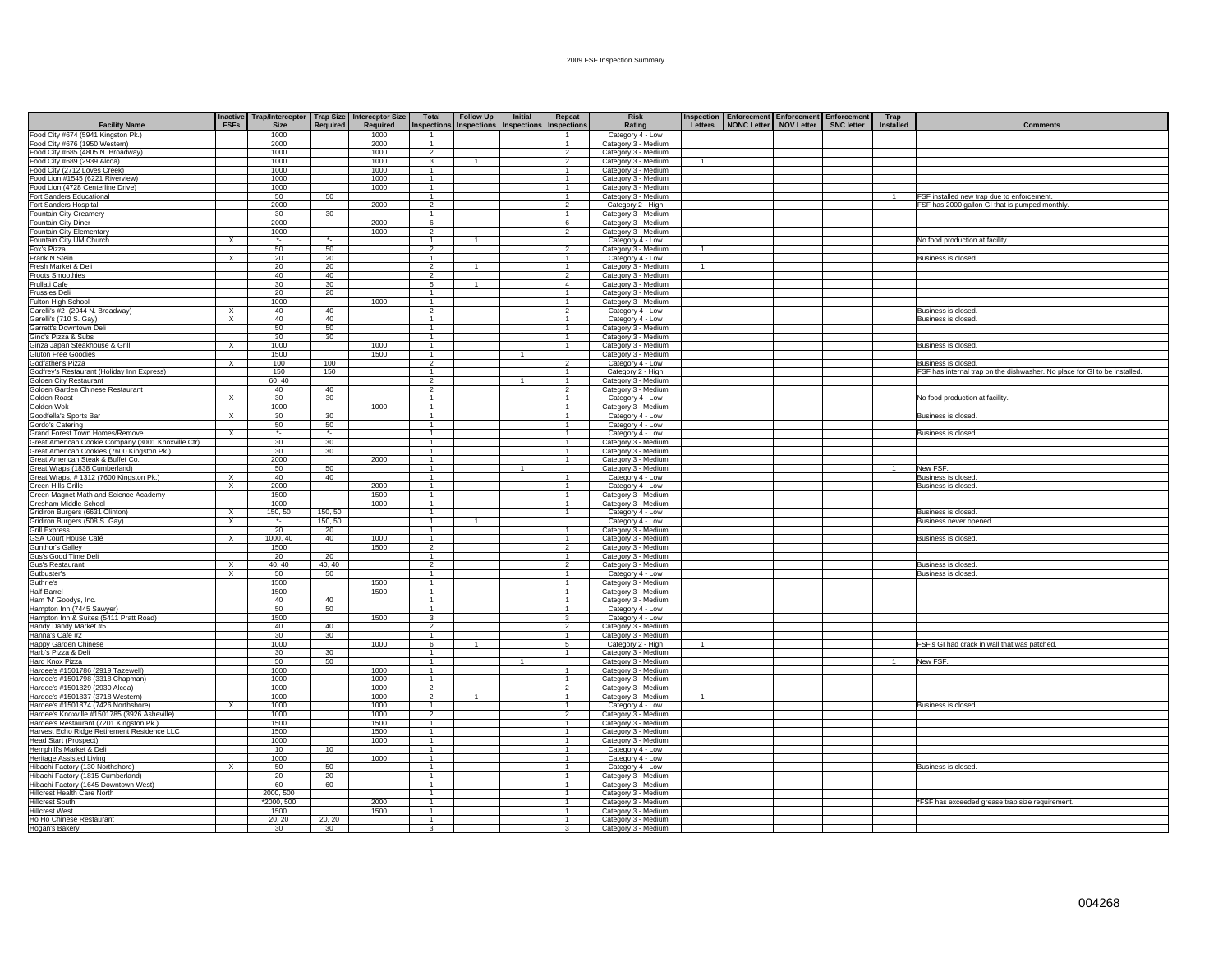| <b>Facility Name</b>                                              | <b>Inactive</b><br><b>FSFs</b> | <b>Trap/Interceptor</b><br><b>Size</b> | <b>Trap Size</b><br><b>Required</b> | <b>Interceptor Size</b><br>Required | Total<br>nspections                     | <b>Follow Up</b><br>Inspections Inspections | Initial        | Repeat<br><b>Inspections</b>     | Risk<br>Rating                                   | Inspection<br>Letters | Enforcement Enforcement Enforcement<br>NONC Letter NOV Letter |                | <b>SNC letter</b> | Trap<br><b>Installed</b> | <b>Comments</b>                                                                                           |
|-------------------------------------------------------------------|--------------------------------|----------------------------------------|-------------------------------------|-------------------------------------|-----------------------------------------|---------------------------------------------|----------------|----------------------------------|--------------------------------------------------|-----------------------|---------------------------------------------------------------|----------------|-------------------|--------------------------|-----------------------------------------------------------------------------------------------------------|
| Hogan's Bakery & Cafe (Closed)                                    | $\times$                       | 1500                                   |                                     | 1500                                | 2                                       |                                             |                | $\overline{2}$                   | Category 4 - Low                                 |                       |                                                               |                |                   |                          | Business is closed.                                                                                       |
| Holiday Inn Central (1315 Kirby Road)                             |                                | 1000                                   |                                     | 1000                                | $\overline{1}$                          |                                             |                | 1                                | Category 3 - Medium                              |                       |                                                               |                |                   |                          |                                                                                                           |
| Holiday Inn Express (730 Rufus)                                   | $\mathsf{x}$                   | $\Omega$                               | $\Omega$                            |                                     | $\overline{1}$                          |                                             | $\overline{1}$ |                                  | Category 4 - Low                                 |                       |                                                               |                |                   |                          | No food production at facility.                                                                           |
| <b>Holston Grill</b>                                              | $\overline{X}$                 | 30                                     | 30                                  |                                     | $\overline{1}$                          |                                             |                | $\overline{1}$                   | Category 4 - Low                                 |                       |                                                               |                |                   |                          | Business is closed.                                                                                       |
| Holston Healthcare                                                |                                | 1000                                   |                                     | 1000                                | $\overline{1}$                          |                                             |                | $\mathbf{1}$                     | Category 3 - Medium                              |                       |                                                               |                |                   |                          |                                                                                                           |
| Holston Hills Country Club                                        |                                | 1000                                   |                                     | 1000                                | $\overline{1}$                          |                                             |                | $\overline{1}$                   | Category 3 - Medium                              |                       |                                                               |                |                   |                          |                                                                                                           |
| <b>Holston Middle School</b>                                      |                                | 1500                                   |                                     | 1500                                | $\mathbf{1}$<br>$\mathbf{1}$            |                                             | $\mathbf{1}$   | $\mathbf{1}$                     | Category 3 - Medium                              |                       |                                                               |                |                   |                          |                                                                                                           |
| Holy Ghost Catholic Church<br><b>Holy Land Market</b>             | X                              | 150, 50<br>50                          | 150, 50<br>50                       |                                     | $\overline{1}$                          |                                             |                | $\overline{1}$                   | Category 4 - Low<br>Category 3 - Medium          |                       |                                                               |                |                   |                          | Facility is remodeling kitchen.                                                                           |
| Homewood Residence at Deane Hill                                  |                                | 1000                                   |                                     | 1000                                | $\overline{2}$                          |                                             |                | $\overline{2}$                   | Category 3 - Medium                              |                       |                                                               |                |                   |                          |                                                                                                           |
| Honey Baked Ham #2 (5308 Washington)                              |                                | 1500                                   |                                     | 1500                                | $\mathbf{1}$                            |                                             |                | $\overline{1}$                   | Category 4 - Low                                 |                       |                                                               |                |                   |                          |                                                                                                           |
| Honey Baked Ham (7205 Kingston Pk.)                               |                                | 1000                                   |                                     | 1000                                | $\mathbf{3}$                            |                                             |                | $\mathbf{3}$                     | Category 4 - Low                                 |                       |                                                               |                |                   |                          |                                                                                                           |
| Hong Kong House                                                   |                                | 1000                                   |                                     | 1000                                | $\overline{4}$                          | $\overline{1}$                              |                | 3                                | Category 3 - Medium                              | $\mathbf{1}$          |                                                               |                |                   |                          |                                                                                                           |
| Hooter's #2 (5005 Central Ave. Pk.)                               |                                | 1500                                   |                                     | 1500                                | $\overline{2}$                          |                                             |                | $\overline{2}$                   | Category 3 - Medium                              |                       |                                                               |                |                   |                          |                                                                                                           |
| Hooter's Restaurant (8050 Kingston Pk.)                           |                                | 1000                                   | $\star$                             | 1000                                | $\overline{1}$                          |                                             |                | $\overline{1}$                   | Category 3 - Medium                              |                       |                                                               |                |                   |                          |                                                                                                           |
| House of Courage                                                  | X                              | $\mathcal{R}_\alpha$<br>20             | 20                                  |                                     | $\overline{1}$<br>$\mathbf{1}$          |                                             |                | $\mathbf{1}$<br>$\overline{1}$   | Category 4 - Low                                 |                       |                                                               |                |                   |                          | No food production at facility.                                                                           |
| House Of Dragon<br><b>House of Thaller</b>                        |                                | 1000                                   |                                     | 1000                                | $\overline{1}$                          |                                             |                | $\overline{1}$                   | Category 3 - Medium<br>Category 3 - Medium       |                       |                                                               |                |                   |                          |                                                                                                           |
| Howard Johnson's Restaurant                                       |                                | 40                                     | 40                                  |                                     | $\overline{2}$                          |                                             |                | $\mathbf{1}$                     | Category 3 - Medium                              |                       |                                                               |                |                   |                          |                                                                                                           |
| <b>Huddle House</b>                                               | $\times$                       | $\mathbf{x}_\perp$                     |                                     | 1500                                | $\overline{1}$                          |                                             | $\overline{1}$ |                                  | Category 4 - Low                                 |                       |                                                               |                |                   |                          | Business has not opened yet.                                                                              |
| I Love N Y Pizza                                                  |                                | 40                                     | 40                                  |                                     | $\overline{1}$                          |                                             |                | $\overline{1}$                   | Category 3 - Medium                              |                       |                                                               |                |                   |                          |                                                                                                           |
| Ice-Chalet                                                        |                                | ×.                                     | $\star$                             |                                     | 1                                       |                                             |                | $\mathbf{1}$                     | Category 4 - Low                                 |                       |                                                               |                |                   |                          | No food production at facility.                                                                           |
| <b>IGA/ Five Points</b>                                           | X                              | 1500                                   |                                     | 1500                                | $\overline{1}$                          |                                             |                | $\overline{1}$                   | Category 4 - Low                                 |                       |                                                               |                |                   |                          | Business is closed.                                                                                       |
| Ingles                                                            | X                              | 1000<br><b>x</b>                       | $\star$                             | 1000                                | $\overline{\mathbf{3}}$<br>$\mathbf{1}$ | $\overline{1}$                              |                | $\overline{2}$                   | Category 3 - Medium                              |                       |                                                               |                |                   |                          |                                                                                                           |
| Inskip Community Pool<br>Inskip Elementary                        |                                | 1000                                   |                                     | 1000                                | $\overline{1}$                          |                                             |                | $\overline{1}$                   | Category 4 - Low<br>Category 3 - Medium          |                       |                                                               |                |                   |                          | No food production at facility.                                                                           |
| Inskip Food Mart                                                  |                                | 50                                     | 50                                  |                                     | 1                                       |                                             |                | $\overline{1}$                   | Category 3 - Medium                              |                       |                                                               |                |                   |                          |                                                                                                           |
| International House of Pancakes (7218 Kingston Pk.)               |                                | 2000                                   |                                     | 2000                                | $\overline{1}$                          |                                             |                | $\overline{1}$                   | Category 3 - Medium                              |                       |                                                               |                |                   |                          |                                                                                                           |
| International House of Pancakes #1 (5604 Merchants)               |                                | 1000                                   |                                     | 1000                                | $\overline{1}$                          |                                             |                | $\overline{1}$                   | Category 3 - Medium                              |                       |                                                               |                |                   |                          |                                                                                                           |
| <b>Isabella Towers</b>                                            | X                              | $\star_{\star}$                        |                                     |                                     | $\mathbf{1}$                            |                                             |                | 1                                | Category 4 - Low                                 |                       |                                                               |                |                   |                          | No food production at facility.                                                                           |
| It's All About The Fudge                                          |                                | 20                                     | 20                                  |                                     | $\overline{1}$                          |                                             | $\overline{1}$ |                                  | Category 4 - Low                                 |                       |                                                               |                |                   | -1                       | New FSF.                                                                                                  |
| J & B Grill                                                       | $\overline{X}$                 | 30                                     | 30                                  |                                     | $\overline{1}$                          |                                             |                | $\overline{1}$                   | Category 4 - Low                                 |                       |                                                               |                |                   |                          | <b>Business is closed</b>                                                                                 |
| Jack' Breeze Thru Market<br>Jacob's Building Snack Bar 1          |                                | 40<br>$\star\star$                     | 40<br>40                            |                                     | $\mathbf{1}$<br>$\overline{1}$          | $\overline{1}$                              |                | $\overline{1}$                   | Category 3 - Medium<br>Category 1 - Unacceptable |                       |                                                               |                |                   |                          | "FSF is in enforcement.                                                                                   |
| Jacob's Building Snack Bar 2                                      |                                | $*$                                    | 40                                  |                                     | $\mathbf{1}$                            | $\mathbf{1}$                                |                |                                  | Category 1 - Unacceptable                        |                       |                                                               |                |                   |                          | "FSF is in enforcement.                                                                                   |
| Jacob's Time-Out Deli                                             |                                | 20                                     | 20                                  |                                     | 1                                       |                                             |                | $\mathbf{1}$                     | Category 3 - Medium                              |                       |                                                               |                |                   |                          |                                                                                                           |
| Jason's Grill & Deli                                              | $\overline{X}$                 | 40                                     | 40                                  |                                     | $\overline{1}$                          |                                             |                | $\overline{1}$                   | Category 4 - Low                                 |                       |                                                               |                |                   |                          | Business is closed.                                                                                       |
| Jersey Mike's Subs                                                | X                              | 30                                     | 30                                  |                                     | $\mathbf{1}$                            |                                             |                | $\mathbf{1}$                     | Category 4 - Low                                 |                       |                                                               |                |                   |                          | Business is closed.                                                                                       |
| Jets Pizza                                                        |                                | 50                                     | 50                                  |                                     | $\overline{2}$                          |                                             |                | $\overline{1}$                   | Category 3 - Medium                              |                       |                                                               |                |                   |                          | New FSF.                                                                                                  |
| Jimmy John Gourmet Sand.                                          |                                | 40                                     | 40                                  |                                     | - 6                                     | -5                                          |                | $\overline{1}$                   | Category 3 - Medium                              | $\overline{1}$        | $\overline{1}$                                                | $\overline{1}$ |                   |                          |                                                                                                           |
| Jimmy's Original Southern Pub                                     |                                | 20<br>$\star$                          | 20<br>$\star_{\star}$               |                                     | 1<br>$\overline{2}$                     | $\overline{1}$                              | $\overline{1}$ | $\overline{1}$                   | Category 4 - Low                                 |                       |                                                               |                |                   |                          |                                                                                                           |
| <b>JMS</b> Concessions<br>John T. O'Connor Senior Citizens Center | $\overline{X}$                 | 40                                     | 40                                  |                                     | $\overline{2}$                          | $\overline{1}$                              |                | $\overline{1}$                   | Category 1 - Unacceptable                        |                       |                                                               |                |                   |                          | FSF has not been opened to be inspected when inspector stopped at FSF.<br>No food production at facility. |
| John Tarelton Home                                                |                                | 30                                     | 30                                  |                                     | 1                                       |                                             |                | $\mathbf{1}$                     | Category 4 - Low<br>Category 4 - Low             |                       |                                                               |                |                   |                          |                                                                                                           |
| Judy's II Lounge & Restaurant                                     | $\times$                       | 1000                                   |                                     | 1000                                | $\overline{1}$                          |                                             |                | $\overline{1}$                   | Category 4 - Low                                 |                       |                                                               |                |                   |                          | Business is closed                                                                                        |
| Kaleidoscoops                                                     | $\times$                       | 40                                     | 40                                  |                                     | $\overline{1}$                          |                                             |                | $\overline{1}$                   | Category 4 - Low                                 |                       |                                                               |                |                   |                          | <b>Business is closed</b>                                                                                 |
| Kanpai of Tokyo                                                   |                                | 1500                                   |                                     | 1500                                | $\mathbf{1}$                            |                                             |                | $\mathbf{1}$                     | Category 3 - Medium                              |                       |                                                               |                |                   |                          |                                                                                                           |
| Kashmir Indian Restaurant                                         | $\times$                       | 40                                     | 40                                  |                                     | $\overline{1}$                          |                                             |                | $\overline{1}$                   | Category 4 - Low                                 |                       |                                                               |                |                   |                          | Business is closed.                                                                                       |
| Kash-N-Karry                                                      | $\overline{X}$                 | ×                                      | $\star$                             |                                     | $\overline{2}$                          |                                             |                | $\overline{1}$                   | Category 4 - Low                                 |                       |                                                               |                |                   |                          | Business is closed                                                                                        |
| Kat's Sports Bar                                                  |                                | 20                                     | 20                                  |                                     | $\overline{2}$                          |                                             |                | 2                                | Category 3 - Medium                              |                       |                                                               |                |                   |                          | FSF installed new trap, started preparing food.                                                           |
| Kaya Korean Restaurant<br>Kay's Ice Cream                         |                                | 50<br>30                               | 50<br>30                            |                                     | 3<br>$\mathbf{1}$                       |                                             |                | 3<br>$\overline{1}$              | Category 3 - Medium<br>Category 3 - Medium       |                       |                                                               |                |                   |                          |                                                                                                           |
| Kenjo Market #11 (1400 N. Central)                                |                                | 40                                     | 40                                  |                                     | $\mathbf{1}$                            |                                             |                | $\mathbf{1}$                     | Category 3 - Medium                              |                       |                                                               |                |                   |                          |                                                                                                           |
| Kenjo Market #12 (3644 Sevierville)                               |                                | 40                                     | 40                                  |                                     | $\overline{2}$                          | $\overline{1}$                              |                | $\overline{1}$                   | Category 3 - Medium                              | $\mathbf{1}$          |                                                               |                |                   |                          |                                                                                                           |
| Kenjo Market #30 (6519 Chapman)                                   |                                | 30                                     | 30                                  |                                     | $\overline{2}$                          | $\overline{1}$                              |                | $\overline{1}$                   | Category 3 - Medium                              | $\mathbf{1}$          |                                                               |                |                   |                          |                                                                                                           |
| Kenjo Market #31 (3120 Chapman)                                   |                                | 30                                     | 30                                  |                                     | $\overline{2}$                          | $\overline{1}$                              |                | $\overline{1}$                   | Category 3 - Medium                              | $\mathbf{1}$          |                                                               |                |                   |                          |                                                                                                           |
| Kesha's Market & Deli                                             | $\times$                       | 50                                     | 50                                  |                                     | $\overline{1}$                          |                                             |                | $\overline{1}$                   | Category 4 - Low                                 |                       |                                                               |                |                   |                          | <b>Business is closed</b>                                                                                 |
| KFC (1030 Shurmard)                                               |                                | 1500                                   |                                     | 1500                                | $\mathbf{1}$                            |                                             |                | $\mathbf{1}$                     | Category 3 - Medium                              |                       |                                                               |                |                   |                          |                                                                                                           |
| KFC (2918 N. Broadway)<br>KFC (2456 Magnolia)                     |                                | 1000<br>1000                           |                                     | 1000<br>1000                        | $\overline{1}$<br>$\overline{1}$        |                                             |                | $\overline{1}$<br>$\overline{1}$ | Category 3 - Medium<br>Category 3 - Medium       |                       |                                                               |                |                   |                          |                                                                                                           |
| KFC (5266 Millertown)                                             |                                | 1500                                   |                                     | 1500                                | $\overline{2}$                          |                                             |                | $\overline{2}$                   | Category 3 - Medium                              |                       |                                                               |                |                   |                          |                                                                                                           |
| KFC (4419 Western)                                                |                                | 1500                                   |                                     | 1500                                | $\mathbf{3}$                            | $\overline{2}$                              |                | $\overline{1}$                   | Category 3 - Medium                              | $\overline{1}$        |                                                               |                |                   | $\overline{1}$           | FSF installed new GI due to enforcement.                                                                  |
| KFC (4200 Chapman)                                                |                                | 1500                                   |                                     | 1500                                | $\overline{1}$                          |                                             |                | $\overline{1}$                   | Category 3 - Medium                              |                       |                                                               |                |                   |                          |                                                                                                           |
| Kichi Sushi & Noodle                                              |                                | 50                                     | 50                                  |                                     | $\overline{2}$                          |                                             |                | $\overline{2}$                   | Category 3 - Medium                              |                       |                                                               |                |                   |                          |                                                                                                           |
| Kick Shots Sports Bar                                             | $\times$                       | 50                                     | 50                                  |                                     | $\overline{2}$                          |                                             |                | $\overline{2}$                   | Category 4 - Low                                 |                       |                                                               |                |                   |                          | Business is closed.                                                                                       |
| Kids Inkorporated                                                 |                                | 30                                     | 30                                  |                                     | $\mathfrak{p}$                          | $\mathcal{P}$                               |                |                                  | Category 4 - Low                                 | $\mathbf{1}$          |                                                               |                |                   |                          | FSF installed new trap due to enforcement.                                                                |
| Kids Place-Camp                                                   |                                | 40                                     | 40                                  |                                     | $\mathcal{P}$                           | $\overline{1}$                              |                |                                  | Category 3 - Medium                              |                       |                                                               |                |                   |                          | FSF installed new trap due to enforcement.                                                                |
| Kimo's Pizza Shack<br>King Tut's Grill                            | X                              | 40<br>40                               | 40<br>40                            |                                     | $\overline{1}$<br>$\mathbf{1}$          |                                             |                | $\overline{1}$<br>$\overline{1}$ | Category 4 - Low<br>Category 3 - Medium          |                       |                                                               |                |                   |                          | Business is closed.                                                                                       |
| Kings Market (1542 Texas Ave.)                                    |                                | 40                                     | 40                                  |                                     | $\overline{2}$                          | $\mathbf{1}$                                |                |                                  | Category 3 - Medium                              | $\mathbf{1}$          |                                                               |                |                   | $\mathbf{1}$             | FSF installed new trap due to enforcement.                                                                |
| King's Market # 2 (1300 Baxter)                                   |                                | 30                                     | 30                                  |                                     | $\overline{1}$                          |                                             |                | $\overline{1}$                   | Category 3 - Medium                              |                       |                                                               |                |                   |                          |                                                                                                           |
| Kitts Market Cafe                                                 |                                | 1500                                   |                                     | 1500                                | 6                                       | 5                                           |                | $\mathbf{1}$                     | Category 3 - Medium                              |                       |                                                               |                |                   |                          |                                                                                                           |
| Kiwanis-East II Head Start                                        |                                | 1000                                   |                                     | 1000                                | $\overline{1}$                          |                                             |                | $\overline{1}$                   | Category 3 - Medium                              |                       |                                                               |                |                   |                          |                                                                                                           |
| Knox Area Rescue Ministries                                       |                                | 3000                                   |                                     | 3000                                | $\overline{1}$                          |                                             |                | $\overline{1}$                   | Category 3 - Medium                              |                       |                                                               |                |                   |                          |                                                                                                           |
| Knox County Detention Facility                                    |                                | 1500                                   |                                     | 1500                                | $\mathbf{1}$                            |                                             |                | $\overline{1}$                   | Category 3 - Medium                              |                       |                                                               |                |                   |                          |                                                                                                           |
| Knoxville Adaptive Education Center                               |                                | 1500<br>20                             | 20                                  | 1500                                | $\overline{1}$<br>$\overline{2}$        | $\overline{1}$                              |                | $\overline{1}$<br>$\overline{1}$ | Category 3 - Medium                              | $\overline{1}$        |                                                               |                |                   |                          |                                                                                                           |
| Knoxville Billiards<br>Knoxville Catering & Special Events        | X                              | 40                                     | 40                                  |                                     | $\mathbf{1}$                            |                                             |                | 1                                | Category 3 - Medium<br>Category 4 - Low          |                       |                                                               |                |                   |                          | Business is closed.                                                                                       |
| Knoxville Center Mall                                             |                                | 1500                                   |                                     | 1500                                | 3                                       |                                             |                | 3                                | Category 3 - Medium                              |                       |                                                               |                |                   |                          |                                                                                                           |
| Knoxville Chinese Christian Church                                |                                | 1000                                   |                                     | 1000                                |                                         |                                             |                | $\mathbf{1}$                     | Category 3 - Medium                              |                       |                                                               |                |                   |                          |                                                                                                           |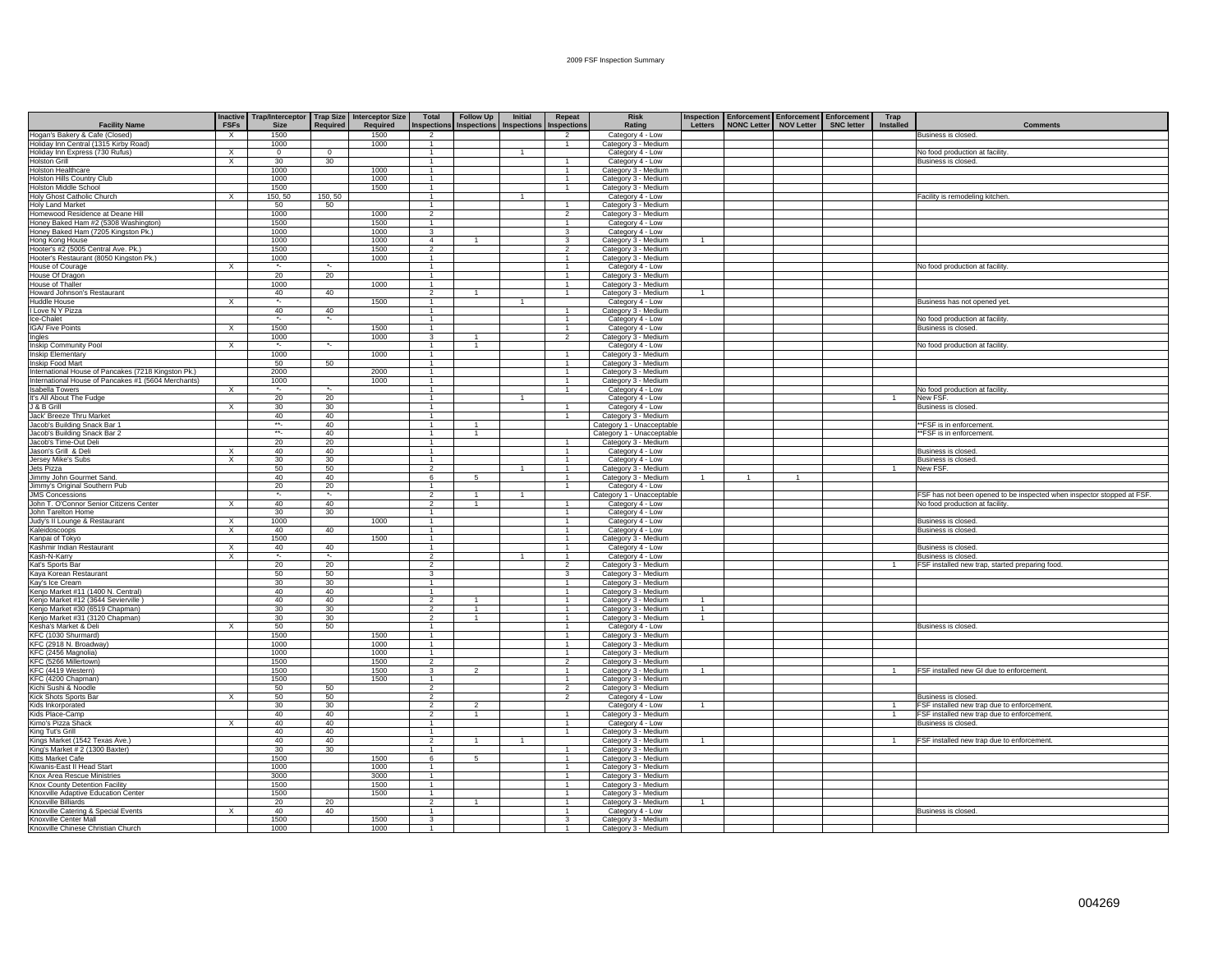| <b>Facility Name</b>                                      | <b>Inactive</b><br><b>FSFs</b> | Trap/Interceptor   Trap Size   Interceptor Size<br><b>Size</b> | Required                                  | Required | Total                                     | <b>Follow Up</b><br>Inspections Inspections Inspections Inspections | Initial        | Repeat                  | <b>Risk</b><br>Rating                   | Letters        | <b>Inspection Enforcement Enforcement Enforcement</b><br>NONC Letter   NOV Letter<br>SNC letter | Trap<br>Installed | <b>Comments</b>                                                      |
|-----------------------------------------------------------|--------------------------------|----------------------------------------------------------------|-------------------------------------------|----------|-------------------------------------------|---------------------------------------------------------------------|----------------|-------------------------|-----------------------------------------|----------------|-------------------------------------------------------------------------------------------------|-------------------|----------------------------------------------------------------------|
| Knoxville Coliseum                                        |                                | 20                                                             | 20                                        |          | -1                                        |                                                                     |                | -1                      | Category 4 - Low                        |                |                                                                                                 |                   |                                                                      |
| Knoxville College Cafeteria                               |                                | 60                                                             | 60                                        |          | $\overline{1}$                            |                                                                     |                | $\mathbf{1}$            | Category 3 - Medium                     |                |                                                                                                 |                   | FSF installed new trap due to enforcement.                           |
| Knoxville Convention Center (Concession Kitchen)          |                                | 50                                                             | 50                                        |          | $\overline{1}$                            |                                                                     |                | $\overline{1}$          | Category 3 - Medium                     |                |                                                                                                 |                   |                                                                      |
| Knoxville Convention Center (Main Kitchen)                |                                | 1500, 1500                                                     |                                           | 3000     |                                           |                                                                     |                | $\mathbf{1}$            | Category 3 - Medium                     |                |                                                                                                 |                   |                                                                      |
| Knoxville Elks Lodge #160                                 |                                | 40                                                             | 40                                        |          | $\overline{1}$                            |                                                                     |                | $\blacktriangleleft$    | Category 4 - Low                        |                |                                                                                                 |                   |                                                                      |
| Knoxville Expo Center                                     |                                | 1500.40                                                        |                                           |          | $\mathbf{1}$                              |                                                                     |                | $\overline{1}$          | Category 4 - Low                        |                |                                                                                                 |                   |                                                                      |
| Knoxville Food and Drink                                  | X                              | 1500                                                           |                                           | 1500     | $\overline{1}$                            |                                                                     |                | $\mathbf{1}$            | Category 4 - Low                        |                |                                                                                                 |                   | Business is closed.                                                  |
| Knoxville Golf Course                                     |                                | 40                                                             | 40                                        |          | $\overline{1}$                            |                                                                     |                | $\overline{1}$          | Category 4 - Low                        |                |                                                                                                 |                   |                                                                      |
| Knoxville Hilton                                          |                                | 250                                                            | 250                                       |          | $\overline{1}$                            |                                                                     |                | $\overline{1}$          | Category 3 - Medium                     |                |                                                                                                 |                   |                                                                      |
| Knoxville Pearl                                           | X                              | $\mathcal{R}_\alpha$                                           | $\star_-$                                 |          | $\overline{1}$                            |                                                                     |                | $\mathbf{1}$            | Category 4 - Low                        |                |                                                                                                 |                   | No food production at facility.                                      |
| Knoxville Racquet Club                                    |                                | 40                                                             | 40                                        |          | $\overline{1}$                            |                                                                     |                | $\mathbf{1}$            | Category 3 - Medium                     |                |                                                                                                 |                   |                                                                      |
| Knoxville Zoological Gardens                              |                                | 500, 40                                                        |                                           |          | -1                                        |                                                                     |                | $\mathbf{1}$            | Category 4 - Low                        |                |                                                                                                 |                   |                                                                      |
| Knoxville-Knox County Action Community Mobile Meals       |                                | 1500, 1500                                                     |                                           | 2000     | $\overline{1}$                            |                                                                     |                | $\mathbf{1}$            | Category 3 - Medium                     |                |                                                                                                 |                   | *FSF has exceeded grease trap size requirement.                      |
| Koi Fuzion                                                |                                | 100, 100                                                       | 100, 100                                  |          | $\overline{1}$                            |                                                                     |                | $\overline{1}$          | Category 3 - Medium                     |                |                                                                                                 |                   |                                                                      |
| Korea House Restaurant                                    |                                | 40                                                             | 40                                        |          | $\mathbf{1}$                              |                                                                     |                | $\mathbf{1}$            | Category 3 - Medium                     |                |                                                                                                 |                   |                                                                      |
| Krispy Kreme (6201 Kingston Pk.)                          |                                | 1500                                                           |                                           | 1500     | $\overline{1}$                            |                                                                     |                | $\mathbf{1}$            | Category 3 - Medium                     |                |                                                                                                 |                   |                                                                      |
| Krispy Kreme #55 (4842 N. Broadway)                       |                                | 1000                                                           |                                           | 1000     | $\overline{1}$                            |                                                                     |                | $\overline{1}$          | Category 4 - Low                        |                |                                                                                                 |                   |                                                                      |
| Kroger (4414 Asheville)                                   |                                | 1000, 40                                                       | 40                                        | 1000     | $\overline{2}$                            |                                                                     |                | $\overline{2}$          | Category 3 - Medium                     |                |                                                                                                 |                   |                                                                      |
| Kroger #506 (2217 N. Broadway)                            |                                | 50                                                             | 50                                        |          | $\overline{1}$                            |                                                                     |                | $\mathbf{1}$            | Category 3 - Medium                     |                |                                                                                                 |                   |                                                                      |
| Kroger # 516 (5003 N. Broadway)                           | $\times$                       | 40                                                             | 40                                        |          | $\overline{1}$                            |                                                                     |                | $\overline{1}$          | Category 4 - Low                        |                |                                                                                                 |                   | Business is closed.                                                  |
| Kroger # 848 (4918 Kingston Pk.)                          |                                | 1000                                                           |                                           | 1000     | $\mathbf{1}$                              |                                                                     |                | $\overline{1}$          | Category 3 - Medium                     |                |                                                                                                 |                   |                                                                      |
| Kroger # 870 (4440 Western)                               |                                | 20                                                             | 20 <sup>2</sup>                           |          | $\overline{1}$                            |                                                                     |                | $\mathbf{1}$            | Category 3 - Medium                     |                |                                                                                                 |                   |                                                                      |
| Kroger #531 (4409 Chapman)                                |                                | 1500                                                           |                                           | 1500     | -1                                        |                                                                     |                | $\overline{1}$          | Category 3 - Medium                     |                |                                                                                                 |                   |                                                                      |
| Kroger (5201 N. Broadway)                                 |                                | 1500                                                           |                                           | 1500     |                                           |                                                                     |                |                         | Category 3 - Medium                     |                |                                                                                                 | $\overline{1}$    | New FSF.                                                             |
| Krystal # 13 (3910 Western)                               |                                | 1000                                                           |                                           | 1000     | $\overline{1}$                            |                                                                     |                | $\mathbf{1}$            | Category 3 - Medium                     |                |                                                                                                 |                   |                                                                      |
| Krystal # 6 (5219 Clinton)                                |                                | 1500                                                           |                                           | 1500     | $\overline{1}$                            |                                                                     |                | $\overline{1}$          | Category 3 - Medium                     |                |                                                                                                 |                   |                                                                      |
| Krystal # 7 (4100 Chapman)                                |                                | 1000                                                           |                                           | 1000     | $\mathbf{1}$                              |                                                                     |                | $\mathbf{1}$            | Category 3 - Medium                     |                |                                                                                                 |                   |                                                                      |
| Krystal #4 (2815 N. Broadway)                             |                                | 1000                                                           |                                           | 1000     | $\overline{1}$                            |                                                                     |                | $\overline{1}$          | Category 3 - Medium                     |                |                                                                                                 |                   |                                                                      |
| Krystal #KNXF14 (5320 Millertown)                         |                                | 1000                                                           |                                           | 1000     | $\overline{1}$                            |                                                                     |                | $\overline{1}$          | Category 3 - Medium                     |                |                                                                                                 |                   |                                                                      |
| Krystal Co. #14 (7215 Strawberry Plains)                  |                                | 1000                                                           |                                           | 1000     | $\overline{1}$                            |                                                                     |                | $\mathbf{1}$            | Category 3 - Medium                     |                |                                                                                                 |                   |                                                                      |
| Krystal Co. #2 (1718 Cumberland)                          |                                | 1000                                                           |                                           | 1000     | $\overline{1}$                            |                                                                     |                | $\overline{1}$          | Category 3 - Medium                     |                |                                                                                                 |                   |                                                                      |
| K-Town Kebabs                                             |                                | 40                                                             | 40                                        |          | 5                                         |                                                                     | $\mathbf{1}$   | $\overline{4}$          | Category 3 - Medium                     |                |                                                                                                 |                   |                                                                      |
| Kumba Kare                                                | $\times$                       | ×                                                              | $\star_{\scriptscriptstyle\bullet}$       |          | $\overline{4}$                            | 3                                                                   | $\mathbf{1}$   |                         | Category 3 - Medium                     |                |                                                                                                 |                   | No food production at facility.                                      |
| Kurt's                                                    |                                | 60                                                             | 60                                        |          | $\overline{1}$                            |                                                                     |                | $\overline{1}$          | Category 3 - Medium                     |                |                                                                                                 |                   |                                                                      |
| Kwik Pantry Food Stores                                   | X                              | 20                                                             | 20                                        |          |                                           |                                                                     |                | $\mathbf{1}$            | Category 4 - Low                        |                |                                                                                                 |                   | No food production at facility.                                      |
| Kwik Shop                                                 | $\overline{\mathsf{x}}$        | ×.                                                             | $^\star$                                  |          | $\overline{1}$                            |                                                                     | $\mathbf{1}$   |                         | Category 4 - Low                        |                |                                                                                                 |                   | No food production at facility.                                      |
| Kyoto Express                                             | $\mathsf{X}$                   | 40                                                             | 40                                        |          | $\overline{1}$                            |                                                                     |                | $\overline{1}$          | Category 4 - Low                        |                |                                                                                                 |                   | Business is closed.                                                  |
| La Costa                                                  |                                | 40                                                             | 40                                        |          | $\overline{1}$                            |                                                                     |                | $\mathbf{1}$            | Category 3 - Medium                     |                |                                                                                                 |                   |                                                                      |
| La Esperanza Market #1 (2412 Washington)                  |                                | 40                                                             | 40                                        |          | $\overline{1}$                            |                                                                     |                | $\overline{1}$          | Category 3 - Medium                     |                |                                                                                                 |                   |                                                                      |
| La Esperanza Market #2 (2525 Chapman)                     |                                | 40                                                             | 40                                        |          | $\overline{1}$                            |                                                                     |                | $\mathbf{1}$            | Category 3 - Medium                     |                |                                                                                                 |                   |                                                                      |
| La Espreranza Market #3 (4329 Lonas)                      |                                | 20                                                             | $20\,$                                    |          | 3                                         |                                                                     |                | $\overline{2}$          | Category 3 - Medium                     |                |                                                                                                 |                   |                                                                      |
| La Fiesta Mexican Grill                                   |                                | 1000                                                           |                                           | 1000     | $\overline{1}$                            |                                                                     |                | $\overline{1}$          | Category 3 - Medium                     |                |                                                                                                 |                   |                                                                      |
| La Flor Mexican Bakery                                    |                                | 40                                                             | 40                                        |          | $\overline{1}$                            |                                                                     |                | $\overline{1}$          | Category 4 - Low                        |                |                                                                                                 |                   |                                                                      |
| La Haceinda Mexican Restaurant                            | $\times$                       | 1000                                                           |                                           | 1000     | $\overline{2}$                            |                                                                     |                | $\overline{2}$          | Category 4 - Low                        |                |                                                                                                 |                   | Business never opened.                                               |
| La Illusion Market                                        |                                | 50<br>×.                                                       | 50<br>$\star_{\scriptscriptstyle\bullet}$ |          | $\overline{1}$                            |                                                                     |                | $\overline{1}$          | Category 3 - Medium                     |                |                                                                                                 |                   |                                                                      |
| La Quinta Inn & Suite                                     | X                              |                                                                |                                           |          | $\overline{1}$                            |                                                                     |                | $\overline{1}$          | Category 4 - Low                        |                |                                                                                                 |                   | No food production at facility.                                      |
| La Rumba Restaurante & Bar                                |                                | 1500                                                           | 200                                       | 1500     | $\overline{1}$<br>$\overline{\mathbf{3}}$ |                                                                     |                | $\mathbf{1}$            | Category 3 - Medium                     |                |                                                                                                 |                   |                                                                      |
| Lakeshore Mental Health Institute<br>Lakeside Pizza & Pub | $\overline{X}$                 | 200<br>30                                                      | 30                                        |          | $\overline{1}$                            | $\overline{\mathbf{3}}$                                             |                | $\overline{1}$          | Category 3 - Medium                     |                |                                                                                                 |                   | FSF installed new trap due to enforcement.<br>Business never opened. |
| Lance's Cafe (Ford Dealership)                            |                                | 60                                                             | 60                                        |          | $\overline{2}$                            |                                                                     |                |                         | Category 4 - Low<br>Category 3 - Medium |                |                                                                                                 |                   | FSF installed new trap due to enforcement.                           |
|                                                           |                                | 40                                                             | 40                                        |          | $\overline{1}$                            |                                                                     |                | $\overline{1}$          | Category 4 - Low                        |                |                                                                                                 |                   |                                                                      |
| Lariet Lounge<br>Las Americas                             | X<br>X                         |                                                                | $\star_{\scriptscriptstyle\perp}$         |          |                                           |                                                                     |                | $\mathbf{1}$            | Category 4 - Low                        |                |                                                                                                 |                   | Business never opened.<br>Business never opened                      |
| Las Cazeulitas                                            |                                | 1500                                                           |                                           | 1500     | $\overline{2}$                            |                                                                     |                | $\overline{2}$          | Category 3 - Medium                     |                |                                                                                                 |                   |                                                                      |
| <b>Laurel Mountain Eatery</b>                             |                                | $50^{\circ}$                                                   | 50                                        |          | $\overline{1}$                            |                                                                     |                | $\overline{1}$          | Category 3 - Medium                     |                |                                                                                                 |                   |                                                                      |
| Le Parigo Restaurant                                      |                                | 1000                                                           |                                           | 1000     | $\overline{2}$                            |                                                                     |                | 1                       | Category 3 - Medium                     |                |                                                                                                 |                   |                                                                      |
| Lee's Half-Time, LLC                                      |                                | 20                                                             | 20                                        |          | $\overline{1}$                            |                                                                     |                | 1                       | Category 4 - Low                        |                |                                                                                                 |                   |                                                                      |
| Lema's                                                    | $\times$                       | 40                                                             | 40                                        |          | $\overline{1}$                            | $\mathbf{1}$                                                        |                |                         | Category 4 - Low                        |                |                                                                                                 |                   | Business never opened.                                               |
| Lennon-Seney UMC                                          | X                              | ×.                                                             | ۰.                                        |          |                                           |                                                                     |                | $\mathbf{1}$            | Category 3 - Medium                     |                |                                                                                                 |                   | No food production at facility.                                      |
| Lenny's Sub Shop (4622 Kingston Pk.)                      |                                | 40                                                             | 40                                        |          | $\overline{2}$                            |                                                                     |                | $\overline{2}$          | Category 3 - Medium                     |                |                                                                                                 |                   |                                                                      |
| Lenny's Sub Shop (6631 Clinton Hwy.)                      |                                | 40                                                             | 40                                        |          | 5                                         | $\overline{2}$                                                      |                | $\overline{\mathbf{3}}$ | Category 3 - Medium                     | $\overline{1}$ | $\overline{1}$                                                                                  |                   |                                                                      |
| Lenny's Sub Shop (2901 Tazewell)                          |                                | 40                                                             | 40                                        |          | $\overline{2}$                            |                                                                     |                | $\overline{2}$          | Category 3 - Medium                     |                |                                                                                                 |                   |                                                                      |
| Level 10                                                  |                                | 2000                                                           |                                           | 1500     | $\overline{1}$                            |                                                                     | $\overline{1}$ |                         | Category 3 - Medium                     |                |                                                                                                 |                   |                                                                      |
| Little Caesars Pizza (2800 Magnolia)                      |                                | 1000                                                           |                                           | 1000     | 3                                         |                                                                     |                | 3                       | Category 3 - Medium                     |                |                                                                                                 |                   |                                                                      |
| Little Caesars Pizza #052006 (4434 Western)               |                                | 30                                                             | 30                                        |          | $\overline{1}$                            |                                                                     |                | $\mathbf{1}$            | Category 3 - Medium                     |                |                                                                                                 |                   |                                                                      |
| Little Caesar's Pizza #2803 (4322 N. Broadway)            |                                | 20                                                             | 20                                        |          | $\overline{1}$                            |                                                                     |                | $\overline{1}$          | Category 3 - Medium                     |                |                                                                                                 |                   |                                                                      |
| Little Caesar's Pizza #2808 (4748 Centerline)             |                                | 20                                                             | 20                                        |          | $\overline{1}$                            |                                                                     |                | $\overline{1}$          | Category 3 - Medium                     |                |                                                                                                 |                   |                                                                      |
| Little Italian Subs & Pizza                               | X                              | 30                                                             | 30                                        |          | $\overline{2}$                            |                                                                     |                | $\overline{2}$          | Category 4 - Low                        |                |                                                                                                 |                   | Business is closed.                                                  |
| Litton's Market & Restaurant                              |                                | 2000, 100                                                      | 100                                       | 2000     | $\overline{1}$                            |                                                                     |                | $\overline{1}$          | Category 3 - Medium                     |                |                                                                                                 |                   |                                                                      |
| Logan's Roadhouse                                         | X                              | 1500                                                           |                                           | 1500     | $\mathbf{1}$                              |                                                                     |                | $\mathbf{1}$            | Category 4 - Low                        |                |                                                                                                 |                   | Business is closed.                                                  |
| Long John Silver's (5227 Clinton Hwy.)                    |                                | 1000                                                           |                                           | 1000     | $\overline{1}$                            |                                                                     |                | $\overline{1}$          | Category 3 - Medium                     |                |                                                                                                 |                   |                                                                      |
| Long John Silver's (2816 Magnolia)                        |                                | 1000                                                           |                                           | 1000     | $\overline{1}$                            |                                                                     |                | $\overline{1}$          | Category 3 - Medium                     |                |                                                                                                 |                   |                                                                      |
| Long John Silver's (4833 N. Broadway)                     |                                | 1500                                                           |                                           | 1500     | $\overline{2}$                            | $\overline{2}$                                                      |                |                         | Category 3 - Medium                     |                |                                                                                                 |                   | FSF installed new GI due to enforcement.                             |
| Long John Silver's (4416 Western)                         |                                | 1000                                                           |                                           | 1000     | $\overline{2}$                            | $\overline{1}$                                                      |                | $\overline{1}$          | Category 3 - Medium                     | $\overline{1}$ |                                                                                                 |                   |                                                                      |
| Longbranch Saloon                                         | $\mathsf{x}$                   | ۰.                                                             | ۰.                                        |          | $\overline{1}$                            |                                                                     |                | $\overline{1}$          | Category 4 - Low                        |                |                                                                                                 |                   | No food production at facility.                                      |
| Long's Drug Store                                         |                                | 40                                                             | 40                                        |          | $\mathbf{1}$                              |                                                                     |                | 1                       | Category 3 - Medium                     |                |                                                                                                 |                   |                                                                      |
| Lonsdale Dine-In & Carry-Out                              | $\mathsf{x}$                   | $\star$                                                        | $\star$                                   |          | $\overline{1}$                            |                                                                     |                | $\overline{1}$          | Category 3 - Medium                     |                |                                                                                                 |                   | Business is closed.                                                  |
| Lonsdale Elementary                                       |                                | $\star\star$                                                   |                                           | 1500     | $\overline{1}$                            |                                                                     |                | $\overline{1}$          | Category 1 - Unacceptable               |                |                                                                                                 |                   | "FSF is in enforcement.                                              |
| Lord Lindsey                                              | $\overline{\mathsf{x}}$        | $\star$                                                        | $\star$                                   |          | $\mathbf{1}$                              |                                                                     |                | $\mathbf{1}$            | Category 4 - Low                        |                |                                                                                                 |                   | Business is closed.                                                  |
| Los Arcos Mexican Restaurant                              | X                              | 50                                                             | 50                                        |          | $\mathbf{1}$                              |                                                                     |                | $\overline{1}$          | Category 4 - Low                        |                |                                                                                                 |                   | <b>Business is closed</b>                                            |
| Los Lagos Bar & Grill                                     |                                | 40                                                             | 40                                        |          |                                           |                                                                     | 1              |                         | Category 3 - Medium                     |                |                                                                                                 |                   |                                                                      |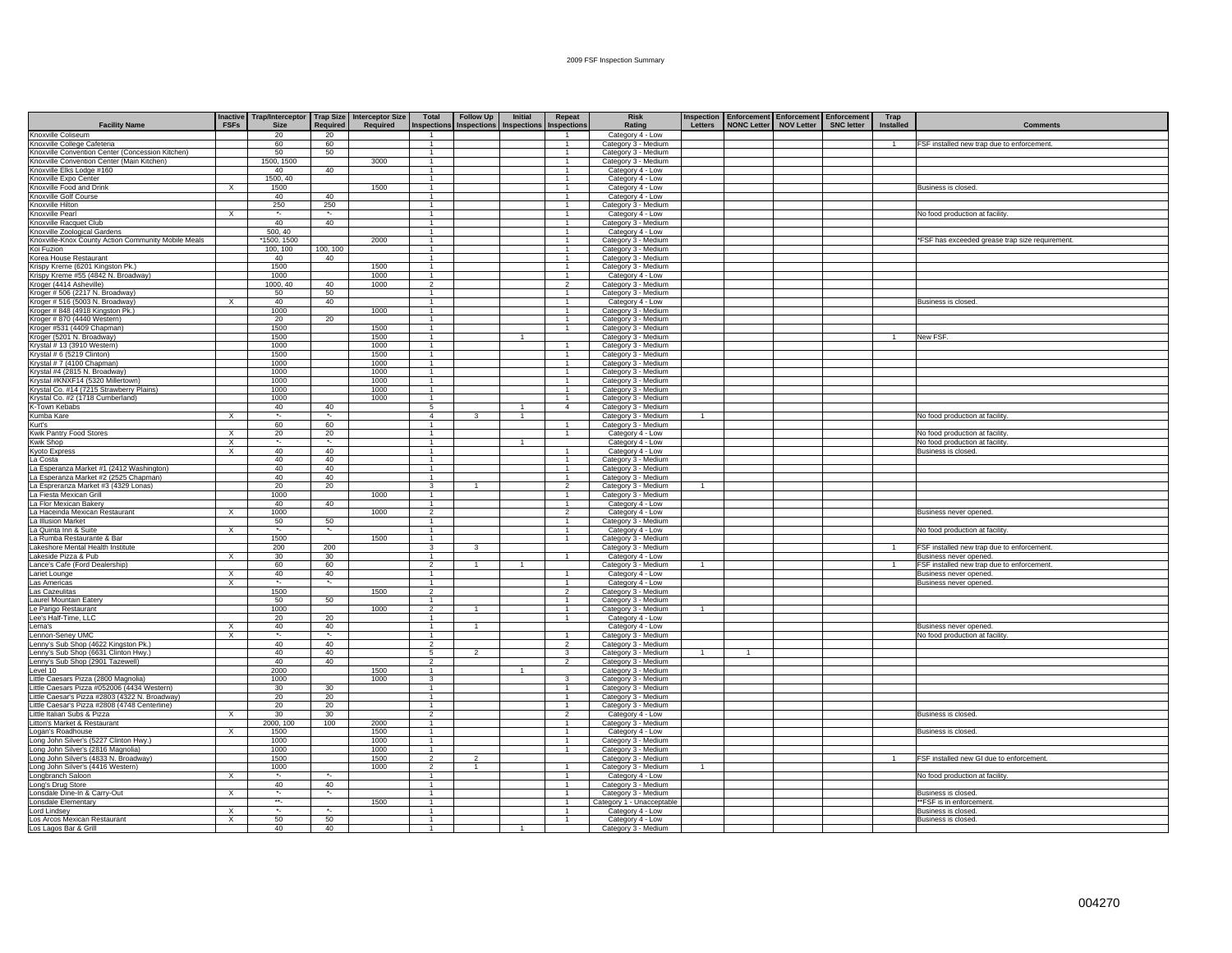| <b>Facility Name</b>                                                 | <b>Inactive</b><br><b>FSFs</b> | <b>Trap/Interceptor</b><br><b>Size</b> | <b>Trap Size</b><br>Required | <b>Interceptor Size</b><br>Required | Total<br>Inspections                      | <b>Follow Up</b><br><b>Inspections</b> | Initial<br><b>Inspections</b> Inspections | Repeat                           | <b>Risk</b><br>Rating                      | Inspection<br>Letters | Enforcement Enforcement Enforcement | NONC Letter NOV Letter | <b>SNC letter</b> | Trap<br>Installed | <b>Comments</b>                                                           |
|----------------------------------------------------------------------|--------------------------------|----------------------------------------|------------------------------|-------------------------------------|-------------------------------------------|----------------------------------------|-------------------------------------------|----------------------------------|--------------------------------------------|-----------------------|-------------------------------------|------------------------|-------------------|-------------------|---------------------------------------------------------------------------|
| Los Molcajetes Mexican                                               | $\times$                       | ۰.                                     | ۰.                           |                                     | -1                                        |                                        |                                           | $\overline{1}$                   | Category 4 - Low                           |                       |                                     |                        |                   |                   | Business is closed.                                                       |
| Los Paisano's Mexican Restaurant                                     |                                | 1000                                   |                              | 1000                                | $\overline{2}$                            | $\overline{1}$                         |                                           | $\mathbf{1}$                     | Category 3 - Medium                        | $\mathbf{1}$          |                                     |                        |                   |                   |                                                                           |
| Louis' Restaurant                                                    |                                | 1000                                   |                              | 1000                                | $\overline{1}$                            |                                        |                                           | $\overline{1}$                   | Category 3 - Medium                        |                       |                                     |                        |                   |                   |                                                                           |
| Love Kitchen<br>Lunch Box (800 S. Gay)                               |                                | 70<br>50                               | 70<br>50                     |                                     | $\overline{\mathbf{3}}$<br>$\overline{2}$ | $\overline{1}$                         |                                           | $\mathbf{3}$<br>$\mathbf{1}$     | Category 3 - Medium<br>Category 3 - Medium | $\mathbf{1}$          |                                     |                        |                   |                   |                                                                           |
| Lunch Box (6701 Baum)                                                | X                              | 1000                                   |                              | 1000                                | $\overline{1}$                            |                                        |                                           | $\overline{1}$                   | Category 4 - Low                           |                       |                                     |                        |                   |                   | Business is closed.                                                       |
| Lunch Box (1225 E. Wiesgarber)                                       |                                | 40                                     | 40                           |                                     | $\mathbf{1}$                              |                                        |                                           | -1.                              | Category 3 - Medium                        |                       |                                     |                        |                   |                   |                                                                           |
| Lunch House                                                          |                                | 30, 15                                 | 30, 15                       |                                     | $\overline{2}$                            | $\mathbf{1}$                           |                                           | $\mathbf{1}$                     | Category 3 - Medium                        |                       |                                     |                        |                   |                   |                                                                           |
| M & M Catering                                                       | $\overline{X}$                 | 40                                     | 40                           |                                     | $\overline{1}$                            |                                        |                                           | $\overline{1}$                   | Category 4 - Low                           |                       |                                     |                        |                   |                   | Business is closed.                                                       |
| M.K.'s Lounge                                                        | $\mathsf{x}$                   | ×.<br>20                               | $\star_{\text{-}}$<br>20     |                                     | $\mathbf{1}$                              | $\overline{1}$                         |                                           |                                  | Category 3 - Medium                        | $\mathbf{1}$          |                                     |                        |                   |                   | Business is closed.                                                       |
| Macleod's (1931 Cumberland)<br>Macleod's (501 Market)                | $\times$                       | 40                                     | 40                           |                                     | $\overline{2}$<br>$\overline{1}$          |                                        |                                           | $\overline{1}$                   | Category 3 - Medium<br>Category 4 - Low    |                       |                                     |                        |                   |                   | Business is closed.                                                       |
| Mac's Smokehouse Barbeque                                            | X                              | $\star_{\star}$                        | $\star$                      |                                     | $\mathbf{1}$                              |                                        |                                           |                                  | Category 4 - Low                           |                       |                                     |                        |                   |                   | Business never opened.                                                    |
| Magic Sushi                                                          | $\boldsymbol{\mathsf{X}}$      | $\star$                                | ×.                           |                                     | $\overline{1}$                            | $\overline{1}$                         |                                           |                                  | Category 4 - Low                           |                       |                                     |                        |                   |                   | Business is closed.                                                       |
| Magnolia Cafe                                                        |                                | 40.10                                  |                              |                                     | $\overline{1}$                            |                                        |                                           | $\mathbf{1}$                     | Category 3 - Medium                        |                       |                                     |                        |                   |                   |                                                                           |
| Magnolia Cafeteria                                                   |                                | 1500                                   |                              | 1500                                | $\mathbf{1}$                              |                                        |                                           |                                  | Category 3 - Medium                        |                       |                                     |                        |                   |                   |                                                                           |
| Magnolia Provisions                                                  |                                | 1000, 1000<br>1500                     |                              | 2000<br>1500                        | 1<br>$\overline{2}$                       | $\overline{1}$                         |                                           | $\overline{1}$<br>$\overline{1}$ | Category 4 - Low                           | $\mathbf{1}$          |                                     |                        |                   |                   |                                                                           |
| Magpies<br>Mahogany's                                                |                                | 100                                    | 100                          |                                     | $\mathbf{1}$                              |                                        |                                           |                                  | Category 4 - Low<br>Category 3 - Medium    |                       |                                     |                        |                   |                   |                                                                           |
| <b>Mainstay Suites</b>                                               |                                | 50                                     | 50                           |                                     | $\overline{1}$                            |                                        |                                           | $\overline{1}$                   | Category 4 - Low                           |                       |                                     |                        |                   |                   |                                                                           |
| Majestic Castle Learning Center                                      | $\times$                       | $\mathbf{x}_\perp$                     | $\star_{\text{-}}$           |                                     | $\overline{1}$                            |                                        |                                           | $\mathbf{1}$                     | Category 4 - Low                           |                       |                                     |                        |                   |                   | No food production at facility                                            |
| Makino                                                               |                                | 1000                                   |                              | 1000                                | $\overline{1}$                            |                                        |                                           | $\mathbf{1}$                     | Category 3 - Medium                        |                       |                                     |                        |                   |                   |                                                                           |
| Malibu 7 Restaurant & Dance<br>Mama Jan's                            |                                | 40<br>40                               | 40<br>40                     |                                     | $\mathbf{1}$                              |                                        |                                           | $\mathbf{1}$                     | Category 3 - Medium                        |                       |                                     |                        |                   |                   | Business is closed.                                                       |
| Mandarin House (314 Merchants)                                       | $\times$                       | 1000                                   |                              | 1000                                | $\overline{1}$<br>$\mathbf{1}$            |                                        |                                           | -1.<br>$\mathbf{1}$              | Category 4 - Low<br>Category 3 - Medium    |                       |                                     |                        |                   |                   |                                                                           |
| Mandarin House Restaurant (8111 Gleason)                             |                                | 1000                                   |                              | 1000                                | $\overline{1}$                            |                                        |                                           | $\overline{1}$                   | Category 3 - Medium                        |                       |                                     |                        |                   |                   |                                                                           |
| Manhattan's Antiques Bistro & Bar                                    |                                | 40                                     | 40                           |                                     | $\overline{1}$                            |                                        |                                           | $\mathbf{1}$                     | Category 3 - Medium                        |                       |                                     |                        |                   |                   |                                                                           |
| Marathon Super Market                                                | X                              | $\star_{\star}$                        | 40                           |                                     | $\mathbf{1}$                              |                                        |                                           | $\mathbf{1}$                     | Category 4 - Low                           |                       |                                     |                        |                   |                   | Business is closed.                                                       |
| Marble Slab (14 Market Square)                                       |                                | 50                                     | 50                           |                                     | $\overline{1}$                            |                                        |                                           | $\overline{1}$                   | Category 3 - Medium                        |                       |                                     |                        |                   |                   |                                                                           |
| Marble Slab (4885 N. Broadway)<br>Marble Slab (4835 Kingston Pk.)    |                                | 40<br>40                               | 40<br>40                     |                                     | $\mathbf{1}$<br>$\overline{1}$            |                                        |                                           | -1.<br>$-1$                      | Category 3 - Medium                        |                       |                                     |                        |                   |                   |                                                                           |
| Marble Slab #2 (7600 Kingston Pk.)                                   |                                | 30                                     | 30                           |                                     | $\overline{4}$                            | $\overline{1}$                         |                                           | $\mathbf{3}$                     | Category 3 - Medium<br>Category 3 - Medium |                       |                                     |                        |                   |                   |                                                                           |
| Marcella's                                                           | X                              | 40                                     | 40                           |                                     | $\mathbf{1}$                              |                                        |                                           |                                  | Category 4 - Low                           |                       |                                     |                        |                   |                   | Business is closed.                                                       |
| Margarita's                                                          |                                | 1000                                   |                              | 1000                                | $\overline{1}$                            |                                        |                                           | $\mathbf{1}$                     | Category 3 - Medium                        |                       |                                     |                        |                   |                   |                                                                           |
| Market Square Kitchen                                                |                                | 40                                     | 40                           |                                     | $\overline{1}$                            |                                        |                                           | $\mathbf{1}$                     | Category 3 - Medium                        |                       |                                     |                        |                   |                   |                                                                           |
| Mark's Time Out Deli                                                 | X                              | 40<br>$*50, 40$                        | 40<br>50, 40                 |                                     | $\overline{2}$<br>$5\overline{5}$         |                                        |                                           | $\overline{2}$<br>$-5$           | Category 4 - Low                           | $\overline{1}$        |                                     |                        |                   |                   | Business is closed.                                                       |
| Marriot Hotel (Hill Street Café)<br>Marriott Hotel (Kitchen)         |                                | **100, 40                              | 100, 40                      |                                     | $5\overline{5}$                           |                                        |                                           | 5                                | Category 2 - High<br>Category 2 - High     |                       |                                     |                        |                   |                   | **FSF is in enforcement.<br>**FSF is in enforcement.                      |
| Mart 1 Market                                                        | X                              | <b>A</b>                               | $\star_{\star}$              |                                     | $\mathbf{1}$                              |                                        |                                           | $\mathbf{1}$                     | Category 4 - Low                           |                       |                                     |                        |                   |                   | Business is closed.                                                       |
| Martha's Place                                                       |                                | 40                                     | 40                           |                                     | $\overline{1}$                            |                                        |                                           | $\overline{1}$                   | Category 3 - Medium                        |                       |                                     |                        |                   |                   |                                                                           |
| Mary's Deli                                                          |                                | 40                                     | 40                           |                                     | $\mathbf{1}$                              |                                        |                                           |                                  | Category 4 - Low                           |                       |                                     |                        |                   |                   |                                                                           |
| Max's Deli                                                           | $\overline{X}$                 | 30<br>1500                             | 30                           | 1500                                | $\overline{1}$<br>$\overline{1}$          |                                        |                                           | $\overline{1}$<br>$\overline{1}$ | Category 3 - Medium                        |                       |                                     |                        |                   |                   |                                                                           |
| Maxx's Sports Grille and Lounge<br>Maynard Elementary School         |                                | 1500                                   |                              | 1500                                | $\overline{1}$                            |                                        |                                           | $\overline{1}$                   | Category 4 - Low<br>Category 3 - Medium    |                       |                                     |                        |                   |                   | Business is closed.                                                       |
| McAlister's #1126 (2758 Schaad Road)                                 |                                | 1000                                   |                              | 1000                                | $\mathbf{1}$                              |                                        |                                           | $\overline{1}$                   | Category 3 - Medium                        |                       |                                     |                        |                   |                   |                                                                           |
| McAlister's #2 (232 Morrell)                                         |                                | 1000                                   |                              | 1000                                | $\overline{2}$                            |                                        |                                           | $\overline{2}$                   | Category 3 - Medium                        |                       |                                     |                        |                   |                   |                                                                           |
| McAlister's (1801 Cumberland)                                        |                                | 1000                                   |                              | 1000                                | $\overline{1}$                            |                                        |                                           |                                  | Category 3 - Medium                        |                       |                                     |                        |                   |                   |                                                                           |
| McDonald's (4410 Western)<br>McDonalds # 3925 (322 Merchants)        |                                | 1000<br>1000                           |                              | 1000<br>1000                        | $\overline{1}$<br>$\overline{1}$          |                                        |                                           | $\overline{1}$<br>$\overline{1}$ | Category 3 - Medium                        |                       |                                     |                        |                   |                   |                                                                           |
| McDonalds #10662 (7402 Strawberry Plains)                            |                                | 1000                                   |                              | 1000                                | $\mathbf{3}$                              | $\overline{2}$                         |                                           | $\mathbf{1}$                     | Category 3 - Medium<br>Category 3 - Medium | $\mathbf{1}$          |                                     |                        |                   |                   |                                                                           |
| McDonalds #11484 (6526 Chapman Hwy.)                                 |                                | 1000                                   |                              | 1000                                | $\overline{1}$                            |                                        |                                           | $\overline{1}$                   | Category 3 - Medium                        |                       |                                     |                        |                   |                   |                                                                           |
| McDonalds #11600 (5055 N. Broadway)                                  |                                | 1000                                   |                              | 1000                                | 1                                         |                                        |                                           |                                  | Category 3 - Medium                        |                       |                                     |                        |                   |                   |                                                                           |
| McDonalds #1243 (7030 Kingston Pk.)                                  |                                | 2000                                   |                              | 2000                                | $\overline{1}$                            |                                        |                                           | $\mathbf{1}$                     | Category 3 - Medium                        |                       |                                     |                        |                   |                   |                                                                           |
| McDonalds #2495 (1720 Cumberland)<br>McDonald's #264 (2812 Magnolia) |                                | 2000.30<br>1000                        | 30                           | 2000<br>1000                        | $\overline{1}$<br>$\overline{1}$          |                                        |                                           | $\overline{1}$                   | Category 3 - Medium<br>Category 3 - Medium |                       |                                     |                        |                   |                   |                                                                           |
| McDonalds #27127 (7686 Northshore)                                   |                                | 1000                                   |                              | 1000                                | 1                                         |                                        |                                           | $\overline{1}$                   | Category 3 - Medium                        |                       |                                     |                        |                   |                   |                                                                           |
| McDonalds #288 (3120 N. Broadway)                                    |                                | 1000                                   |                              | 1000                                | $\overline{1}$                            |                                        |                                           | $\mathbf{1}$                     | Category 3 - Medium                        |                       |                                     |                        |                   |                   |                                                                           |
| McDonalds #392 (2505 Chapman)                                        |                                | 1000                                   |                              | 1000                                | 1                                         |                                        |                                           |                                  | Category 3 - Medium                        |                       |                                     |                        |                   |                   |                                                                           |
| McDonalds (3051 Kenzel Road)                                         |                                | 2000                                   |                              | 2000                                | $\overline{2}$                            |                                        |                                           | $\overline{2}$                   | Category 3 - Medium                        |                       |                                     |                        |                   |                   |                                                                           |
| McDonalds (5260 Millertown)<br>McDonald's (206 Walker Springs)       |                                | 1000<br>2000                           |                              | 1000<br>2000                        | $\overline{2}$<br>$\overline{1}$          |                                        |                                           | $\overline{2}$<br>$\mathbf{1}$   | Category 3 - Medium<br>Category 3 - Medium |                       |                                     |                        |                   |                   |                                                                           |
| McDougal's Chicken                                                   |                                | 1000                                   |                              | 1000                                | $\mathbf{1}$                              |                                        | $\overline{1}$                            |                                  | Category 3 - Medium                        |                       |                                     |                        |                   |                   |                                                                           |
| Mellow Mushroom                                                      |                                | 1000                                   |                              | 1000                                | $\overline{1}$                            |                                        |                                           | -1.                              | Category 3 - Medium                        |                       |                                     |                        |                   |                   |                                                                           |
| <b>Melting Pot</b>                                                   |                                | 40, 30                                 | 40, 30                       |                                     | $\mathbf{1}$                              |                                        |                                           |                                  | Category 2 - High                          |                       |                                     |                        |                   |                   | FSF has internal trap on the dishwasher. No place for GI to be installed. |
| Mer-Mer's Bakery                                                     |                                | 40                                     | 40                           |                                     | $\overline{1}$                            |                                        |                                           | $\overline{1}$                   | Category 3 - Medium                        |                       |                                     |                        |                   |                   |                                                                           |
| Messiah Lutheran Church                                              |                                | 1000                                   |                              | 1000                                | 1<br>$\overline{1}$                       |                                        |                                           | $\mathbf{1}$<br>$\mathbf{1}$     | Category 3 - Medium                        |                       |                                     |                        |                   |                   |                                                                           |
| Metro Village Market<br>Mi Pubelo                                    | X                              | 2000<br>60                             | 60                           | 2000                                | $\mathbf{1}$                              |                                        | $\overline{1}$                            |                                  | Category 4 - Low<br>Category 3 - Medium    |                       |                                     |                        |                   |                   | Business is closed.                                                       |
| Mickey's                                                             |                                | 40                                     | 40                           |                                     | 1                                         |                                        |                                           | $\mathbf{1}$                     | Category 3 - Medium                        |                       |                                     |                        |                   |                   |                                                                           |
| Micko's                                                              | $\times$                       | $\star$ .                              | $\star_{\star}$              |                                     | $\overline{1}$                            |                                        |                                           | $\mathbf{1}$                     | Category 4 - Low                           |                       |                                     |                        |                   |                   | No food production at facility                                            |
| Middlebrook Market & Deli                                            |                                | 40                                     | 40                           |                                     | $\overline{1}$                            |                                        |                                           | $\overline{1}$                   | Category 3 - Medium                        |                       |                                     |                        |                   |                   |                                                                           |
| Mike's Deli                                                          |                                | 40                                     | 40                           |                                     | $\overline{2}$<br>$\overline{1}$          | $\mathbf{1}$                           |                                           | $\overline{1}$                   | Category 3 - Medium                        | $\mathbf{1}$          |                                     |                        |                   |                   |                                                                           |
| Mirage<br>Misaki Japanese Steak House                                |                                | 100<br>2000                            | 100                          | 2000                                | $\overline{1}$                            |                                        |                                           | $\overline{1}$                   | Category 3 - Medium<br>Category 3 - Medium |                       |                                     |                        |                   |                   |                                                                           |
| Mocha Cabana                                                         | $\times$                       | 40                                     | 40                           |                                     | $\mathbf{1}$                              |                                        |                                           | $\mathbf{1}$                     | Category 4 - Low                           |                       |                                     |                        |                   |                   | Business is closed.                                                       |
| Moe's Southwest Grill                                                |                                | 30                                     | 30                           |                                     | $\overline{1}$                            |                                        |                                           | $\overline{1}$                   | Category 3 - Medium                        |                       |                                     |                        |                   |                   |                                                                           |
| Monterrey Mexican Restaurant                                         |                                | 1000                                   |                              | 1000                                | $\overline{\mathbf{3}}$                   | $\overline{2}$                         |                                           | $\overline{1}$                   | Category 3 - Medium                        | $\overline{1}$        |                                     |                        |                   |                   |                                                                           |
| Mooreland Heights Elementary                                         |                                | 25                                     | 25                           |                                     | $\mathbf{3}$                              |                                        |                                           | 3                                | Category 3 - Medium                        |                       |                                     |                        |                   |                   |                                                                           |
| Motel 6 (1550 Cracker Barrell)<br>Motel 6 (5640 Merchant Center)     | X<br>$\overline{X}$            | $\star_-$                              | $\star_-$                    |                                     |                                           |                                        |                                           | $\mathbf{1}$                     | Category 4 - Low<br>Category 4 - Low       |                       |                                     |                        |                   |                   | No food production at facility<br>No food production at facility          |
|                                                                      |                                |                                        |                              |                                     |                                           |                                        |                                           |                                  |                                            |                       |                                     |                        |                   |                   |                                                                           |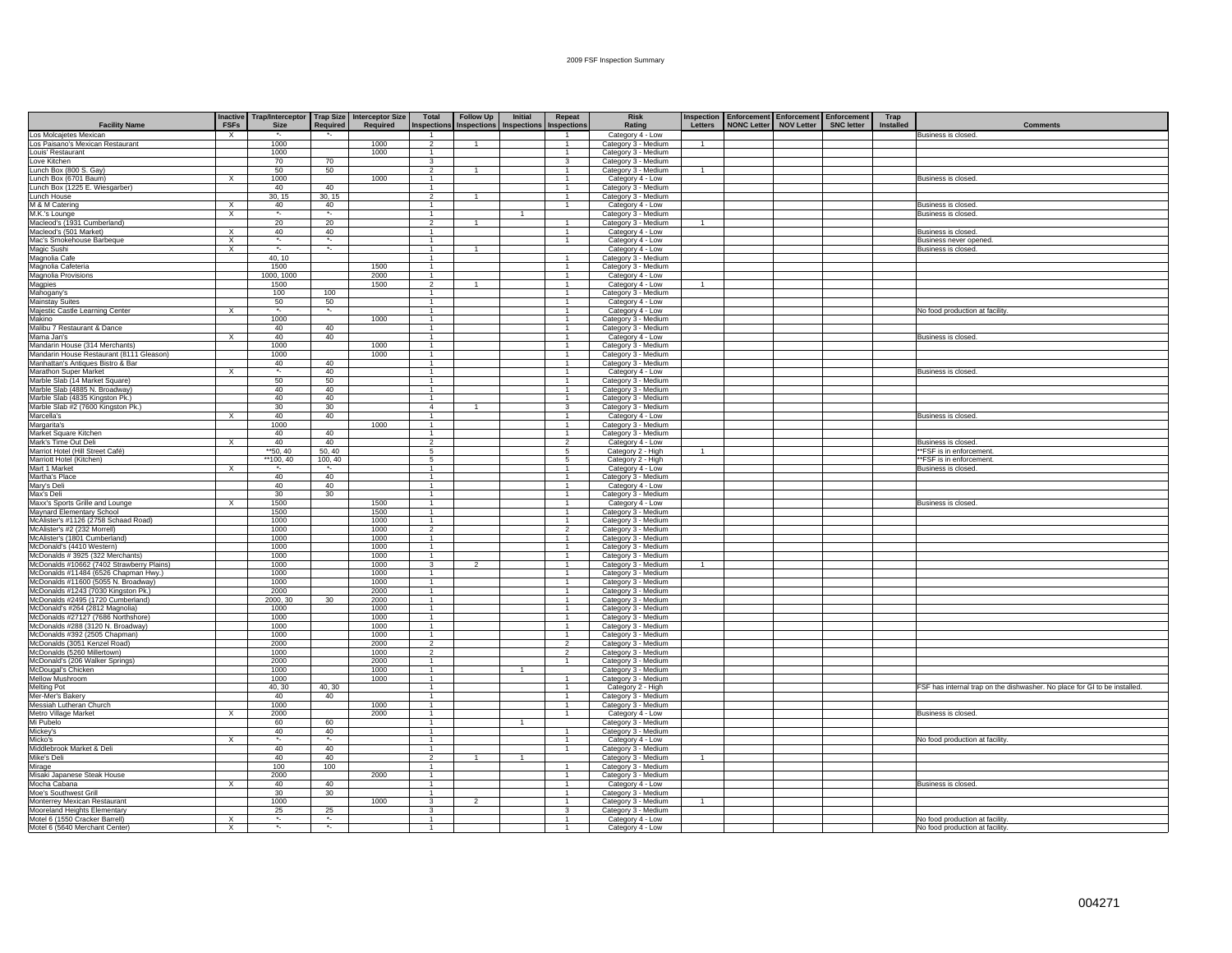| <b>Facility Name</b>                                           | nactive<br><b>FSFs</b>    | <b>Trap/Interceptor</b><br><b>Size</b> | Required          | Trap Size Interceptor Size<br>Required | Total          | <b>Follow Up</b><br>Inspections Inspections | Initial<br><b>Inspections</b> | Repeat<br><b>Inspections</b> | <b>Risk</b><br>Rating | Letters      | <b>Inspection Enforcement Enforcement Enforcement</b><br>NONC Letter NOV Letter<br><b>SNC letter</b> | Trap<br>Installed | <b>Comments</b>                                        |
|----------------------------------------------------------------|---------------------------|----------------------------------------|-------------------|----------------------------------------|----------------|---------------------------------------------|-------------------------------|------------------------------|-----------------------|--------------|------------------------------------------------------------------------------------------------------|-------------------|--------------------------------------------------------|
| Moto Japanese Rest.                                            | X                         | 20                                     | 20                |                                        | -1             |                                             |                               |                              | Category 4 - Low      |              |                                                                                                      |                   | Business is closed.                                    |
| Mount Moriah FBH Church                                        | $\times$                  | $\star$                                | $\star$           |                                        | $\overline{2}$ |                                             | $\mathbf{1}$                  | $\mathbf{1}$                 | Category 4 - Low      |              |                                                                                                      |                   | No food production at facility                         |
| Mount Olive Elementary                                         |                           | 800                                    |                   | 800                                    | $\overline{1}$ |                                             |                               | $\overline{1}$               | Category 3 - Medium   |              |                                                                                                      |                   |                                                        |
| Mr. Gattis #610                                                |                           | 40                                     | 40                |                                        | $\overline{2}$ |                                             |                               | $\mathcal{P}$                | Category 2 - High     |              |                                                                                                      |                   | FSF has internal trap on the dishwasher.               |
| Mrs Goodstuff's Cafe and Market                                |                           | 40                                     | 40                |                                        | $\overline{4}$ |                                             |                               | 3                            | Category 2 - High     |              |                                                                                                      |                   | FSF has internal trap on the dishwasher.               |
| Ms. Daisy Place                                                |                           | 50                                     | 50                |                                        | $\overline{1}$ |                                             |                               | $\mathbf{1}$                 | Category 4 - Low      |              |                                                                                                      |                   |                                                        |
| Ms. D's Restaurant                                             |                           | 30                                     | 30                |                                        | 3              |                                             |                               | 3                            | Category 3 - Medium   |              |                                                                                                      |                   |                                                        |
| Mt. Olive Baptist Church DCC                                   |                           | 1000, 1000                             |                   | 1500                                   | $\overline{2}$ |                                             |                               | $\mathbf{1}$                 | Category 3 - Medium   |              |                                                                                                      |                   | FSF installed new GI for second kitchen.               |
| My Village CDC                                                 |                           | 50                                     | 50                |                                        | $\overline{9}$ | $\overline{\mathbf{a}}$                     |                               | $\mathbf{1}$                 | Category 3 - Medium   | $\mathbf{1}$ |                                                                                                      |                   | FSF installed new trap due to enforcement.             |
| Nagoya Express Japanese Grill                                  |                           | 30                                     | 30                |                                        | $\overline{1}$ |                                             |                               | $\overline{1}$               | Category 3 - Medium   |              |                                                                                                      |                   |                                                        |
|                                                                |                           | 100                                    | 100               |                                        | $\overline{1}$ |                                             |                               | $\overline{1}$               | Category 3 - Medium   |              |                                                                                                      |                   |                                                        |
| Nama Sushi Bar (Gay Street)<br>Nama Sushi Bar (Kingston Pk.)   |                           | 1000                                   |                   | 1000                                   | $\overline{2}$ | -1                                          |                               | -1                           | Category 3 - Medium   |              |                                                                                                      |                   |                                                        |
| Naples Italian Restaurant                                      |                           | 1000                                   |                   | 1000                                   | $\overline{1}$ |                                             |                               | $\mathbf{1}$                 |                       |              |                                                                                                      |                   |                                                        |
| Napoli Pizza & Grill                                           |                           | 30                                     | 30                |                                        | $\overline{1}$ |                                             |                               | $\overline{1}$               | Category 4 - Low      |              |                                                                                                      |                   |                                                        |
| National Guard Armory                                          | X                         | 50                                     | 50                |                                        | $\mathbf{1}$   |                                             |                               | $\mathbf{1}$                 | Category 4 - Low      |              |                                                                                                      |                   | No food production at facility.                        |
|                                                                |                           |                                        | 40                |                                        |                | $\overline{1}$                              |                               | $\overline{1}$               | Category 4 - Low      |              |                                                                                                      |                   |                                                        |
| Neighbor's Hot Dog Stand                                       |                           | 40                                     |                   |                                        | $\overline{2}$ |                                             |                               |                              | Category 4 - Low      |              |                                                                                                      | $\overline{1}$    | FSF installed trap due to enforcement.                 |
| New China Restaurant                                           |                           | 30, 30                                 | 30, 30<br>$\star$ |                                        | $\overline{2}$ |                                             |                               | $\overline{2}$               | Category 3 - Medium   |              |                                                                                                      |                   |                                                        |
| New Fellowship Church Academy                                  | X                         | $\star_-$                              | $\star$           |                                        | $\mathbf{1}$   |                                             |                               |                              | Category 4 - Low      |              |                                                                                                      |                   | No food production at facility.                        |
| New Visions Childcare                                          | $\boldsymbol{\mathsf{X}}$ |                                        |                   |                                        | $\overline{1}$ |                                             | $\overline{1}$                |                              | Category 4 - Low      |              |                                                                                                      |                   | No food production at facility                         |
| NHC Healthcare of Ft. Sanders                                  |                           | *2000, 1000                            |                   | 2000                                   | $\overline{1}$ |                                             |                               | $\mathbf{1}$                 | Category 3 - Medium   |              |                                                                                                      |                   | *FSF has exceeded grease trap size requirement         |
| Night Owl Deli                                                 | $\times$                  | 50, 40                                 | 50, 40            |                                        | $\overline{2}$ |                                             |                               | $\mathcal{P}$                | Category 4 - Low      |              |                                                                                                      |                   | Business to open in 2010.                              |
| Niro's Gyros                                                   |                           | 40                                     | 40                |                                        | $\overline{2}$ | $\overline{1}$                              |                               | $\mathbf{1}$                 | Category 3 - Medium   |              |                                                                                                      |                   |                                                        |
| Nixon's Deli (5118 N. Broadway)                                |                           | 40                                     | 40                |                                        | $\overline{1}$ |                                             |                               | $\mathbf{1}$                 | Category 3 - Medium   |              |                                                                                                      |                   |                                                        |
| Nixon's Deli (5716 Kingston Pk.)                               |                           | 40                                     | 40                |                                        | $\mathbf{1}$   |                                             |                               | $\overline{1}$               | Category 3 - Medium   |              |                                                                                                      |                   |                                                        |
| Nixon's Deli (508 Merchants)                                   |                           | 30                                     | 30                |                                        | $\overline{1}$ |                                             |                               | $\mathbf{1}$                 | Category 3 - Medium   |              |                                                                                                      |                   |                                                        |
| Nixon's Deli (7419 Middlebrook)                                |                           | 1500                                   |                   | 1500                                   | $\overline{1}$ |                                             |                               | $\overline{1}$               | Category 3 - Medium   |              |                                                                                                      |                   |                                                        |
| Noah's Ark Daycare                                             | X                         | 30                                     | 30                |                                        | $\mathbf{1}$   |                                             |                               | $\mathbf{1}$                 | Category 3 - Medium   |              |                                                                                                      |                   | No food production at facility.                        |
| Northhaven Healthcare                                          |                           | 2000                                   |                   | 2000                                   | $\overline{1}$ |                                             |                               | $\mathbf{1}$                 | Category 3 - Medium   |              |                                                                                                      |                   |                                                        |
| Northwest Middle                                               |                           | 1000                                   |                   | 1000                                   | $\mathbf{1}$   |                                             |                               | -1                           | Category 3 - Medium   |              |                                                                                                      |                   |                                                        |
| Norwood Elementary                                             |                           | 1500                                   |                   | 1500                                   | $\overline{1}$ |                                             |                               |                              | Category 3 - Medium   |              |                                                                                                      |                   |                                                        |
| Oak Grove Lounge                                               | $\overline{X}$            | $\star$                                |                   |                                        | $\overline{1}$ |                                             |                               | $\overline{1}$               | Category 4 - Low      |              |                                                                                                      |                   | Business is closed                                     |
| Oakwood Lincoln Park Deli                                      | X                         | 40, 40                                 | 40, 40            |                                        | $\overline{2}$ |                                             |                               | $\overline{2}$               | Category 4 - Low      |              |                                                                                                      |                   | <b>Business is closed</b>                              |
| Oasis Buffet                                                   |                           | 35, 25                                 |                   |                                        | $\mathbf{3}$   | $\overline{2}$                              |                               | $\overline{1}$               | Category 3 - Medium   | 1            |                                                                                                      |                   |                                                        |
| O'Charley's #208 (8077 Kingston Pk.)                           |                           | 1000                                   |                   | 1000                                   | $\overline{1}$ |                                             |                               | $\mathbf{1}$                 | Category 3 - Medium   |              |                                                                                                      |                   |                                                        |
| O'Charley's #361 (3050 S. Mall)                                |                           | 1500                                   |                   | 1500                                   | 1              |                                             |                               |                              | Category 3 - Medium   |              |                                                                                                      |                   |                                                        |
| O'Charley's # 217 (117 Cedar Lane)                             |                           | 1000                                   |                   | 1000                                   | $\overline{1}$ |                                             |                               | $\overline{1}$               | Category 2 - High     |              |                                                                                                      |                   | FSF has 1000 gallon GI that needs to be pumped monthly |
| Okee Dokee Market/ Dairy Queen                                 |                           | 1000, 40                               | 40                | 1000                                   | $\overline{2}$ |                                             |                               | $\overline{2}$               | Category 4 - Low      |              |                                                                                                      |                   |                                                        |
| Old City Java                                                  |                           | 40                                     | 40                |                                        | $\overline{1}$ |                                             |                               | $\overline{1}$               | Category 4 - Low      |              |                                                                                                      |                   |                                                        |
| Old College Inn                                                |                           | 1000, 20                               | 20                | 1000                                   | $\overline{1}$ |                                             |                               | $\overline{1}$               | Category 3 - Medium   |              |                                                                                                      |                   |                                                        |
| Olive Garden Restaurant #92                                    |                           | 1000                                   |                   | 1000                                   | $\mathbf{1}$   |                                             |                               | $\mathbf{1}$                 | Category 3 - Medium   |              |                                                                                                      |                   |                                                        |
| Olivet Baptist Church                                          |                           | 1000                                   |                   | 1000                                   | $\mathbf{1}$   |                                             |                               |                              | Category 3 - Medium   |              |                                                                                                      |                   | FSF has new gym and started preparing food.            |
| Ollantay's Havana Nights                                       |                           | 40                                     | 40                |                                        | $\overline{1}$ |                                             |                               | $\overline{1}$               | Category 3 - Medium   |              |                                                                                                      |                   |                                                        |
| Oodles Restaurant                                              |                           | 40                                     | 40                |                                        | $\mathbf{1}$   |                                             |                               | $\overline{1}$               | Category 3 - Medium   |              |                                                                                                      |                   |                                                        |
| Orange Sports Grill                                            |                           | 1000                                   |                   | 1000                                   | $\overline{1}$ |                                             |                               | $\mathbf{1}$                 | Category 3 - Medium   |              |                                                                                                      |                   |                                                        |
| <b>Oriental Express</b>                                        |                           | 40, 10                                 | 40, 10            |                                        | $\overline{1}$ |                                             |                               | $\mathbf{1}$                 | Category 3 - Medium   |              |                                                                                                      |                   |                                                        |
| Osaka Hibachi & Sushi                                          | X                         | 1500                                   |                   | 1500                                   | $\mathbf{1}$   |                                             | $\mathbf{1}$                  |                              | Category 4 - Low      |              |                                                                                                      | $\overline{1}$    | Business to open in 2010.                              |
| Oscar's Restaurant (6907 Kingston Pk.)                         |                           | 30                                     | 30                |                                        | $\overline{1}$ |                                             |                               |                              | Category 3 - Medium   |              |                                                                                                      |                   |                                                        |
| Oscar's Restaurant (1840 Cumberland)                           |                           | 30, 30                                 | 30, 30            |                                        | $\overline{1}$ |                                             |                               | $\overline{1}$               | Category 3 - Medium   |              |                                                                                                      |                   |                                                        |
| Our Place                                                      |                           | 10                                     | 10                |                                        | $\mathbf{1}$   |                                             |                               | $\mathbf{1}$                 | Category 4 - Low      |              |                                                                                                      |                   |                                                        |
| Outback Steakhouse #2 (7400 Sawyer Lane)                       |                           | *1500, 1500                            |                   | 2000                                   | $\overline{1}$ |                                             |                               | $\overline{1}$               | Category 3 - Medium   |              |                                                                                                      |                   | *FSF has exceeded grease trap size requirement.        |
| Outback Steakhouse #4317 (314 Merchants)                       |                           | 1000                                   |                   | 1000                                   | $\mathbf{3}$   | $\mathbf{1}$                                |                               | $\mathcal{P}$                |                       | $\mathbf{1}$ |                                                                                                      |                   |                                                        |
|                                                                | X                         |                                        |                   |                                        | $\mathbf{1}$   |                                             |                               |                              | Category 3 - Medium   |              |                                                                                                      |                   |                                                        |
| Panasonic Electronic Devices Corporation                       |                           | 30                                     | 30                |                                        | $\overline{1}$ |                                             |                               | $\mathbf{1}$                 | Category 3 - Medium   |              |                                                                                                      |                   | Business is closed.                                    |
| Panda's Chinese Restaurant<br>Panera Bread (4855 Kingston Pk.) |                           | 40, 40<br>1000                         | 40, 40            | 1000                                   | $\overline{1}$ |                                             |                               | $\overline{1}$               | Category 3 - Medium   |              |                                                                                                      |                   |                                                        |
|                                                                |                           |                                        |                   |                                        |                |                                             |                               |                              | Category 3 - Medium   |              |                                                                                                      |                   |                                                        |
| Panera Bread (4893 N. Broadway)                                |                           | 2000                                   |                   | 2000                                   | $\overline{1}$ |                                             |                               |                              | Category 3 - Medium   |              |                                                                                                      |                   |                                                        |
| Panera Bread (2000 Cumberland)                                 |                           | 1000                                   |                   | 1000                                   | $\overline{1}$ |                                             |                               | $\overline{1}$               | Category 3 - Medium   |              |                                                                                                      |                   |                                                        |
| Papa John's Pizza (2901Tazewell)                               |                           | 40                                     | 40                |                                        | $\mathbf{1}$   |                                             |                               | $\mathbf{1}$                 | Category 3 - Medium   |              |                                                                                                      |                   |                                                        |
| Papa John's Pizza (5617 Western)                               |                           | 40                                     | 40                |                                        | $\mathbf{1}$   |                                             |                               | $\mathbf{1}$                 | Category 3 - Medium   |              |                                                                                                      |                   |                                                        |
| Papa John's Pizza (1819 Lake Ave.)                             |                           | 100                                    | 100               |                                        | $\overline{1}$ |                                             |                               | $\overline{1}$               | Category 3 - Medium   |              |                                                                                                      |                   |                                                        |
| Papa John's Pizza (7038 Kingston Pk.)                          |                           | 40                                     | 40                |                                        | $\mathbf{1}$   |                                             |                               | $\mathbf{1}$                 | Category 3 - Medium   |              |                                                                                                      |                   | New FSF                                                |
| Papa Murphy's Pizza (4409 Chapman)                             |                           | 40                                     | 40                |                                        | $\overline{1}$ |                                             |                               | $\overline{1}$               | Category 4 - Low      |              |                                                                                                      |                   |                                                        |
| Papa Murphy's Pizza (5214 N. Broadway)                         |                           | 40                                     | 40                |                                        | $\overline{2}$ | $\overline{1}$                              |                               | $\overline{1}$               | Category 3 - Medium   |              |                                                                                                      |                   |                                                        |
| Papa Murphy's Pizza (4801 Kingston Pk.)                        |                           | 40                                     | 40                |                                        | $\mathbf{1}$   |                                             |                               |                              | Category 3 - Medium   |              |                                                                                                      |                   | New FSF                                                |
| Papa Murphy's Pizza (6631 Clinton)                             |                           | 50                                     | 50                |                                        | $\overline{2}$ |                                             |                               | $\mathcal{P}$                | Category 3 - Medium   |              |                                                                                                      |                   |                                                        |
| Parkridge Harbor                                               |                           | 1500                                   |                   | 1500                                   | $\overline{1}$ |                                             |                               | $\mathbf{1}$                 | Category 3 - Medium   |              |                                                                                                      |                   |                                                        |
| Parkview Independent Living                                    |                           | 1000                                   |                   | 1000                                   | $\mathbf{1}$   |                                             |                               |                              | Category 3 - Medium   |              |                                                                                                      |                   |                                                        |
| Pasta Trio                                                     | $\times$                  | 1500                                   |                   | 1500                                   | $\overline{2}$ |                                             |                               | $\mathcal{P}$                | Category 4 - Low      |              |                                                                                                      |                   | Business to open in 2010.                              |
| Patrick Sullivans Steakhouse                                   |                           | 40                                     | 40                |                                        | -1             |                                             |                               | $\mathbf{1}$                 | Category 3 - Medium   |              |                                                                                                      |                   |                                                        |
| Pauline's                                                      |                           | 1000                                   |                   | 1000                                   | 2              |                                             |                               | $\mathcal{P}$                | Category 3 - Medium   |              |                                                                                                      |                   |                                                        |
| Paul's Oasis                                                   |                           | 40                                     | 40                |                                        | $\overline{1}$ |                                             |                               | $\overline{1}$               | Category 3 - Medium   |              |                                                                                                      |                   |                                                        |
| Pee Wees Diner                                                 | X                         | 40                                     | 40                |                                        | $\mathfrak{p}$ |                                             |                               | $\mathcal{P}$                | Category 4 - Low      |              |                                                                                                      |                   | Business is closed                                     |
| Pelancho's Mexican Grill                                       |                           | 1000                                   |                   | 1000                                   | $\overline{1}$ |                                             |                               | $\mathbf{1}$                 | Category 3 - Medium   |              |                                                                                                      |                   |                                                        |
| Penn Station Subs                                              |                           | 40                                     | 40                |                                        | $\overline{2}$ |                                             |                               | $\overline{2}$               | Category 3 - Medium   |              |                                                                                                      | $\overline{1}$    | <b>New FSF</b>                                         |
| Pete's Coffee Shop                                             |                           | 1500                                   |                   | 1500                                   | $\overline{2}$ |                                             |                               | $\overline{2}$               | Category 3 - Medium   |              |                                                                                                      |                   |                                                        |
| Petro's Chili & Chips (800 S. Gay)                             |                           | 50                                     | 50                |                                        | $\overline{4}$ | 3                                           |                               |                              | Category 3 - Medium   |              |                                                                                                      |                   |                                                        |
| Petros Chili & Chips # 502 (7005 Kingston Pk.)                 |                           | 40                                     | 40                |                                        | $\overline{2}$ |                                             |                               | $\overline{\phantom{a}}$     | Category 3 - Medium   |              |                                                                                                      |                   |                                                        |
| Petros Chili & Chips #1 (7600 Kingston Pk.)                    |                           | 30                                     | 30                |                                        | $\overline{2}$ |                                             |                               | $\mathcal{P}$                | Category 3 - Medium   |              |                                                                                                      |                   |                                                        |
| Petros Chili & Chips #2 (3001 Knoxville Center)                |                           | 40                                     | 40                |                                        | $\overline{2}$ |                                             |                               | $\mathcal{P}$                | Category 3 - Medium   |              |                                                                                                      |                   |                                                        |
| PF Changs China Bistro Inc.                                    |                           | 1000                                   |                   | 1000                                   | $\overline{1}$ |                                             |                               | $\mathbf{1}$                 | Category 3 - Medium   |              |                                                                                                      |                   |                                                        |
| Phatz Sports Bar & Grill                                       |                           | 1000                                   |                   | 1000                                   | $\overline{2}$ |                                             |                               |                              | Category 3 - Medium   |              |                                                                                                      |                   |                                                        |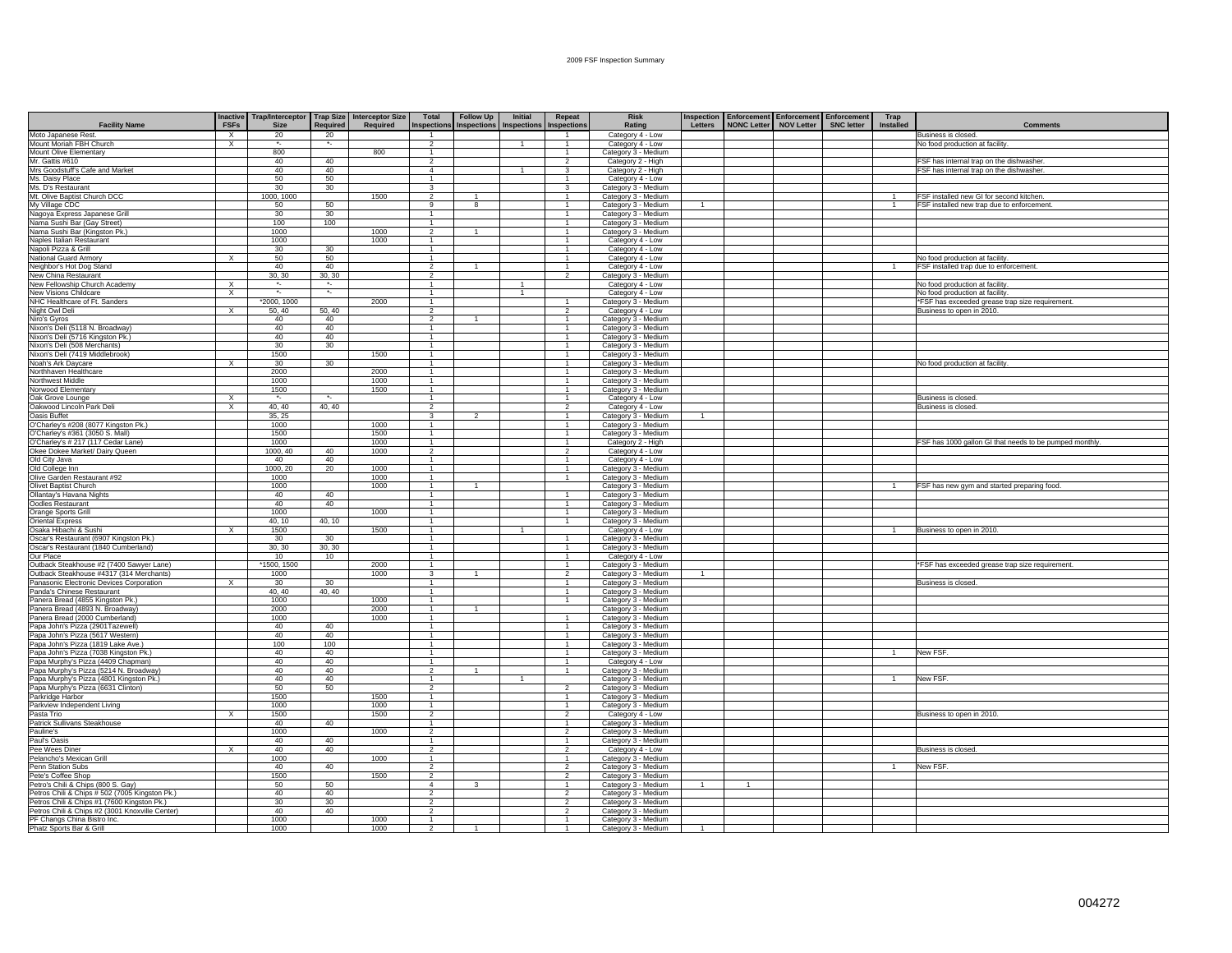|                                                                        |                           |                 |                                           | Inactive Trap/Interceptor   Trap Size   Interceptor Size | Total                           | <b>Follow Up</b>   | Initial            | Repeat                           | <b>Risk</b>                                |                | <b>Inspection Enforcement Enforcement Enforcement</b> |                   | Trap             |                                                   |
|------------------------------------------------------------------------|---------------------------|-----------------|-------------------------------------------|----------------------------------------------------------|---------------------------------|--------------------|--------------------|----------------------------------|--------------------------------------------|----------------|-------------------------------------------------------|-------------------|------------------|---------------------------------------------------|
| <b>Facility Name</b>                                                   | <b>FSFs</b>               | <b>Size</b>     | <b>Required</b>                           | Required                                                 | <b>Inspections</b>              | <b>Inspections</b> | <b>Inspections</b> | <b>Inspections</b>               | Rating                                     | Letters        | NONC Letter NOV Letter                                | <b>SNC letter</b> | <b>Installed</b> | <b>Comments</b>                                   |
| Philippine Connection Carry Out                                        |                           | 40              | 40                                        |                                                          |                                 |                    |                    |                                  | Category 3 - Medium                        |                |                                                       |                   |                  |                                                   |
| Pilot #187 (100 Merchants)                                             |                           | 40              | 40                                        |                                                          | $\overline{a}$                  |                    |                    | $\overline{2}$                   | Category 3 - Medium                        |                |                                                       |                   |                  |                                                   |
| Pilot #244 (2218 Cumberland)                                           |                           | 50              | 50                                        |                                                          | $\mathbf{1}$                    |                    |                    |                                  | Category 4 - Low                           |                |                                                       |                   |                  |                                                   |
| Pilot #217 (4800 N. Broadway)                                          |                           | 40              | 40                                        |                                                          | $\sim$                          |                    |                    |                                  | Category 4 - Low                           |                |                                                       |                   |                  |                                                   |
| Pilot #166 (4603 Chapman)                                              |                           | 40              | 40                                        |                                                          | $\overline{1}$                  |                    |                    | $\overline{1}$                   | Category 3 - Medium                        |                |                                                       |                   |                  |                                                   |
| Pimentos                                                               |                           | 1500            |                                           | 1500                                                     | 8                               |                    |                    |                                  | Category 3 - Medium                        |                |                                                       |                   |                  |                                                   |
| Pita Pit                                                               |                           | 1500            |                                           | 1500                                                     | $\mathcal{P}$                   |                    |                    | $\overline{2}$                   | Category 3 - Medium                        |                |                                                       |                   |                  |                                                   |
| Pizza Hut #12621 (212 Cedar Lane)                                      | $\times$                  | 1000            |                                           | 1000                                                     | 3<br>$\mathbf{1}$               | 1                  |                    | 2                                | Category 3 - Medium                        |                |                                                       |                   |                  |                                                   |
| Pizza Hut #12623 (3428 N. Broadway)<br>Pizza Hut #12628 (5701 Western) |                           | 1000<br>40      | 40                                        | 1000                                                     | $\sim$                          |                    |                    | $\overline{1}$                   | Category 3 - Medium<br>Category 3 - Medium |                |                                                       |                   |                  | Business is closed.                               |
| Pizza Hut #12632 (2405 Chapman)                                        |                           | 40, 30          | 40, 30                                    |                                                          | 2                               |                    |                    | $\overline{2}$                   | Category 3 - Medium                        |                |                                                       |                   |                  |                                                   |
| Pizza Hut #13026 (7017 Kingston Pk.)                                   |                           | 40              | 40                                        |                                                          | $\overline{1}$                  |                    |                    |                                  | Category 3 - Medium                        |                |                                                       |                   |                  |                                                   |
| Pizza Hut (3018 Tazewell)                                              | X                         | 40              | 40                                        |                                                          | $\mathbf{1}$                    |                    |                    |                                  | Category 4 - Low                           |                |                                                       |                   |                  | Business is closed.                               |
| Pizza Hut (5338 Millertown)                                            |                           | 40              | 40                                        |                                                          | $\overline{1}$                  |                    |                    |                                  | Category 3 - Medium                        |                |                                                       |                   |                  |                                                   |
| Pizza Hut (4100 Asheville)                                             |                           | 40              | 40                                        |                                                          | $\mathbf{3}$                    |                    |                    | $\mathbf{3}$                     | Category 3 - Medium                        |                |                                                       |                   |                  |                                                   |
| Pizza Palace                                                           |                           | 50              | 50                                        |                                                          | $\mathbf{1}$                    |                    |                    |                                  | Category 3 - Medium                        |                |                                                       |                   |                  |                                                   |
| Pizza Plus                                                             |                           | 30              | 30                                        |                                                          | $\overline{2}$                  |                    |                    | $\overline{\phantom{a}}$         | Category 3 - Medium                        |                |                                                       |                   |                  |                                                   |
| Pleasant Ridge Elementary                                              |                           | 1500            |                                           | 1500                                                     | $\overline{1}$                  |                    |                    | -1                               | Category 3 - Medium                        |                |                                                       |                   |                  |                                                   |
| Plum Tree Restaurant                                                   |                           | 40, 40          | 40, 40                                    |                                                          | $\overline{1}$                  |                    |                    |                                  | Category 3 - Medium                        |                |                                                       |                   |                  |                                                   |
| PM's Lounge                                                            | $\times$                  | 40              | 40                                        |                                                          | $\mathbf{3}$                    |                    |                    | $\mathbf{3}$                     | Category 4 - Low                           |                |                                                       |                   |                  | Business is closed.                               |
| Pond Gap Elementary                                                    |                           | 2000            |                                           | 2000                                                     | $5\overline{5}$<br>$\mathbf{1}$ | 5                  |                    |                                  | Category 3 - Medium                        |                |                                                       |                   | $\mathbf{1}$     | FSF installed new GI due to enforcement.          |
| Preservation Pub<br>Pride & Joy Children's Academy                     |                           | 40<br>40        | 40<br>40                                  |                                                          | $\overline{1}$                  |                    |                    |                                  | Category 3 - Medium<br>Category 3 - Medium |                |                                                       |                   |                  |                                                   |
| Processed Foods Corporation                                            |                           | 3000, 1000      |                                           | 2000                                                     | $\mathfrak{p}$                  |                    |                    | $\mathcal{P}$                    | Category 3 - Medium                        |                |                                                       |                   |                  | FSF installed a DAF unit to replace interceptors. |
| Puleo's Grille (242 Morrell)                                           |                           | 1500, 1500      |                                           | 1500                                                     | $\mathcal{P}$                   |                    | $\overline{1}$     |                                  | Category 3 - Medium                        |                |                                                       |                   |                  |                                                   |
| Puleo's Grille (110 Cedar Lane)                                        |                           | 1500            |                                           | 1500                                                     | $\mathbf{1}$                    |                    |                    |                                  | Category 3 - Medium                        |                |                                                       |                   |                  |                                                   |
| Puleo's Grille (7224 Region)                                           |                           | 1000            |                                           | 1000                                                     | $\overline{2}$                  |                    |                    |                                  | Category 3 - Medium                        | 1              |                                                       |                   |                  |                                                   |
| Pup's Pit BBQ                                                          |                           | 50              | 50                                        |                                                          | $\mathcal{P}$                   | $\mathbf{1}$       | $\overline{1}$     |                                  | Category 3 - Medium                        |                |                                                       |                   | $\overline{1}$   | New FSF.                                          |
| Qdoba Mexican Grill                                                    |                           | 1500            |                                           | 1500                                                     | $\mathbf{1}$                    |                    |                    |                                  | Category 3 - Medium                        |                |                                                       |                   |                  |                                                   |
| Quaker Steak & Lube                                                    |                           | 1000            |                                           | 1000                                                     | $\overline{2}$                  |                    |                    | $\overline{2}$                   | Category 3 - Medium                        |                |                                                       |                   |                  |                                                   |
| <b>Quality Bakers</b>                                                  |                           | 200             | 200                                       |                                                          | $\overline{1}$                  |                    |                    | $\overline{1}$                   | Category 3 - Medium                        |                |                                                       |                   |                  |                                                   |
| Quality Inn                                                            |                           | 40              | 40                                        |                                                          | $\mathbf{3}$                    |                    |                    |                                  | Category 3 - Medium                        |                |                                                       |                   |                  | FSF installed new trap due to enforcement.        |
| Quizno's #3                                                            | $\boldsymbol{\mathsf{X}}$ | $\star_-$       | ×.                                        |                                                          | $\overline{1}$                  |                    |                    |                                  | Category 4 - Low                           |                |                                                       |                   |                  | Business is closed.                               |
| Quizno's Subs                                                          |                           | 20              | 20                                        |                                                          | $\mathfrak{p}$<br>$\mathbf{1}$  |                    |                    | $\mathcal{P}$                    | Category 4 - Low                           |                |                                                       |                   |                  |                                                   |
| R House Cafe<br>Rafferty's                                             | $\overline{\mathsf{x}}$   | 50<br>1500      | 50                                        | 1500                                                     | $\overline{1}$                  |                    |                    |                                  | Category 4 - Low                           |                |                                                       |                   |                  | Business never opened.                            |
| Rainbow Club West                                                      |                           | **20            |                                           | 1000                                                     | $\overline{2}$                  |                    |                    | $\overline{2}$                   | Category 4 - Low<br>Category 3 - Medium    |                |                                                       |                   |                  | FSF is in enforcement.                            |
| Rallys Hamburger                                                       |                           | 1000            |                                           | 1000                                                     | $\overline{1}$                  |                    |                    | $\overline{1}$                   | Category 3 - Medium                        |                |                                                       |                   |                  |                                                   |
| Ramada Inn                                                             |                           | 20              | 20                                        |                                                          | $\mathbf{1}$                    |                    |                    |                                  | Category 3 - Medium                        |                |                                                       |                   | -1               | FSF replaced leaking trap, no enforcement.        |
| Ramada Limited                                                         | $\times$                  | $\star_{\star}$ | $\star$                                   |                                                          | $\overline{1}$                  |                    | $\overline{1}$     |                                  | Category 4 - Low                           |                |                                                       |                   |                  | No food production at facility.                   |
| Ramsey's Restaurant                                                    | $\mathsf{X}$              | 1500            |                                           | 1500                                                     | $\overline{2}$                  |                    |                    | $\mathcal{L}$                    | Category 4 - Low                           |                |                                                       |                   |                  | Business is closed.                               |
| Rankin Restaurant                                                      |                           | 1000            |                                           | 1000                                                     | $\mathfrak{p}$                  |                    |                    |                                  | Category 3 - Medium                        |                |                                                       |                   |                  |                                                   |
| Ray's ESG                                                              |                           | 1000            |                                           | 1000                                                     | $\mathbf{1}$                    |                    |                    | $\overline{1}$                   | Category 3 - Medium                        |                |                                                       |                   |                  |                                                   |
| Rebeccas                                                               |                           |                 |                                           |                                                          | $\mathbf{1}$                    |                    |                    |                                  | Category 4 - Low                           |                |                                                       |                   |                  |                                                   |
| Red Fez Deli Express                                                   |                           | $20\,$          | 20                                        |                                                          |                                 |                    |                    |                                  | Category 3 - Medium                        |                |                                                       |                   |                  |                                                   |
| Red Lobster # 47 (8040 Kingston Pk.)                                   |                           | 1500, 1500      |                                           | 2000                                                     | $\overline{1}$                  |                    |                    | $\mathbf{1}$                     | Category 3 - Medium                        |                |                                                       |                   |                  |                                                   |
| Red Lobster #253 (305 Merchants)                                       |                           | 1500            |                                           | 1500                                                     | 1<br>$\mathbf{1}$               |                    |                    |                                  | Category 3 - Medium                        |                |                                                       |                   |                  |                                                   |
| Red Onion Pizza & Sub<br>Red Roof Inn                                  | $\times$                  | 30<br>۰.        | 30<br>$\star_{\scriptscriptstyle\bullet}$ |                                                          | $\overline{1}$                  | -1                 |                    |                                  | Category 3 - Medium<br>Category 4 - Low    | $\mathbf{1}$   |                                                       |                   |                  | No food production at facility.                   |
| Redemption Church                                                      |                           | ×               | $\star$                                   |                                                          | $\overline{2}$                  |                    |                    |                                  | Category 4 - Low                           |                |                                                       |                   |                  |                                                   |
| Regal Cinemas (510 S. Gay)                                             |                           | 50              | 50                                        |                                                          | $\overline{1}$                  |                    |                    |                                  | Category 3 - Medium                        |                |                                                       |                   |                  |                                                   |
| Regal Cinemas (7600 Kingston Pk.)                                      |                           | 40, 40          | 40, 40                                    |                                                          | $\overline{1}$                  |                    |                    | $\overline{1}$                   | Category 3 - Medium                        |                |                                                       |                   |                  |                                                   |
| Regal Theatre                                                          |                           | 14              | 14                                        |                                                          | $\overline{2}$                  | $\mathbf{1}$       |                    |                                  | Category 3 - Medium                        | $\overline{1}$ |                                                       |                   |                  |                                                   |
| Regas Restaurant                                                       |                           | 2000            |                                           | 2000                                                     | $\overline{1}$                  |                    |                    |                                  | Category 3 - Medium                        |                |                                                       |                   |                  |                                                   |
| Rena's Cafe                                                            | X                         | $\star$         | $\star$                                   |                                                          | $\mathbf{1}$                    |                    |                    |                                  | Category 4 - Low                           |                |                                                       |                   |                  | Business is closed.                               |
| Richard Yoakley Elementary School                                      |                           | 200             | 200                                       |                                                          | $\overline{1}$                  |                    |                    | $\overline{1}$                   | Category 3 - Medium                        |                |                                                       |                   |                  |                                                   |
| <b>Rick's Place</b>                                                    |                           | 1000            |                                           | 1000                                                     | $\mathbf{1}$<br>$\sim$          |                    |                    |                                  | Category 3 - Medium                        |                |                                                       |                   |                  |                                                   |
| Ridgedale Alternative School<br>Rita's Bakery (3023 Tazewell)          |                           | 40<br>1000      | 40                                        | 1000                                                     | -1                              |                    |                    | $\overline{1}$                   | Category 3 - Medium                        |                |                                                       |                   |                  |                                                   |
| Rita's Bakery (3028 Tazewell)                                          | X                         | 30              | 30                                        |                                                          |                                 |                    |                    |                                  | Category 4 - Low<br>Category 4 - Low       |                |                                                       |                   |                  | Business is closed.                               |
| Rita's Water Ice                                                       |                           | 40              | 40                                        |                                                          | $\overline{1}$                  |                    |                    |                                  | Category 4 - Low                           |                |                                                       |                   |                  |                                                   |
| Rite Stop Food Mart                                                    |                           | 40              | 40                                        |                                                          | $\overline{2}$                  |                    |                    | $\overline{2}$                   | Category 3 - Medium                        |                |                                                       |                   |                  |                                                   |
| Ritta Elementary School                                                |                           | 800             |                                           | 800                                                      | $\overline{1}$                  |                    |                    |                                  | Category 4 - Low                           |                |                                                       |                   |                  |                                                   |
| River Dog Bakery                                                       | $\times$                  | 40              | 40                                        |                                                          | $\overline{1}$                  |                    |                    |                                  | Category 4 - Low                           |                |                                                       |                   |                  | No food production at facility.                   |
| River of Jordan Baptist Church                                         | $\times$                  |                 | $\star_{\star}$                           |                                                          | $\mathbf{1}$                    |                    |                    |                                  | Category 4 - Low                           |                |                                                       |                   |                  | No food production at facility                    |
| <b>Riverside Market</b>                                                |                           | 20              | 20                                        |                                                          | $\sim$                          |                    |                    |                                  | Category 4 - Low                           |                |                                                       |                   |                  |                                                   |
| Rocky Hill Bar & Grill                                                 | $\overline{X}$            | 1000            |                                           | 1000                                                     | $\overline{1}$                  |                    |                    | $\overline{1}$                   | Category 4 - Low                           |                |                                                       |                   |                  | Business is closed.                               |
| Rocky Hill Elementary                                                  |                           | 1000            |                                           | 1000                                                     | $\overline{1}$                  |                    |                    |                                  | Category 3 - Medium                        |                |                                                       |                   |                  |                                                   |
| Rocky Top Market                                                       |                           | 40              | 40                                        |                                                          | $\overline{1}$                  |                    |                    | $\mathbf{1}$                     | Category 3 - Medium                        |                |                                                       |                   | $\overline{1}$   | FSF replaced leaking trap, no enforcement.        |
| Rogers & Sons Market and Deli                                          |                           | 1000            | 60                                        |                                                          | $\mathfrak{p}$                  |                    |                    | $\overline{2}$                   | Category 4 - Low                           |                |                                                       |                   |                  |                                                   |
| Romano's Macroni Grill                                                 |                           | 1000<br>40      | 40                                        | 1000                                                     | $\mathcal{P}$<br>$\overline{1}$ |                    |                    | $\overline{2}$<br>$\overline{1}$ | Category 3 - Medium                        |                |                                                       |                   |                  |                                                   |
| Ronnie's Grill<br>Roosters                                             |                           | 40, 40          | 40, 40                                    |                                                          | $\mathbf{1}$                    |                    |                    |                                  | Category 3 - Medium<br>Category 3 - Medium |                |                                                       |                   |                  |                                                   |
| Roundup Rest. & Ice Cream Parlor                                       |                           | 40              | 40                                        |                                                          | $\mathbf{1}$                    |                    |                    | $\overline{1}$                   | Category 3 - Medium                        |                |                                                       |                   |                  |                                                   |
| Roux Barb                                                              |                           | 50              | 50                                        |                                                          | $\overline{1}$                  |                    |                    | $\overline{1}$                   | Category 3 - Medium                        |                |                                                       |                   |                  |                                                   |
| Royal Inn & Suites                                                     | X                         | $\star$         | $\star$                                   |                                                          | $\blacktriangleleft$            |                    |                    |                                  | Category 3 - Medium                        |                |                                                       |                   |                  | No food production at facility.                   |
| Ruby Tuesday # 3131(2714 Chapman)                                      |                           | 1500            |                                           | 1500                                                     | $\overline{2}$                  | $\mathbf{1}$       |                    |                                  | Category 3 - Medium                        | $\overline{1}$ |                                                       |                   |                  |                                                   |
| Ruby Tuesday # 3977 (7600 Kingston Pk.)                                | X                         | 1500            |                                           | 1500                                                     | $\overline{4}$                  | $\mathbf{1}$       |                    | $\mathbf{3}$                     | Category 4 - Low                           | $\mathbf{1}$   |                                                       |                   |                  | Business is closed.                               |
| Ruby Tuesday #3239 (4416 Western)                                      | $\times$                  | 1000            |                                           | 1000                                                     | $\mathbf{1}$                    |                    |                    |                                  | Category 4 - Low                           |                |                                                       |                   |                  | Business is closed.                               |
| Ruby Tuesday #3767 (4834 N. Broadway)                                  |                           | 1500            |                                           | 1500                                                     | 3                               |                    |                    | $\overline{2}$                   | Category 3 - Medium                        |                |                                                       |                   |                  |                                                   |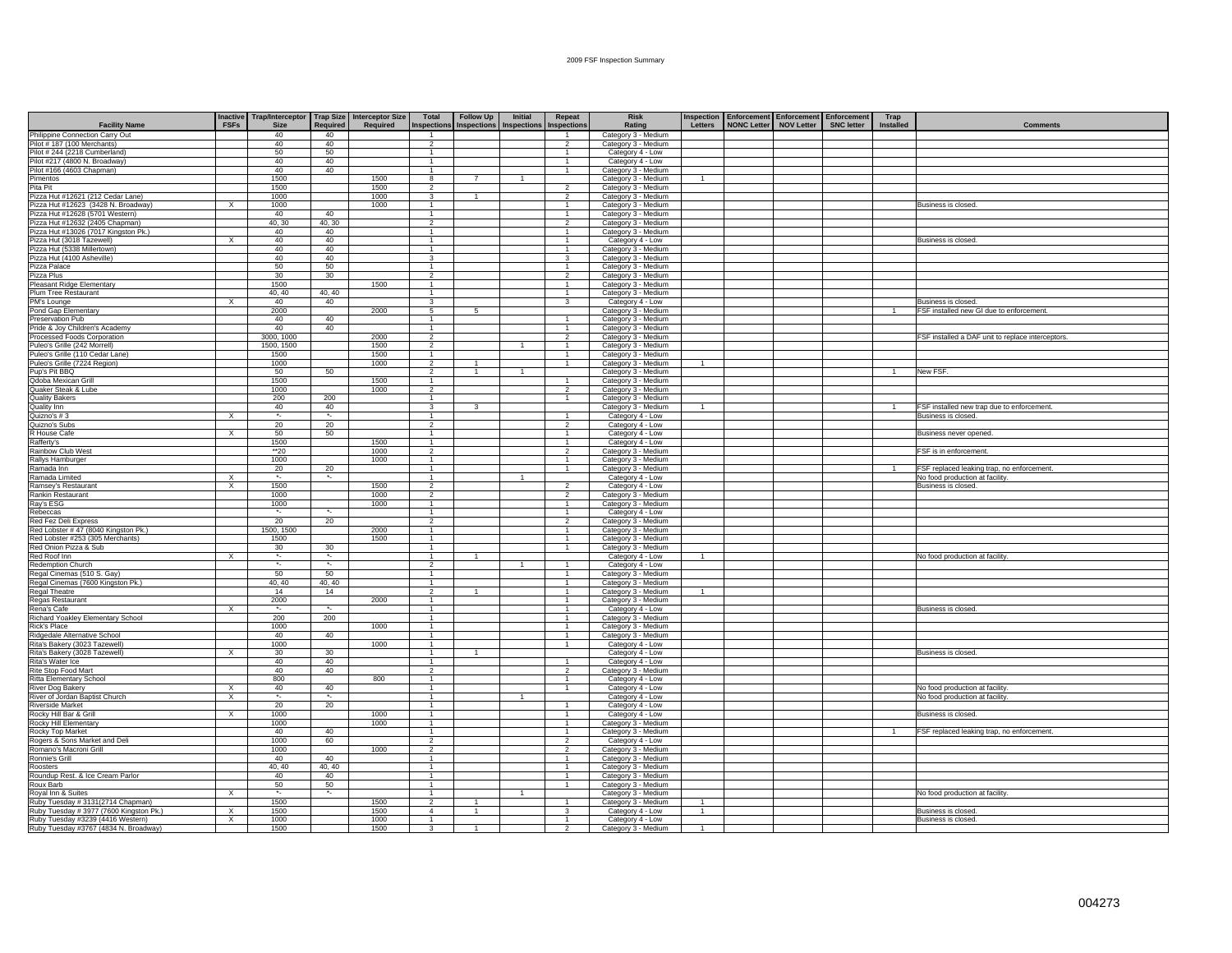| <b>Facility Name</b>                      | <b>Inactive</b><br><b>FSFs</b> | <b>Trap/Interceptor</b><br><b>Size</b> | Required      | Trap Size   Interceptor Size<br>Required | Total<br><b>Inspections</b> | <b>Follow Up</b><br><b>Inspections</b> | Initial<br><b>Inspections</b> | Repeat<br>nspections     | <b>Risk</b><br>Rating | Letters        | <b>Inspection Enforcement Enforcement Enforcement</b><br>NONC Letter NOV Letter | <b>SNC letter</b> | Trap<br>Installed | <b>Comments</b>                                                       |
|-------------------------------------------|--------------------------------|----------------------------------------|---------------|------------------------------------------|-----------------------------|----------------------------------------|-------------------------------|--------------------------|-----------------------|----------------|---------------------------------------------------------------------------------|-------------------|-------------------|-----------------------------------------------------------------------|
| Ruby Tuesday #4155 (750 Brakebill)        |                                | 1500                                   |               | 1500                                     | $\overline{1}$              |                                        |                               | $\mathbf{1}$             | Category 3 - Medium   |                |                                                                                 |                   |                   |                                                                       |
| Ruby Tuesday #4236 (4861 Kingston Pk.)    | X                              | 1500                                   |               | 1500                                     | $\overline{1}$              |                                        |                               | $\mathbf{1}$             | Category 4 - Low      |                |                                                                                 |                   |                   | Business is closed.                                                   |
| Ruby Tuesday's #4262 (6606 Clinton Hwy.)  |                                | 1500                                   |               | 1500                                     | $\overline{1}$              |                                        |                               | $\overline{1}$           | Category 3 - Medium   |                |                                                                                 |                   |                   |                                                                       |
| Runaway Shelter Programs                  | $\mathsf{X}$                   | ×                                      | $\star$       |                                          | $\overline{1}$              |                                        |                               |                          | Category 4 - Low      |                |                                                                                 |                   |                   | No food production at facility                                        |
| Ruth Chris Steakhouse                     |                                | 1000                                   |               | 1000                                     | $\overline{1}$              |                                        |                               |                          | Category 3 - Medium   |                |                                                                                 |                   |                   |                                                                       |
| Ryan's #154                               | $\mathsf{X}$                   | 1000                                   |               | 1000                                     | $\overline{1}$              |                                        |                               | $\overline{1}$           | Category 4 - Low      |                |                                                                                 |                   |                   | Business is closed.                                                   |
| S & S Cafeteria                           |                                | 200                                    |               | 1500                                     | $\overline{2}$              |                                        |                               | 2                        | Category 2 - High     |                |                                                                                 |                   |                   | FSF has undersized GI and is pumping frequently to meet requirements. |
|                                           |                                | 2000                                   |               | 2000                                     | $\overline{1}$              |                                        |                               |                          |                       |                |                                                                                 |                   |                   |                                                                       |
| Sacred Heart Cathedral                    |                                | 1500                                   |               | 1500                                     | $\overline{1}$              |                                        |                               | $\overline{1}$           | Category 3 - Medium   |                |                                                                                 |                   |                   |                                                                       |
| Saint Joseph School Cafeteria             |                                |                                        |               |                                          |                             |                                        |                               | $\mathbf{3}$             | Category 3 - Medium   |                |                                                                                 |                   |                   |                                                                       |
| Sakkio Japan                              |                                | 40, 40                                 | 40, 40        |                                          | $\overline{4}$              |                                        |                               |                          | Category 3 - Medium   |                |                                                                                 |                   |                   |                                                                       |
| Salsarita's (5224 N. Broadway)            |                                | 2000                                   |               | 2000                                     | $\mathbf{3}$                |                                        |                               | 3                        | Category 3 - Medium   |                |                                                                                 |                   |                   |                                                                       |
| Salsarita's (100 Jack Dance)              |                                | 2000                                   |               | 2000                                     | $\overline{1}$              |                                        |                               | $\mathbf{1}$             | Category 3 - Medium   |                |                                                                                 |                   |                   |                                                                       |
| Salvation Army Kitchen                    |                                | 1000                                   |               | 1000                                     | $\mathbf{1}$                |                                        |                               |                          | Category 3 - Medium   |                |                                                                                 |                   |                   |                                                                       |
| Sam & Andy's                              |                                | 30                                     | 30            |                                          | $\overline{1}$              |                                        |                               | $\mathbf{1}$             | Category 3 - Medium   |                |                                                                                 |                   |                   |                                                                       |
| Sam E. Hill Elementary School             |                                | 100.50                                 | 100.50        |                                          | $\overline{1}$              |                                        |                               | $\overline{1}$           | Category 3 - Medium   |                |                                                                                 |                   |                   |                                                                       |
| Sam's Cafe                                |                                | 80                                     | 80            |                                          | $\overline{1}$              |                                        |                               | $\overline{1}$           | Category 3 - Medium   |                |                                                                                 |                   |                   |                                                                       |
| Sam's Club # 6572 (2920 Knoxville Center) |                                | 2000, 50                               | 50            | 2000                                     | $\overline{2}$              |                                        |                               | $\mathcal{P}$            | Category 3 - Medium   |                |                                                                                 |                   |                   |                                                                       |
| Sam's Club #8256 (8435 Walbrook)          |                                | 1500                                   |               | 1500                                     | -1                          |                                        |                               | $\mathbf{1}$             | Category 3 - Medium   |                |                                                                                 |                   |                   |                                                                       |
| Sam's Restaurant and Deli                 |                                | 60                                     | 60            |                                          | $\mathbf{1}$                |                                        |                               |                          | Category 3 - Medium   |                |                                                                                 |                   |                   |                                                                       |
| San Jaun Market                           | $\overline{X}$                 | 30                                     | 30            |                                          | $\overline{1}$              |                                        |                               | $\overline{1}$           | Category 4 - Low      |                |                                                                                 |                   |                   | Business is closed.                                                   |
| Sangria's Tapas Grill                     |                                | 75, 75                                 | 75, 75        |                                          | 2                           |                                        | $\overline{1}$                | $\overline{1}$           | Category 3 - Medium   |                |                                                                                 |                   | 2                 | New FSF.                                                              |
| Sapphire Restaurant                       |                                | 40                                     | 40            |                                          | $\overline{1}$              |                                        |                               | $\mathbf{1}$             | Category 2 - High     |                |                                                                                 |                   |                   | FSF has internal trap on dishwasher. No space for external GI.        |
| Sarah Moore Green Elementary              |                                | 2000                                   |               | 2000                                     | $\overline{1}$              |                                        |                               | $\mathbf{1}$             | Category 3 - Medium   |                |                                                                                 |                   |                   |                                                                       |
| Sarku                                     |                                | 60                                     | 60            |                                          | 3                           |                                        |                               | 3                        | Category 3 - Medium   |                |                                                                                 |                   |                   |                                                                       |
| Sassy Ann's                               |                                | 50                                     | 50            |                                          | $\overline{1}$              |                                        |                               |                          | Category 3 - Medium   |                |                                                                                 |                   |                   |                                                                       |
| Save A Lot (3840 Holston)                 |                                | 40, 40                                 | 40, 40        |                                          | $\overline{1}$              |                                        |                               | $\overline{1}$           | Category 3 - Medium   |                |                                                                                 |                   |                   |                                                                       |
| Save A Lot (N. Broadway)                  |                                | 50                                     | 50            |                                          | $\mathbf{1}$                |                                        |                               | $\mathbf{1}$             | Category 3 - Medium   |                |                                                                                 |                   |                   |                                                                       |
| Savelli's Deli                            |                                | 40                                     | 40            |                                          | $\overline{1}$              |                                        |                               | $\overline{1}$           | Category 3 - Medium   |                |                                                                                 |                   |                   |                                                                       |
| Sawyer's (6914 Kingston Pk.)              |                                | 1000                                   |               | 1000                                     | $\overline{1}$              |                                        |                               | $\mathbf{1}$             | Category 3 - Medium   |                |                                                                                 |                   |                   |                                                                       |
| Sawyer's (701 Seventeenth St.)            | X                              | 1000                                   |               | 1000                                     | $\mathbf{1}$                |                                        |                               |                          | Category 3 - Medium   |                |                                                                                 |                   |                   | Business is closed.                                                   |
| Sbarro (3001 Knoxville Center)            |                                | 40                                     | 40            |                                          | $\overline{2}$              |                                        |                               | $\mathcal{P}$            | Category 3 - Medium   |                |                                                                                 |                   |                   |                                                                       |
| Sbarro's (7600 Kingston Pk.)              |                                | 30                                     | 30            |                                          | 5                           |                                        |                               | $\overline{4}$           | Category 3 - Medium   | $\overline{1}$ |                                                                                 |                   |                   |                                                                       |
| Schofield Café                            |                                | 40                                     | 40            |                                          | $\overline{1}$              |                                        |                               | $\mathbf{1}$             | Category 3 - Medium   |                |                                                                                 |                   |                   |                                                                       |
|                                           |                                | **20                                   | 20, 100       |                                          | $\overline{1}$              |                                        |                               | $\overline{1}$           | Category 2 - High     |                |                                                                                 |                   |                   | **FSF is in enforcement. Business has closed.                         |
| Scott & Company<br>Scott's Place          | X                              | 20                                     | 20            |                                          | $\overline{1}$              |                                        |                               | $\mathbf{1}$             |                       |                |                                                                                 |                   |                   |                                                                       |
|                                           |                                |                                        |               |                                          | $\mathbf{1}$                |                                        |                               |                          | Category 3 - Medium   |                |                                                                                 |                   |                   |                                                                       |
| Scrugg's Real Pit Bar B Q                 |                                | 40                                     | 40            |                                          | $\overline{2}$              |                                        |                               | $\overline{\phantom{a}}$ | Category 3 - Medium   |                |                                                                                 |                   |                   |                                                                       |
| Senior Citizen Home Assistance Service    |                                | 2500                                   |               | 1500                                     |                             |                                        |                               |                          | Category 4 - Low      |                |                                                                                 |                   |                   |                                                                       |
| Senior Taco                               |                                | 50                                     | 50            |                                          | $\overline{1}$              |                                        |                               | $\overline{1}$           | Category 3 - Medium   |                |                                                                                 |                   |                   |                                                                       |
| Sequoyah Elementary                       |                                | 1000                                   |               | 1000                                     | $\overline{1}$              |                                        |                               | $\mathbf{1}$             | Category 3 - Medium   |                |                                                                                 |                   |                   |                                                                       |
| Serene Manor Hospital                     |                                | 1500                                   |               | 1500                                     | $\overline{1}$              |                                        |                               | $\mathbf{1}$             | Category 3 - Medium   |                |                                                                                 |                   |                   |                                                                       |
| Seventeenth Street Market & Deli          |                                | 30                                     | 30            |                                          | $\mathfrak{p}$              |                                        |                               | $\mathcal{P}$            | Category 3 - Medium   |                |                                                                                 |                   |                   |                                                                       |
| Sevier Heights Baptist Church             |                                | 1000                                   |               | 1000                                     | $\overline{1}$              |                                        |                               | $\mathbf{1}$             | Category 3 - Medium   |                |                                                                                 |                   |                   |                                                                       |
| Shane's Rib Shack                         | $\overline{X}$                 | 1500                                   |               | 1500                                     | $\overline{1}$              |                                        |                               | $\overline{1}$           | Category 4 - Low      |                |                                                                                 |                   |                   | Business is closed                                                    |
| Shannondale Elementary School             |                                | 1500                                   |               | 1500                                     | $\overline{1}$              |                                        |                               |                          | Category 3 - Medium   |                |                                                                                 |                   |                   |                                                                       |
| Shannondale Health Care                   |                                | 1000, 1000                             |               | 1000, 1000                               | $\overline{1}$              |                                        |                               | $\overline{1}$           | Category 3 - Medium   |                |                                                                                 |                   |                   |                                                                       |
| Shoney's #1 (4032 N. Broadway)            |                                | 1500                                   |               | 1500                                     | $\mathbf{3}$                | $\overline{1}$                         |                               | $\overline{2}$           | Category 3 - Medium   |                |                                                                                 |                   |                   |                                                                       |
| Shoney's #4 (2612 Chapman)                |                                | 1500                                   |               | 1500                                     | $\overline{2}$              |                                        |                               | $\overline{2}$           | Category 3 - Medium   |                |                                                                                 |                   |                   |                                                                       |
| Shoney's #6                               | $\times$                       | 1000                                   |               |                                          | $\overline{1}$              |                                        |                               | $\mathbf{1}$             | Category 4 - Low      |                |                                                                                 |                   |                   | Business is closed.                                                   |
| Shoneys #8 (4020 Ritledge)                |                                | 1000                                   |               | 1000                                     | $\overline{1}$              |                                        |                               | $\mathbf{1}$             | Category 3 - Medium   |                |                                                                                 |                   |                   |                                                                       |
| Shoney's (4410 Western)                   |                                | 1500                                   |               | 1500                                     | $\overline{1}$              |                                        |                               | $\overline{1}$           | Category 3 - Medium   |                |                                                                                 |                   |                   |                                                                       |
| Shonos in the City                        |                                | 40                                     | 40            |                                          | $\overline{1}$              |                                        |                               | $\mathbf{1}$             | Category 3 - Medium   |                |                                                                                 |                   |                   |                                                                       |
| Side Street Tavern                        |                                | 40                                     | 40            |                                          | $\overline{1}$              |                                        |                               | $\mathbf{1}$             | Category 3 - Medium   |                |                                                                                 |                   |                   |                                                                       |
| Silver Spoon The American Cafe            |                                | 1000                                   |               | 1000                                     | $\overline{1}$              |                                        |                               | $\mathbf{1}$             | Category 3 - Medium   |                |                                                                                 |                   |                   |                                                                       |
| Sista's & Sister's of Soul                |                                | 40                                     | 40            |                                          | $\overline{2}$              |                                        |                               |                          | Category 3 - Medium   | $\mathbf{1}$   |                                                                                 |                   |                   |                                                                       |
| Sitar Fine Indian Cuisine                 |                                | 1000                                   |               | 1000                                     | $\overline{1}$              |                                        |                               | $\overline{1}$           | Category 3 - Medium   |                |                                                                                 |                   |                   |                                                                       |
| Skate Town USA                            |                                | 30                                     | 30            |                                          | $\overline{1}$              |                                        |                               | $\mathbf{1}$             | Category 4 - Low      |                |                                                                                 |                   |                   |                                                                       |
| Smokey's Sports Pub And Grill Lounge      |                                | 30                                     | 30            |                                          | $\overline{1}$              |                                        |                               | $\mathbf{1}$             | Category 4 - Low      |                |                                                                                 |                   |                   |                                                                       |
| Smoky Mountain Greek Deli                 |                                | 40                                     | 40            |                                          | $\mathbf{1}$                |                                        |                               | $\mathbf{1}$             | Category 4 - Low      |                |                                                                                 |                   |                   |                                                                       |
| Smoky Mountain VFW                        |                                | ×.                                     | $\star$       |                                          | $\overline{1}$              |                                        |                               | $\overline{1}$           | Category 4 - Low      |                |                                                                                 |                   |                   |                                                                       |
| Smoothie King (1702 Cumberland)           | $\overline{X}$                 | ×                                      | $\star_{\!-}$ |                                          | $\overline{1}$              |                                        |                               | $\overline{1}$           |                       |                |                                                                                 |                   |                   | No food production at facility                                        |
| Smoothie King (211 Forest Park Blvd.)     |                                | ×                                      | $\star$       |                                          | $\overline{1}$              |                                        |                               | $\overline{1}$           | Category 4 - Low      |                |                                                                                 |                   |                   |                                                                       |
|                                           | X                              |                                        | 30            |                                          | $\overline{1}$              |                                        |                               | $\overline{1}$           | Category 4 - Low      |                |                                                                                 |                   |                   | No food production at facility.                                       |
| Smoothie King (7702 Northshore)           | $\mathsf{X}$                   | 30                                     |               |                                          |                             |                                        |                               |                          | Category 4 - Low      |                |                                                                                 |                   |                   | No food production at facility.                                       |
| Snappy Tomato Pizza (Archive)             | X                              | 60                                     | 60            |                                          | $\overline{1}$              |                                        |                               | $\mathbf{1}$             | Category 4 - Low      |                |                                                                                 |                   |                   | Business is closed.                                                   |
| Sobu Restaurant                           |                                | 1500                                   |               | 1500                                     | 1                           |                                        |                               |                          | Category 3 - Medium   |                |                                                                                 |                   |                   |                                                                       |
| Soccer Taco (6701 Kingston Pk.)           |                                | 1000                                   |               | 1000                                     | $\mathbf{3}$                | $\overline{2}$                         |                               | $-1$                     | Category 3 - Medium   | $\overline{1}$ |                                                                                 |                   |                   |                                                                       |
| Soccer Taco (#9 Market Square)            |                                | 2000.40                                | 40            | 2000                                     | $\mathcal{P}$               |                                        |                               | $\mathbf{1}$             | Category 3 - Medium   |                |                                                                                 |                   |                   | New FSF.                                                              |
| Soho Cafe                                 |                                | 1000                                   |               | 1000                                     | $\overline{1}$              |                                        |                               |                          | Category 2 - High     |                |                                                                                 |                   |                   | GI maintenance problems in past.                                      |
| Son Kids                                  | X                              | <b>A</b>                               | *.            |                                          | $\overline{1}$              |                                        |                               | $\overline{1}$           | Category 4 - Low      |                |                                                                                 |                   |                   | Business is closed.                                                   |
| Sonic #4147 (4470 Western)                | X                              | 500                                    |               | 500                                      | $\overline{1}$              |                                        |                               |                          | Category 3 - Medium   |                |                                                                                 |                   |                   | <b>Business is closed</b>                                             |
| Sonic #4789 (2742 Schaad)                 |                                | 1500                                   |               | 1500                                     | $\overline{1}$              |                                        |                               | $\overline{1}$           | Category 3 - Medium   |                |                                                                                 |                   |                   |                                                                       |
| Sonic (104 Cedar Lane)                    |                                | 1000                                   |               | 1000                                     | $\overline{\mathbf{3}}$     |                                        |                               | $\mathfrak{p}$           | Category 3 - Medium   | $\mathcal{L}$  |                                                                                 |                   |                   |                                                                       |
| Sonic (5003 Millertown)                   |                                | 1500                                   |               | 1500                                     | $\overline{1}$              |                                        |                               |                          | Category 3 - Medium   |                |                                                                                 |                   | $\mathbf{1}$      | New FSF.                                                              |
| Sonic (5103 N. Broadway)                  |                                | 1000                                   |               | 1000                                     | $\overline{1}$              |                                        |                               |                          | Category 3 - Medium   |                |                                                                                 |                   |                   |                                                                       |
| Sonic (3311 N. Broadway)                  |                                | 1000                                   |               | 1000                                     | $\overline{1}$              |                                        |                               | $\overline{1}$           | Category 3 - Medium   |                |                                                                                 |                   |                   |                                                                       |
| Sonic (4515 Chapman)                      |                                | 1000                                   |               | 1000                                     | $\overline{1}$              |                                        |                               | $\mathbf{1}$             | Category 3 - Medium   |                |                                                                                 |                   |                   |                                                                       |
| Sonic (5722 Kingston Pk.)                 |                                | 1500                                   |               | 1500                                     | $\overline{1}$              |                                        |                               |                          | Category 3 - Medium   |                |                                                                                 |                   |                   |                                                                       |
| South Bound                               |                                | 40                                     | 40            |                                          | $\overline{1}$              |                                        |                               | $\overline{1}$           | Category 3 - Medium   |                |                                                                                 |                   |                   |                                                                       |
| South Knoxville Elementary                |                                | 50, 50                                 | 50, 50        |                                          | $\overline{1}$              |                                        |                               | $\overline{1}$           | Category 3 - Medium   |                |                                                                                 |                   |                   |                                                                       |
| South Knoxville Family Center             | X                              | $\star$                                | $\star$       |                                          | $\overline{1}$              |                                        |                               | $\overline{1}$           | Category 3 - Medium   |                |                                                                                 |                   |                   | No food production at facility                                        |
| South-Doyle Middle School                 |                                | 1000                                   |               | 1000                                     | 1                           |                                        |                               |                          | Category 3 - Medium   |                |                                                                                 |                   |                   |                                                                       |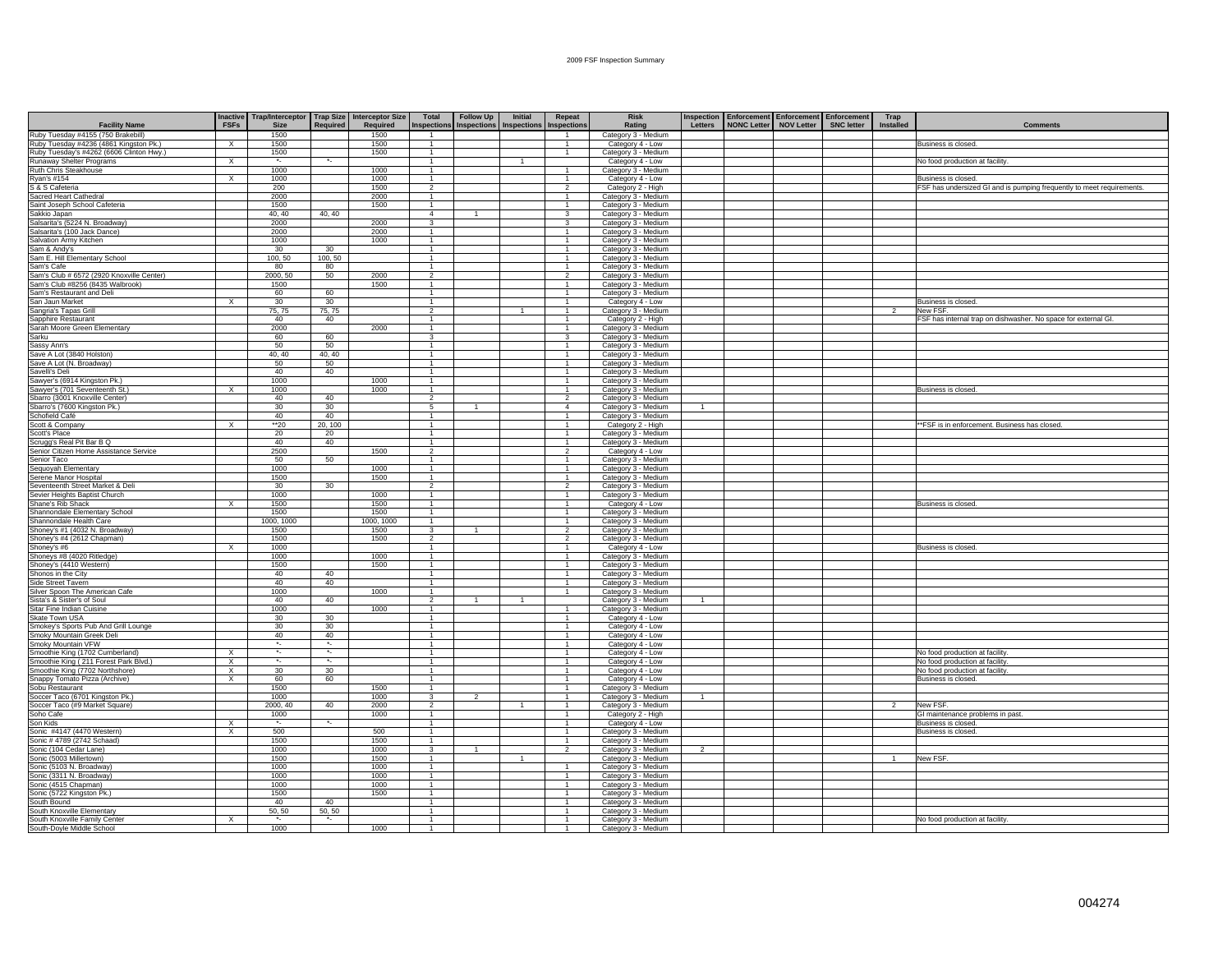#### 2009 FSF Inspection Summary

| <b>Facility Name</b>                                     | <b>Inactive</b><br><b>FSFs</b> | <b>Trap/Interceptor</b><br><b>Size</b> | <b>Trap Size</b><br>Required      | <b>Interceptor Size</b><br>Total<br>Required<br><b>Inspections</b> | <b>Follow Up</b> | <b>Initial</b><br>Inspections Inspections | Repeat<br>nspections         | <b>Risk</b><br>Rating                | Inspection<br>Letters | <b>NONC Letter</b> | Enforcement Enforcement Enforcement<br><b>NOV Letter</b> | <b>SNC letter</b> | Trap<br>Installed | <b>Comments</b>                          |
|----------------------------------------------------------|--------------------------------|----------------------------------------|-----------------------------------|--------------------------------------------------------------------|------------------|-------------------------------------------|------------------------------|--------------------------------------|-----------------------|--------------------|----------------------------------------------------------|-------------------|-------------------|------------------------------------------|
| Southern Graces (4900 Chambliss)                         | X                              |                                        |                                   | 1500                                                               |                  |                                           | -1.                          | Category 4 - Low                     |                       |                    |                                                          |                   |                   | Business is closed.                      |
| Southern Graces (5032 Witaker)                           | $\boldsymbol{\mathsf{X}}$      | 1000                                   |                                   | 1000<br>$\overline{1}$                                             |                  |                                           | $\mathbf{1}$                 | Category 4 - Low                     |                       |                    |                                                          |                   |                   | Business is closed.                      |
| Southern Graces (810 Clinch)                             | $\mathsf{X}$                   | 50                                     | 50                                | $\overline{1}$                                                     |                  |                                           | $\mathbf{1}$                 | Category 4 - Low                     |                       |                    |                                                          |                   |                   | Business is closed.                      |
| South's Finest Chocolate                                 |                                | 20                                     | 20                                | $\mathbf{1}$                                                       |                  |                                           | $\mathbf{1}$                 | Category 2 - High                    |                       |                    |                                                          |                   |                   | Undersized internal trap.                |
| Southside Sports Bar                                     | X                              | $\star$                                | $\star_{\scriptscriptstyle\perp}$ | 1                                                                  |                  |                                           | $\mathbf{1}$                 | Category 4 - Low                     |                       |                    |                                                          |                   |                   | No food production at facility           |
| Spa Visage                                               | $\times$                       | 10                                     | 10                                | $\overline{1}$                                                     |                  |                                           | $\mathbf{1}$                 | Category 4 - Low                     |                       |                    |                                                          |                   |                   | No food production at facility           |
| Speed Mart Deli                                          | X                              | 40                                     | 40                                | $\overline{2}$                                                     |                  |                                           | $\overline{2}$               | Category 4 - Low                     |                       |                    |                                                          |                   |                   | Business is closed.                      |
| Spring Hill Elementary                                   |                                | 1000                                   |                                   | 1000<br>$\overline{1}$                                             |                  |                                           | $\mathbf{1}$                 | Category 3 - Medium                  |                       |                    |                                                          |                   |                   |                                          |
| St. John's Cathedral                                     |                                | 1500                                   |                                   | 1500<br>$\overline{1}$                                             |                  |                                           | $\overline{1}$               | Category 4 - Low                     |                       |                    |                                                          |                   |                   |                                          |
| St. Mark Early Enrichment Program                        | X                              | $\mathcal{R}_\alpha$                   | $\star_-$                         | $\mathbf{1}$                                                       |                  |                                           | $\mathbf{1}$                 | Category 4 - Low                     |                       |                    |                                                          |                   |                   | No food production at facility           |
| St. Mary's Health System, Inc.                           |                                | 3000                                   |                                   | 3000<br>$\mathbf{1}$                                               |                  |                                           | $\mathbf{1}$                 | Category 3 - Medium                  |                       |                    |                                                          |                   |                   |                                          |
| St. Matthewa Glorious Church of God                      | X                              | $\star_{\scriptscriptstyle\bullet}$    |                                   |                                                                    |                  | -1                                        |                              | Category 4 - Low                     |                       |                    |                                                          |                   |                   | No food production at facility           |
| Starbucks (7222 Regions Lane)                            | $\times$                       | 1500                                   |                                   | 1500<br>$\overline{1}$                                             |                  |                                           | $\mathbf{1}$                 | Category 4 - Low                     |                       |                    |                                                          |                   |                   | Business is closed.                      |
| Starbucks Coffee (116 Merchants)                         |                                | 1500                                   |                                   | 1500<br>$\overline{1}$                                             |                  |                                           | $\mathbf{1}$                 | Category 3 - Medium                  |                       |                    |                                                          |                   |                   |                                          |
| Starbucks Coffee (2017 Cumberland)                       |                                | 1500                                   |                                   | 1500<br>$\mathbf{1}$                                               |                  |                                           | 1                            | Category 3 - Medium                  |                       |                    |                                                          |                   |                   |                                          |
| Starbucks Coffee # 8536 (4924 Kingston Pk.)              |                                | 1500                                   |                                   | 1500<br>$\overline{1}$                                             |                  |                                           | $\mathbf{1}$                 | Category 4 - Low                     |                       |                    |                                                          |                   |                   |                                          |
| Starbucks Coffee #1 (501 Church)                         |                                | 40                                     | 40                                | $\overline{2}$                                                     | $\mathbf{1}$     |                                           | $\mathbf{1}$                 | Category 3 - Medium                  | $\mathbf{1}$          |                    |                                                          |                   |                   |                                          |
| Starbuck's Coffee #3 (1015 Volunteer)                    |                                | $\star_{\star}$                        | $\star_{\star}$                   | $\overline{2}$                                                     |                  |                                           | $\overline{2}$               | Category 3 - Medium                  |                       |                    |                                                          |                   |                   |                                          |
| Starbucks Coffee (7803 Montvue Drive)                    |                                | 1500                                   |                                   | 1500<br>$\overline{2}$                                             | $\mathbf{1}$     |                                           | $\overline{1}$               | Category 3 - Medium                  | $\mathbf{1}$          |                    |                                                          |                   |                   |                                          |
|                                                          | $\mathsf{x}$                   |                                        | 20                                | $\overline{2}$                                                     |                  |                                           | $\overline{2}$               |                                      |                       |                    |                                                          |                   |                   |                                          |
| <b>Steak Escape</b><br>Steak Out # 1 (7836 Kingston Pk.) | $\times$                       | 20<br>40                               | 40                                | $\mathbf{1}$                                                       |                  |                                           | $\mathbf{1}$                 | Category 4 - Low<br>Category 4 - Low |                       |                    |                                                          |                   |                   | Business is closed<br>Business is closed |
| Steak Out #2 (2038 N. Broadway)                          | $\times$                       | 40                                     | 40                                | $\overline{1}$                                                     |                  |                                           | $\mathbf{1}$                 |                                      |                       |                    |                                                          |                   |                   | Business is closed.                      |
| Steamboat Sandwiches                                     |                                | 40                                     | 40                                |                                                                    |                  |                                           |                              | Category 4 - Low                     |                       |                    |                                                          |                   |                   |                                          |
|                                                          |                                | 150                                    | 150                               | $\overline{1}$                                                     |                  |                                           | $\mathbf{1}$                 | Category 4 - Low                     |                       |                    |                                                          |                   |                   |                                          |
| Stefano's Chicago Style Pizza                            |                                |                                        |                                   |                                                                    |                  |                                           | $\mathbf{1}$<br>$\mathbf{1}$ | Category 3 - Medium                  |                       |                    |                                                          |                   |                   |                                          |
| Sterchi Elementary                                       |                                | 1500<br>60.30                          | 60.30                             | 1500<br>$\overline{1}$<br>$\overline{1}$                           |                  |                                           |                              | Category 3 - Medium                  |                       |                    |                                                          |                   |                   |                                          |
| Stir Fry Cafe                                            |                                |                                        |                                   |                                                                    |                  |                                           | $\mathbf{1}$                 | Category 3 - Medium                  |                       |                    |                                                          |                   |                   |                                          |
| Stop N' Go Market                                        |                                | 30                                     | 30                                | $\mathbf{1}$                                                       |                  |                                           | $\mathbf{1}$                 | Category 3 - Medium                  |                       |                    |                                                          |                   |                   |                                          |
| Strike & Spare Bowling Center (3315 N. Broadway)         |                                | 40                                     | 40                                | $\mathbf{1}$                                                       |                  |                                           | $\mathbf{1}$                 | Category 3 - Medium                  |                       |                    |                                                          |                   |                   |                                          |
| Strike & Spare Bowling Center (5700 Western)             |                                | 40                                     | 40                                | $\overline{2}$                                                     | $\overline{1}$   |                                           | $\mathbf{1}$                 | Category 3 - Medium                  | $\mathbf{1}$          |                    |                                                          |                   |                   |                                          |
| Subway (1325 N. Cherry)                                  |                                | 40                                     | 40                                |                                                                    |                  |                                           | $\mathbf{1}$                 | Category 3 - Medium                  |                       |                    |                                                          |                   |                   |                                          |
| Subway (3317 Sutherland)                                 |                                | 50                                     | 50                                | $\overline{1}$                                                     |                  | $\overline{1}$                            |                              | Category 3 - Medium                  |                       |                    |                                                          |                   | $\sim$            | New FSF                                  |
| Subway (4803 N. Broadway)                                |                                | 40                                     | 40                                | $\mathbf{1}$                                                       |                  |                                           | $\mathbf{1}$                 | Category 4 - Low                     |                       |                    |                                                          |                   |                   |                                          |
| Subway (8445 Walbrook)                                   |                                | 1000                                   |                                   | 1000<br>$\overline{1}$                                             |                  |                                           | $\overline{1}$               | Category 3 - Medium                  |                       |                    |                                                          |                   |                   |                                          |
| Subway # 12 (#25 Market Square)                          |                                | 30                                     | 30                                | $\overline{1}$                                                     |                  |                                           | $\mathbf{1}$                 | Category 3 - Medium                  |                       |                    |                                                          |                   |                   |                                          |
| Subway # 15024 (6217 Riverview)                          |                                | 40                                     | 40                                | $\overline{2}$                                                     |                  |                                           | $\overline{2}$               | Category 3 - Medium                  |                       |                    |                                                          |                   |                   |                                          |
| Subway # 21 (7701 Northshore)                            |                                | 30                                     | 30                                |                                                                    |                  |                                           | $\mathbf{1}$                 | Category 3 - Medium                  |                       |                    |                                                          |                   |                   |                                          |
| Subway # 23 (314 Merchants)                              |                                | 40                                     | 40                                | $\overline{1}$                                                     |                  |                                           | $\mathbf{1}$                 | Category 3 - Medium                  |                       |                    |                                                          |                   |                   |                                          |
| Subway # 25 (2734 Schaad)                                |                                | 40                                     | 40                                | $\overline{2}$                                                     |                  |                                           | $\mathbf{1}$                 | Category 3 - Medium                  |                       |                    |                                                          |                   |                   |                                          |
| Subway # 4 (7327 Kingston)                               |                                | 40                                     | 40                                | -1                                                                 |                  |                                           | $\mathbf{1}$                 | Category 3 - Medium                  |                       |                    |                                                          |                   |                   |                                          |
| Subway #1559 (3105 Alcoa)                                |                                | 30                                     | 30                                | $\mathbf{1}$                                                       |                  |                                           | $\mathbf{1}$                 | Category 3 - Medium                  |                       |                    |                                                          |                   |                   |                                          |
| Subway #16 (8605 Walbrook)                               |                                | 40                                     | 40                                |                                                                    |                  |                                           | $\mathbf{1}$                 | Category 3 - Medium                  |                       |                    |                                                          |                   |                   |                                          |
| Subway #1711 (5201 Kingston Pk.)                         |                                | 20                                     | 20                                | $\overline{1}$                                                     |                  |                                           | $\mathbf{1}$                 | Category 3 - Medium                  |                       |                    |                                                          |                   |                   |                                          |
| Subway (4436 Western)                                    |                                | 30                                     | 30                                | $\overline{1}$                                                     |                  |                                           | $\overline{1}$               | Category 4 - Low                     |                       |                    |                                                          |                   |                   |                                          |
| Subway (2625 N. Broadway)                                |                                | 30                                     | 30                                | $\overline{2}$                                                     |                  |                                           | $\mathcal{P}$                | Category 3 - Medium                  |                       |                    |                                                          |                   |                   |                                          |
| Subway (2104 Cumberland)                                 |                                | 40                                     | 40                                |                                                                    |                  |                                           | $\overline{1}$               | Category 3 - Medium                  |                       |                    |                                                          |                   |                   |                                          |
| Subway (3708 Chapman)                                    |                                | 40                                     | 40                                | $\mathbf{1}$                                                       |                  |                                           | $\mathbf{1}$                 | Category 4 - Low                     |                       |                    |                                                          |                   |                   |                                          |
| Subway (7300 Middlebrook)                                | $\times$                       | $\star$                                | 40                                | $\overline{1}$                                                     |                  | $\mathbf{1}$                              |                              | Category 4 - Low                     |                       |                    |                                                          |                   |                   | Remodeling has not started.              |
| Subway (3001 Knoxville Center)                           |                                | 30                                     | 30                                | $\overline{1}$                                                     |                  |                                           | $\mathbf{1}$                 | Category 3 - Medium                  |                       |                    |                                                          |                   |                   |                                          |
| Subway (7600 Kingston Pk.)                               |                                | 40                                     | 40                                | $\overline{1}$                                                     |                  |                                           | $\overline{1}$               | Category 3 - Medium                  |                       |                    |                                                          |                   |                   |                                          |
| Subway (5501 Middlebrook)                                |                                | 40                                     | 40                                | $\mathbf{1}$                                                       |                  |                                           | $\mathbf{1}$                 | Category 3 - Medium                  |                       |                    |                                                          |                   |                   |                                          |
| Sullivans at Rocky Hill                                  |                                | 1000                                   |                                   | 1000<br>$\overline{1}$                                             |                  |                                           | $\overline{1}$               | Category 3 - Medium                  |                       |                    |                                                          |                   |                   |                                          |
| Sun Spot                                                 |                                | 40                                     | 40                                | $\overline{2}$                                                     |                  |                                           | -1.                          | Category 3 - Medium                  | -1                    |                    |                                                          |                   |                   |                                          |
| Sunnyview School                                         |                                | 500                                    |                                   | 500<br>$\overline{1}$                                              |                  |                                           | $\mathbf{1}$                 | Category 3 - Medium                  |                       |                    |                                                          |                   |                   |                                          |
| Super 8 Motel                                            |                                | $\star_-$                              | $\star_{\!-}$                     | $\overline{1}$                                                     |                  | $\overline{1}$                            |                              | Category 4 - Low                     |                       |                    |                                                          |                   |                   |                                          |
| Super Dollar Discount Foods                              |                                | 1000                                   |                                   | 1000<br>$\overline{2}$                                             |                  |                                           | $\mathcal{P}$                | Category 4 - Low                     |                       |                    |                                                          |                   |                   |                                          |
| Super Mario                                              |                                | 1500                                   |                                   | 1500<br>3                                                          | $\overline{2}$   |                                           | $\mathbf{1}$                 | Category 3 - Medium                  | $\mathbf{1}$          |                    |                                                          |                   |                   |                                          |
| Susie O's                                                | X                              | 40                                     | 40                                | $\overline{4}$                                                     |                  |                                           | $\overline{4}$               | Category 4 - Low                     |                       |                    |                                                          |                   |                   | No food production at facility           |
| Sutherland Deli                                          |                                | 20                                     | 20                                |                                                                    |                  |                                           | $\mathbf{1}$                 | Category 3 - Medium                  |                       |                    |                                                          |                   |                   |                                          |
| Sweet Bellie's Deli                                      | $\times$                       | 50                                     | 50                                | $\overline{1}$                                                     |                  |                                           | $\overline{1}$               | Category 4 - Low                     |                       |                    |                                                          |                   |                   | Business is closed.                      |
| Sysco Food Company                                       |                                | 1000                                   |                                   | 1000<br>$\overline{1}$                                             |                  |                                           | $\mathbf{1}$                 | Category 3 - Medium                  |                       |                    |                                                          |                   |                   |                                          |
| Szechuan Garden                                          |                                | 1000                                   |                                   | 1000<br>$\mathbf{1}$                                               |                  |                                           | $\mathbf{1}$                 | Category 3 - Medium                  |                       |                    |                                                          |                   |                   |                                          |
| T Ho Restaurant                                          |                                | 30                                     | 30                                | $\overline{1}$                                                     |                  |                                           | $\overline{1}$               | Category 3 - Medium                  |                       |                    |                                                          |                   |                   |                                          |
| . J.'s Sports Bar & Grill                                |                                | 15                                     | 15                                | $\overline{2}$                                                     |                  |                                           | $\overline{2}$               | Category 3 - Medium                  |                       |                    |                                                          |                   |                   |                                          |
| T.G.I. Friday's                                          |                                | 1000                                   |                                   | 1000                                                               |                  |                                           | $\mathbf{1}$                 | Category 3 - Medium                  |                       |                    |                                                          |                   |                   |                                          |
| Taco Bell #16310 (2085 N. Broadway)                      |                                | 1000                                   |                                   | 1000<br>$\overline{1}$                                             |                  |                                           | $\mathbf{1}$                 | Category 3 - Medium                  |                       |                    |                                                          |                   |                   |                                          |
| Taco Bell #16498 (4854 N. Broadway)                      |                                | 1000                                   |                                   | 1000<br>$\overline{1}$                                             |                  |                                           | $\overline{1}$               | Category 3 - Medium                  |                       |                    |                                                          |                   |                   |                                          |
| Taco Bell #20467 (102 Bridgewater)                       |                                | 1500                                   |                                   | 1500<br>$\overline{1}$                                             |                  |                                           | $\mathbf{1}$                 | Category 3 - Medium                  |                       |                    |                                                          |                   |                   |                                          |
| Taco Bell #20909 (7215 Strawberry Plains)                |                                | 1000                                   |                                   | 1000<br>$\overline{2}$                                             | $\overline{1}$   |                                           | $\mathbf{1}$                 | Category 3 - Medium                  | $\overline{1}$        |                    |                                                          |                   |                   |                                          |
| Taco Bell #2302 (4413 Western)                           |                                | 1500                                   |                                   | 1500                                                               |                  |                                           | $\mathbf{1}$                 | Category 3 - Medium                  |                       |                    |                                                          |                   |                   |                                          |
| Taco Bell #2379 (1900 Cumberland)                        |                                | 1000                                   |                                   | 1000<br>$\overline{1}$                                             |                  |                                           | $\mathbf{1}$                 | Category 3 - Medium                  |                       |                    |                                                          |                   |                   |                                          |
| Taco Bell #4756 (6504 Chapman)                           |                                | 1000                                   |                                   | 1000<br>$\overline{1}$                                             |                  |                                           | $\mathbf{1}$                 | Category 3 - Medium                  |                       |                    |                                                          |                   |                   |                                          |
| Taco Bell #9566 (3017 Magnolia)                          | $\times$                       | 1000                                   |                                   | 1000<br>$\overline{1}$                                             |                  |                                           | $\mathbf{1}$                 | Category 4 - Low                     |                       |                    |                                                          |                   |                   | Business is closed                       |
| Taco Bell #9575 (7414 Kingston Pk.)                      |                                | 1000                                   |                                   | 1000<br>$\overline{1}$                                             |                  |                                           | $\mathbf{1}$                 | Category 3 - Medium                  |                       |                    |                                                          |                   |                   |                                          |
| Taco Bell (5322 Millertown)                              |                                | 1000                                   |                                   | 1000<br>$\overline{1}$                                             |                  |                                           | $\mathbf{1}$                 | Category 3 - Medium                  |                       |                    |                                                          |                   |                   |                                          |
| Taco Bell (3001 Knoxville Center)                        |                                | 40                                     | 40                                | $\overline{4}$                                                     | $\mathbf{1}$     |                                           | 3                            | Category 3 - Medium                  | $\mathbf{1}$          |                    |                                                          |                   |                   |                                          |
| Taco Bell (7600 Kingston Pk.)                            |                                | 40                                     | 40                                | $\overline{2}$                                                     |                  |                                           | 2                            | Category 3 - Medium                  |                       |                    |                                                          |                   |                   |                                          |
| Taco De Mexico                                           |                                | $*20$                                  | 40                                | $\overline{1}$                                                     |                  |                                           | $\mathbf{1}$                 | Category 1 - Unacceptable            | $\overline{1}$        |                    |                                                          |                   |                   | **FSF is in enforcement.                 |
| Taco Del Mar                                             | X                              | 30                                     | 30                                | $\overline{1}$                                                     |                  |                                           | $\mathbf{1}$                 | Category 3 - Medium                  |                       |                    |                                                          |                   |                   | Business is closed.                      |
| Tacos El Maria Catering Van                              | X                              | $\star$ .                              | ۰.                                |                                                                    |                  |                                           | $\overline{1}$               | Category 4 - Low                     |                       |                    |                                                          |                   |                   | No food production at facility           |
| Tammy and Mike Fried Green Tomatoes                      | X                              |                                        |                                   |                                                                    |                  |                                           | -1                           | Category 4 - Low                     |                       |                    |                                                          |                   |                   | No food production at facility           |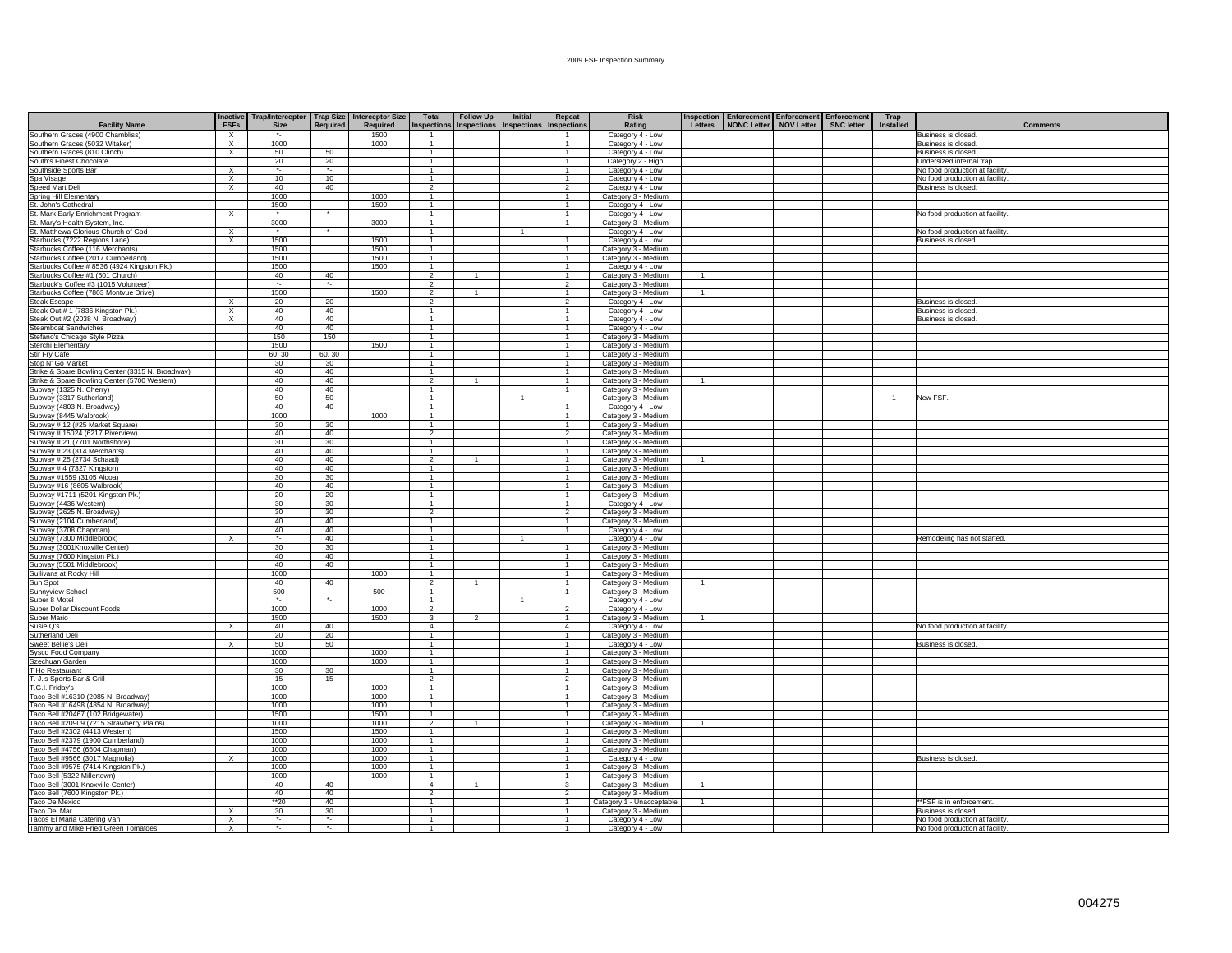#### 2009 FSF Inspection Summary

| <b>Facility Name</b>                                                    | <b>Inactive</b><br><b>FSFs</b> | <b>Trap/Interceptor</b><br>Size   | Required                | <b>Trap Size Interceptor Size</b><br>Required | Total<br>Inspections             | <b>Follow Up</b><br><b>Inspections</b> | Initial<br><b>Inspections</b> | Repeat<br><b>Inspections</b>     | <b>Risk</b><br>Rating                      | Letters        | nspection Enforcement Enforcement<br><b>NONC Letter</b> | <b>NOV Letter</b> | Enforcement<br><b>SNC letter</b> | Trap<br><b>Installed</b> | <b>Comments</b>                                                                   |
|-------------------------------------------------------------------------|--------------------------------|-----------------------------------|-------------------------|-----------------------------------------------|----------------------------------|----------------------------------------|-------------------------------|----------------------------------|--------------------------------------------|----------------|---------------------------------------------------------|-------------------|----------------------------------|--------------------------|-----------------------------------------------------------------------------------|
| Tammy's Restaurant                                                      | X                              | 40                                | 40                      |                                               |                                  |                                        |                               |                                  | Category 4 - Low                           |                |                                                         |                   |                                  |                          | Business is closed.                                                               |
| <b>Tapatios Mexican Restaurant</b>                                      |                                | 30                                | 30                      |                                               | $\overline{2}$                   |                                        |                               | $\overline{2}$                   | Category 3 - Medium                        |                |                                                         |                   |                                  |                          |                                                                                   |
| Taqueria Mexican Food                                                   | $\overline{X}$                 | 40                                | 40                      |                                               | $\overline{1}$                   |                                        |                               | $\overline{1}$                   | Category 4 - Low                           |                |                                                         |                   |                                  |                          | Business is closed.                                                               |
| Target                                                                  |                                | 1500                              |                         | 1500                                          | $\overline{1}$                   |                                        |                               | $\mathbf{1}$                     | Category 4 - Low                           |                |                                                         |                   |                                  |                          |                                                                                   |
| Tate's Teenz & Tots                                                     |                                | 75                                | 75                      |                                               | $\overline{1}$                   |                                        |                               | 1                                | Category 3 - Medium                        |                |                                                         |                   |                                  |                          |                                                                                   |
| <b>TD Barbecue</b>                                                      |                                | 40                                | 40                      |                                               | $\mathbf{1}$                     |                                        |                               | $\mathbf{1}$                     | Category 3 - Medium                        |                |                                                         |                   |                                  |                          |                                                                                   |
| Tea Time With Clara                                                     | X                              | $\cdot$                           | ×.                      |                                               | $\mathbf{1}$                     |                                        |                               |                                  | Category 4 - Low                           |                |                                                         |                   |                                  |                          | Business is closed.                                                               |
| Tekila Mexican Restaurant                                               |                                | 1000                              |                         | 1000                                          | $\mathbf{1}$                     |                                        |                               | $\mathbf{1}$                     | Category 4 - Low                           |                |                                                         |                   |                                  |                          |                                                                                   |
| Tekoa Lounge                                                            | $\overline{X}$                 | ×.                                | $\star$                 |                                               | $\overline{1}$                   |                                        |                               | $\overline{1}$                   | Category 4 - Low                           |                |                                                         |                   |                                  |                          | No food production at facility.                                                   |
| <b>Temptation Station</b>                                               | X                              | 30                                | 30                      |                                               | $\overline{1}$                   |                                        |                               | $\mathbf{1}$                     | Category 4 - Low                           |                |                                                         |                   |                                  |                          | Business is closed.                                                               |
| Tennessee Grill Restaurant                                              | $\times$                       | 1500                              |                         | 1500                                          | $\overline{1}$                   |                                        |                               | $\overline{1}$                   | Category 4 - Low                           |                |                                                         |                   |                                  |                          | Business is closed.                                                               |
| Tennessee Riverboat Company                                             |                                | 50                                | 50                      |                                               | $\overline{2}$                   | $\mathbf{1}$                           |                               | 1                                | Category 3 - Medium                        | 1              |                                                         |                   |                                  |                          |                                                                                   |
| Tennessee School For The Deaf                                           |                                | 100, 100<br>30                    | 100, 100<br>30          |                                               | $\overline{1}$<br>$\overline{2}$ |                                        |                               | $\mathbf{1}$<br>$\overline{2}$   | Category 3 - Medium                        |                |                                                         |                   |                                  |                          |                                                                                   |
| Tennessee Theatre<br>Texas Roadhouse (120 Morrell)                      |                                | 1500                              |                         | 1500                                          | 3                                |                                        |                               | $\mathbf{3}$                     | Category 3 - Medium<br>Category 3 - Medium |                |                                                         |                   |                                  |                          |                                                                                   |
| Texas Roadhouse #5 (3071 Kinzel)                                        |                                | 1500                              |                         | 1500                                          | 5                                | $\overline{2}$                         |                               | $\mathbf{3}$                     | Category 3 - Medium                        | $\mathbf{1}$   |                                                         |                   |                                  |                          |                                                                                   |
| Thackston School                                                        | $\times$                       | $\mathbf{x}_\perp$                | ۰.                      |                                               | $\overline{1}$                   |                                        | $\overline{1}$                |                                  | Category 4 - Low                           |                |                                                         |                   |                                  |                          | Business is closed.                                                               |
| The Blue Bean                                                           |                                | 20                                | 20                      |                                               | $\overline{2}$                   |                                        |                               | $\mathbf{1}$                     | Category 4 - Low                           |                |                                                         |                   |                                  |                          |                                                                                   |
| The Broker                                                              |                                | 1000                              |                         | 1000                                          | 2                                | $\mathcal{P}$                          |                               |                                  | Category 3 - Medium                        | $\overline{1}$ |                                                         |                   |                                  |                          |                                                                                   |
| The Campus Deli                                                         |                                | 30                                | 30 <sup>2</sup>         |                                               | $\overline{1}$                   |                                        |                               | $\overline{1}$                   | Category 3 - Medium                        |                |                                                         |                   |                                  |                          |                                                                                   |
| The Clubhouse                                                           | $\times$                       | 1000                              |                         | 1000                                          | $\overline{1}$                   |                                        |                               | 1                                | Category 4 - Low                           |                |                                                         |                   |                                  |                          | Business is closed.                                                               |
| The Crown & Goose Pub                                                   |                                | 1500                              |                         | 1500                                          | $\overline{1}$                   |                                        |                               | $\mathbf{1}$                     | Category 3 - Medium                        |                |                                                         |                   |                                  |                          |                                                                                   |
| The Cupcakery                                                           |                                | 50                                | 50                      |                                               | $\overline{2}$                   |                                        |                               | $\overline{2}$                   | Category 3 - Medium                        |                |                                                         |                   |                                  |                          |                                                                                   |
| The Four Way Restaurant                                                 | X                              | ×.                                | $\star$                 |                                               | $\overline{1}$                   |                                        |                               | 1                                | Category 4 - Low                           |                |                                                         |                   |                                  |                          | Business is closed.                                                               |
| The French Market                                                       |                                | 50                                | 50                      |                                               | $\overline{1}$                   |                                        | $\mathbf{1}$                  |                                  | Category 3 - Medium                        |                |                                                         |                   |                                  | $\mathbf{1}$             | New FSF.                                                                          |
| The Fresh Market                                                        |                                | 1500                              |                         | 1500                                          | $\overline{1}$                   |                                        |                               | $\overline{1}$                   | Category 3 - Medium                        |                |                                                         |                   |                                  |                          |                                                                                   |
| The General Store Sub Express                                           |                                | 30                                | 30 <sup>2</sup>         |                                               | $\overline{1}$                   |                                        |                               | $\overline{1}$                   | Category 3 - Medium                        |                |                                                         |                   |                                  |                          |                                                                                   |
| The Hill Restaurant                                                     |                                | 2000                              |                         | 2000                                          | $\overline{2}$                   | $\overline{2}$                         |                               |                                  | Category 4 - Low                           |                |                                                         |                   |                                  | -1                       | <b>New FSF</b>                                                                    |
| The Lost Savant                                                         | $\times$                       |                                   |                         |                                               | $\overline{1}$                   |                                        |                               |                                  | Category 4 - Low                           |                |                                                         |                   |                                  |                          | Business is closed.                                                               |
| The Orangery                                                            |                                | **40                              |                         | 1500                                          | 3                                |                                        |                               | 3                                | Category 3 - Medium                        | $\mathbf{1}$   |                                                         |                   |                                  |                          | **FSF is in enforcement                                                           |
| The Original Freeze                                                     |                                | 20                                | 20                      |                                               | $\overline{1}$                   |                                        |                               | $\overline{1}$                   | Category 4 - Low                           |                |                                                         |                   |                                  |                          |                                                                                   |
| The Perfect Place                                                       | $\overline{X}$                 | ×.                                | $\star_{\!-}$           |                                               | $\overline{2}$                   | $\mathfrak{p}$                         |                               |                                  | Category 4 - Low                           |                |                                                         |                   |                                  |                          | Business is closed.                                                               |
| The Purada<br>The Roaming Gnome Pub & Eatery                            |                                | 1500<br>50, 50                    | 50, 50                  | 1500                                          | 3<br>$\mathbf{1}$                | $\overline{2}$                         |                               | $\mathbf{1}$                     | Category 3 - Medium                        | $\overline{2}$ | $\mathbf{1}$                                            |                   |                                  |                          | FSF has internal trap on dishwasher. No space for external GI.                    |
| The Shrimp Dock                                                         |                                | 1000                              |                         | 1000                                          | $\overline{1}$                   |                                        |                               | 1                                | Category 2 - High<br>Category 3 - Medium   |                |                                                         |                   |                                  |                          |                                                                                   |
| The Spice Rack                                                          |                                | 1000                              |                         | 1000                                          | $\mathbf{1}$                     |                                        | $\mathbf{1}$                  |                                  | Category 3 - Medium                        |                |                                                         |                   |                                  |                          |                                                                                   |
| The Sugar Shack                                                         | $\overline{X}$                 | *1500, 1500                       |                         | 1500                                          | $\overline{1}$                   |                                        |                               | $\overline{1}$                   | Category 4 - Low                           |                |                                                         |                   |                                  |                          | Business is closed. *FSF has exceeded grease trap size requirement.               |
| The Three Bears                                                         | X                              | $\star_-$                         | $\star$                 |                                               | $\overline{1}$                   |                                        |                               |                                  | Category 4 - Low                           |                |                                                         |                   |                                  |                          | No food production at facility.                                                   |
| The Tin Roof                                                            |                                | 1000                              |                         | 1000                                          | $\mathbf{3}$                     | $\mathbf{1}$                           | -1                            | $\mathbf{1}$                     | Category 3 - Medium                        |                |                                                         |                   |                                  |                          |                                                                                   |
| The Upper Crust                                                         |                                | 30                                | 30                      |                                               | $\overline{\phantom{a}}$         |                                        |                               | $\mathcal{P}$                    | Category 4 - Low                           |                |                                                         |                   |                                  |                          |                                                                                   |
| The Wing Shack                                                          | X                              | 30                                | 30                      |                                               | $\mathbf{1}$                     |                                        |                               | 1                                | Category 4 - Low                           |                |                                                         |                   |                                  |                          | Business is closed.                                                               |
| <b>Three Brothers Pizza</b>                                             |                                | 40                                | 40                      |                                               | $\overline{1}$                   |                                        |                               | $\overline{1}$                   | Category 3 - Medium                        |                |                                                         |                   |                                  |                          |                                                                                   |
| Three Ridges Golf Course                                                |                                | 500                               |                         | 500                                           | $\overline{1}$                   |                                        |                               | $\mathbf{1}$                     | Category 3 - Medium                        |                |                                                         |                   |                                  |                          |                                                                                   |
| Time Out Deli Market                                                    |                                | 30                                | 30                      |                                               | $\overline{1}$                   |                                        |                               |                                  | Category 3 - Medium                        |                |                                                         |                   |                                  |                          |                                                                                   |
| Time Warp Tea Room                                                      | X                              | $\star_-$                         | $\star_-$               |                                               | $\overline{2}$                   |                                        |                               | $\overline{2}$                   | Category 4 - Low                           |                |                                                         |                   |                                  |                          | No food production at facility.                                                   |
| Time-Out Deli #2                                                        |                                | 40                                | 40                      |                                               | $\overline{1}$                   |                                        |                               | 1                                | Category 3 - Medium                        |                |                                                         |                   |                                  |                          |                                                                                   |
| TJ's (Closed)                                                           | X                              | 20                                | 20                      |                                               | $\overline{1}$                   |                                        |                               | $\mathbf{1}$                     | Category 4 - Low                           |                |                                                         |                   |                                  |                          | Business is closed.                                                               |
| Toddy's Backdoor Tavern                                                 | $\overline{\mathsf{x}}$        | ×.                                | ×.                      |                                               | $\mathbf{1}$                     |                                        |                               | $\mathbf{1}$                     | Category 4 - Low                           |                |                                                         |                   |                                  |                          | No food production at facility.                                                   |
| Tom & Barry's                                                           |                                | 1000                              |                         | 1000                                          | $\overline{2}$                   |                                        |                               | $\overline{1}$                   | Category 3 - Medium                        |                |                                                         |                   |                                  |                          | FSF replaced old trap before occupying building.                                  |
| Tom & Debbie's Family Deli                                              | $\times$                       | 40                                | 40                      |                                               | $\overline{1}$                   |                                        |                               | $\mathbf{1}$                     | Category 4 - Low                           |                |                                                         |                   |                                  |                          | Business is closed.                                                               |
| Tomato Head Restaurant                                                  |                                | 40                                | 40                      |                                               | $\overline{1}$                   |                                        |                               | $\overline{1}$                   | Category 2 - High                          |                |                                                         |                   |                                  |                          | FSF has had maintenance issues in the past.                                       |
| Tomo Japanese Restaurant (4877 N. Broadway)                             |                                | 1500                              |                         | 1500                                          | $\overline{1}$                   |                                        |                               | 1                                | Category 3 - Medium                        |                |                                                         |                   |                                  |                          |                                                                                   |
| Tomo Japanese Restaurant (7315 Kinston Pk.)<br>Toot's Little Honky Tonk | $\mathsf{X}$                   | 40, 40<br>$\overline{\mathbf{x}}$ | 40, 40<br>$\star_{\!-}$ |                                               | $\overline{2}$<br>$\overline{1}$ |                                        |                               | $\overline{2}$<br>$\overline{1}$ | Category 2 - High                          |                |                                                         |                   |                                  |                          | FSF has internal traps and will need to install GI in future.                     |
| Tracy's Restaurant                                                      |                                | 80,60                             |                         |                                               | 3                                | $\mathcal{P}$                          |                               | $\mathbf{1}$                     | Category 4 - Low<br>Category 3 - Medium    |                | $\mathbf{1}$                                            |                   |                                  |                          | No food production at facility.                                                   |
| Trino's                                                                 |                                | 40                                | 40                      |                                               | $\overline{1}$                   |                                        |                               | 1                                | Category 3 - Medium                        |                |                                                         |                   |                                  |                          |                                                                                   |
| Trio Cafe                                                               |                                | 50                                | 50                      |                                               | $\overline{1}$                   |                                        |                               | $\overline{1}$                   | Category 3 - Medium                        |                |                                                         |                   |                                  |                          |                                                                                   |
| Tropical Smoothie Café (8008 Kingston Pk.)                              |                                | 1000                              |                         | 1000                                          | $\mathbf{1}$                     |                                        |                               |                                  | Category 3 - Medium                        |                |                                                         |                   |                                  |                          |                                                                                   |
| Tropical Smoothie Cafe (4839 Kingston Pk.)                              |                                | 40                                | 40                      |                                               | $\overline{1}$                   |                                        |                               |                                  | Category 4 - Low                           |                |                                                         |                   |                                  |                          |                                                                                   |
| Two Sister's Sandwiches and Sweets                                      |                                | 40                                | 40                      |                                               | $\overline{1}$                   |                                        | 1                             |                                  | Category 3 - Medium                        |                |                                                         |                   |                                  |                          |                                                                                   |
| U.T. Bakery @ Presidential Hall                                         |                                | 300                               |                         | 1000                                          | $\overline{1}$                   |                                        |                               |                                  | Category 3 - Medium                        |                |                                                         |                   |                                  |                          | Investigating if 300 lb trap is being used or if plumbed to 1000 gal interceptor. |
| U.T. Early Learning Center (Sutherland)                                 | $\times$                       | ∗∗.                               | 40                      |                                               | $\overline{1}$                   |                                        | $\overline{1}$                |                                  | Category 3 - Medium                        |                |                                                         |                   |                                  |                          | Business is closed.                                                               |
| U.T. Hess Hall KFC Express                                              |                                | 40                                | 40                      |                                               | $\overline{1}$                   |                                        |                               |                                  | Category 3 - Medium                        |                |                                                         |                   |                                  |                          |                                                                                   |
| U.T Hospital                                                            |                                | 3000, 3000                        |                         | 2000, 2000                                    | 9                                | 6                                      |                               | 3                                | Category 3 - Medium                        |                |                                                         |                   |                                  |                          | FSF installed new GI due to enforcement.                                          |
| U.T. Laruel Apartments                                                  | $\overline{X}$                 | $\star$ .                         | $\star_-$               |                                               | $\overline{1}$                   |                                        | $\mathbf{1}$                  |                                  | Category 4 - Low                           |                |                                                         |                   |                                  |                          | No food production at facility                                                    |
| U.T. Law Building                                                       | $\times$                       | $\star_-$                         | ×.                      |                                               | $\mathbf{1}$                     |                                        | 1                             |                                  | Category 4 - Low                           |                |                                                         |                   |                                  |                          | No food production at facility.                                                   |
| U.T. Mable's Cafe                                                       |                                | 1500                              |                         | 1500                                          | $\overline{1}$                   |                                        |                               |                                  | Category 3 - Medium                        |                |                                                         |                   |                                  |                          |                                                                                   |
| U.T. Morrill Hall                                                       |                                | 1000                              |                         | 1000                                          | $\overline{1}$                   |                                        |                               | $\overline{1}$                   | Category 3 - Medium                        |                |                                                         |                   |                                  |                          |                                                                                   |
| U.T. Presidential Court                                                 |                                | 3000, 1000                        | $\star$                 | 2000                                          | $\mathbf{1}$                     |                                        |                               | $\mathbf{1}$                     | Category 3 - Medium                        |                |                                                         |                   |                                  |                          |                                                                                   |
| U.T. Ray's Place                                                        | $\times$                       | $\star$                           |                         |                                               | $\overline{1}$                   |                                        |                               |                                  | Category 4 - Low                           |                |                                                         |                   |                                  |                          | No food production at facility.                                                   |
| U.T. Strong Hall                                                        |                                | 3000, 1500                        |                         | 3000, 1500                                    | $\overline{1}$                   |                                        |                               |                                  | Category 3 - Medium                        |                |                                                         |                   |                                  |                          |                                                                                   |
| U.T. Student University Center                                          |                                | *6000                             |                         | 4000                                          | $\overline{1}$                   |                                        |                               | $\mathbf{1}$                     | Category 3 - Medium                        |                |                                                         |                   |                                  |                          | *FSF has exceeded grease trap size requirement.                                   |
| U.T. Thompson Boling Arena                                              |                                | 3000<br>1000                      |                         | 3000<br>1000                                  | $\overline{2}$<br>$\overline{1}$ | $\mathbf{1}$                           |                               | $\overline{1}$                   | Category 3 - Medium                        |                |                                                         |                   |                                  |                          | FSF installed new GI due to enforcement.                                          |
| U.T. Varsity Inn<br>U.T. Welcome Center                                 |                                | 1500                              |                         | 1500                                          | $\mathbf{1}$                     |                                        |                               |                                  | Category 3 - Medium<br>Category 4 - Low    |                |                                                         |                   |                                  |                          | No food production at facility.                                                   |
| Union Jacks                                                             | X<br>$\boldsymbol{\mathsf{x}}$ | $\star$                           | $\star$                 |                                               | $\mathbf{1}$                     |                                        |                               |                                  | Category 4 - Low                           |                |                                                         |                   |                                  |                          | No food production at facility                                                    |
| Urban Bar & Corner Cafe                                                 |                                | 60                                | 60                      |                                               | $\overline{1}$                   |                                        |                               | $\overline{1}$                   | Category 3 - Medium                        |                |                                                         |                   |                                  |                          |                                                                                   |
| Veg-O-Rama Restaurant                                                   |                                | 80, 50                            | 80, 50                  |                                               | $\overline{1}$                   |                                        | $\mathbf{1}$                  |                                  | Category 4 - Low                           |                |                                                         |                   |                                  |                          |                                                                                   |
| Vic & Bill's Deli (3553 N. Broadway)                                    |                                | 40                                | 40                      |                                               | $\overline{2}$                   | $\mathbf{1}$                           |                               |                                  | Category 3 - Medium                        |                |                                                         |                   |                                  | $\mathbf{1}$             | FSF replaced old trap.                                                            |
| Vic & Bill's Deli (1501 White)                                          | X                              | 40                                | 40                      |                                               |                                  |                                        |                               |                                  | Category 3 - Medium                        |                |                                                         |                   |                                  |                          | Business is closed.                                                               |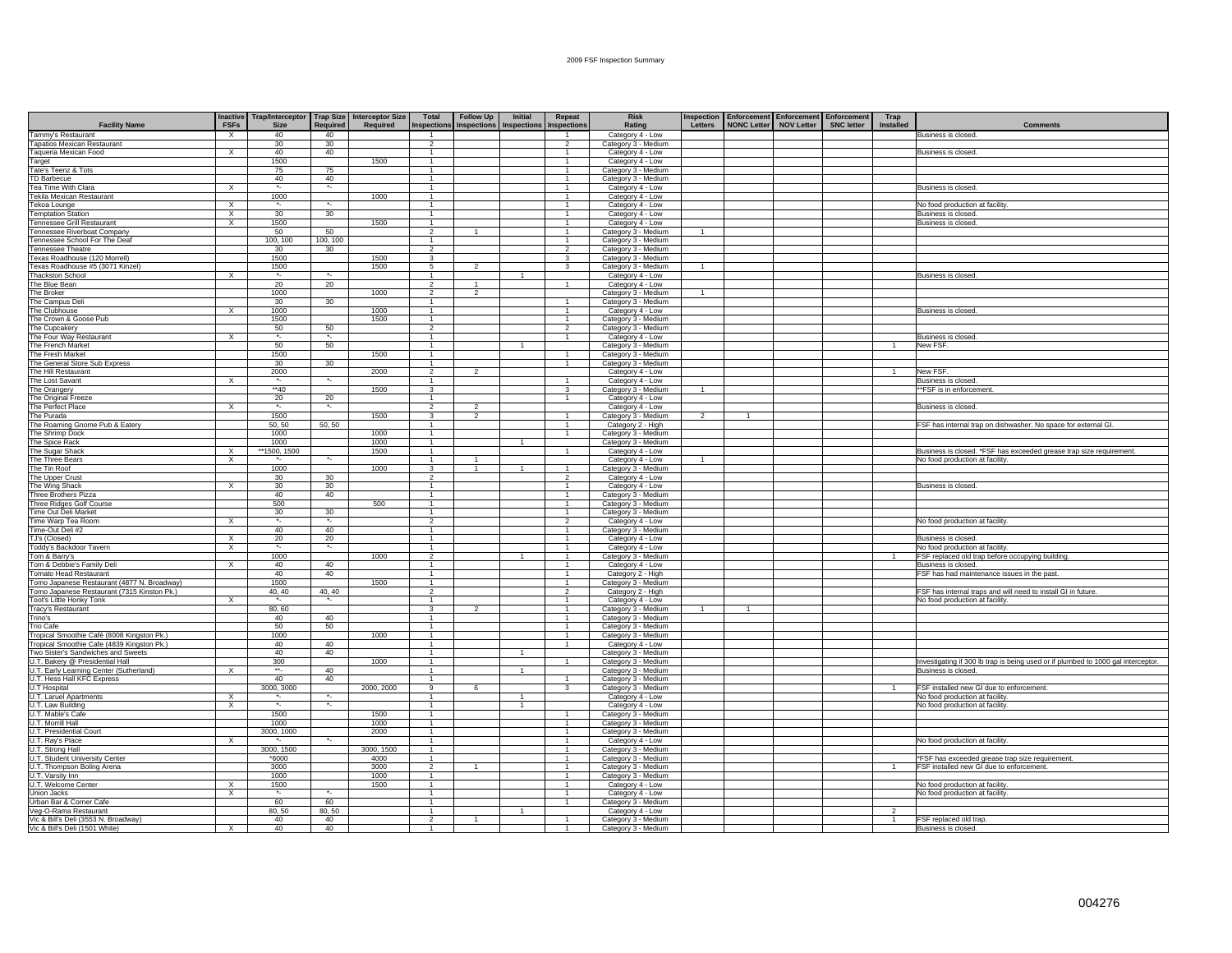#### 2009 FSF Inspection Summary

| <b>Facility Name</b>                                             | Inactive<br><b>FSFs</b> | <b>Trap/Interceptor</b><br><b>Size</b> | Required                          | Trap Size Interceptor Size<br>Required | Total<br>nspections              | <b>Follow Up</b>                               | <b>Initial</b><br>Inspections Inspections Inspections | Repeat                         | <b>Risk</b><br>Rating                      | Inspection<br>Letters | Enforcement Enforcement Enforcement<br>NONC Letter NOV Letter |              | <b>SNC letter</b> | <b>Trap</b><br>Installed | <b>Comments</b>                                                  |
|------------------------------------------------------------------|-------------------------|----------------------------------------|-----------------------------------|----------------------------------------|----------------------------------|------------------------------------------------|-------------------------------------------------------|--------------------------------|--------------------------------------------|-----------------------|---------------------------------------------------------------|--------------|-------------------|--------------------------|------------------------------------------------------------------|
| Victory View Baptist Church                                      | $\times$                |                                        |                                   |                                        |                                  |                                                |                                                       |                                | Category 4 - Low                           |                       |                                                               |              |                   |                          | No food production at facility                                   |
| Victory View Childcare                                           | $\times$                | ×.                                     | $\star_{\scriptscriptstyle\star}$ |                                        | $\mathcal{P}$                    | 2                                              |                                                       |                                | Category 4 - Low                           |                       |                                                               |              |                   |                          | No food production at facility                                   |
| <b>Village Bakery</b>                                            |                         | 40                                     | 40                                |                                        | $\overline{2}$                   | $\overline{1}$                                 |                                                       | -1                             | Category 3 - Medium                        |                       |                                                               |              |                   |                          |                                                                  |
| Vine Middle Magnet                                               |                         | 1000                                   |                                   | 1000                                   | 2                                |                                                |                                                       | $\mathfrak{p}$                 | Category 3 - Medium                        |                       |                                                               |              |                   |                          |                                                                  |
| Vol Market #3                                                    |                         | 100                                    |                                   | 100                                    | $\overline{1}$                   |                                                |                                                       | $\overline{1}$                 | Category 3 - Medium                        |                       |                                                               |              |                   |                          |                                                                  |
| <b>Volunteer Ministries</b>                                      |                         | 1500                                   |                                   | 1500                                   | $\overline{1}$                   |                                                |                                                       | $\mathbf{1}$                   | Category 3 - Medium                        |                       |                                                               |              |                   |                          |                                                                  |
| Waffle House (6230 Papermill)                                    |                         | 2000                                   |                                   | 2000                                   | $\overline{1}$                   |                                                |                                                       | -1.                            | Category 3 - Medium                        |                       |                                                               |              |                   |                          |                                                                  |
| Waffle House #447 (5416 Asheville)                               |                         | 1000                                   |                                   | 1000                                   | $\overline{1}$                   |                                                |                                                       | $\mathbf{1}$                   | Category 3 - Medium                        |                       |                                                               |              |                   |                          |                                                                  |
| Waffle House #1105 (7414 Strawberry Plains)                      |                         | 1000                                   |                                   | 1000                                   | $\overline{1}$                   |                                                |                                                       | $\mathbf{1}$                   | Category 3 - Medium                        |                       |                                                               |              |                   |                          |                                                                  |
| Waffle House #766 (119 Cedar Lane)                               |                         | 1000                                   |                                   | 1000                                   | $\overline{1}$                   |                                                |                                                       | $\mathbf{1}$                   | Category 3 - Medium                        |                       |                                                               |              |                   |                          |                                                                  |
| Wallace Memorial Baptist Church                                  |                         | 150, 150                               | 150, 150                          |                                        | $\overline{1}$                   |                                                |                                                       | $\mathbf{1}$                   | Category 3 - Medium                        |                       |                                                               |              |                   |                          |                                                                  |
| Wal-Mart # 2065 (8445 Walbrook)                                  |                         | 1500                                   |                                   | 1500                                   | $\overline{1}$                   |                                                |                                                       | -1.                            | Category 3 - Medium                        |                       |                                                               |              |                   |                          |                                                                  |
| Wal-Mart # 2310 (3051 Kinzel Way)                                |                         | 2000                                   |                                   | 2000                                   | $\overline{1}$                   |                                                |                                                       | -1.                            | Category 3 - Medium                        |                       |                                                               |              |                   |                          |                                                                  |
| Walter P. Market & Deli                                          | $\overline{\mathsf{x}}$ | 20                                     | 20                                |                                        | $\overline{1}$                   |                                                |                                                       | $\overline{1}$                 | Category 4 - Low                           |                       |                                                               |              |                   |                          | No food production at facility                                   |
| Wasabi Japanese Steak House                                      |                         | 1500<br>500                            |                                   | 1500                                   | $\overline{1}$<br>$\overline{1}$ |                                                |                                                       | $\mathbf{1}$<br>$\mathbf{1}$   | Category 3 - Medium                        |                       |                                                               |              |                   |                          |                                                                  |
| Washington Pike Methodist Church                                 |                         | *1000                                  | 40                                | 500                                    | $\mathcal{P}$                    |                                                |                                                       | $\mathcal{P}$                  | Category 3 - Medium                        |                       |                                                               |              |                   |                          |                                                                  |
| Weigel's (5904 Washington Pk.)<br>Weigel's (3900 Pleasant Ridge) |                         | 40                                     | 40                                |                                        | $\overline{1}$                   |                                                |                                                       | $\mathbf{1}$                   | Category 4 - Low<br>Category 3 - Medium    |                       |                                                               |              |                   |                          | *FSF has exceeded grease trap size requirement                   |
| Weigel's #12 (5621 Western)                                      |                         | 40                                     | 40                                |                                        | $\overline{1}$                   |                                                | $\overline{1}$                                        |                                | Category 4 - Low                           |                       |                                                               |              |                   | $\overline{1}$           | FSF began preparing food.                                        |
| Weigels #43 (4750 Middlebrook)                                   |                         | 30                                     | 50                                |                                        | $\overline{1}$                   |                                                |                                                       | $\mathbf{1}$                   | Category 2 - High                          |                       |                                                               |              |                   |                          | FSF has smaller internal than required.                          |
| Wendy's # 12 (3000 N. Broadway)                                  |                         | 1000                                   |                                   | 1000                                   | $\overline{1}$                   |                                                |                                                       | 1                              | Category 3 - Medium                        |                       |                                                               |              |                   |                          |                                                                  |
| Wendy's #13 (1806 Cumberland)                                    |                         | 1000                                   |                                   | 1000                                   | $\overline{1}$                   |                                                |                                                       | $\mathbf{1}$                   | Category 3 - Medium                        |                       |                                                               |              |                   |                          |                                                                  |
| Wendy's # 24 (7407 Strawberry Plains)                            |                         | 1000                                   |                                   | 1000                                   | $\overline{1}$                   |                                                |                                                       | $\mathbf{1}$                   | Category 3 - Medium                        |                       |                                                               |              |                   |                          |                                                                  |
| Wendy's #31 (8305 Kingston Pk.)                                  |                         | 1000                                   |                                   | 1000                                   | $\overline{1}$                   |                                                |                                                       |                                | Category 3 - Medium                        |                       |                                                               |              |                   |                          |                                                                  |
| Wendy's #34 (4407 Western)                                       |                         | 1000                                   |                                   | 1000                                   | $\overline{1}$                   |                                                |                                                       | $\mathbf{1}$                   | Category 3 - Medium                        |                       |                                                               |              |                   |                          |                                                                  |
| Wendy's #41 (6201 Asheville)                                     |                         | 1000                                   |                                   | 1000                                   | $\overline{1}$                   |                                                |                                                       | $\mathbf{1}$                   | Category 3 - Medium                        |                       |                                                               |              |                   |                          |                                                                  |
| Wendy's #28 (2904 Knoxville Center)                              |                         | 1000                                   |                                   | 1000                                   | $\overline{1}$                   |                                                |                                                       | $\mathbf{1}$                   | Category 3 - Medium                        |                       |                                                               |              |                   |                          |                                                                  |
| Wendy's #4 (2401 Chapman)                                        |                         | 1500                                   |                                   | 1500                                   | $\overline{1}$                   |                                                |                                                       | $\mathbf{1}$                   | Category 3 - Medium                        |                       |                                                               |              |                   |                          |                                                                  |
| West Haven Elementary                                            |                         | 2000                                   |                                   | 2000                                   | 3                                | $\mathcal{P}$                                  |                                                       | -1.                            | Category 3 - Medium                        |                       |                                                               |              |                   |                          |                                                                  |
| West Haven Restaurant                                            |                         | 1000                                   |                                   | 1000                                   | $\overline{1}$                   |                                                |                                                       | $\mathbf{1}$                   | Category 2 - High                          |                       |                                                               |              |                   |                          | FSF has had maintenance issues in the past. Business has closed. |
| West High School                                                 |                         | *3000                                  |                                   | 2000                                   | $\overline{1}$                   |                                                |                                                       | $\overline{1}$                 | Category 3 - Medium                        |                       |                                                               |              |                   |                          | *FSF has exceeded grease trap size requirement.                  |
| West Hills Baptist Church                                        |                         | 50                                     | 50                                |                                        | $\overline{1}$                   |                                                |                                                       | $\mathbf{1}$                   | Category 3 - Medium                        |                       |                                                               |              |                   |                          |                                                                  |
| West Hills Elementary                                            |                         | 1000                                   |                                   | 1000                                   | $\overline{1}$                   |                                                |                                                       | $\mathbf{1}$                   | Category 3 - Medium                        |                       |                                                               |              |                   |                          |                                                                  |
| West Lonsdale Baptist Church                                     | X                       | 1000                                   |                                   | 1000                                   | $\overline{1}$                   |                                                |                                                       | $\mathbf{1}$                   | Category 4 - Low                           |                       |                                                               |              |                   |                          | No food production at facility                                   |
| West Town Mall<br>West View Elementary                           |                         | 1000<br>1000                           |                                   | 1000<br>1000                           | $\mathbf{3}$<br>$\overline{1}$   |                                                |                                                       | 3<br>$\mathbf{1}$              | Category 3 - Medium                        |                       |                                                               |              |                   |                          |                                                                  |
| <b>Westbrook Senior Center</b>                                   | X                       | ×.                                     | $\mathbf{r}_{\perp}$              |                                        | $\overline{1}$                   |                                                |                                                       | $\mathbf{1}$                   | Category 3 - Medium<br>Category 4 - Low    |                       |                                                               |              |                   |                          | Business is closed.                                              |
| Western Plaza Bowling                                            | $\times$                | $\mathbf{x}_\perp$                     | $\star_{\star}$                   |                                        | $\overline{1}$                   |                                                |                                                       | $\mathbf{1}$                   | Category 4 - Low                           |                       |                                                               |              |                   |                          | Business is closed.                                              |
| Westside Learning Center                                         | $\times$                | ×.                                     | ×.                                |                                        | $\overline{1}$                   |                                                |                                                       | $\mathbf{1}$                   | Category 4 - Low                           |                       |                                                               |              |                   |                          | No food production at facility                                   |
| Westside YMCA                                                    | X                       | $\overline{\mathbf{r}}$                | $\star$                           |                                        | $\overline{1}$                   |                                                |                                                       | $\mathbf{1}$                   | Category 4 - Low                           |                       |                                                               |              |                   |                          | No food production at facility                                   |
| <b>Westview Center</b>                                           | $\times$                | $\mathbf{x}_\perp$                     | $\star$                           |                                        | $\overline{1}$                   |                                                |                                                       | $\mathbf{1}$                   | Category 4 - Low                           |                       |                                                               |              |                   |                          | No food production at facility                                   |
| Whittle Springs Golf Club Snack Bar                              |                         | 20                                     | 20                                |                                        | $\mathcal{P}$                    |                                                |                                                       | 2                              | Category 4 - Low                           |                       |                                                               |              |                   |                          |                                                                  |
| Whittle Springs Middle School                                    |                         | $\star\star$                           |                                   | 1500                                   | $\mathcal{P}$                    |                                                |                                                       | $\overline{2}$                 | Category 1 - Unacceptable                  |                       |                                                               |              |                   |                          | *FSF is in enforcement.                                          |
| Williams and Sonoma                                              |                         | 50                                     | 50                                |                                        | $\overline{4}$                   | $\mathbf{1}$                                   | $\overline{1}$                                        | 2                              | Category 3 - Medium                        | 1                     |                                                               |              |                   |                          |                                                                  |
| Williams Place                                                   |                         | 30                                     | 30                                |                                        | $\overline{1}$                   |                                                |                                                       | $\mathbf{1}$                   | Category 3 - Medium                        |                       |                                                               |              |                   |                          |                                                                  |
| Wing Zone                                                        |                         | 1500                                   |                                   | 1500                                   | $\overline{1}$                   |                                                |                                                       | $\mathbf{1}$                   | Category 3 - Medium                        |                       |                                                               |              |                   |                          |                                                                  |
| Wishbones (6913 Kingston Pk.)                                    |                         | 1000                                   |                                   | 1000                                   | $\overline{1}$                   |                                                |                                                       | $\overline{1}$                 | Category 3 - Medium                        |                       |                                                               |              |                   |                          |                                                                  |
| Wishbones # 2 (2701 Magnolia)                                    |                         | 1000                                   |                                   | 1000                                   | $\overline{1}$                   |                                                |                                                       | $\overline{1}$                 | Category 3 - Medium                        |                       |                                                               |              |                   |                          |                                                                  |
| Wishbones (4808 Clinton Hwy.)                                    |                         | 1000                                   |                                   | 1000                                   | $\overline{1}$                   |                                                |                                                       | $\mathbf{1}$                   | Category 3 - Medium                        |                       |                                                               |              |                   |                          |                                                                  |
| Wok Hay (5018 Kingston Pk.)                                      |                         | 2000                                   |                                   | 2000                                   | $\overline{1}$                   |                                                |                                                       | $\mathbf{1}$                   | Category 3 - Medium                        |                       |                                                               |              |                   |                          |                                                                  |
| Wok Hay (120 Merchants)                                          |                         | *1500, 1500, 1500                      |                                   | 2000                                   | $\overline{1}$                   |                                                |                                                       | $\overline{1}$                 | Category 3 - Medium                        |                       |                                                               |              |                   |                          | *FSF has exceeded grease trap size requirement.                  |
| Wok-N-Roll                                                       |                         | 1000                                   |                                   | 1000                                   | $\mathbf{3}$                     |                                                |                                                       | $\overline{\mathbf{3}}$        | Category 3 - Medium                        | $\overline{1}$        | $\overline{1}$                                                |              |                   |                          |                                                                  |
| Wong's Palace                                                    |                         | 1000                                   |                                   | 1000                                   | $\overline{7}$                   | $\overline{4}$                                 |                                                       | $\mathbf{3}$                   | Category 3 - Medium                        | $\mathbf{1}$          |                                                               |              |                   |                          |                                                                  |
| Woodland Mart and Deli<br>World Grotto Cafe                      |                         | 40<br>40                               | 40<br>40                          |                                        | -6<br>$\overline{1}$             | $\Delta$                                       |                                                       | $\mathfrak{D}$<br>$\mathbf{1}$ | Category 3 - Medium                        | $\mathbf{1}$          | $\overline{1}$                                                |              |                   |                          |                                                                  |
|                                                                  |                         | 40.40                                  | 40.40                             |                                        | $\overline{1}$                   |                                                |                                                       | $\mathbf{1}$                   | Category 3 - Medium<br>Category 3 - Medium |                       |                                                               |              |                   |                          |                                                                  |
| Wright's Cafeteria<br>Yesterday's Café                           | $\times$                | 50                                     | 50                                |                                        | $\overline{1}$                   |                                                |                                                       | $\mathbf{1}$                   | Category 4 - Low                           |                       |                                                               |              |                   |                          | Business is closed.                                              |
| Yoma Tora                                                        |                         | 30                                     | 30                                |                                        | $\overline{1}$                   |                                                |                                                       | $\mathbf{1}$                   | Category 3 - Medium                        |                       |                                                               |              |                   |                          |                                                                  |
| Young Chef Academy                                               | X                       | $\star_-$                              | 40                                |                                        | $\mathbf{3}$                     |                                                |                                                       | $\mathbf{3}$                   | Category 4 - Low                           |                       |                                                               |              |                   |                          | Business is closed.                                              |
| Young Star                                                       |                         | 30                                     | 30                                |                                        | $\overline{1}$                   |                                                |                                                       | $\overline{1}$                 | Category 3 - Medium                        |                       |                                                               |              |                   |                          |                                                                  |
| <b>YWCA</b>                                                      |                         | 40                                     | 40                                |                                        | $\mathbf{3}$                     |                                                |                                                       | $\overline{\mathbf{3}}$        | Category 4 - Low                           |                       |                                                               |              |                   |                          |                                                                  |
| Zaxby's Restaurant                                               |                         | 1500                                   |                                   | 1500                                   |                                  |                                                |                                                       |                                | Category 3 - Medium                        |                       |                                                               |              |                   |                          |                                                                  |
|                                                                  | <b>Totals</b>           |                                        |                                   | <b>Totals</b>                          | 1589                             | 240                                            | 94                                                    | 1255                           |                                            | 101                   | 11                                                            | $\mathbf{3}$ |                   | 63                       |                                                                  |
|                                                                  |                         |                                        |                                   |                                        | <b>Total</b>                     | <b>Follow Up</b>                               | Initial                                               | Repeat                         |                                            | nspection             | Enforcement Enforcement Enforcement                           |              |                   | Trap                     |                                                                  |
|                                                                  |                         |                                        |                                   |                                        |                                  | nspections Inspections Inspections Inspections |                                                       |                                |                                            | Letters               | NONC Letter NOV Letter SNC letter                             |              |                   | Installed                |                                                                  |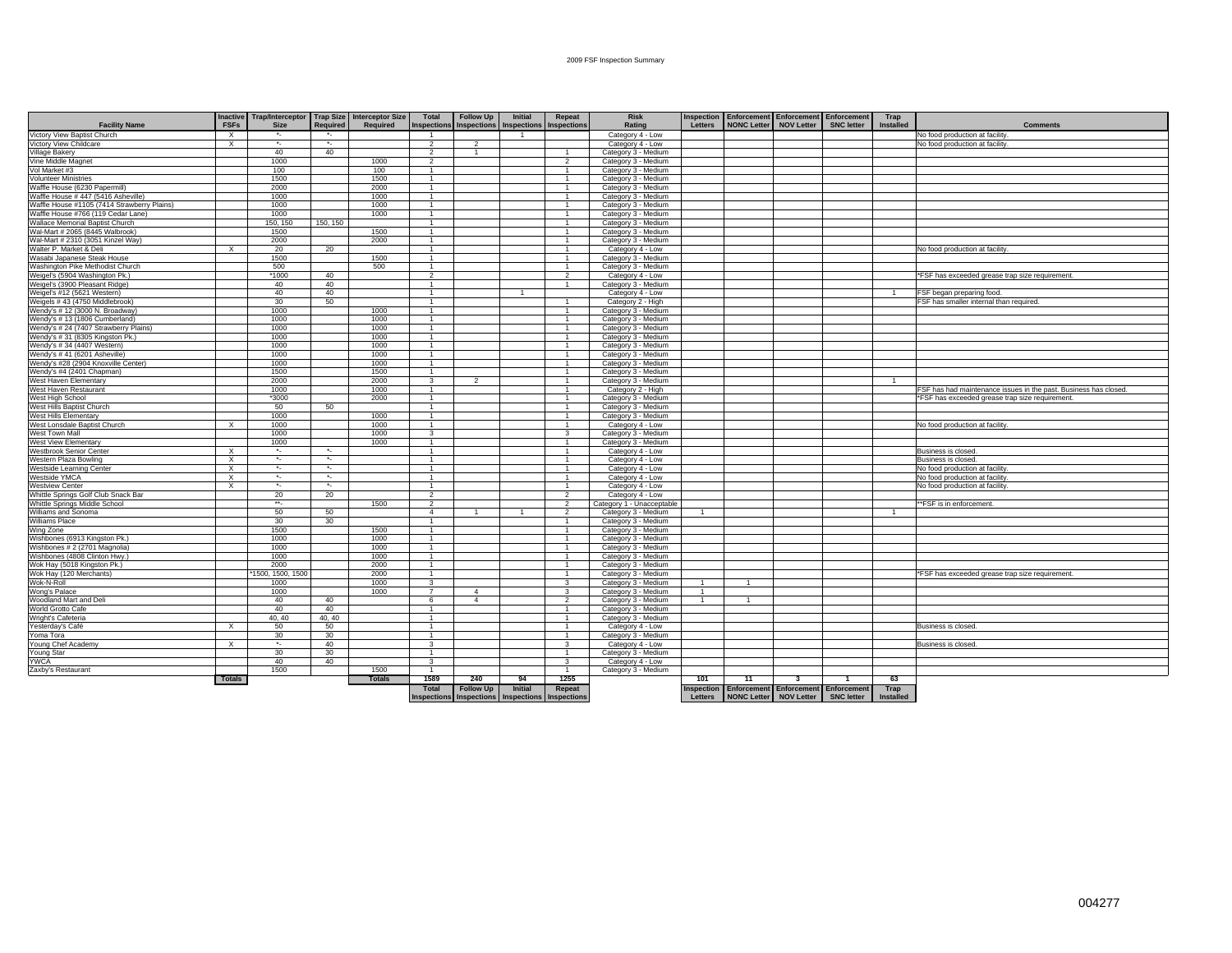#### 2009 Grease-related SSOs in Residential Areas

|            |                                                                    |     | <b>Building</b>                    |     | Grease <sup>1</sup> | Grease           | <b>Grease, Roots</b> | <b>Customers</b> | Letters         | Cans, Bags    | <b>Residential</b> | <b>Residential</b> |      | # of Feet Current BA     |                                                            |
|------------|--------------------------------------------------------------------|-----|------------------------------------|-----|---------------------|------------------|----------------------|------------------|-----------------|---------------|--------------------|--------------------|------|--------------------------|------------------------------------------------------------|
| Date       | <b>Address</b>                                                     |     | SSO Backup Grease & Roots & Debris |     |                     |                  | & Debris             | in Area          | <b>Mailed</b>   | <b>Mailed</b> | Only               | Commercial         |      | <b>Cleaned Frequency</b> | <b>Comments</b>                                            |
| 2/13/2009  | 4712 Moss Drive (lateral) Residential SSO                          | Yes |                                    |     |                     | Yes              |                      | 145              | 145             | 145           | Yes                |                    | 330  |                          |                                                            |
| 2/20/2009  | 117 Sixteenth Avenue (MH 21-33) Residential and Commercial SSO     | Yes |                                    | Yes |                     |                  |                      | 523              | 523             | 519           |                    | Yes                | 176  | $\Omega$                 |                                                            |
|            |                                                                    |     |                                    |     |                     |                  |                      |                  |                 |               |                    |                    |      |                          | No letters or cans were mailed. Repeat of SSO event from   |
| 3/4/2009   | 4712 Moss Drive (MH 43 and lateral) Residential SSO                | Yes |                                    |     | Yes                 |                  |                      | 145              |                 |               | Yes                |                    | 330  |                          | 2/13/09.                                                   |
| 3/6/2009   | 751 Ingresoll Avenue (MH 4-13) Residential and Commercial SSO      | Yes |                                    |     | Yes                 |                  |                      | 64               | 64              | 62            |                    | Yes                | 63   |                          |                                                            |
| 3/15/2009  | 4726 and 4728 Ball Camp Pike BBU                                   |     | Yes                                | Yes |                     |                  |                      | 25               | 25              | 25            | Yes                |                    | 232  |                          |                                                            |
| 4/15/2009  | 811 Edwards Drive (MH 107) Residential SSO                         | Yes |                                    | Yes |                     |                  |                      | 87               | 87              | 87            | Yes                |                    | 163  | $\sim$                   |                                                            |
| 5/15/2009  | 1233 Maryville Pike (MH 27-115) Residential and Commercial SSO     | Yes |                                    |     |                     | Yes              |                      | 29               | 29              | 27            |                    | Yes                | 325  |                          |                                                            |
| 5/24/2009  | 4304 Glascow Road BBU                                              |     | Yes                                |     | Yes                 |                  |                      | 19               | 19              | 19            | Yes                |                    | 363  |                          |                                                            |
| 5/25/2009  | 1800 Middlebrook Pike (MH 38) Residential and Commercial SSO       | Yes |                                    | Yes |                     |                  |                      | 246              | 246             | 239           |                    | Yes                | 400  |                          |                                                            |
| 6/6/2009   | 2501 Fernbank Road Resential SSO                                   | Yes |                                    |     |                     |                  | Yes                  | 20               | 20              | 20            | Yes                |                    | 633  |                          |                                                            |
| 6/22/2009  | 125 Tillery Drive (Lateral Cleanout) Residential SSO               | Yes |                                    | Yes |                     |                  |                      | 57               | 57              | 57            | Yes                |                    | 117  |                          |                                                            |
| 6/24/2009  | 2052 Dandridge Avenue (MH 4-103) Residential SSO                   | Yes |                                    | Yes |                     |                  |                      | 74               | 74              | 74            | Yes                |                    | 168  | 12                       |                                                            |
| 6/26/2009  | 4900 Landbrook Drive (MH 27-6) Residential and Commercial SSO      | Yes |                                    |     |                     |                  | Yes                  | 49               | 49              | 48            |                    | Yes                | 168  | $\Omega$                 |                                                            |
| 8/12/2009  | 601 Van Street (MH 28, 28-1, 28-14) Residential and Commercial SSO | Yes |                                    | Yes |                     |                  |                      | $\Delta$         | $\Delta$        |               |                    | Yes                | 243  | $\Omega$                 |                                                            |
| 8/17/2009  | 119 West Glenwood Avenue (MH 3-55) Residential and Commercial SSO  | Yes |                                    | Yes |                     |                  |                      | 61               | 61              | 60            |                    | Yes                | 220  | $\sim$                   |                                                            |
| 9/28/2009  | 2706 Mynderse Avenue (MH 18-3) Residential and Commercial SSO      | Yes |                                    | Yes |                     |                  |                      | 345              | 345             | 339           |                    | Yes                | 213  |                          |                                                            |
| 9/29/2009  | 8012 West Cliff Drive (MH 36-7) Residential SSO                    | Yes |                                    |     | Yes                 |                  |                      | 20               | 20 <sub>0</sub> | 20            | Yes                |                    | 118  |                          |                                                            |
| 10/10/2009 | 4111 Bruhin Road Residential BBU                                   |     | Yes                                | Yes |                     |                  |                      | 38               | 38              | 38            | Yes                |                    | 307  |                          |                                                            |
|            |                                                                    |     |                                    |     |                     |                  |                      |                  |                 |               |                    |                    |      |                          | No letters or bags mailed, area was part of SSO event from |
| 11/8/2009  | 6116 Sevierville Pike (MH 107-2) Residential SSO                   | Yes |                                    | Yes |                     |                  |                      | 16               |                 |               | Yes                |                    | 306  |                          | 4/15/09 on Edwards Drive.                                  |
| 12/16/2009 | 4315 Clinton Highway Residential SSO                               | Yes |                                    |     |                     |                  | Yes                  | 131              | 131             | 131           | Yes                |                    | 149  | $\Omega$                 |                                                            |
| 12/18/2009 | 3410 and 3412 Boright Drive (MH 42 & 43) SSO                       | Yes |                                    | Yes |                     |                  |                      | 281              | 281             | 279           |                    | Yes                | 338  | $\Omega$                 |                                                            |
|            | <b>TOTALS</b>                                                      | 18  | $\mathbf{3}$                       | 12  |                     | $\mathbf{\cdot}$ |                      | 2379             | 2218            | 2190          |                    |                    | 5362 |                          |                                                            |
|            |                                                                    |     |                                    |     |                     |                  |                      |                  |                 |               |                    |                    |      |                          |                                                            |
|            |                                                                    |     |                                    |     |                     |                  |                      |                  |                 |               |                    |                    |      |                          |                                                            |
|            |                                                                    |     |                                    |     |                     |                  |                      |                  |                 |               |                    |                    |      |                          |                                                            |
|            |                                                                    |     |                                    |     |                     |                  |                      |                  |                 |               |                    |                    |      |                          |                                                            |
|            |                                                                    |     |                                    |     |                     |                  |                      |                  |                 |               |                    |                    |      |                          |                                                            |
|            |                                                                    |     |                                    |     |                     |                  |                      |                  |                 |               |                    |                    |      |                          |                                                            |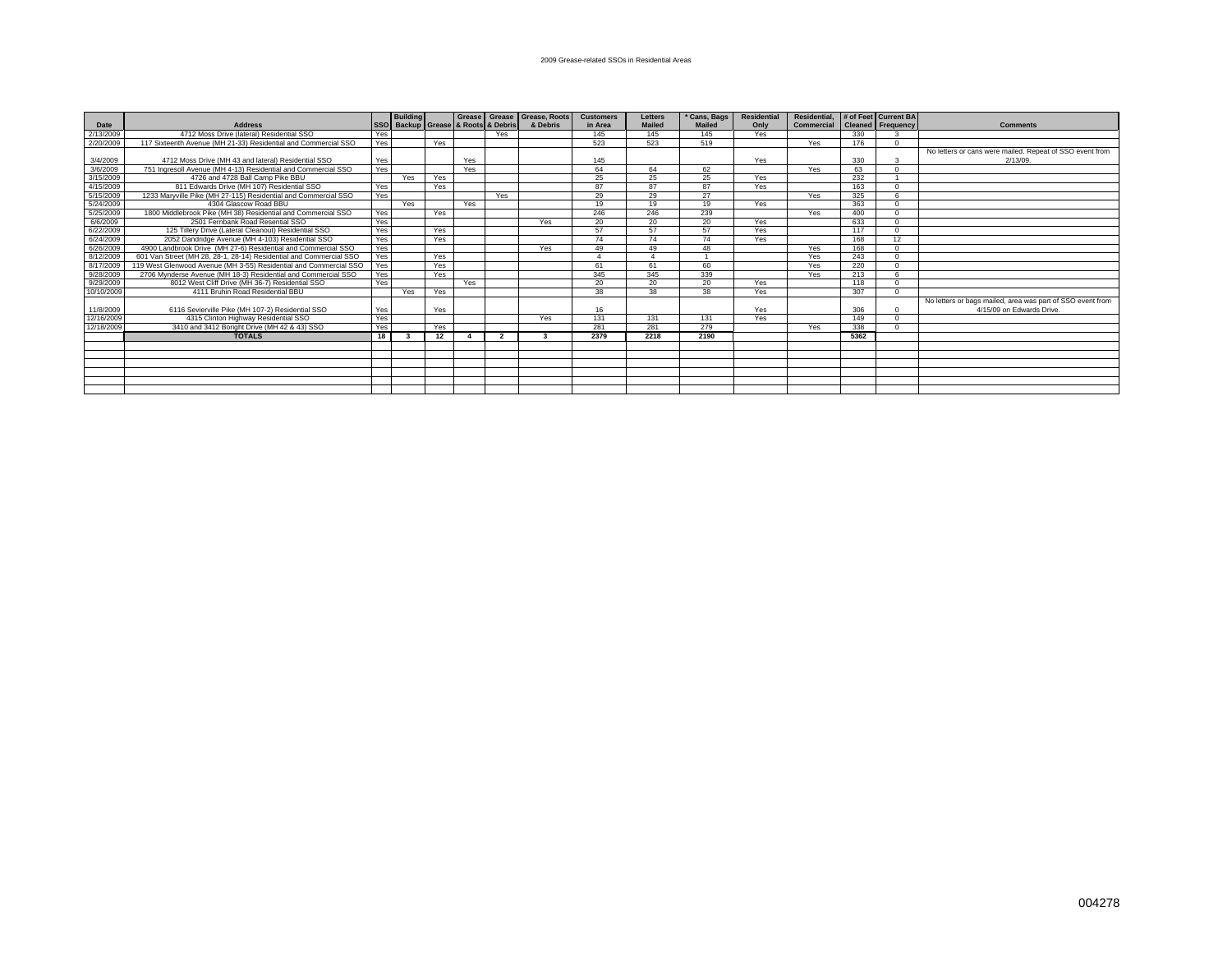# **Appendix B**

**Pump Station Maintenance Activities and Schedule**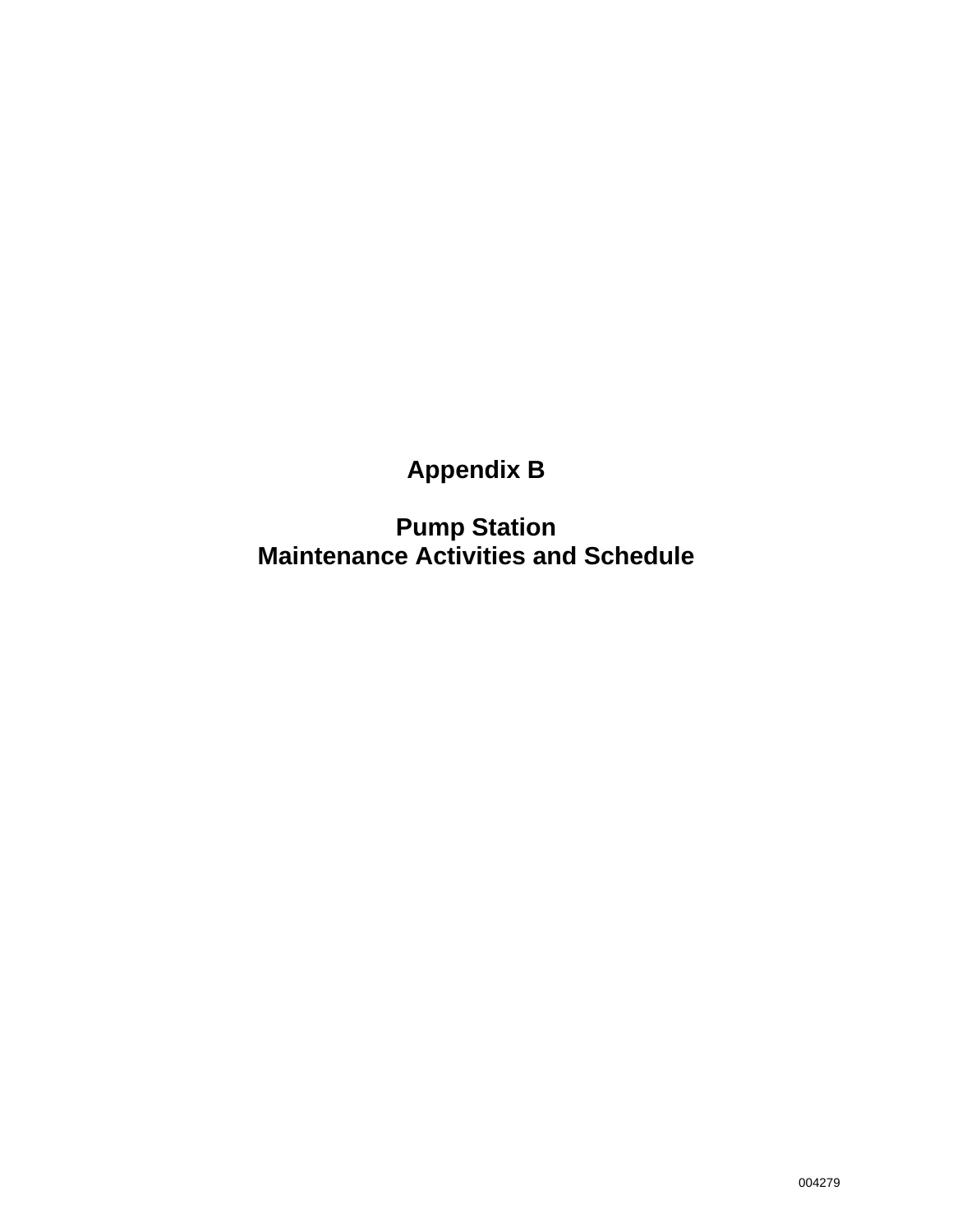#### **SMSP 2009**

#### **FACILTIY & EQUIPMENT UPGRADES**

- 1. Bud Hawkins Pump Station removal Complete
- 2. Vestal Pump Station removal Complete
- 3. Scottish Pike Pump Station pump replacement Complete
- 4. Walker Springs Pump Station upgrades Complete
- 5. SCADA upgrades and improvements at various facilities Ongoing
- 6. Railroad Pump Station replacement To be completed Spring 2010
- 7. Crestwood Pump Station replacement To be completed Spring 2010
- 8. Ellis Road Pump Station replacement To be completed Spring 2010
- 9. Hanover Pump Station replacement To be completed in 2010
- 10. Sea Ray Pump Station replacement To be completed in early 2011
- 11. Amherst Pump Station replacement To be completed by 2012
- 12. Meadow Oaks Pump Station replacement To be completed by 2011
- 13. Chapman Highway Pump Station replacement To be completed in 2011
- 14. Neubert Springs Pump Station replacement To be completed in 2011
- 15. Ford Valley Pump Station replacement To be completed in August 2010
- 16. John Sevier Pump Station upgrade To be completed in December 2010

#### **NEW FACILITY INSTALLATIONS**

1. Lake Forest Pump Station installation – To be complete in January 2011

#### **SYSTEM STUDIES**

1. SCADA System and Communication protocol study – To be complete June 2011

#### **FACILITY INSPECTIONS**

- 1. 96 Routine facility inspections performed in 2009
- 2. 1277 Preventive Maintenance scheduled facility inspections performed in 2009

#### **OUTSIDE SUPPORT**

- 1. SMSP has performed 61 pump efficiency tests at various facilities for capacity assurance and flow monitoring purposes. SMSP has provided CDM with efficiency test data from various facilities for modeling purposes.
- 2. SMSP maintains 16 flow meters and uses these meter for various purposes. SMSP has provided CDM with flow meter data from various facilities for modeling purposes.
- 3. System Operations SCADA maintains a run-time archive for Wastewater Pump Stations. This information is pulled from the SMSP maintained SCADA system as it pertains to pump stations. Various facility run-time data continues to be provided to CDM for modeling purposes.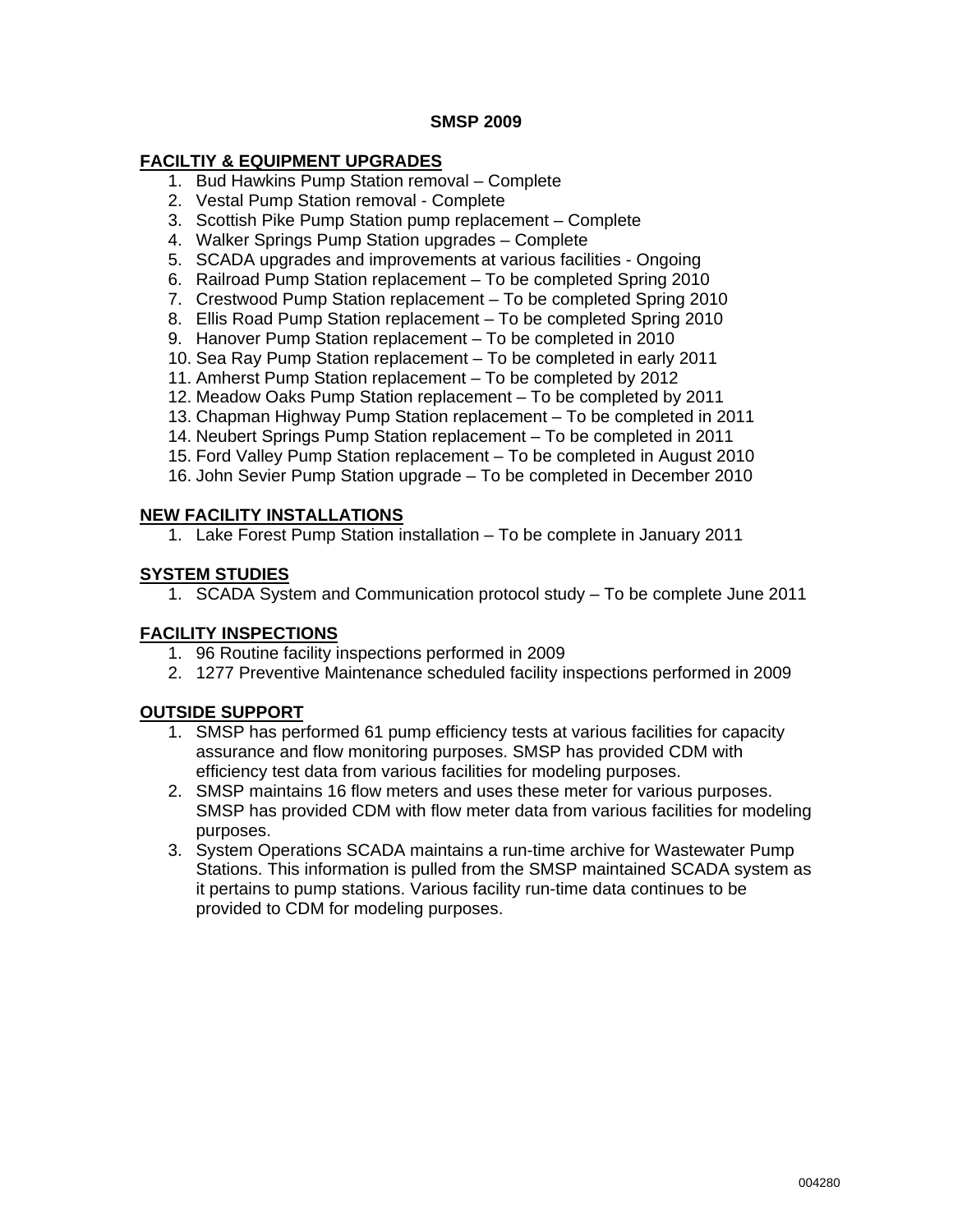## **SMSP Preventive/Predictive Maintenance Activities and Frequencies**

| <b>Standard</b>   |                                           | <b>Frequency</b> |
|-------------------|-------------------------------------------|------------------|
| Job               | <b>Standard Job Description</b>           | (In days)        |
| <b>RSGN</b>       | General Inspection                        | varies           |
| <b>RSFAC</b>      | Facility Inspection - Wastewater          | $3.5 - 7$        |
| <b>RSCRA</b>      | Crane Inspection - annual                 | 365              |
| <b>RSMM</b>       | Milltronics Inspection                    | 180              |
| <b>RSMMC</b>      | Motor control/electrical inspection       | 365              |
| <b>RSLASI</b>     | Alarm status (SCADA) inspection           | 180              |
| <b>RSFM</b>       | Flowmeter inspection                      | 180              |
| <b>RSBSI</b>      | Facility Inspection - Water               | $3.5 - 7$        |
| <b>RSBPV</b>      | Back flow preventer inspection            | 365              |
| <b>RSCRH</b>      | Crane inspection - routine                | 90               |
| <b>RSEP</b>       | Electric panel inspection                 | 365              |
| <b>RSSS</b>       | Soft starter inspection                   | 365              |
| <b>RSACMP</b>     | Air compressor inspection                 | 180              |
| <b>RSVFD</b>      | <b>VFD Inspection</b>                     | 365              |
| <b>RSMME</b>      | Muffin monster inspection                 | 365              |
| <b>RSODOR</b>     | Mercaptan injector inspection             | 30               |
| RSPM1             | Pump inspection - Wastewater              | 180              |
| RSPM <sub>2</sub> | Sump pump inspection                      | 180              |
| <b>RSCC</b>       | Climate control inspection (Heaters/fans) | 180              |
| <b>RSML</b>       | Motorized louver inspection               | 365              |
| <b>RSDHM</b>      | Dehumidifier inspection                   | 365              |
| <b>RSLER</b>      | Emergency lights inspection - monthly     | 30               |
| <b>RSELA</b>      | Emergency lights inspection - annual      | 365              |
| RSPM3             | Belt drive pump inspection - 6 mos.       | 180              |
| <b>RSBDPA</b>     | Belt drive pump inspection - annual       | 365              |
| <b>RSGNPM</b>     | Generator inspection                      | 90               |
| <b>RSCFI</b>      | Chemical feed inspection                  | 30               |
| <b>RSLET</b>      | Pump efficiency testing - Wastewater      | 365              |
| RSPMP4            | Pump inspection - Water                   | 180              |
| <b>RSWDPC</b>     | DP Cell inspection                        | 180              |
| <b>RSWCPC</b>     | CL2 & PH Analyzer Calibration             | 180              |
| <b>RSGRIN</b>     | Annual inspection - Gas                   | 365              |
| <b>RSLS</b>       | Leak survey - Gas                         | 365              |
| <b>RSPTC</b>      | <b>Transducer calibration</b>             | 365              |
| <b>RSOS</b>       | Odorant sampling                          | 30               |
| <b>RSFMM</b>      | H2S / PH monitoring                       | 30               |
| RSLVA / RSBVA     | Vibration analysis                        | 90               |
| RSCTC / RSBTC     | Thermography check                        | 540 days         |
| <b>RSMRC</b>      | Master radio inspection                   | 365              |
| <b>RSMR</b>       | Meter Readings/charts                     | $3.5 - 7$        |
| <b>RSGAS</b>      | Alarm status (SCADA) inspection - Gas     | 365              |
| <b>RSGGV</b>      | Grease valves - Gas                       | 365              |
| <b>RSWAS</b>      | Alarm status (SCADA) inspection - Water   | 180              |
| <b>RSGFI</b>      | Site inspection - Gas                     | 90               |
| <b>RSGNA</b>      | Generator inspection - annual             | 365              |
| RSWWI/RSCWI       | Winterize station - Water / Wastewater    | 365              |
| <b>RSGWI</b>      | Winterize station - Gas                   | 365              |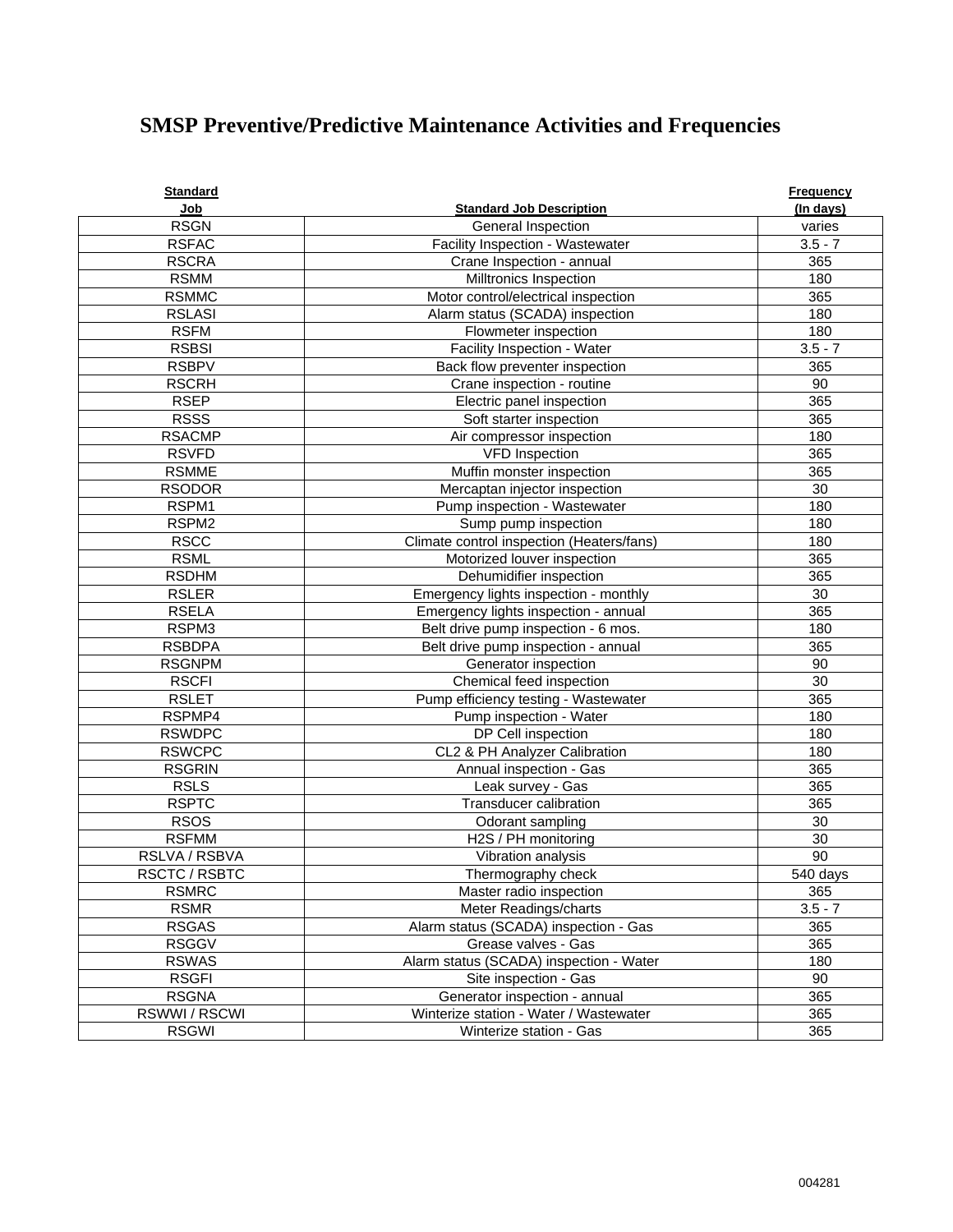# **Appendix C**

**Summary Table of Pumps Stations using Chemical Injection and Odor Control**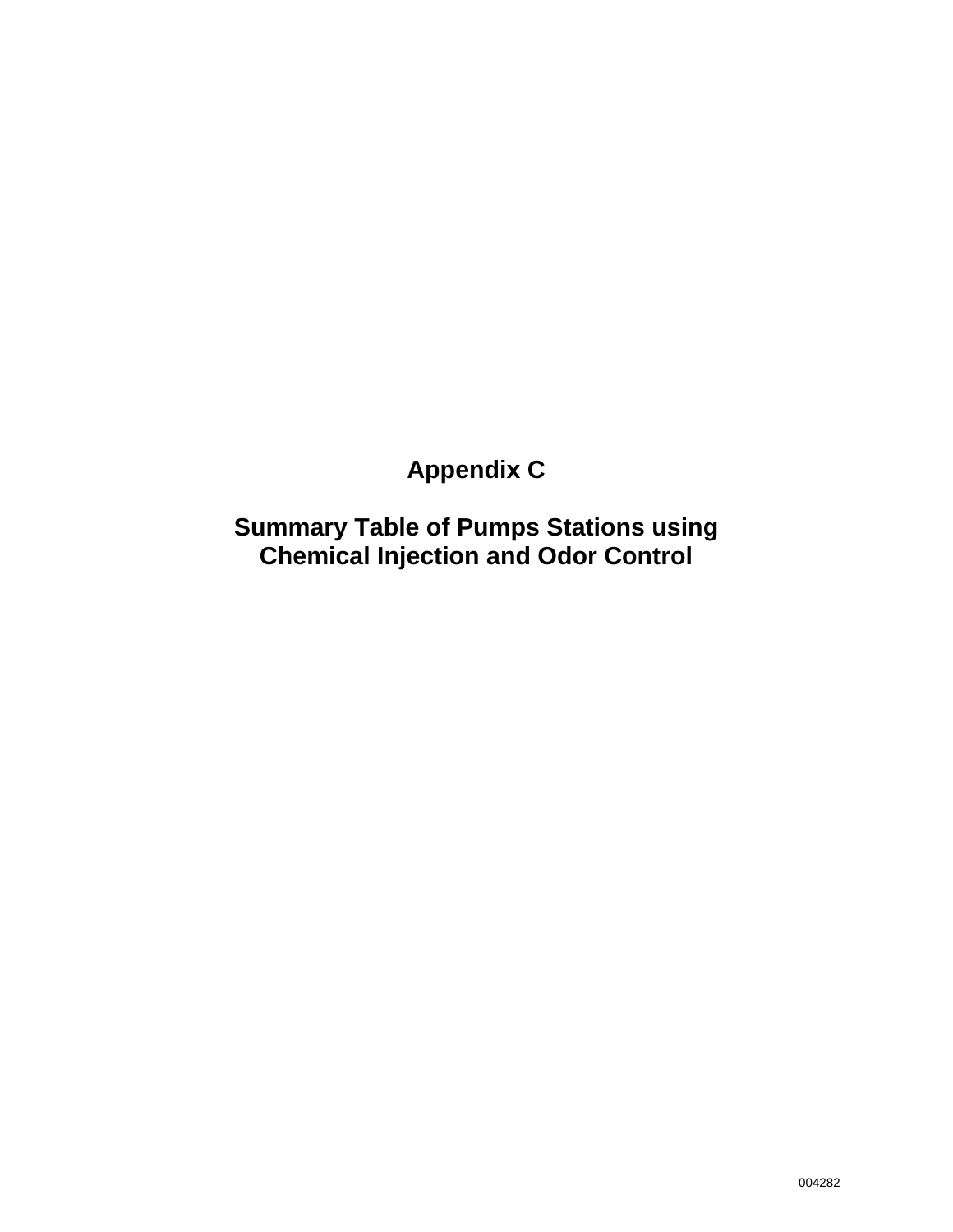#### **KUB Lift Station Chemical Feed System Information (2009 Update)**

## **CHEMICAL INJECTION**

| <b>Facility</b>        | <b>Address</b>          | Odor control type  | <b>Chemical Name</b> | <b>Comments</b> |
|------------------------|-------------------------|--------------------|----------------------|-----------------|
| <b>Ball Road</b>       | 4923 Ball Road          | Chemical injection | Oxy-Six              |                 |
| Boyds Bridge SuperOx   | 3818 Boyds Bridge Pike  | Chemical injection | Oxygen               |                 |
| Eastwood               | 740 Bagwell Lane        | Chemical injection | Oxy-Six              |                 |
| Ellistown              | 1909 Ellistown Road     | Chemical injection | Oxy-Six              |                 |
| Forks of the River     | 5051 National Drive     | Chemical injection | Oxy-Six              |                 |
| Forks SuperOx          | 5051 National Drive     | Chemical injection | Oxygen               |                 |
| Gazebo                 | 3516 Ginn Drive         | Chemical injection | Oxy Six              |                 |
| Governors Landing      | 5400 Garden Crest Trail | Chemical injection | Oxy-Six              |                 |
| <b>Holston Hills</b>   | 4800 River Place Drive  | Chemical injection | Oxy Six              |                 |
| Kohls                  | 5312 Washington Pike    | Chemical injection | Hydrogen Peroxide    |                 |
| Maloneyville           | 4800 Maloneyville Road  | Chemical injection | Oxy-Six              |                 |
| <b>Neubert Springs</b> | 5941 Neubert Springs    | Chemical injection | Oxy-Six              |                 |
| Power Park             | 3180 Power Drive        | Chemical injection | Oxy-Six              |                 |
| <b>Roberts Road</b>    | 5300 Roberts Road       | Chemical injection | Hydrogen Peroxide    |                 |
| Shipetown              | 2124 Shipetown Road     | Chemical injection | Oxy-Six              |                 |
| Ten Mile               | 757 Ebenizer Road       | Chemical injection | Oxy-Six              |                 |
| <b>Walker Springs</b>  | 310 Broome Road         | Chemical injection | Oxy-Six              |                 |
| <b>Washington Pike</b> | 8515 Washington Pike    | Chemical injection | Oxy-Six              |                 |
| <b>Wayland Road</b>    | 1900 Wayland Road       | Chemical injection | Oxy-Six              |                 |
| Woodlands              | 1045 Tree Top Way       | Chemical injection | Hydrogen Peroxide    |                 |
| <b>Woodson Drive</b>   | 2416 Woodson Drive      | Chemical injection | Oxy-Six              |                 |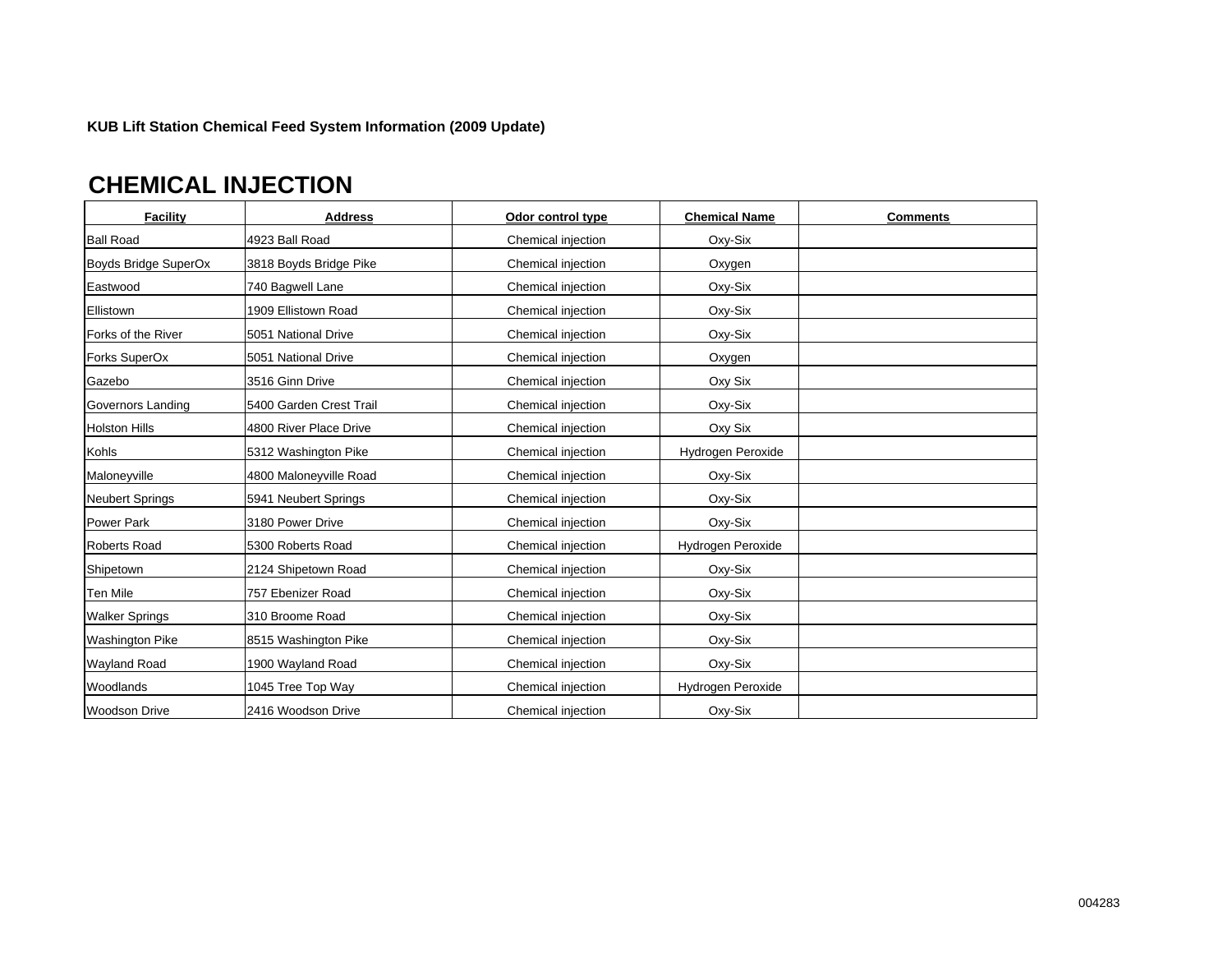## **ON-SITE ODOR CONTROL**

| 4923 Ball Road                      | Charcoal scrubber | <b>Purafill Media</b>     |  |
|-------------------------------------|-------------------|---------------------------|--|
| 4633 Bella Capri Lane               | Charcoal scrubber | <b>Purafill Media</b>     |  |
| 8009 Chestnut Hill Lane             | Charcoal scrubber | <b>Purafill Media</b>     |  |
| 6564 Clinton Highway                | Charcoal scrubber | <b>Purafill Media</b>     |  |
| 6742 Duncan Road                    | Charcoal scrubber | <b>Bay Products Media</b> |  |
| 7224 Rising Road                    | Charcoal scrubber | <b>Purafill Media</b>     |  |
| 1909 Ellistown Road                 | Charcoal scrubber | Bay Products Media        |  |
| 3516 Ginn Drive                     | Charcoal scrubber | <b>Purafill Media</b>     |  |
| 2907 Ginnbrooke Lane                | Charcoal scrubber | <b>Bay Products Media</b> |  |
| 5400 Garden Crest Trail             | Charcoal scrubber | <b>Bay Products Media</b> |  |
| 2122 Houser Road                    | Charcoal scrubber | <b>Bay Products Media</b> |  |
| 1502 N. Sixth Avenue                | Charcoal scrubber | <b>Bay Products Media</b> |  |
| 5800 Millertown Pike (Vincinda Cir) | Charcoal scrubber | <b>Purafill Media</b>     |  |
| 3221 Holston Hills Road             | Charcoal scrubber | Bay Products Media        |  |
| 5300 Roberts Road                   | Charcoal scrubber | Bay Products Media        |  |
| 4505 Middlebrook Pike               | Charcoal scrubber | Bay Products Media        |  |
| 8530 Three Points Road              | Charcoal scrubber | <b>Purafill Media</b>     |  |
| 4719 Old Broadway                   | Charcoal scrubber | <b>Bay Products Media</b> |  |
| 310 Broome Road                     | Charcoal scrubber | <b>Bay Products Media</b> |  |
| 608 Walker Springs Road             | Charcoal scrubber | <b>Bay Products Media</b> |  |
| 8515 Washington Pike                | Charcoal scrubber | Bay Products Media        |  |
| 1045 Tree Top Way                   | Charcoal scrubber | <b>Bay Products Media</b> |  |
| 2416 Woodson Drive                  | Charcoal scrubber | <b>Purafill Media</b>     |  |
|                                     |                   |                           |  |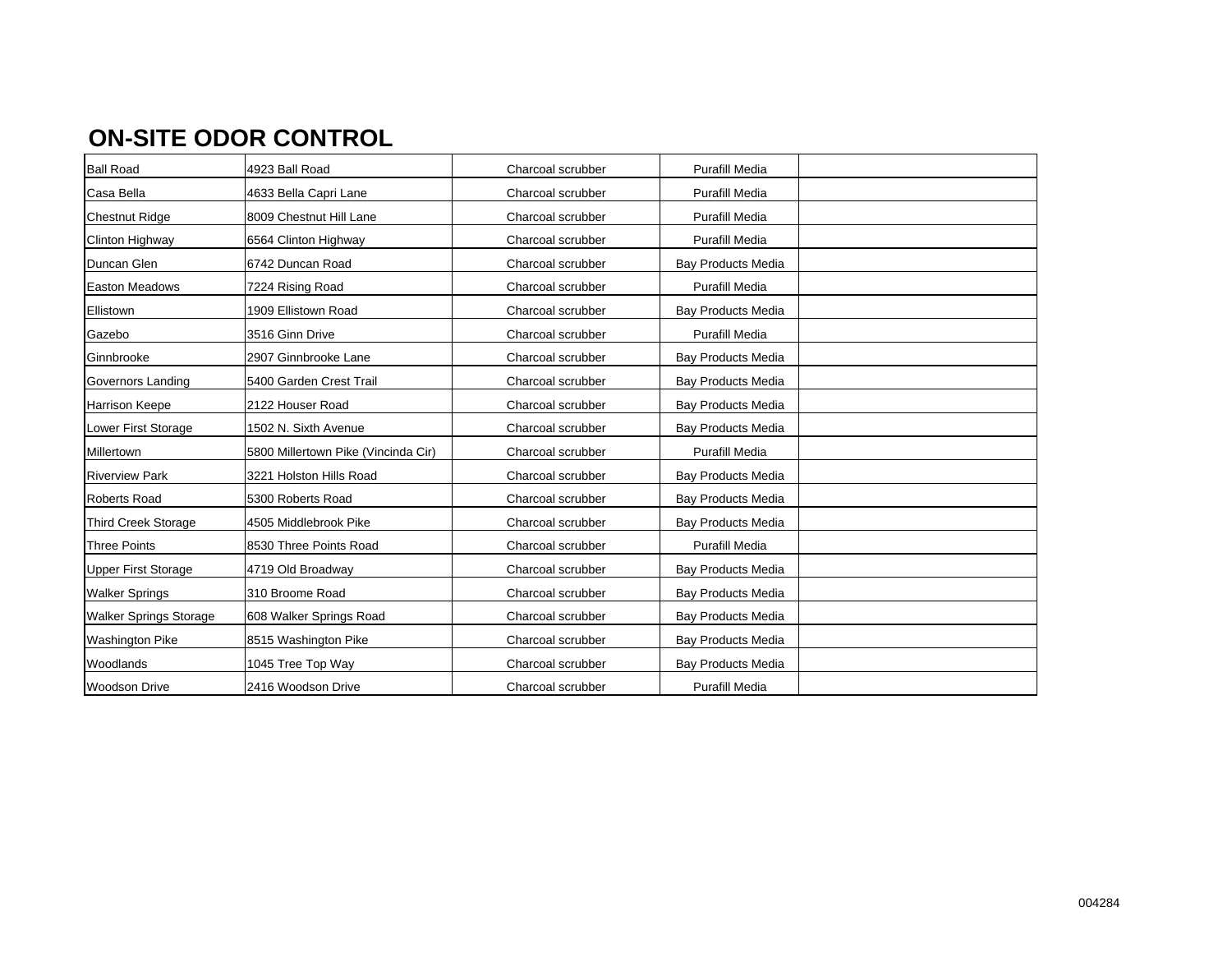# **Appendix D**

# **Pump Station Sample Inspection Checklists**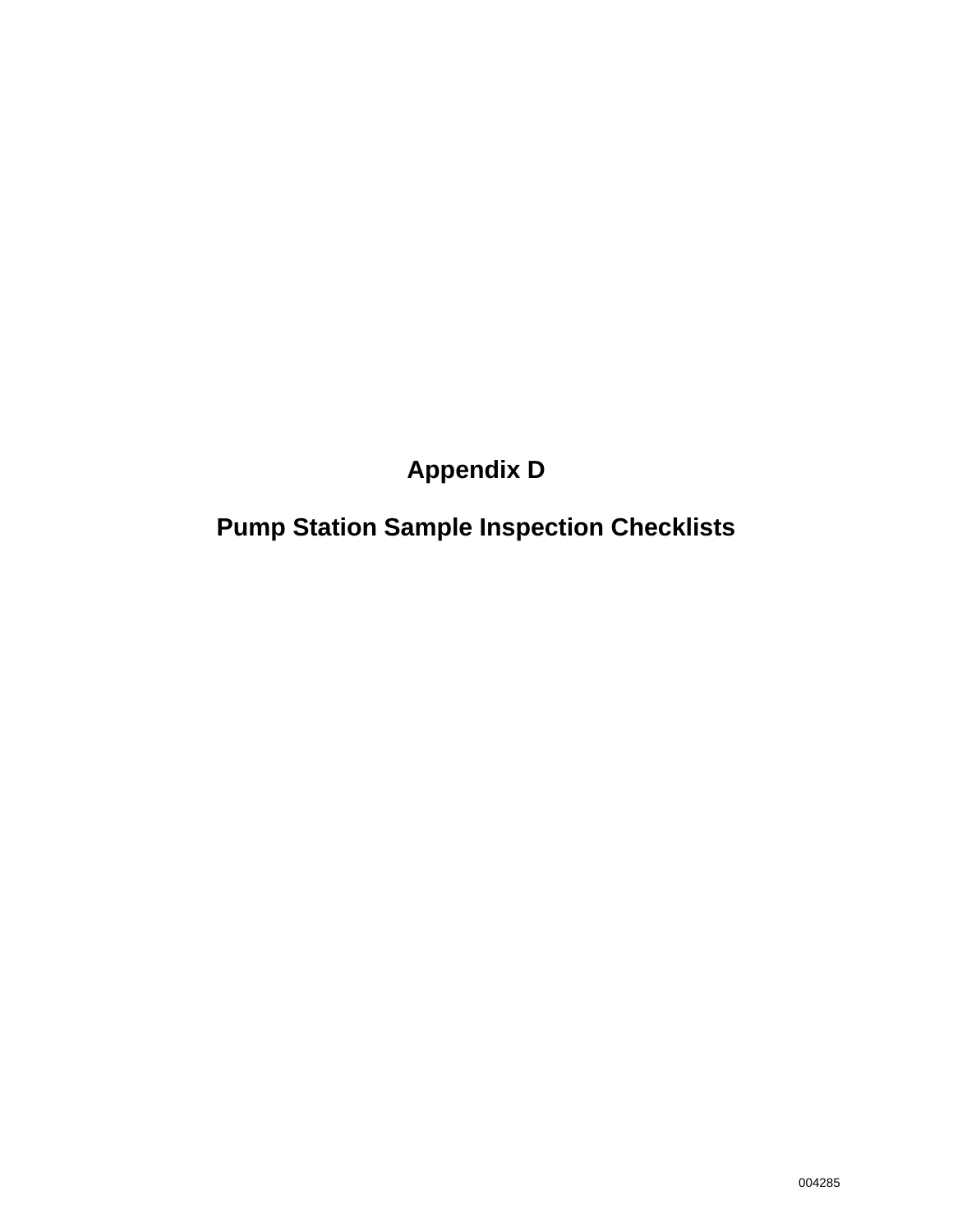

## **Quick Reference Guide: Wastewater Lift Station Inspection (Quarterly)**

| <b>Core Process: SMSP Preventive Maintenance</b> | <b>Document Status: Draft</b> |
|--------------------------------------------------|-------------------------------|
| Department: Systems Operations, 81               | Approved by: Brad Brummett    |
| <b>Owner: SMSP Supervisor</b>                    | <b>Issued Date:</b>           |

The wastewater (WW) lift station inspection will cover several operational areas of the facility. Utilize this quick reference guide to determine the area to be inspected and the tasks to take place.

When conducting inspections, a WW SCADA alarm could be generated. Ensure that proper communications takes place prior to performing the inspection and notify the coordinating monitoring location.

**Note** When notification or attention of an inspection is required due to an alarm or out-ofservice state, SMSP will notify and inform SOS of any actions that have taken place to remedy the alarm and/or of any effected equipment.

| If the inspection area is                                               | <b>Refer to section</b> |
|-------------------------------------------------------------------------|-------------------------|
| <b>Grinder Well / Screen Room</b>                                       | L I                     |
| <b>Wetwell / Pump Room</b>                                              | 1.2                     |
| Valve Vault / Pump Room Valving                                         | 1.3                     |
| <b>Effluent Meter - Vault</b>                                           | 1.4                     |
| <b>Odor Control</b>                                                     | 1.5                     |
| Electrical Building – Control Panel – SCADA Panel and Related Equipment | 1.6                     |
| <b>Site Miscellaneous</b>                                               | 1.7                     |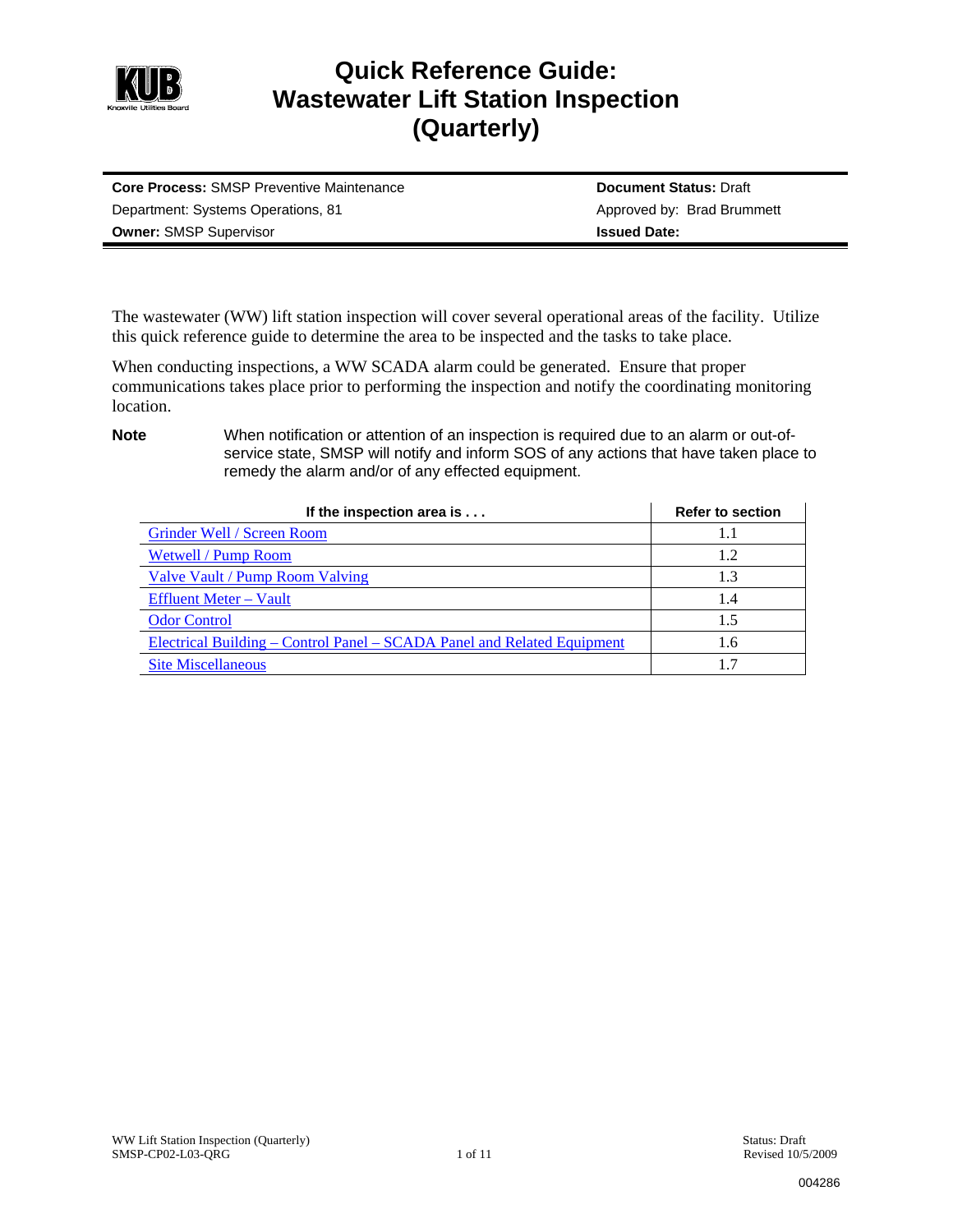## **1.0 PROCEDURES FOR SPECIFIC INSPECTIONS**

#### **1.1 GRINDER WELL / SCREEN ROOM**

#### **1.1.1 Hatches, safety grating, and doors**

- 1. Inspect for proper operation and cleanliness.
- 2. Ensure that the safety grating is securely in place.

#### **1.1.2 Slide gate(s) / Valve(s)**

- 1. Operate valves and gates to ensure proper operation.
- 2. Grease all fittings as necessary.
- 3. Ensure all valves and gates are returned to the normal operating position (open / close).

#### **1.1.3 Guide rail(s) / Lifting chain(s)**

1. Inspect for deterioration and/or corrosion in guide rails and lifting mechanism (cable / chain).

#### **1.1.4 Walking surfaces (grating, stairs, ladders)**

- 2. Ensure all surfaces are clean free of dirt, fluids, and debris. (check all surfaces for safety). NOTE: Inappropriate items or debris on walking surfaces could present a slips, trips, and falls hazard!
- 3. Check ladders for defective rungs, proper connectivity to structure, and proper fall protection.
- 4. Ensure grating is in place on all walking surfaces.

#### **1.1.5 Float switch(s) – drywell / wetwell**

- 1. Trip float switch to confirm proper operation.
- 2. Clean float of trash and debris. NOTE: Notify Operations and ensure the appropriate alarms are being received.

#### **1.1.6 Fall safety device (harness, cable, davit)**

- 1. Inspect harness for defectiveness (rips, tears, signs of wear).
- 2. Visually inspect the cable and davit pole.
- 3. Replace equipment as necessary.

#### **1.1.7 Hydraulic equipment (pump, lines, pipe)**

- 1. Inspect lines, piping, and pumps for proper operation and leaks.
- 2. Check the hydraulic oil reservoir for proper level.
	- a. Add proper oil if required (Type ?).

#### **1.1.8 Actuator(s)**

- 1. Operate actuators to ensure proper operation.
- 2. Grease all fittings as necessary. NOTE: Notify Operations and ensure the appropriate device position is being received.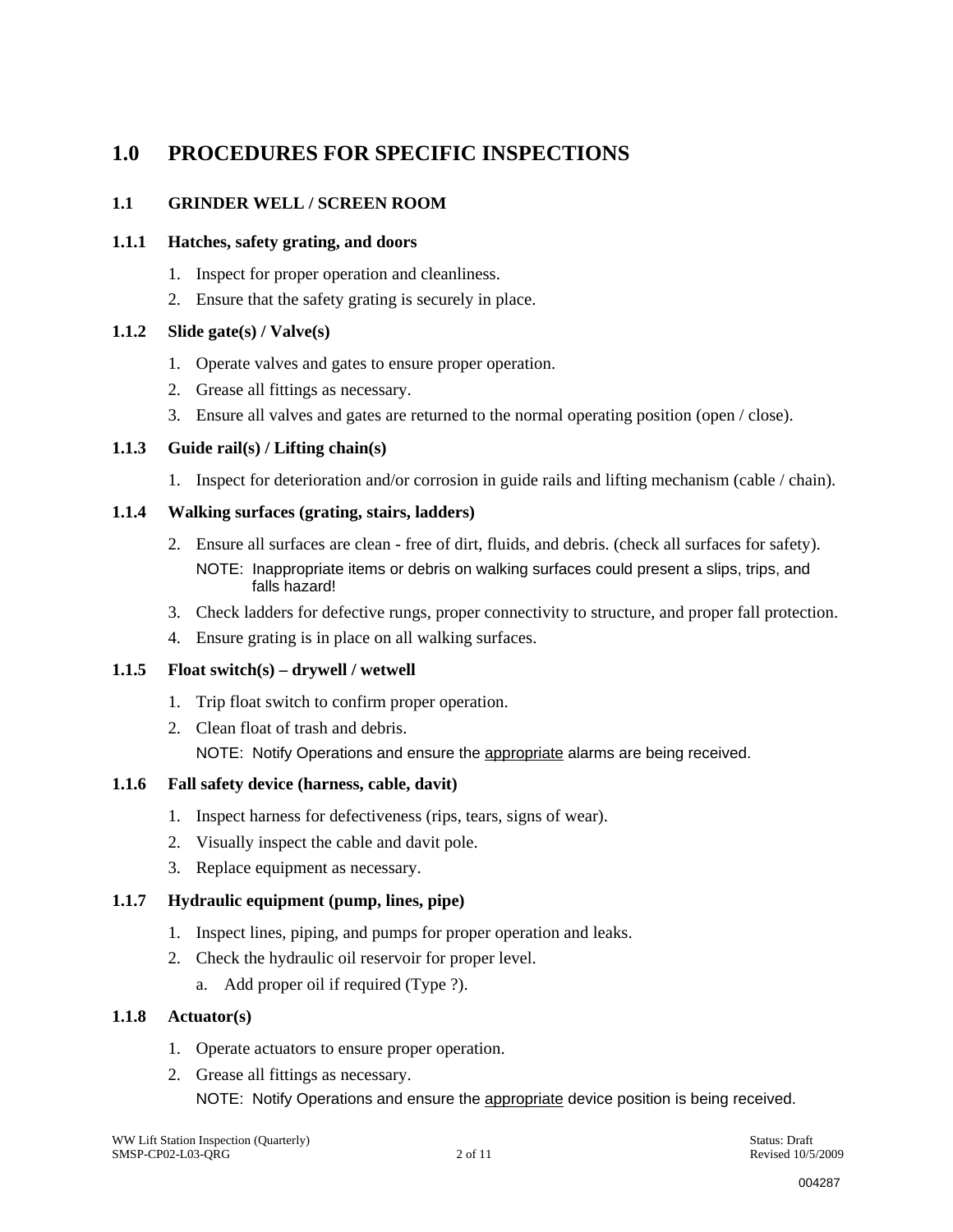#### **1.1.9 Level transmitter(s)**

- 1. Check the mounting bracket for excessive corrosion.
- 2. Visually inspect the transducer line of sight, verifying no obstructions are between the head and water surface.
- 3. Clean the transducer head as required.

#### **1.1.10 Lighting / Ventilation**

- 1. Inspect all lighting inside and out to ensure proper operation.
- 2. Replace bulbs as necessary.
- 3. Check the operation of exhaust ventilation fans.
- 4. Clean vents as necessary.

#### **1.1.11 Cleanliness (trash, grease, debris)**

1. Take the appropriate action to ensure that the area is free and clean of dirt, trash, and debris.

#### **1.1.12 Grinder(s)**

- 1. Replace indicator bulbs on controls as necessary.
- 2. Inspect the grinder unit and motor for excessive vibration and/or unusual noises.
	- a. Record the grinder run time counter reading.

#### **1.2 WETWELL / PUMP ROOM**

#### **1.2.1 Hatches, safety grating, and doors**

- 3. Inspect for proper operation and cleanliness.
- 4. Ensure that the safety grating is securely in place.

#### **1.2.2 Slide gate(s) / Valve(s)**

- 1. Operate valves and gates to ensure proper operation.
- 2. Grease all fittings as necessary.
- 3. Ensure all valves and gates are returned to the normal operating position (open / close).

#### **1.2.3 Guide rail(s) / Lifting chain(s)**

1. Inspect for deterioration and/or corrosion in guide rails and lifting mechanism (cable / chain).

#### **1.2.4 Walking surfaces (grating, stairs, ladders)**

- 1. Ensure all surfaces are clean free of dirt, fluids, and debris. (check all surfaces for safety). NOTE: Inappropriate items or debris on walking surfaces could present a slips, trips, and falls hazard!
- 2. Check ladders for defective rungs, proper connectivity to structure, and proper fall protection.
- 3. Ensure grating is in place on all walking surfaces.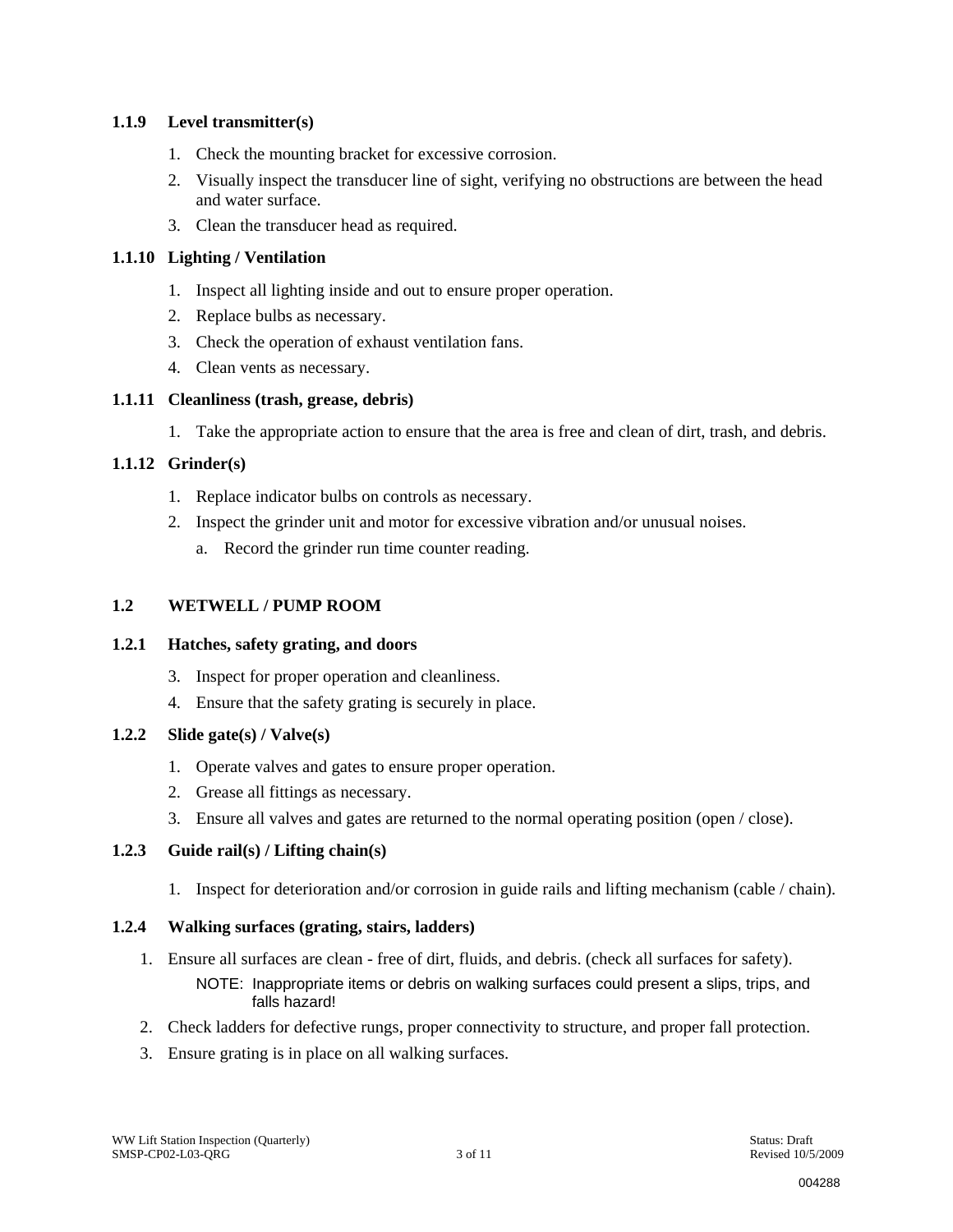#### **1.2.5 Float switch(s) – drywell / wetwell**

- 1. Trip float switch to confirm proper operation.
- 2. Clean float of trash and debris. NOTE: Notify Operations and ensure the appropriate alarms are being received.

#### **1.2.6 Fall safety device (harness, cable, davit)**

- 1. Inspect harness for defectiveness (rips, tears, signs of wear).
- 2. Visually inspect the cable and davit pole.
- 3. Replace equipment as necessary.

#### **1.2.7 Pneumatic equipment (air compressors, reserve tank)**

- 1. Inspect air compressor for leaks and proper operation.
- 2. Ensure unit is free from obstructions (no equipment pilled against, stacked around, etc.).

#### **1.2.8 Actuator(s)**

- 1. Operate actuators to ensure proper operation.
- 2. Grease all fittings as necessary. NOTE: Notify Operations and ensure the appropriate device position is being received.

#### **1.2.9 Level transmitter(s)**

- 1. Check the mounting bracket for excessive corrosion.
- 2. Visually inspect the transducer line of sight, verifying no obstructions are between the head and water surface.
- 3. Clean the transducer head as required.

#### **1.2.10 Lighting / Ventilation**

- 1. Inspect all lighting inside and out to ensure proper operation.
- 2. Replace bulbs as necessary.
- 3. Check the operation of exhaust ventilation fans.
- 4. Clean vents as necessary.

#### **1.2.11 Cleanliness (trash, grease, debris)**

1. Take the appropriate action to ensure that the area is free and clean of dirt, trash, and debris.

#### **1.2.12 Sump pump(s)**

- 1. Test sump pumps to ensure proper operation.
- 2. Clean sump hole as necessary.

#### **1.2.13 Pump(s)**

- 1. Test pumps to ensure proper operation.
	- a. Record the pump run time counter reading.
- 2. Inspect pumps for excessive vibration or unusual noise.
- 3. Grease all fittings as necessary.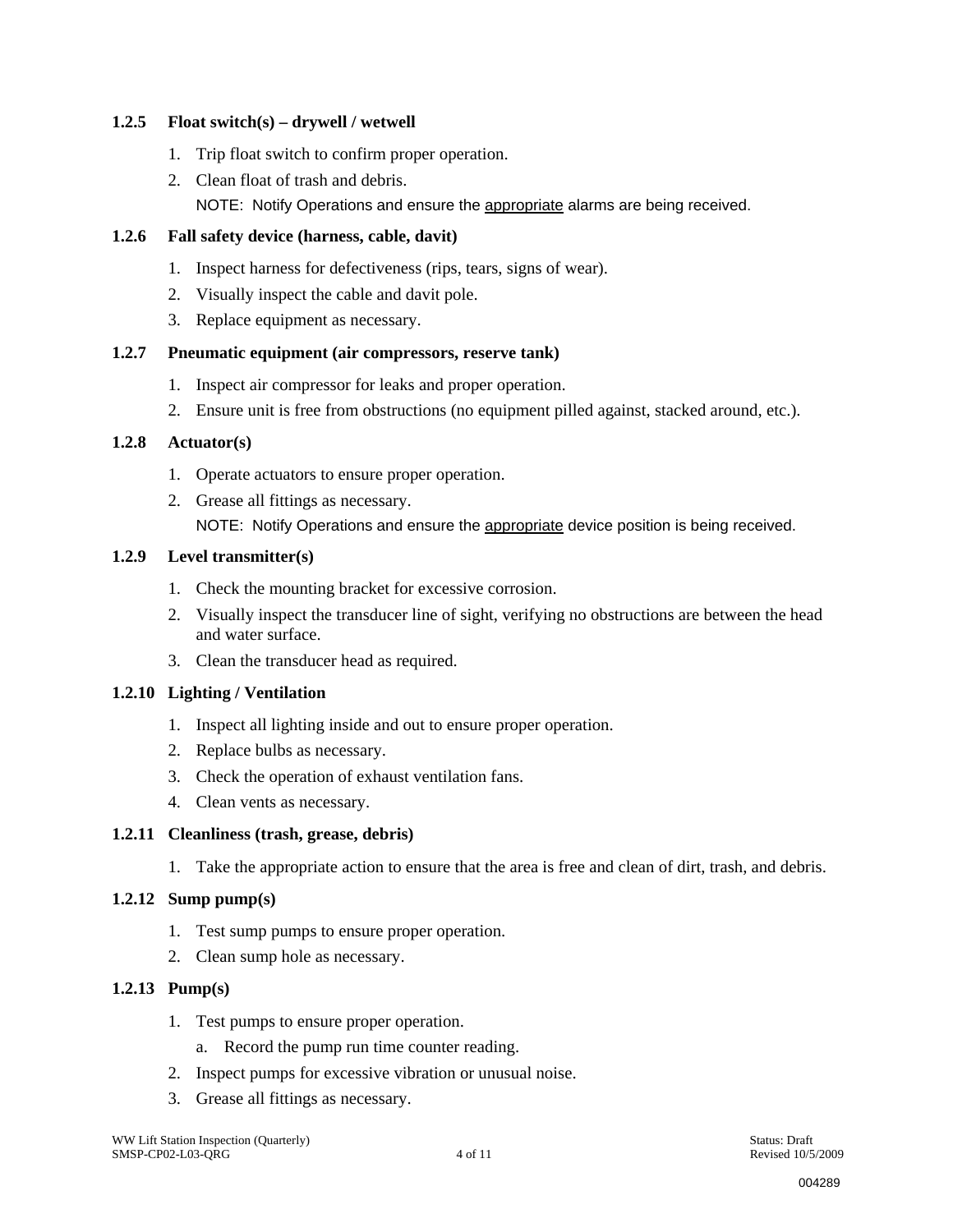#### **1.2.14 Motor(s)**

- 1. Test motors for proper operation
	- NOTE: Motor units can be tested in conjunction with the pump units.
- 2. Inspect motors for excessive vibration or unusual noise.
- 3. Grease all fitting as necessary.

#### **1.3 VALVE VAULT / PUMP ROOM VALVING**

#### **1.3.1 Hatches, safety grating, and doors**

- 1. Inspect for proper operation and cleanliness.
- 2. Ensure that the safety grating is securely in place.

#### **1.3.2 Isolation valve(s)**

- 1. Operate valves and gates to ensure proper operation. NOTE: Isolation valves should only be throttled when operated.
- 2. Grease all fittings as necessary.
- 3. Ensure all valves and gates are returned to the normal operating position (open / close).

#### **1.3.3 Air release valve(s)**

- 1. Inspect air release valves for proper operation
	- a. Ensure unit is releasing trapped air upon pump start.
	- b. Ensure unit is sealing off and not leaking by.
- 2. Flush unit as necessary

#### **1.3.4 Sump pump(s)**

- 1. Test sump pumps to ensure proper operation.
- 2. Clean sump hole as necessary.

#### **1.3.5 Walking surfaces (grating, stairs, ladders)**

- 1. Ensure all surfaces are clean free of dirt, fluids, and debris. (check all surfaces for safety). NOTE: Inappropriate items or debris on walking surfaces could present a slips, trips, and falls hazard!
- 2. Check ladders for defective rungs, proper connectivity to structure, and proper fall protection.
- 3. Ensure grating is in place on all walking surfaces.

#### **1.3.6 Float switch(s) – drywell / wetwell**

- 1. Trip float switch to confirm proper operation.
- 2. Clean float of trash and debris.

NOTE: Notify Operations and ensure the appropriate alarms are being received.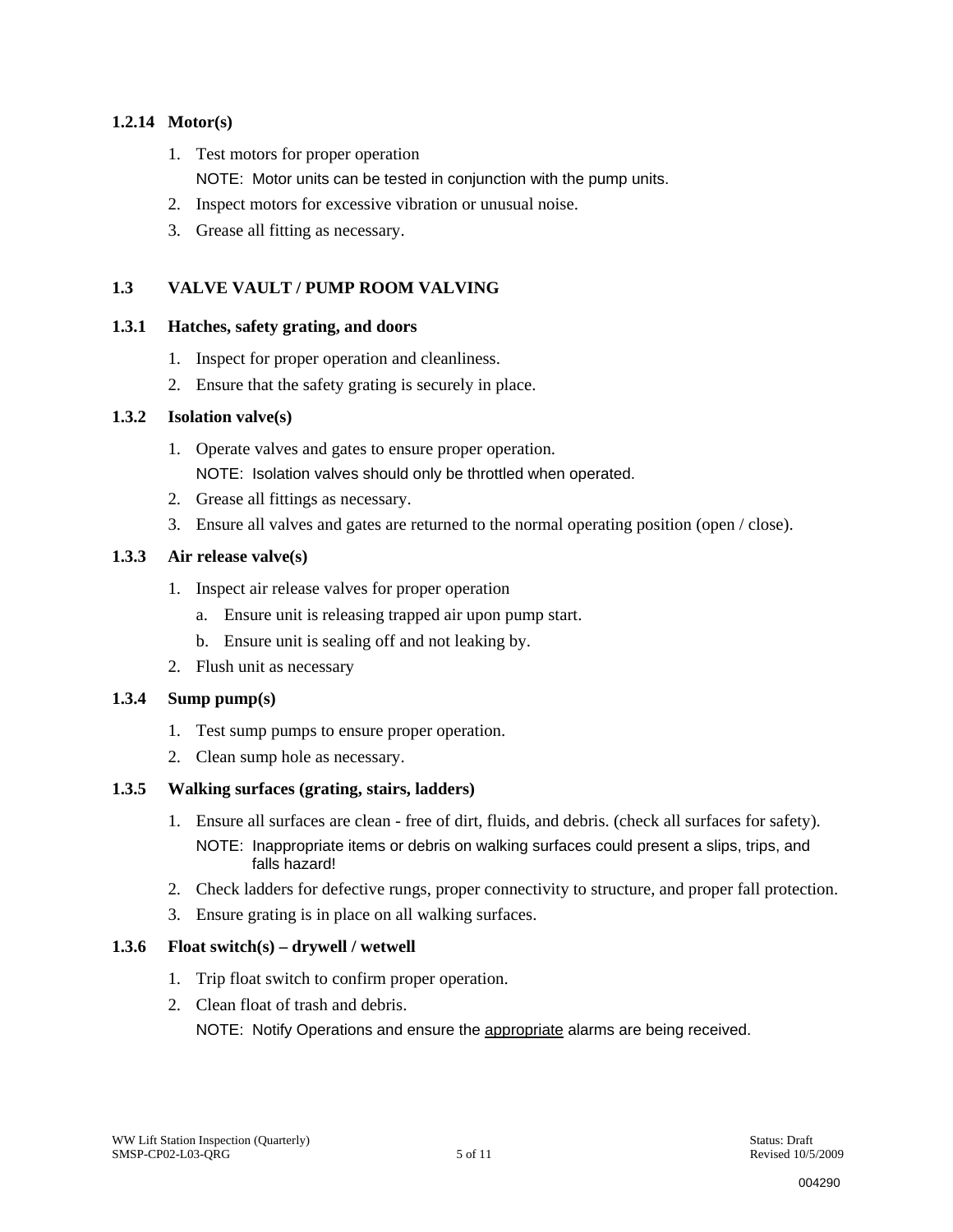#### **1.3.7 Fall safety device (harness, cable, davit)**

- 1. Inspect harness for defectiveness (rips, tears, signs of wear).
- 2. Visually inspect the cable and davit pole.
- 3. Replace equipment as necessary.

#### **1.3.8 Lighting / Ventilation**

- 1. Inspect all lighting inside and out to ensure proper operation.
- 2. Replace bulbs as necessary.
- 3. Check the operation of exhaust ventilation fans.
- 4. Clean vents as necessary.

#### **1.3.9 Cleanliness (trash, grease, debris)**

1. Take the appropriate action to ensure that the area is free and clean of dirt, trash, and debris.

#### **1.3.10 Check valve(s)**

- 1. Inspect check valves for proper operation.
	- a. Listen for signs of backflow when the valve is in a closed state.
- 2. Replace packing as necessary.

#### **1.3.11 Pressure instrumentation**

- 1. Inspect gauges for proper operation.
- 2. Inspection pressure transducers for proper operation.

#### **1.3.12 Piping and drainage**

- 1. Inspect piping for leaks.
- 2. Verify drains are clear of any obstructions.
	- a. Clean drains as necessary.

#### **1.4 EFFLUENT METER VAULT**

#### **1.4.1 Hatches, safety grating, and doors**

- 1. Inspect for proper operation and cleanliness.
- 2. Ensure that the safety grating is securely in place.

#### **1.4.2 Isolation valve(s)**

- 1. Operate valves and gates to ensure proper operation. NOTE: Isolation valves should only be throttled when operated.
- 2. Grease all fittings as necessary.
- 3. Ensure all valves and gates are returned to the normal operating position (open / close).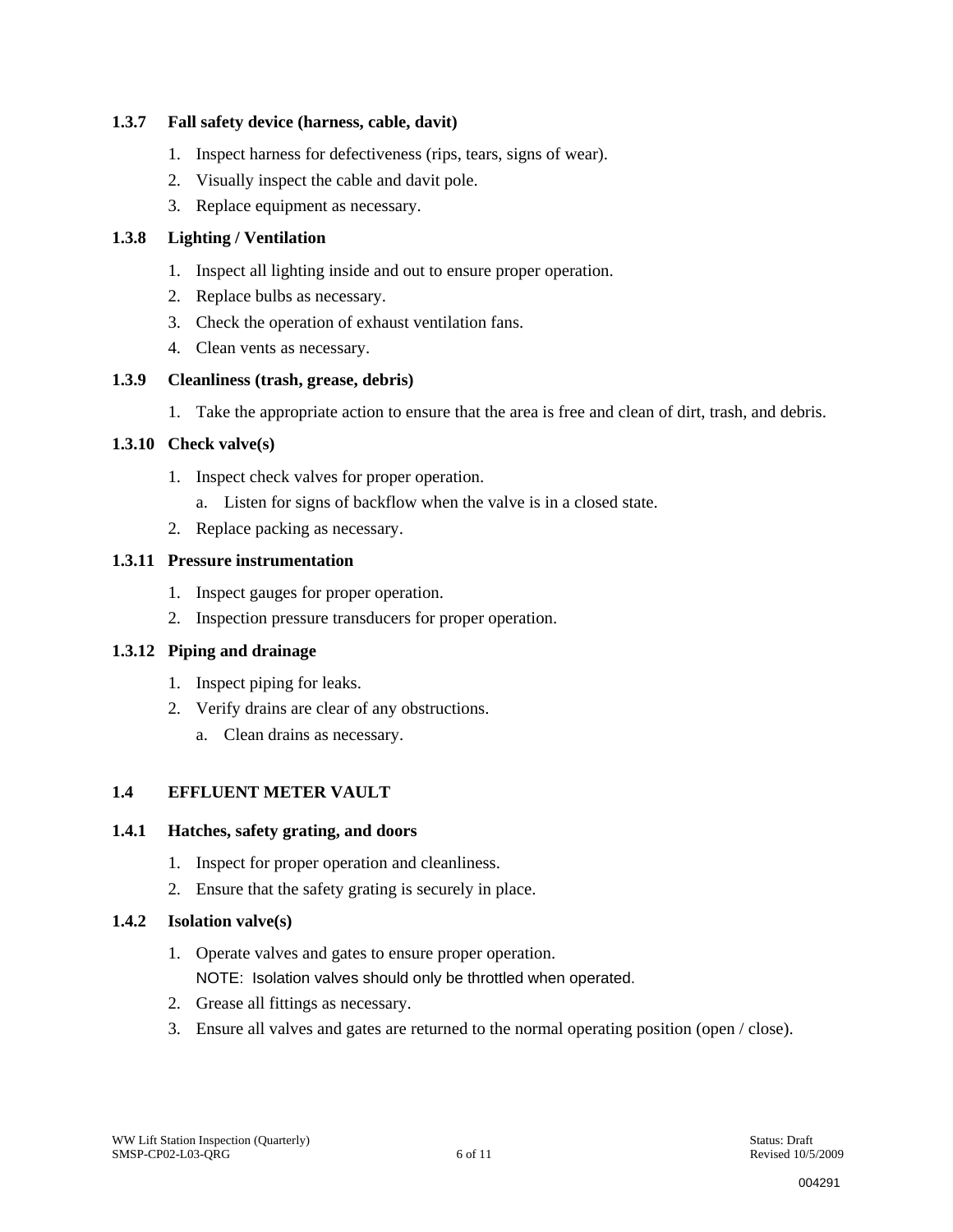#### **1.4.3 Sump pump(s)**

- 1. Test sump pumps to ensure proper operation.
- 2. Clean sump hole as necessary.

#### **1.4.4 Walking surfaces (grating, stairs, ladders)**

falls hazard!

- 1. Ensure all surfaces are clean free of dirt, fluids, and debris. (check all surfaces for safety). NOTE: Inappropriate items or debris on walking surfaces could present a slips, trips, and
- 2. Check ladders for defective rungs, proper connectivity to structure, and proper fall protection.
- 3. Ensure grating is in place on all walking surfaces.

#### **1.4.5 Float switch(s) – drywell / wetwell**

- 1. Trip float switch to confirm proper operation.
- 2. Clean float of trash and debris.

NOTE: Notify Operations and ensure the appropriate alarms are being received.

#### **1.4.6 Lighting / Ventilation**

- 1. Inspect all lighting inside and out to ensure proper operation.
- 2. Replace bulbs as necessary.
- 3. Check the operation of exhaust ventilation fans.
- 4. Clean vents as necessary.

#### **1.4.7 Cleanliness (trash, grease, debris)**

1. Take the appropriate action to ensure that the area is free and clean of dirt, trash, and debris.

#### **1.4.8 Piping and drainage**

- 1. Inspect piping for leaks.
- 2. Verify drains are clear of any obstructions.
	- a. Clean drains as necessary.

#### **1.4.9 Flow meter & signal converter**

- 1. Start facility pumps to discharge flow through the flow meter.
	- a. Visually inspect the signal converter display to confirm a flow reading.
	- b. Confirm the reading changes as the pump speed changes (VFD on/off).

#### **1.4.10 Effluent meter totalizer**

1. Record the flow meter totalizer reading.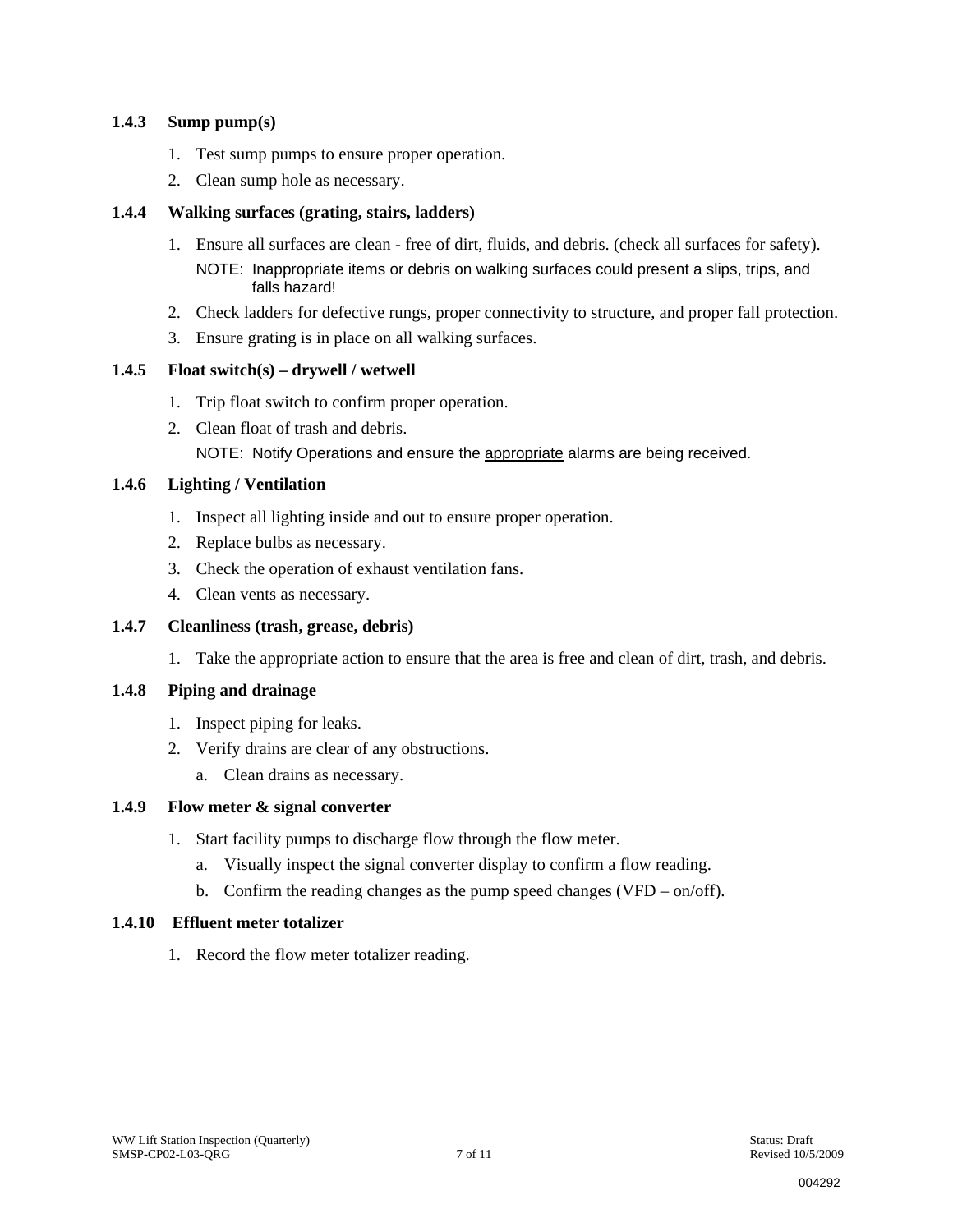#### **1.5 ODOR CONTROL**

#### **1.5.1 Monitor(s) – Lower Explosive Limit (LEL) and Hydrogen Sulfide**

- 1. Inspect monitors for proper operation.
- 2. Calibrate monitors as necessary

#### **1.5.2 Chemical feed enclosure and components**

- 1. Inspect chemical pump to ensure proper operation.
- 2. Inspect enclosure components (piping, fitting, etc.) for leaks.
- 3. Clean enclosure.

#### **1.5.3 Chemical storage containment**

1. Inspect containment for cracks, leakage, or damage.

#### **1.5.4 Chemical feed tank / level**

- 1. Inspect chemical tank for leaks.
- 2. Ensure appurtenances are properly secured and in proper operation (i.e. level indicator, hatch, suction piping, discharge piping).
- 3. Record the tank level in feet.

#### **1.5.5 Chemical feed rate**

- 1. Perform a chemical pump draw down via the graduated cylinder.
- 2. Record the chemical pump feed rate in gallons per day (GPD).

#### **1.5.6 Terminal Manhole Monitoring**

- 1. Obtain a wastewater grab sample from the terminal manhole waste stream.
	- a. Perform a Nitrate test and record the reading
	- b. Perform a Hydrogen Sulfide test and record the reading
	- c. Perform a Ph test and record the reading
		- NOTE: Coordinate with the wastewater system team leader on results obtained to determine if adjustments need to be made to the facilities chemical feed rate.

#### **1.5.7 Chemical feed building**

- 1. Inspect chemical feed building for structural integrity and cleanliness.
- 2. Inspect lighting for proper operation and replace as necessary.
- 3. Ensure proper operation of exhaust fan ventilation.

#### **1.5.8 Chemical feed piping and valve(s)**

1. Inspect piping and valves for leaks.

#### **1.5.9 Carbon vessel and media sample (air scrubber)**

- 1. Inspect motor / fan unit for proper operation.
- 2. Perform a quick sniff test on discharge air for increased odor.
- 3. Pull grab sample for analysis as necessary.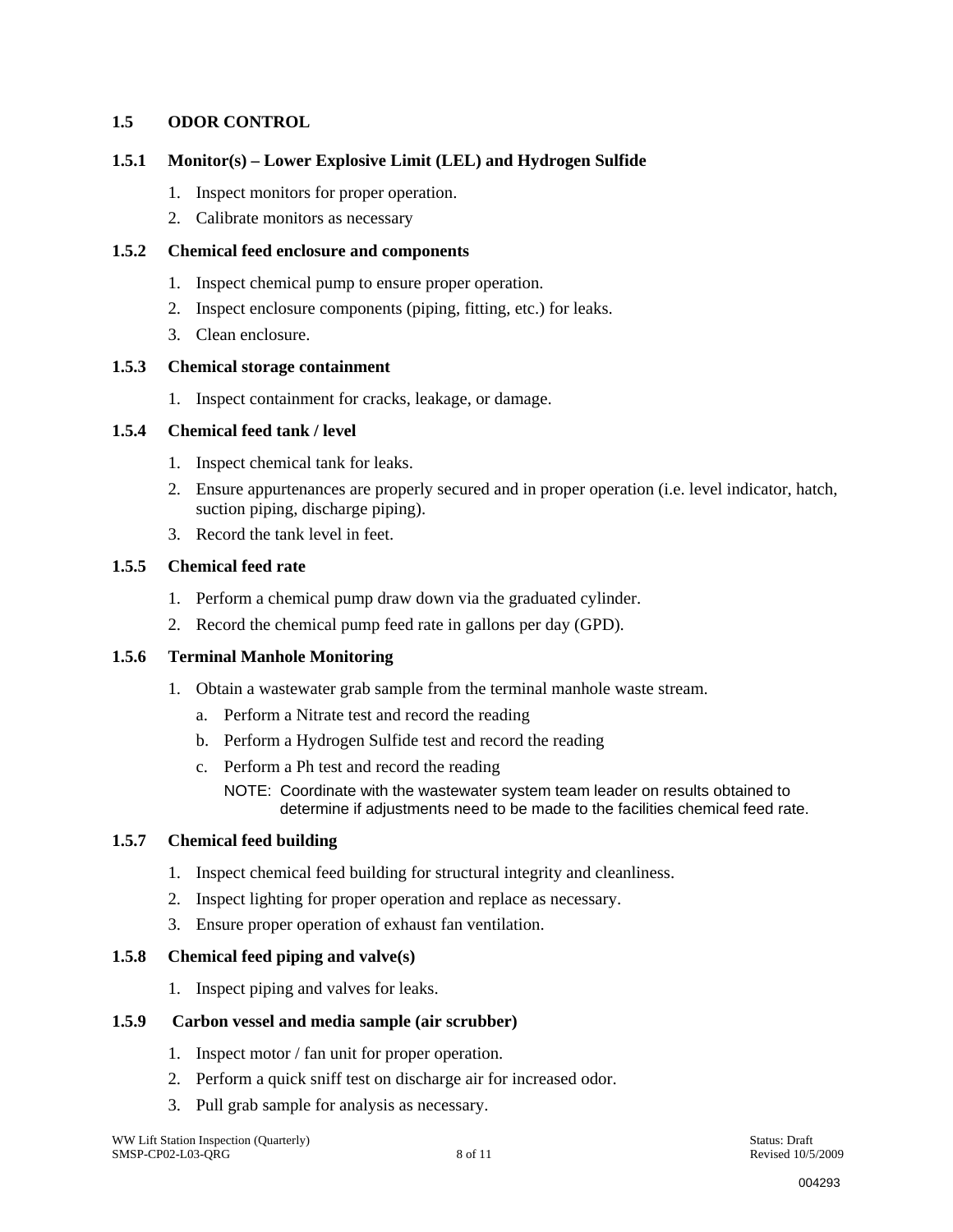#### **1.6 ELEC. BUILDING – CONTROL PANEL – SCADA PANEL – (RELATED EQUIPMENT)**

#### **1.6.1 Entrance door(s) and locking mechanisms**

1. Ensure doors open, close, and lock properly.

#### **1.6.2 Climate control**

- 1. Inspect exhaust fans, heaters, and HVAC units for proper operation.
- 2. Change filter in HVAC unit as necessary.

#### **1.6.3 Emergency transfer switch**

- 1. Replace indicator bulbs as necessary.
	- a. Note the type of bulb utilized.

#### **1.6.4 TVSS monitor (indicator lights)**

1. Check indicator lights to ensure unit is operating properly. NOTE: GREEN indicates good – RED indicates a fault.

#### **1.6.5 Lighting / Ventilation**

- 1. Inspect all lighting inside and out to ensure proper operation.
- 2. Replace bulbs as necessary.
- 3. Check the operation of exhaust ventilation fans.
- 4. Clean vents as necessary.

#### **1.6.6 Cleanliness (trash, grease, debris)**

1. Take the appropriate action to ensure that the area is free and clean of dirt, trash, and debris.

#### **1.6.7 Motor control center components**

- 1. Replace indicator bulbs as necessary.
	- a. Note the type of bulb utilized.

#### **1.6.8 SCADA panel**

- 1. Turn off main power to the cabinet and check the UPS unit for proper operation.
- 2. Look for signs of excessive heat on components and wiring.
- 3. Clean the inside and outside of the enclosure as necessary.

#### **1.7 SITE MISCELLANEOUS**

#### **1.7.1 Security (fence, locks, hatches, enclosures)**

1. Check fence, locks, hatches, enclosures, etc. for any abnormalities (tree on fence, fence cut, lock unlocked, door left open, hatches open, etc.)

NOTE: Report any abnormality to the wastewater system team leader.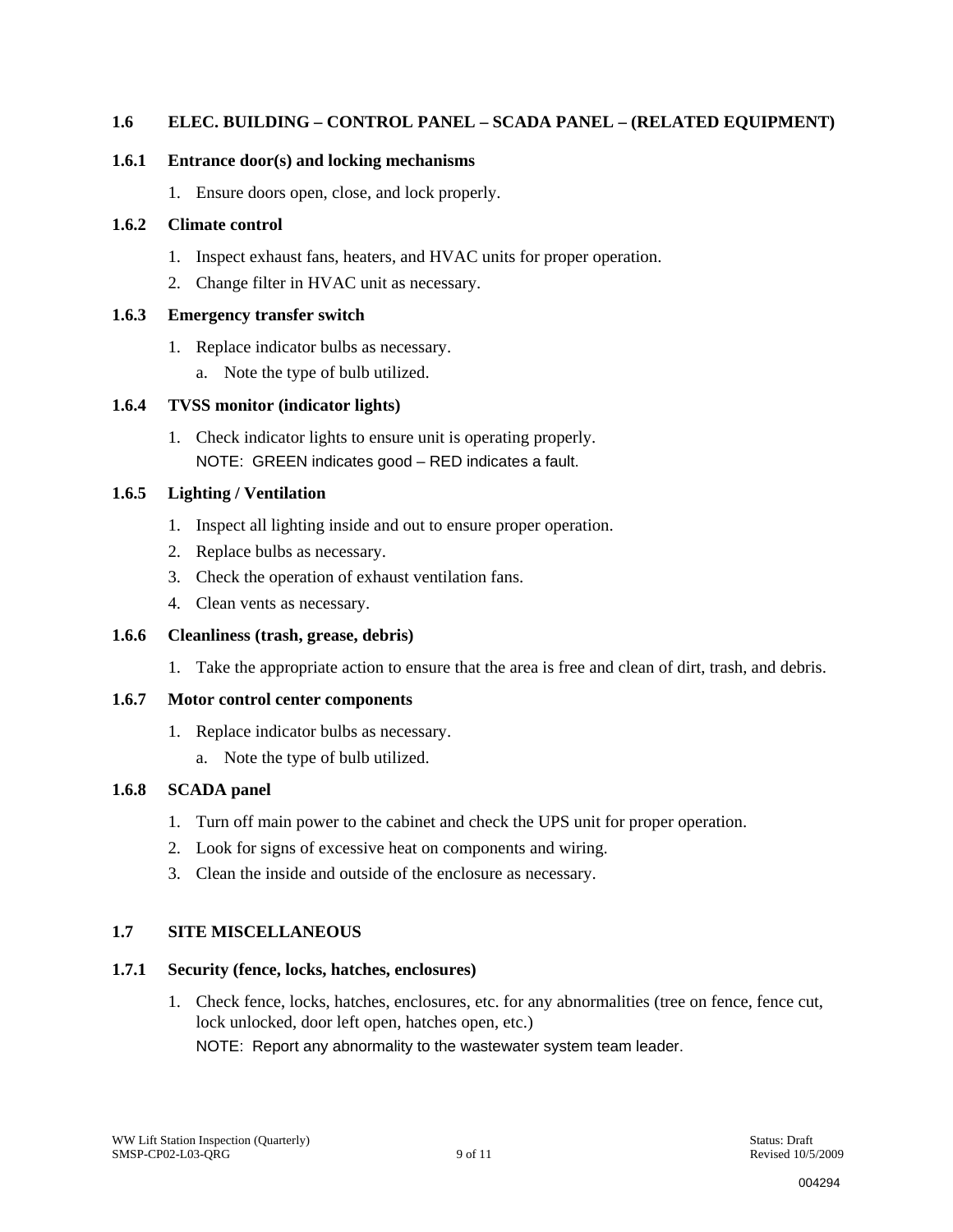#### **1.7.2 Exterior lighting**

1. Check area lighting for burned lamps and replace as necessary.

#### **1.7.3 Generator (oil, fuel, coolant, etc.)**

- 1. Check fluid levels and replenish as necessary.
- 2. Visually inspect belts and hoses.

#### **1.7.4 Emergency lighting**

- 1. Check emergency light to verify proper operation.
	- a. Depress the test switch for  $60 90$  seconds to simulate a power outage.
	- b. This should illuminate the emergency lamp heads and turn off the indicator light.
- 2. Replace any lamps or fixtures that are not working properly.

#### **1.7.5 Fire extinguisher(s)**

- 1. Perform a visual inspection of the fire extinguisher.
	- a. Ensure that the pin has not been pulled.
	- b. Check gauge and verify that the needle is within the normal operating range.
	- c. Ensure hose end are not obstructed.
	- d. Turn the unit upside down several times to ensure contents are not compacted.
- 2. Initial the inspection tag. NOTE: Immediately remove the unit from service if damaged and replace with a new unit.

#### **1.7.6 Site aesthetics (cleanliness)**

- 1. Perform a survey of the facility grounds.
- 2. Remove any trash or debris.
- 3. Report any abnormalities.

#### **1.7.7 Backflow preventer**

- 1. Visually check the backflow device for leakage.
- 2. Report as necessary.

#### **1.7.8 Miscellaneous control panels**

- 1. Replace indicator bulbs as necessary.
	- a. Note the type of bulb utilized.

#### **1.7.9 Air compressor(s) – Pressure Vessels**

- 1. Inspect air compressor for leaks and proper operation.
- 2. Ensure unit is free from obstructions (no equipment pilled against, stacked around, etc.).

#### **1.7.10 Signs / Placards**

- 1. Visually check the facility for proper signage and labeling.
- 2. Replace and necessary.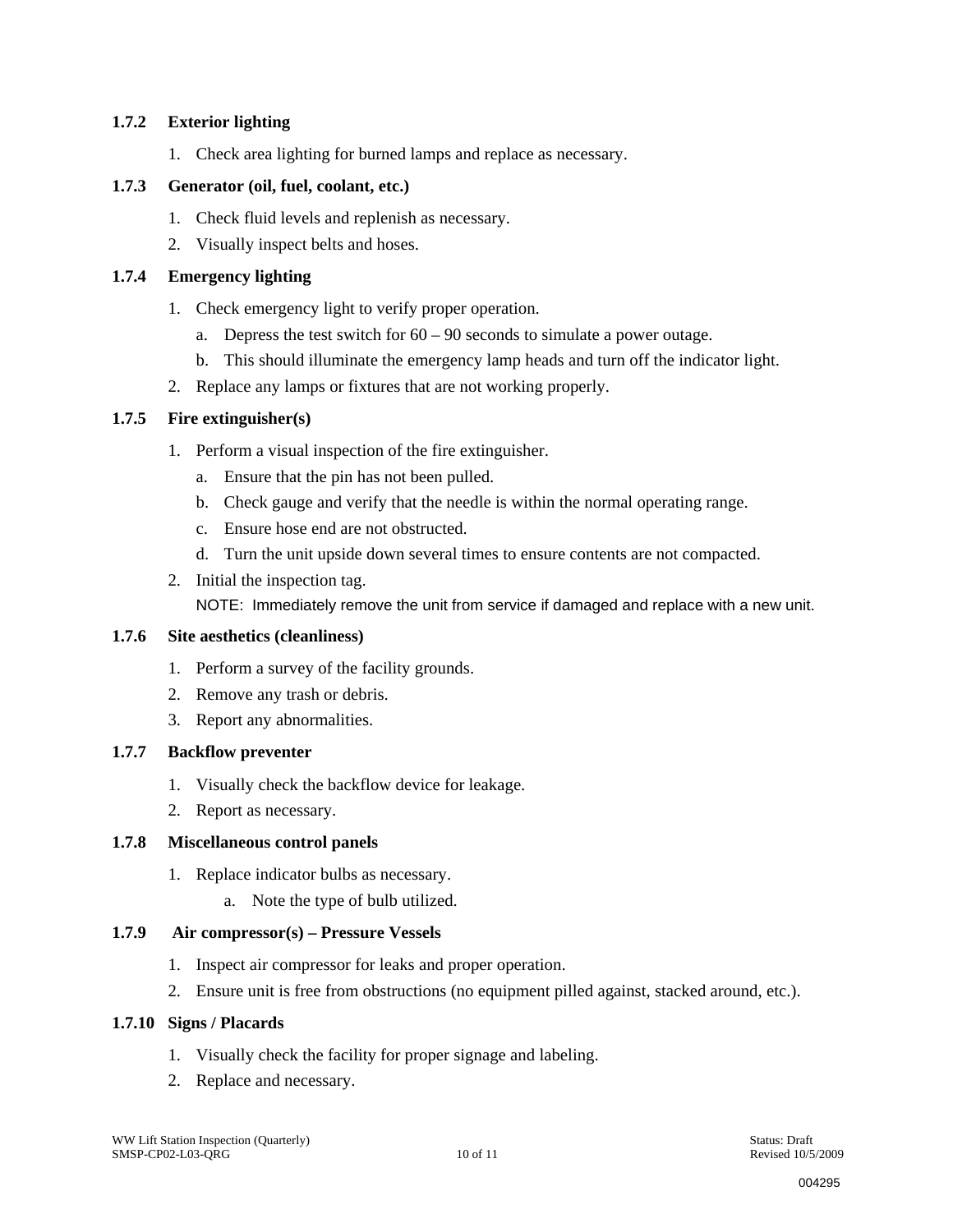## **2.0 APPENDIXES**

### **2.1 APPENDIX A: WW LIFT STATION QTRLY INSP CKLIST**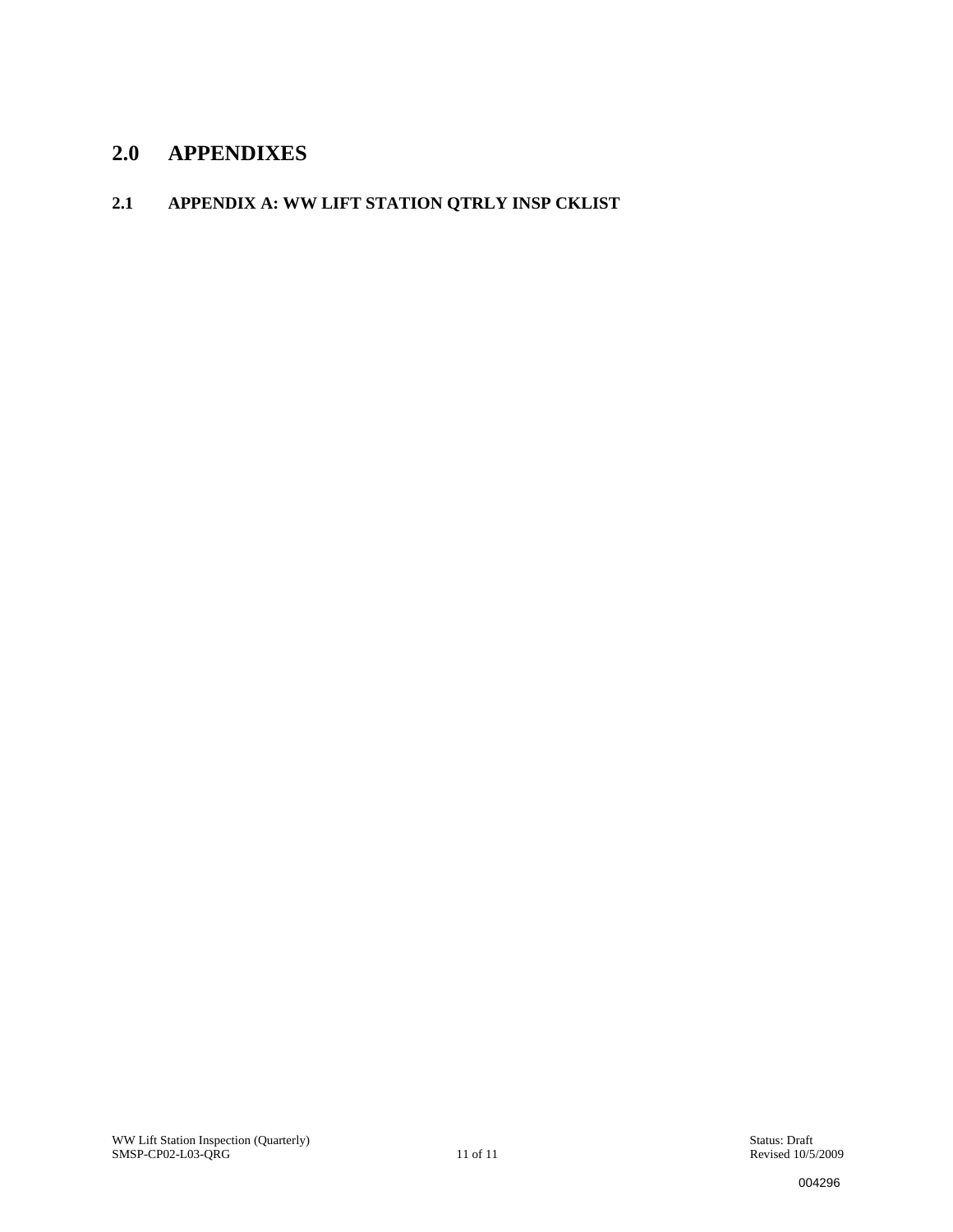

## **Quick Reference Guide: Wastewater Storage Facility Inspection (Monthly)**

| <b>Core Process: SMSP Preventive Maintenance</b> | <b>Document Status: Draft</b>     |
|--------------------------------------------------|-----------------------------------|
| <b>Department:</b> Systems Operations, 81        | <b>Approved by: Brad Brummett</b> |
| <b>Owner: SMSP Supervisor</b>                    | <b>Issued Date:</b>               |

The wastewater (WW) storage facility inspection will cover several operational areas of the facility. Utilize this quick reference guide to determine the area to be inspected and the tasks to take place.

When conducting inspections, a WW SCADA alarm could be generated. Ensure that proper communications takes place prior to performing the inspection and notify the coordinating monitoring location.

**Note** When attention of an inspection is required due to an alarm or out-of-service state, SMSP will notify and inform SOS of any actions taken place to remedy the alarm and/or of any effected equipment.

| If alarm inspection area is                                             | <b>Refer to section</b> |
|-------------------------------------------------------------------------|-------------------------|
| <b>Diversion Structure</b>                                              | 1.1                     |
| <b>Grinder Well</b>                                                     | 1.2                     |
| Wet Well                                                                | 1.3                     |
| <b>Valve Vault</b>                                                      | 1.4                     |
| <b>Influent Meter – Vault</b>                                           | 1.5                     |
| <b>Effluent Meter – Vault</b>                                           | 1.6                     |
| <b>Odor Control</b>                                                     | 1.7                     |
| Electrical Building – Control Panel – SCADA Panel and Related Equipment | 1.8                     |
| <b>Storage Tank</b>                                                     | 1.9                     |
| <b>Site Miscellaneous</b>                                               | 1.10                    |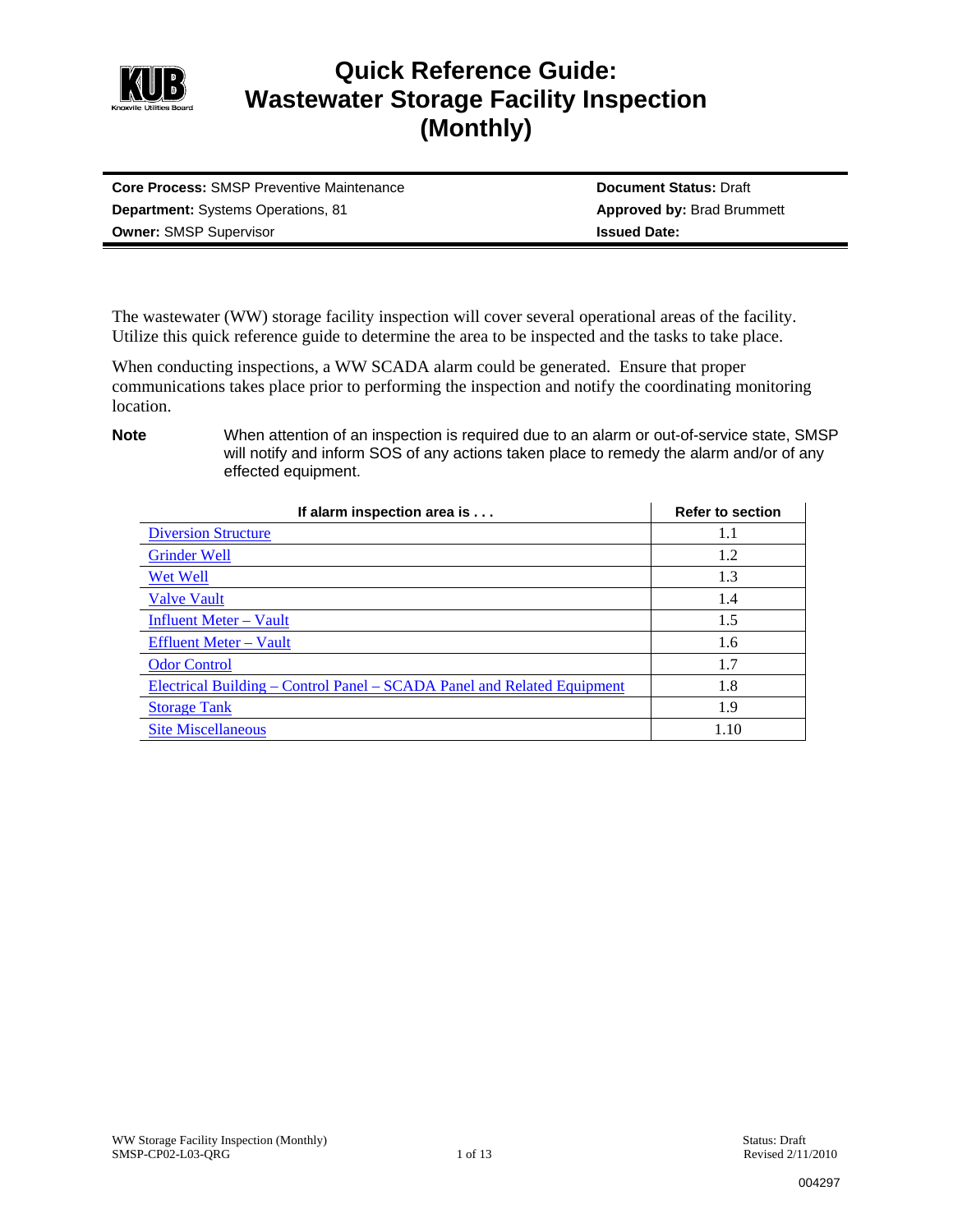## **1.0 PROCEDURES FOR SPECIFIC INSPECTIONS**

#### **1.1 DIVERSION STRUCTURE**

#### **1.1.1 Security (fence, locks, hatches, enclosures)**

1. Check fence, locks, hatches, enclosures, etc. for any abnormalities (tree on fence, fence cut, lock unlocked, door left open, hatches open, etc.)

NOTE: Report any abnormality to the wastewater system team leader.

#### **1.1.2 Hatches, safety grating, and doors**

- 1. Inspect for proper operation and cleanliness.
- 2. Ensure that the safety grating is securely in place.

#### **1.1.3 Slide gate(s) / Valve(s)**

- 1. Operate valves and gates to ensure proper operation.
- 2. Grease all fittings as necessary.
- 3. Ensure all valves and gates are returned to the normal operating position (open / close).

#### **1.1.4 Level transmitter(s)**

- 1. Check the mounting bracket for excessive corrosion.
- 2. Visually inspect the transducer line of sight, verifying no obstructions are between the head and water surface.
- 3. Clean the transducer head as required.

#### **1.1.5 Site aesthetics (cleanliness)**

- 1. Perform a survey of the facility grounds.
- 2. Remove any trash or debris.
- 3. Report any abnormalities.

#### **1.1.6 Actuator(s)**

- 1. Operate actuators to ensure proper operation.
- 2. Grease all fittings as necessary. NOTE: Notify Operations and ensure the appropriate device position is being received.

#### **1.1.7 Cleanliness (trash, grease, debris)**

- 1. Open hatches to inspect the weir and channel
- 2. Take the appropriate action to ensure that the structure is free and clean of dirt, trash, and debris.
- 3. Wash down as necessary.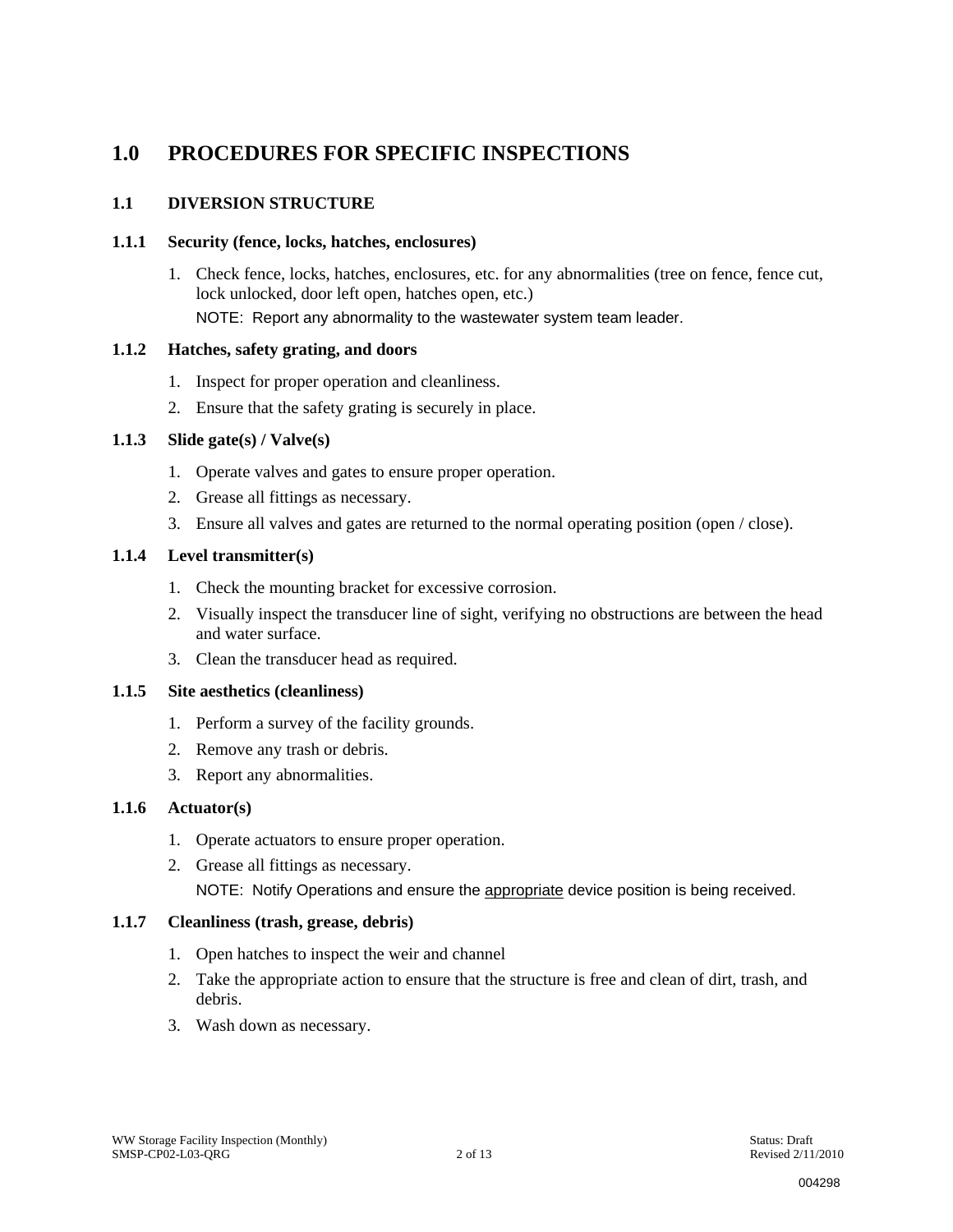#### **1.2 GRINDER WELL**

#### **1.2.1 Hatches, safety grating, and doors**

- 1. Inspect for proper operation and cleanliness.
- 2. Ensure that the safety grating is securely in place.

#### **1.2.2 Actuator(s)**

- 1. Operate actuators to ensure proper operation.
- 2. Grease all fittings as necessary. NOTE: Notify Operations and ensure the appropriate device position is being received.

#### **1.2.3 Level transmitter(s)**

- 1. Check the mounting bracket for excessive corrosion.
- 2. Visually inspect the transducer line of sight, verifying no obstructions are between the head and water surface.
- 3. Clean the transducer head as required.

#### **1.2.4 Grinder(s)**

- 1. Replace indicator bulbs on controls as necessary.
- 2. Inspect the grinder unit and motor for excessive vibration and/or unusual noises.
	- a. Record the grinder run time counter reading.

#### **1.2.5 Slide gate(s) / Valve(s)**

- 1. Operate valves and gates to ensure proper operation.
- 2. Grease all fittings as necessary.
- 3. Ensure all valves and gates are returned to the normal operating position (open / close).

#### **1.2.6 Guide rail(s) / Lifting chain(s)**

1. Inspect for deterioration and/or corrosion in guide rails and lifting mechanism (cable / chain).

#### **1.2.7 Cleanliness (trash, grease, debris)**

- 1. Open hatches to inspect the channel(s).
- 2. Take the appropriate action to ensure that the structure is free and clean of dirt, trash, and debris.
- 3. Wash down as necessary.

#### **1.3 WET WELL**

#### **1.3.1 Hatches, safety grating, and doors**

- 1. Inspect for proper operation and cleanliness.
- 2. Ensure that the safety grating is securely in place.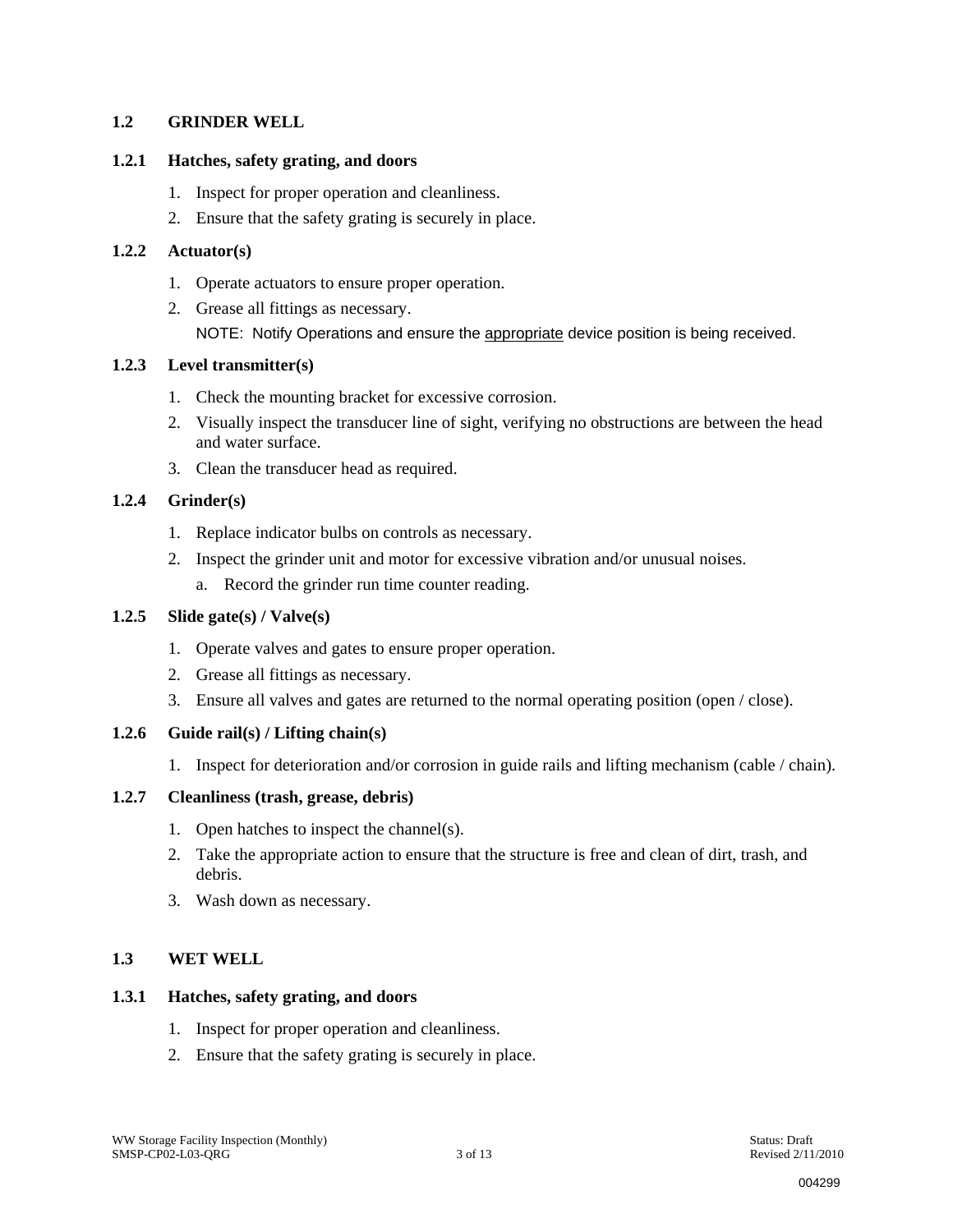#### **1.3.2 Actuator(s)**

- 1. Operate actuators to ensure proper operation.
- 2. Grease all fittings as necessary.
	- NOTE: Notify Operations and ensure the appropriate device position is being received.

#### **1.3.3 Level transmitter(s)**

- 1. Check the mounting bracket for excessive corrosion.
- 2. Visually inspect the transducer line of sight, verifying no obstructions are between the head and water surface.
- 3. Clean the transducer head as required.

#### **1.3.4 Process pump(s)**

- 1. Test pumps to ensure proper operation.
	- a. Record the pump run time counter reading.
- 2. Inspect pumps for excessive vibration or unusual noise.

#### **1.3.5 Sump pump(s)**

- 1. Test pumps to ensure proper operation.
	- a. Record the pump run time counter reading.
- 2. Inspect pumps for excessive vibration or unusual noise.
- 3. Clean sump hole as necessary.

#### **1.3.6 Slide gate(s) / Valve(s)**

- 1. Operate valves and gates to ensure proper operation.
- 2. Grease all fittings as necessary.
- 3. Ensure all valves and gates are returned to the normal operating position (open / close).

#### **1.3.7 Guide rail(s) / Lifting chain(s)**

1. Inspect for deterioration and/or corrosion in guide rails and lifting mechanism (cable / chain).

#### **1.3.8 Float switch(s) – high / low**

- 1. Trip float switch to confirm proper operation.
- 2. Clean float of trash and debris. NOTE: Notify Operations and ensure the appropriate alarms are being received.

#### **1.3.9 Cleanliness (trash, grease, debris)**

- 1. Open hatches to inspect the wet well(s).
- 2. Take the appropriate action to ensure that the structure is free and clean of dirt, trash, and debris.
- 3. Wash down as necessary.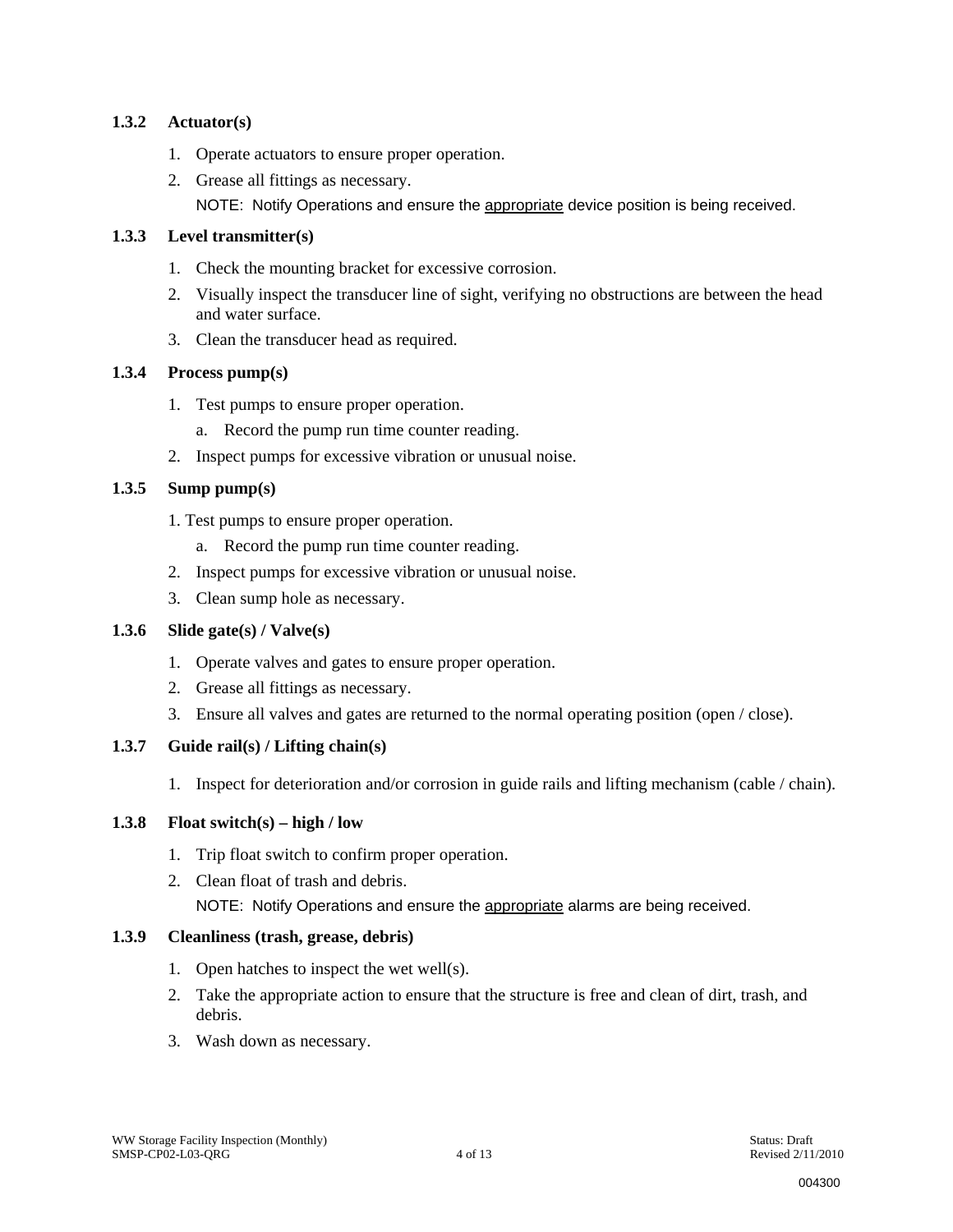#### **1.4 VALVE VAULT**

#### **1.4.1 Hatches, safety grating, and doors**

- 1. Inspect for proper operation and cleanliness.
- 2. Ensure that the safety grating is securely in place.

#### **1.4.2 Lighting / Ventilation**

- 1. Inspect all lighting inside and out to ensure proper operation.
	- a. Replace bulbs as necessary.
- 2. Check the operation of exhaust ventilation fans.
	- a. Clean vents as necessary.

#### **1.4.3 Isolation valve(s)**

- 1. Operate valves and gates to ensure proper operation. NOTE: Isolation valves should only be throttled when operated.
- 2. Grease all fittings as necessary.
- 3. Ensure all valves and gates are returned to the normal operating position (open / close).

#### **1.4.4 Air release valve(s)**

- 1. Inspect air release valves for proper operation
	- a. Ensure unit is releasing trapped air upon pump start.
	- b. Ensure unit is sealing off and not leaking by.
- 2. Flush unit as necessary

#### **1.4.5 Walking surfaces (grating, stairs, ladders)**

- 1. Ensure all surfaces are clean free of dirt, fluids, and debris. (check all surfaces for safety). NOTE: Inappropriate items or debris on walking surfaces could present a slips, trips, and falls hazard!
- 2. Check ladders for defective rungs, proper connectivity to structure, and proper fall protection.
- 3. Ensure grating is in place on all walking surfaces.

#### **1.4.6 Cleanliness (trash, grease, debris)**

1. Take the appropriate action to ensure that the area is free and clean of dirt, trash, and debris.

#### **1.4.7 Entrance door(s) and locking mechanisms**

1. Ensure doors open, close, and lock properly.

#### **1.4.8 Check valve(s)**

- 1. Inspect check valves for proper operation.
	- a. Listen for signs of backflow when the valve is in a closed state.
- 2. Replace packing as necessary.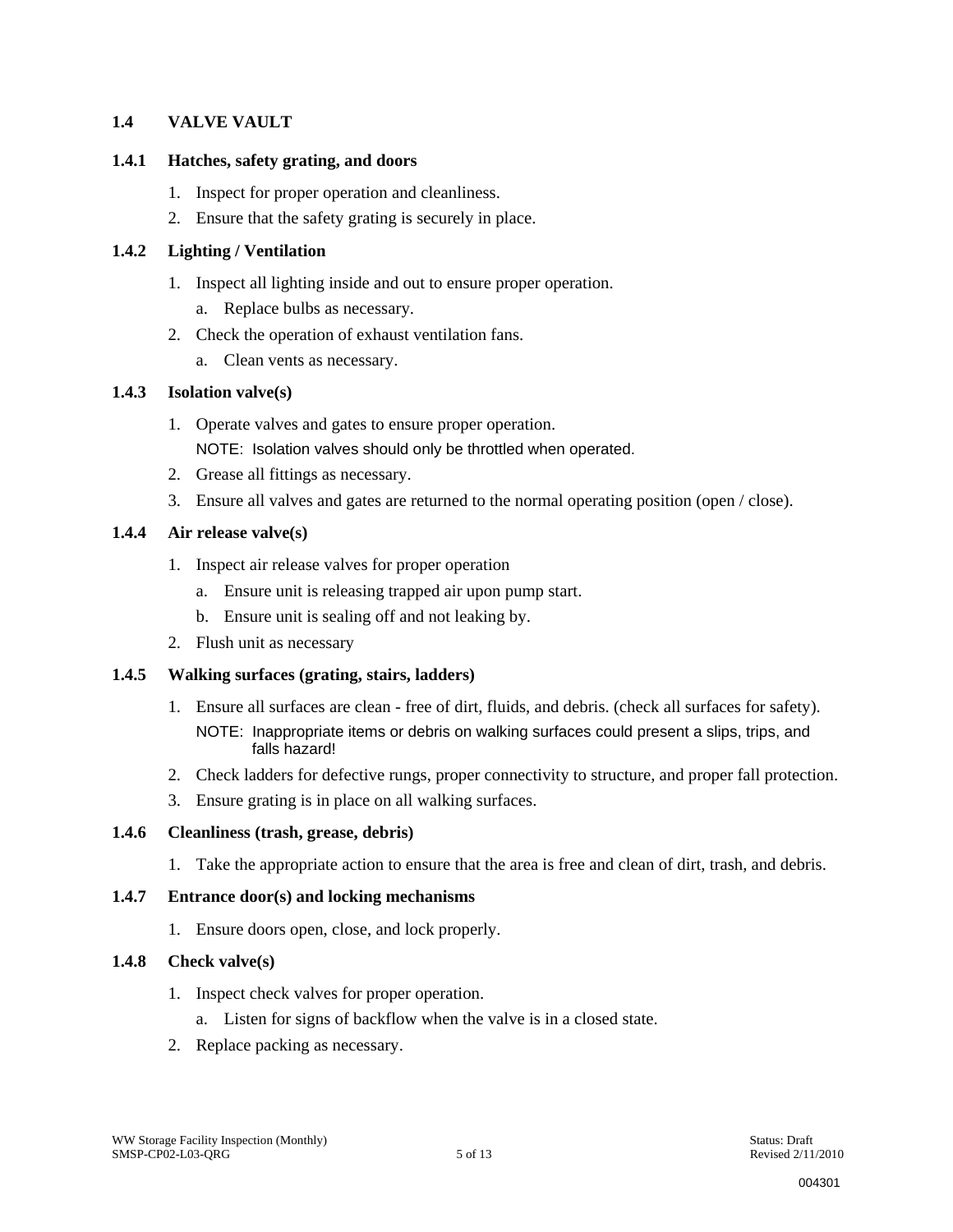#### **1.4.9 Pressure instrumentation**

- 1. Inspect gauges for proper operation.
- 2. Inspection pressure transducers for proper operation.

#### **1.4.10 Piping and drainage**

- 1. Inspect piping for leaks.
- 2. Verify drains are clear of any obstructions.
	- a. Clean drains as necessary.

#### **1.5 INFLUENT METER – VAULT**

#### **1.5.1 Hatches, safety grating, and doors**

- 1. Inspect for proper operation and cleanliness.
- 2. Ensure that the safety grating is securely in place.

#### **1.5.2 Lighting / Ventilation**

- 1. Inspect all lighting inside and out to ensure proper operation.
	- a. Replace bulbs as necessary.
- 2. Check the operation of exhaust ventilation fans.
	- a. Clean vents as necessary.

#### **1.5.3 Isolation valve(s)**

- 1. Operate valves and gates to ensure proper operation. NOTE: Isolation valves should only be throttled when operated.
- 2. Grease all fittings as necessary.
- 3. Ensure all valves and gates are returned to the normal operating position (open / close).

#### **1.5.4 Pressure instrumentation**

- 1. Inspect gauges for proper operation.
- 2. Inspection pressure transducers for proper operation.

#### **1.5.5 Cleanliness (trash, grease, debris)**

1. Take the appropriate action to ensure that the area is free and clean of dirt, trash, and debris.

#### **1.5.6 Influent meter totalizer**

1. Record the flow meter totalizer reading.

#### **1.5.7 Flow meter & signal converter**

- 1. Start facility pumps to discharge flow through the flow meter.
	- a. Visually inspect the signal converter display to confirm a flow reading.
	- b. Confirm the reading changes as the pump speed changes (VFD on/off).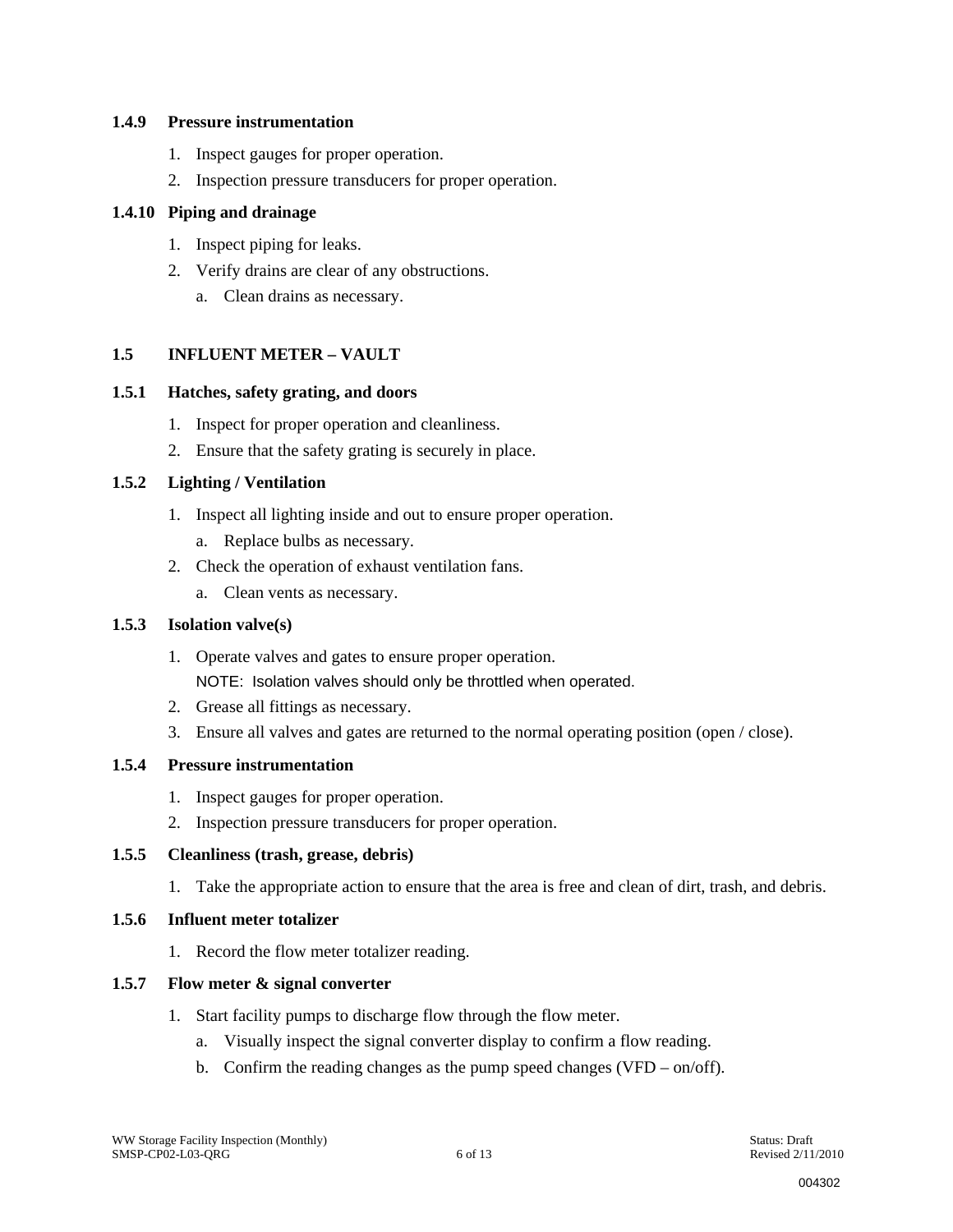#### **1.5.8 Actuator(s)**

- 1. Operate actuators to ensure proper operation.
- 2. Grease all fittings as necessary. NOTE: Notify Operations and ensure the appropriate device position is being received.

#### **1.5.9 Tank drain valve**

- 1. Check valve for proper operation.
- 2. Ensure position indicator is reading properly and accurate (0% 100%)

#### **1.5.10 Piping and drainage**

- 1. Inspect piping for leaks.
- 2. Verify drains are clear of any obstructions.
	- a. Clean drains as necessary.

#### **1.5.11 Walking surfaces (grating, stairs, ladders)**

- 1. Ensure all surfaces are clean free of dirt, fluids, and debris. (check all surfaces for safety). NOTE: Inappropriate items or debris on walking surfaces could present a slips, trips, and falls hazard!
- 2. Check ladders for defective rungs, proper connectivity to structure, and proper fall protection.
- 3. Ensure grating is in place on all walking surfaces.

#### **1.6 EFFLUENT METER – VAULT**

#### **1.6.1 Hatches, safety grating, and doors**

- 1. Inspect for proper operation and cleanliness.
- 2. Ensure that the safety grating is securely in place.

#### **1.6.2 Lighting / Ventilation**

- 1. Inspect all lighting inside and out to ensure proper operation.
	- a. Replace bulbs as necessary.
- 2. Check the operation of exhaust ventilation fans.
	- a. Clean vents as necessary.

#### **1.6.3 Isolation valve(s)**

- 1. Operate valves and gates to ensure proper operation. NOTE: Isolation valves should only be throttled when operated.
- 2. Grease all fittings as necessary.
- 3. Ensure all valves and gates are returned to the normal operating position (open / close).

#### **1.6.4 Cleanliness (trash, grease, debris)**

1. Take the appropriate action to ensure that the area is free and clean of dirt, trash, and debris.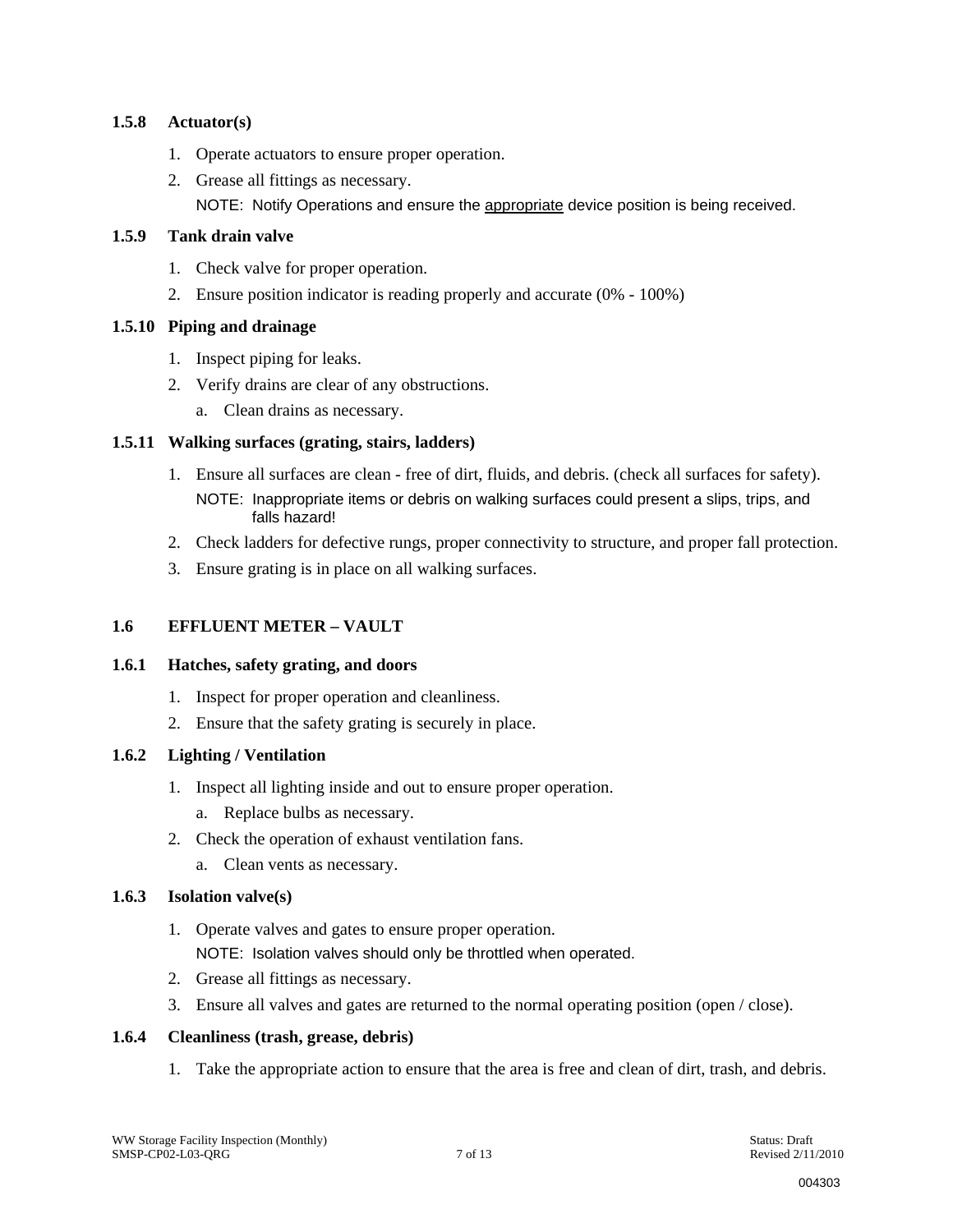#### **1.6.5 Entrance door(s) and locking mechanisms**

1. Ensure doors open, close, and lock properly.

#### **1.6.6 Influent meter totalizer**

1. Record the flow meter totalizer reading.

#### **1.6.7 Flow meter & signal converter**

- 1. Start facility pumps to discharge flow through the flow meter.
	- a. Visually inspect the signal converter display to confirm a flow reading.
	- b. Confirm the reading changes as the pump speed changes (VFD on/off).

#### **1.6.8 Actuator(s)**

- 1. Operate actuators to ensure proper operation.
- 2. Grease all fittings as necessary. NOTE: Notify Operations and ensure the appropriate device position is being received.

#### **1.6.9 Tank drain valve**

- 1. Check valve for proper operation.
- 2. Ensure position indicator is reading properly and accurate (0% 100%)

#### **1.6.10 Piping and drainage**

- 1. Inspect piping for leaks.
- 2. Verify drains are clear of any obstructions.
	- a. Clean drains as necessary.

#### **1.6.11 Walking surfaces (grating, stairs, ladders)**

- 1. Ensure all surfaces are clean free of dirt, fluids, and debris. (check all surfaces for safety). NOTE: Inappropriate items or debris on walking surfaces could present a slips, trips, and falls hazard!
- 2. Check ladders for defective rungs, proper connectivity to structure, and proper fall protection.
- 3. Ensure grating is in place on all walking surfaces.

#### **1.7 ODOR CONTROL**

### **1.7.1 Monitor(s) – Lower Explosive Limit (LEL) and Hydrogen Sulfide**

- 1. Inspect monitors for proper operation.
- 2. Calibrate monitors as necessary.

### **1.7.2 Fan(s), damper(s), louver(s), and ductwork**

- 1. Inspect for proper operation.
- 2. Clean louvers as necessary.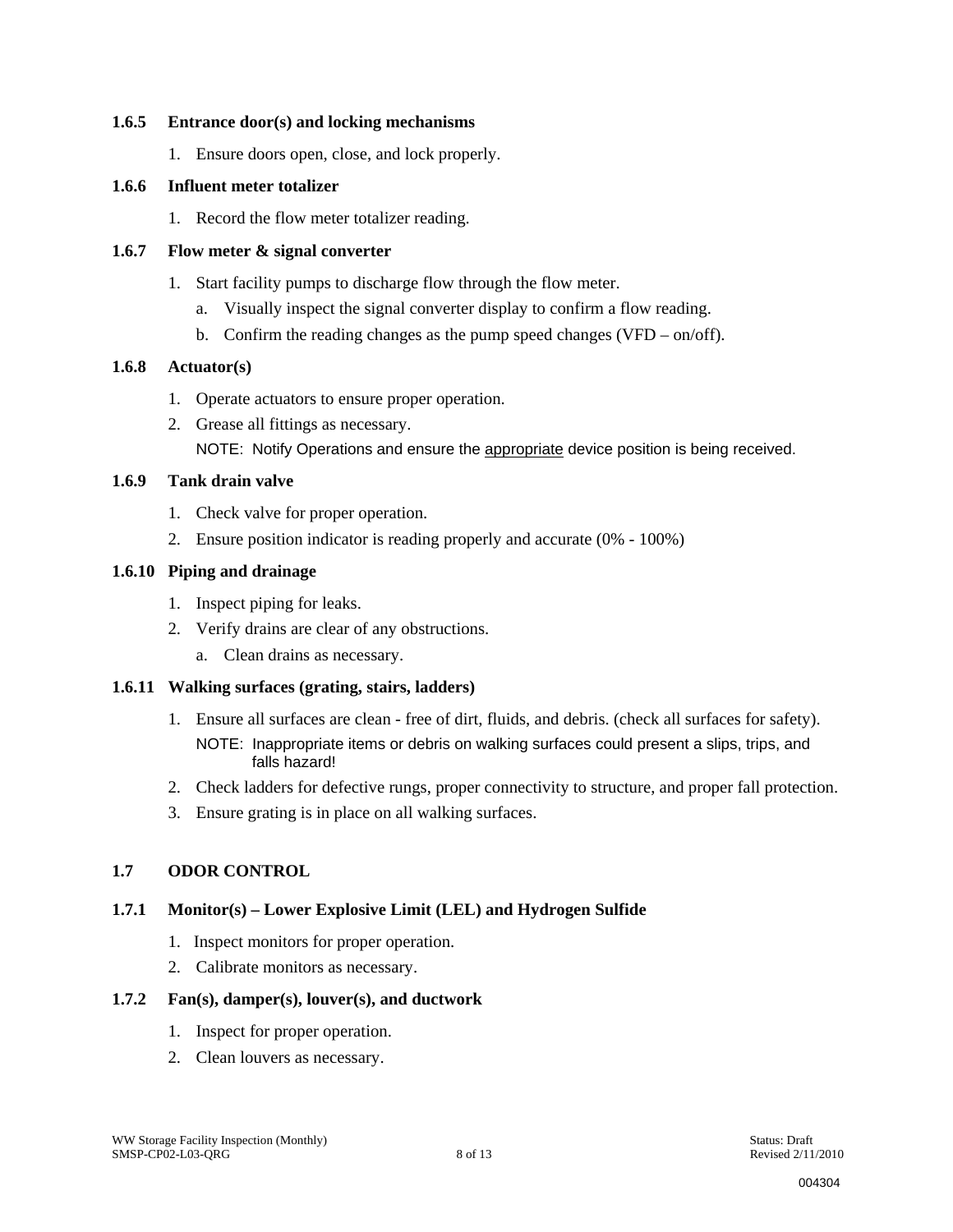#### **1.7.3 Carbon vessel and media sample (air scrubber)**

- 1. Inspect motor / fan unit for proper operation.
- 2. Perform a quick sniff test on discharge air for increased odor.
- 3. Pull grab sample for analysis as necessary.

#### **1.7.4 Magnehelic gauge**

- 1. Inspect device for proper operation and display.
- 2. Record the (pressure drop) reading on the required form.

#### **1.8 ELEC. BUILDING – CONTROL PANEL – SCADA PANEL – (RELATED EQUIPMENT)**

#### **1.8.1 Entrance door(s) and locking mechanisms**

1. Ensure doors open, close, and lock properly.

#### **1.8.2 Climate control**

- 1. Inspect exhaust fans, heaters, and HVAC units for proper operation.
- 2. Change filter in HVAC unit as necessary.

#### **1.8.3 Emergency transfer switch**

- 1. Replace indicator bulbs as necessary.
	- a. Note the type of bulb utilized.

#### **1.8.4 TVSS monitor (indicator lights)**

1. Check indicator lights to ensure unit is operating properly. NOTE: GREEN indicates good – RED indicates a fault.

#### **1.8.5 Grinder control panel(s)**

- 1. Replace indicator bulbs as necessary.
	- a. Note the type of bulb utilized.

#### **1.8.6 Lighting / Ventilation**

- 1. Inspect all lighting inside and out to ensure proper operation.
- 2. Replace bulbs as necessary.
- 3. Check the operation of exhaust ventilation fans.
- 4. Clean vents as necessary.

#### **1.8.7 Cleanliness (trash, grease, debris)**

1. Take the appropriate action to ensure that the area is free and clean of dirt, trash, and debris.

#### **1.8.8 Motor control center components**

- 1. Replace indicator bulbs as necessary.
	- a. Note the type of bulb utilized.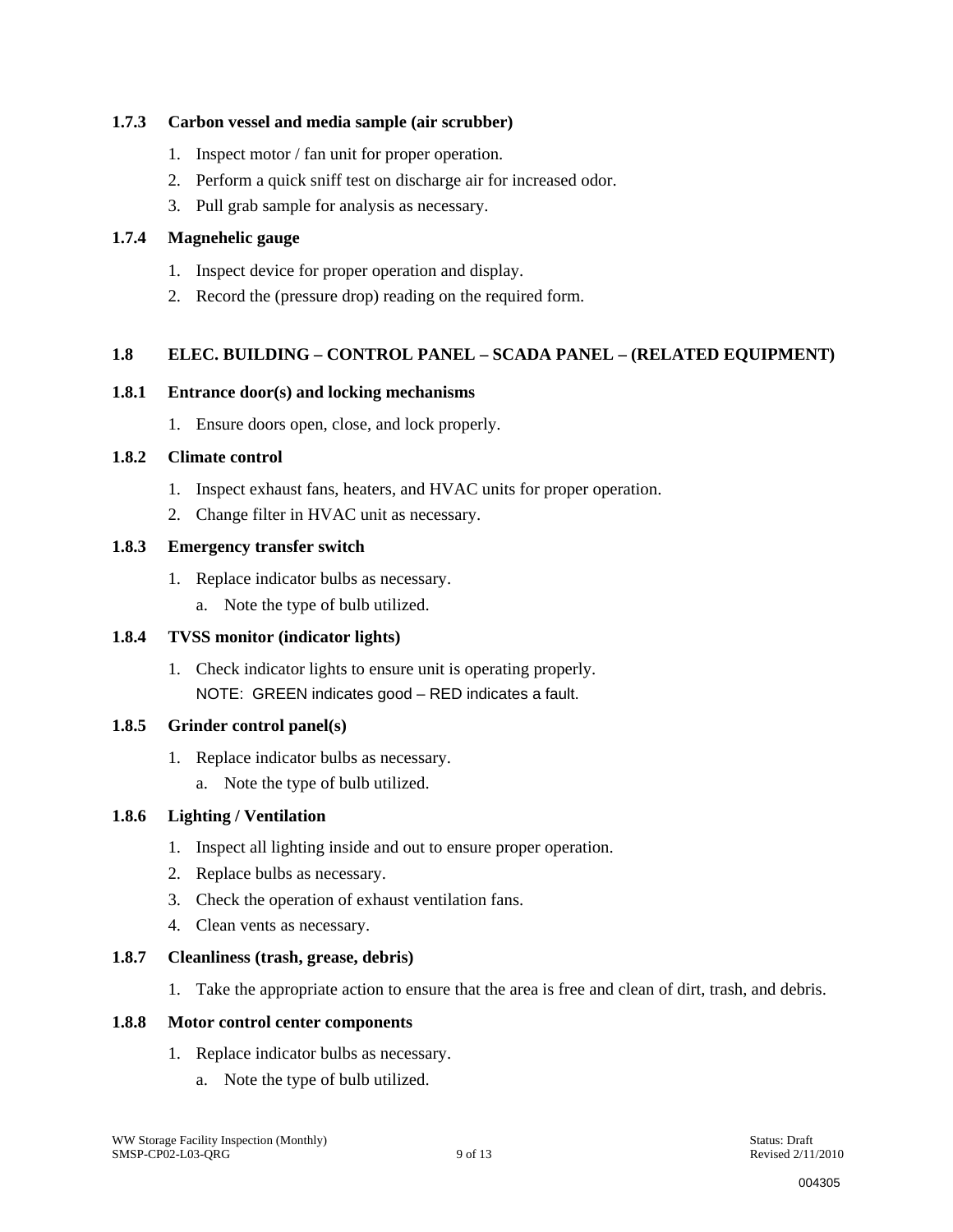#### **1.8.9 SCADA panel**

- 1. Turn off main power to the cabinet and check the UPS unit for proper operation.
- 2. Look for signs of excessive heat on components and wiring.
- 3. Clean the inside and outside of the enclosure as necessary.

#### **1.9 STORAGE TANK**

#### **1.9.1 Fall safety device (anti-climb, harness, cable)**

- 1. Inspect anti-climb device for proper operation.
	- a. Ensure anti-climb is in the closed and locked position.
- 2. Inspect harness for defectiveness (rips, tears, signs of wear).
- 3. Visually inspect the cable and fall safety system.
- 4. Replace equipment as necessary.

#### **1.9.2 Handrail, hatches, and safety grating**

- 1. Ensure all surfaces are clean free of dirt, fluids, and debris. (check all surfaces for safety). NOTE: Inappropriate items or debris on walking surfaces could present a slips, trips, and falls hazard!
- 2. Ensure all handrails are in place and in safe condition.
- 3. Inspect hatches for proper operation.
	- a. Ensure all hatches are in the closed and locked position.
- 4. Ensure all safety grating is securely in place.

#### **1.9.3 Monitor(s) – Lower Explosive Limit (LEL)**

- 1. Inspect monitors for proper operation.
- 2. Calibrate monitors as necessary.

#### **1.9.4 Level transmitter(s)**

- 1. Check the mounting bracket for excessive corrosion.
- 2. Visually inspect the transducer line of sight, verifying no obstructions are between the head and water surface.
- 3. Check for leaks and proper display.

#### **1.9.5 Mixer(s)**

- 1. Test mixers to ensure proper operation.
	- a. Record the mixer run time counter reading.
- 2. Inspect mixers for excessive vibration or unusual noise.

#### **1.9.6 Guide rail(s) / Lifting chain(s)**

1. Inspect for deterioration and/or corrosion in guide rails and lifting mechanism (cable / chain).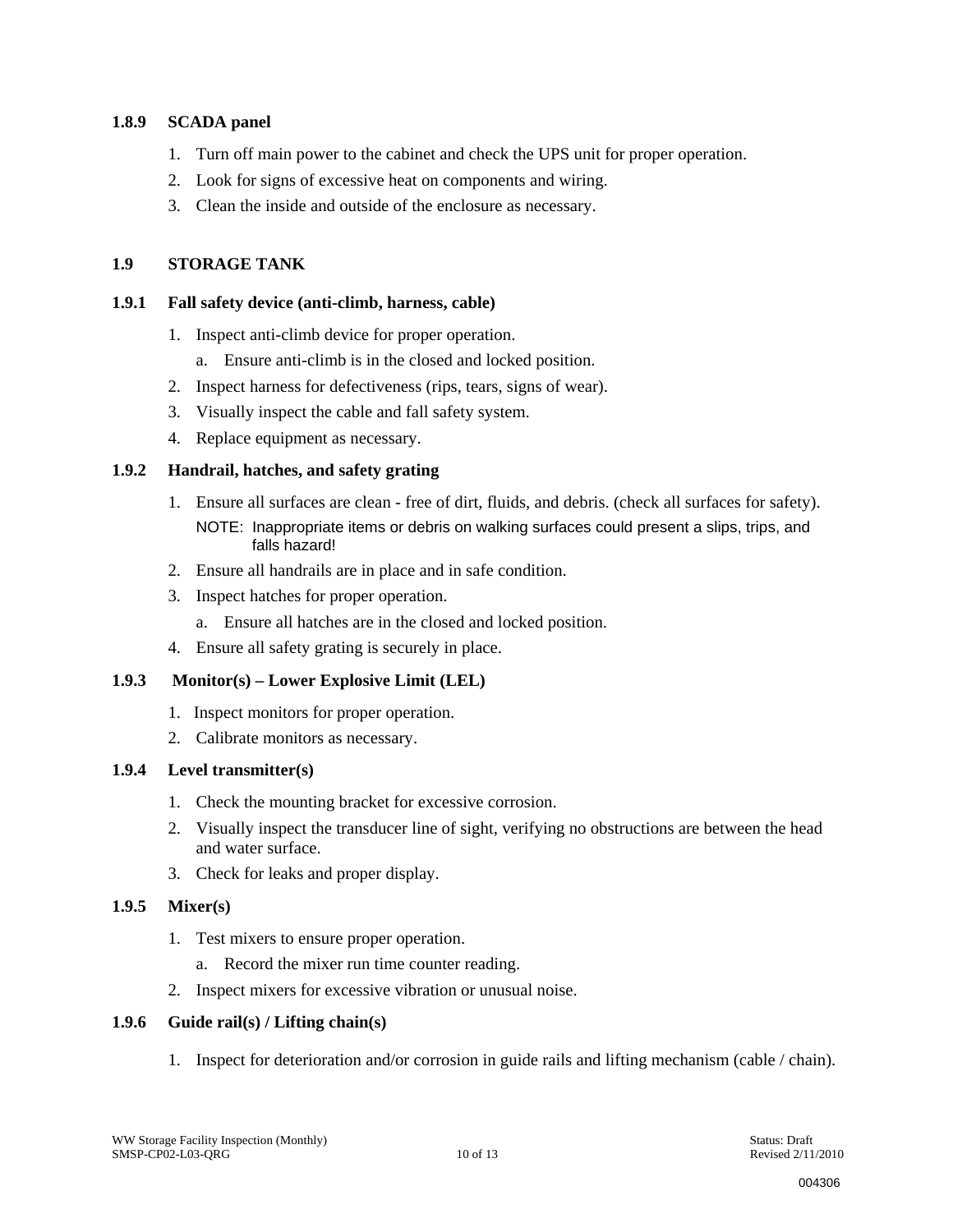#### **1.9.7 Tank cleanliness (trash, debris) / Tipping buckets**

- 1. Inspect exterior appearance for graffiti, paint peeling, and any other abnormal condition. NOTE: Report any abnormality to the wastewater system team leader.
- 2. Inspect interior to ensure tank is free of debris.
	- NOTE: Report any abnormality to the wastewater system team leader.
- 3. Inspect tipping buckets for proper operation.

#### **1.10 SITE MISCELLANEOUS**

#### **1.10.1 Security (fence, locks, hatches, enclosures)**

1. Check fence, locks, hatches, enclosures, etc. for any abnormalities (tree on fence, fence cut, lock unlocked, door left open, hatches open, etc.)

NOTE: Report any abnormality to the wastewater system team leader.

#### **1.10.2 Exterior lighting**

1. Check area lighting for burned lamps and replace as necessary.

#### **1.10.3 Generator (oil, fuel, coolant, etc.)**

- 1. Check fluid levels and replenish as necessary.
- 2. Visually inspect belts and hoses.

#### **1.10.4 Emergency lighting**

- 1. Check emergency light to verify proper operation.
	- a. Depress the test switch for  $60 90$  seconds to simulate a power outage.
	- b. This should illuminate the emergency lamp heads and turn off the indicator light.
- 2. Replace any lamps or fixtures that are not working properly.

#### **1.10.5 Fire extinguisher(s)**

- 1. Perform a visual inspection of the fire extinguisher.
	- a. Ensure that the pin has not been pulled.
	- b. Check gauge and verify that the needle is within the normal operating range.
	- c. Ensure hose end are not obstructed.
	- d. Turn the unit upside down several times to ensure contents are not compacted.
- 2. Initial the inspection tag. NOTE: Immediately remove the unit from service if damaged and replace with a new unit.

#### **1.10.6 Site aesthetics (cleanliness)**

- 1. Perform a survey of the facility grounds.
- 2. Remove any trash or debris.
- 3. Report any abnormalities.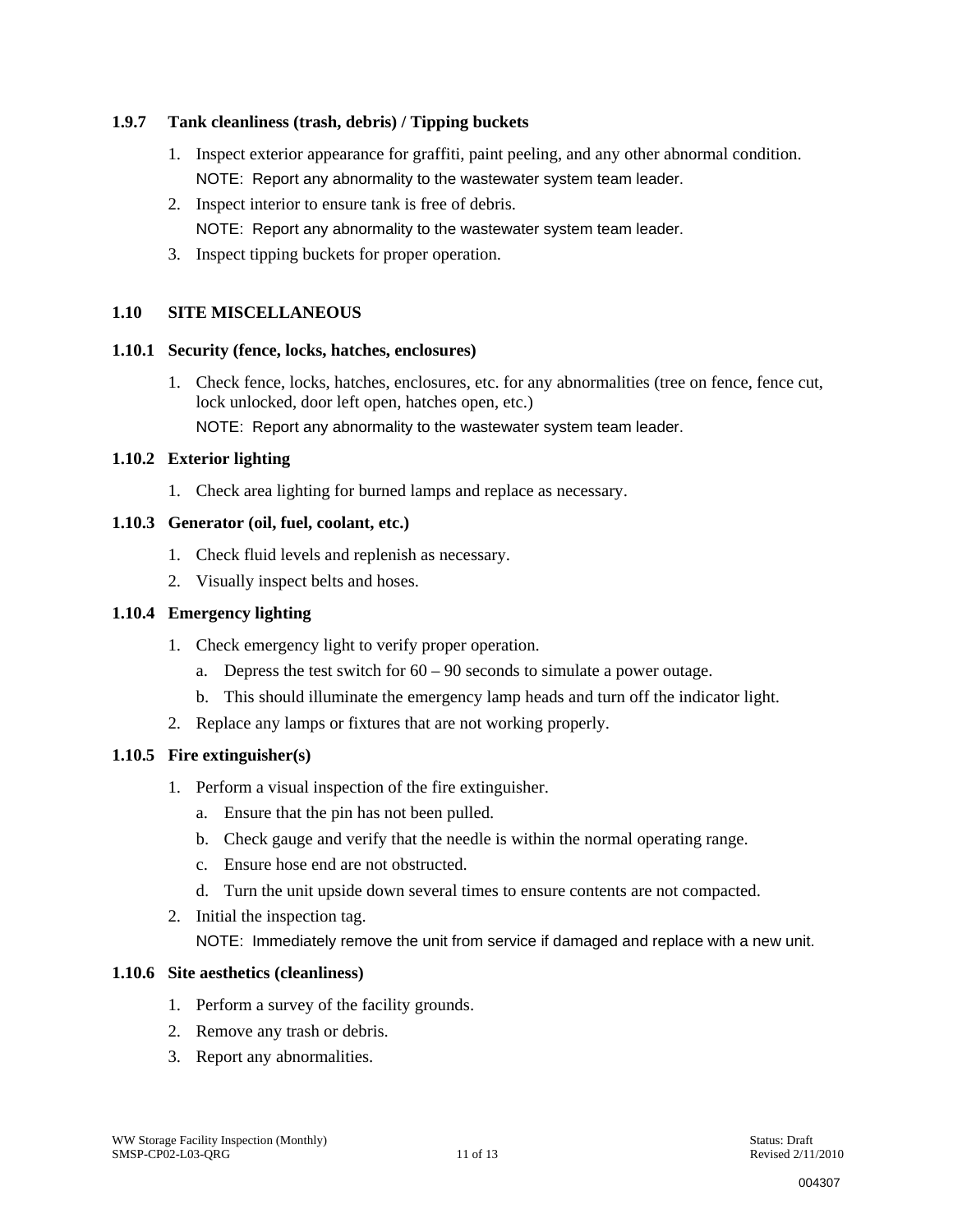#### **1.10.7 Backflow preventer**

- 1. Visually check the backflow device for leakage.
- 2. Report as necessary.

#### **1.10.8 Miscellaneous control panels**

- 1. Replace indicator bulbs as necessary.
	- a. Note the type of bulb utilized.

### **1.10.9 Irrigation system components**

1. Inspect for proper operation (turn off in winter months)

#### **1.10.10 Signs / Placards**

- 1. Visually check the facility for proper signage and labeling.
- 2. Replace and necessary.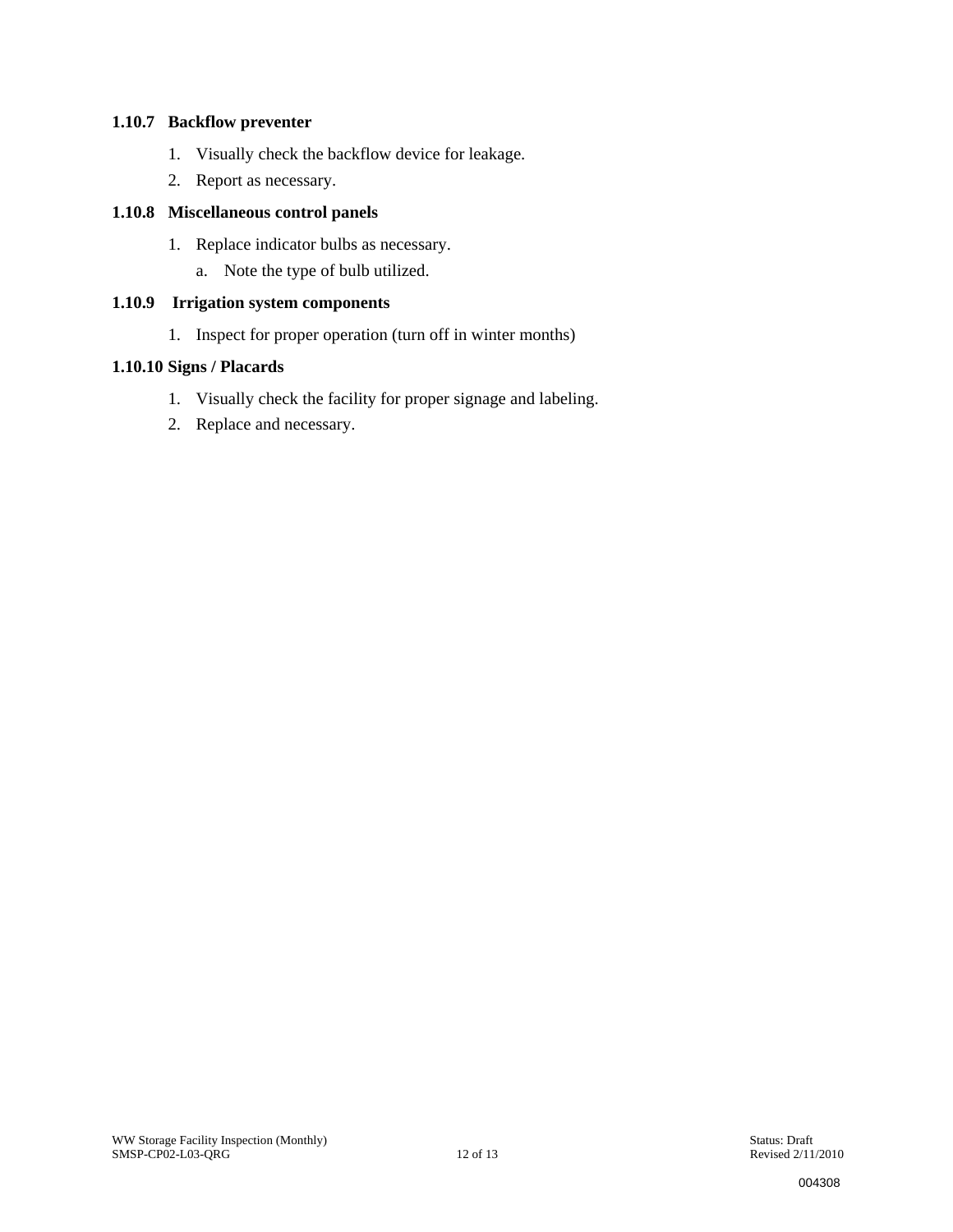## **2.0 APPENDIXES**

#### **2.1 APPENDIX A: WASTEWATER STORAGE FACILITY INSPECTION CHECKLIST**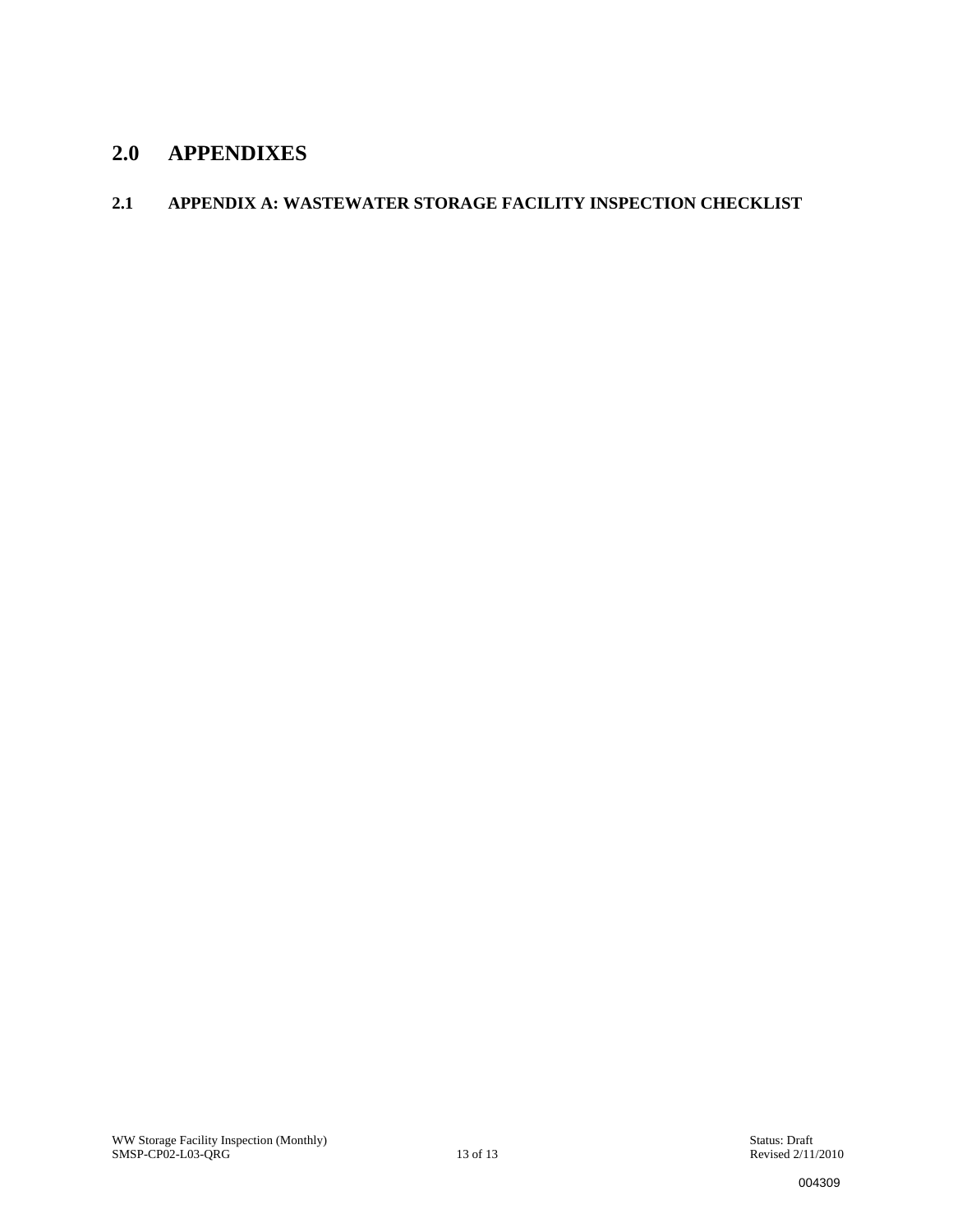

## **Checklist: Wastewater Lift Station Bi-Monthly Inspection**

**Core Process: SMSP Preventive Maintenance <b>Document Status: Draft** Document Status: Draft **Department:** System Operations, 81 **Approved by: Brad Brummett Approved by: Brad Brummett Owner:** SMSP Supervisor **ISSUED 2008 ISSUED 2018** 

▶ To complete a wastewater lift station bi-monthly maintenance inspection, check the following **areas or equipment:** 

| <b>NA</b> |                |                                                                         |                                     |
|-----------|----------------|-------------------------------------------------------------------------|-------------------------------------|
|           | 1.             | Grinder Well / Screen Room                                              |                                     |
|           |                | Grinder(s) operation<br>ப                                               | $\Box$ Lighting / Ventilation       |
|           |                | Manual bar screen                                                       | Cleanliness (trash, grease, debris) |
|           | 2.             | Wet Well / Pump Room                                                    |                                     |
|           |                | $\Box$ Process pump(s) operation                                        | Motor(s) operation                  |
|           |                | Sump pump(s) operation<br>⊔                                             | Cleanliness                         |
|           | 3.             | Valve Vault / Pump Room Valving                                         |                                     |
|           |                | $\Box$ Lighting / Ventilation                                           | Check valve(s) operation            |
|           |                | Discharge valve(s) operation                                            | Piping and drainage                 |
|           |                | Fall safety device (harness, cable, davit)                              | Cleanliness                         |
|           | $\mathbf{4}$ . | Effluent Meter - Vault                                                  |                                     |
|           |                | $\Box$ Lighting / Ventilation                                           | Piping and drainage                 |
|           |                | Cleanliness                                                             |                                     |
|           | 5.             | <b>Odor Control</b>                                                     |                                     |
|           |                | $\Box$ Chemical feed system operation                                   | On-site odor control operation      |
|           | 6.             | Electrical Building – Control Panel – SCADA Panel and Related Equipment |                                     |
|           |                | $\Box$ Lighting / Ventilation                                           | Climate control                     |
|           |                | $\Box$ Panel indication lights                                          | Cleanliness                         |
|           | 7.             | <b>Site Miscellaneous</b>                                               |                                     |
|           |                | Security (fence, locks, hatches, enclosures)<br>ப                       | <b>Exterior lighting</b>            |
|           |                | Generator operation                                                     | Air compressor(s) operation         |
|           |                | $\Box$ Restroom facility needs                                          | Site aesthetics (grounds keeping)   |
|           |                |                                                                         |                                     |
|           | Comments:      |                                                                         |                                     |
|           |                |                                                                         |                                     |
|           |                |                                                                         |                                     |

**Important** If any discrepancies are found, notify SMSP or appropriate personnel.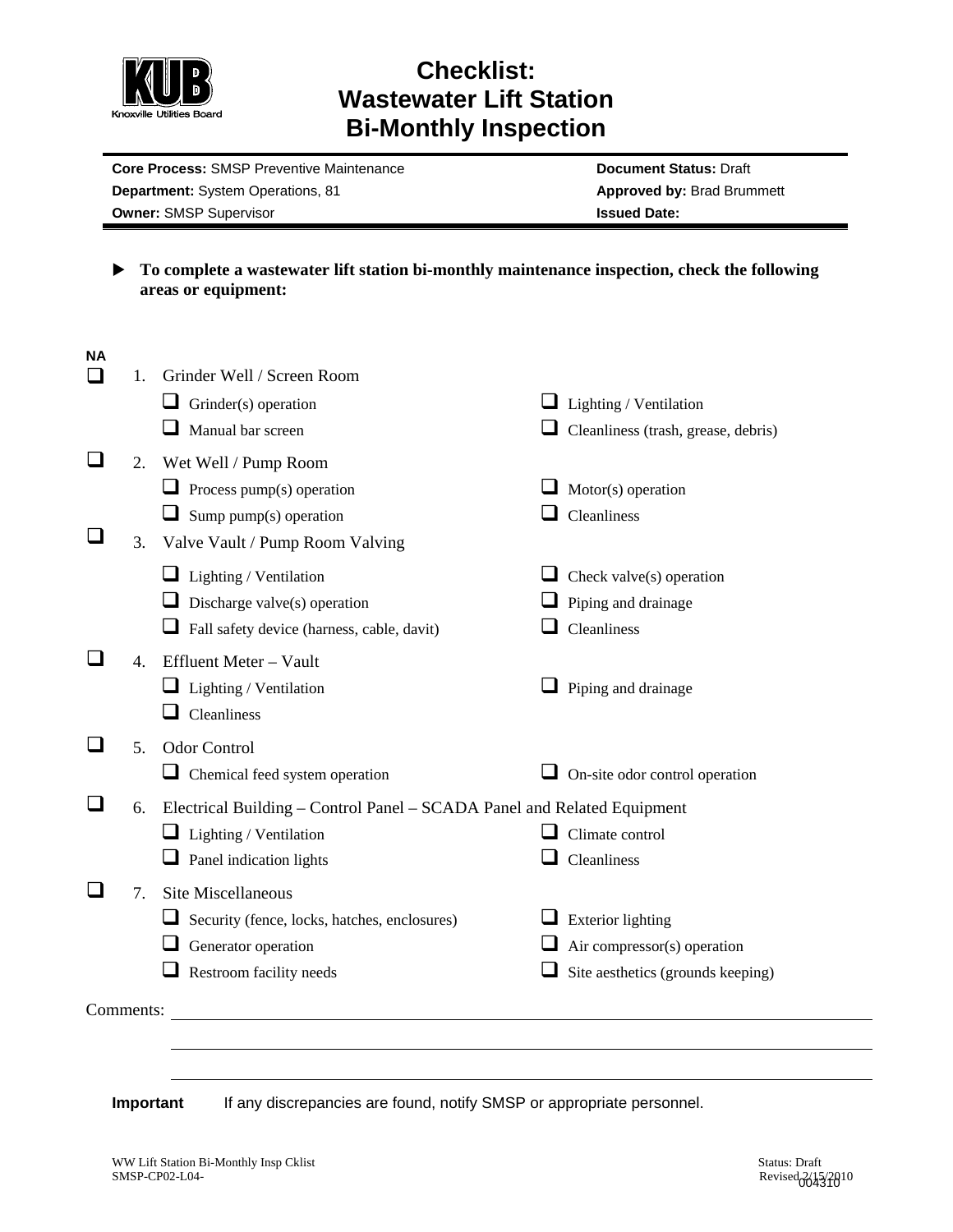

## **Checklist: Wastewater Lift Station Quarterly Inspection**

| <b>Core Process: SMSP Preventive Maintenance</b> |                                                                                                                                                                                                                                                                                                         | <b>Document Status: Issued</b>                 |  |  |
|--------------------------------------------------|---------------------------------------------------------------------------------------------------------------------------------------------------------------------------------------------------------------------------------------------------------------------------------------------------------|------------------------------------------------|--|--|
| Department: System Operations, 81                |                                                                                                                                                                                                                                                                                                         | <b>Approved by: Brad Brummett</b>              |  |  |
|                                                  | <b>Owner: SMSP Supervisor</b>                                                                                                                                                                                                                                                                           | Issued Date: 6/3/2009                          |  |  |
|                                                  |                                                                                                                                                                                                                                                                                                         |                                                |  |  |
|                                                  | Performed By:                                                                                                                                                                                                                                                                                           |                                                |  |  |
|                                                  |                                                                                                                                                                                                                                                                                                         |                                                |  |  |
|                                                  | To complete a wastewater lift station maintenance inspection, check the following areas or<br>equipment:                                                                                                                                                                                                |                                                |  |  |
| <b>NA</b><br>ப                                   | Grinder Well / Screen Room<br>1.                                                                                                                                                                                                                                                                        |                                                |  |  |
|                                                  | $\Box$ Hatches and safety grating                                                                                                                                                                                                                                                                       | $\Box$ Hydraulic equipment (pump, lines, pipe) |  |  |
|                                                  | Slide gate(s) / $Value(s)$<br>⊔                                                                                                                                                                                                                                                                         | $\Box$ Actuator(s)                             |  |  |
|                                                  | Guide rail(s) / Lifting chain(s)                                                                                                                                                                                                                                                                        | <b>Level transmitter(s)</b>                    |  |  |
|                                                  | ப<br>Walking Surfaces (grating, stairs, ladders)                                                                                                                                                                                                                                                        | $\Box$ Lighting / Ventilation                  |  |  |
|                                                  | ப<br>Float switches $(s)$ – drywell / wetwell                                                                                                                                                                                                                                                           | Cleanliness (trash, grease, debris)<br>u       |  |  |
|                                                  | ⊔<br>Fall safety device (harness, cable, davit)                                                                                                                                                                                                                                                         |                                                |  |  |
|                                                  | ⊔<br>Grinder #1: run time $\frac{1}{2}$ = $\frac{1}{2}$ = $\frac{1}{2}$ = $\frac{1}{2}$ = $\frac{1}{2}$ = $\frac{1}{2}$ = $\frac{1}{2}$ = $\frac{1}{2}$ = $\frac{1}{2}$ = $\frac{1}{2}$ = $\frac{1}{2}$ = $\frac{1}{2}$ = $\frac{1}{2}$ = $\frac{1}{2}$ = $\frac{1}{2}$ = $\frac{1}{2}$ = $\frac{1}{2}$ |                                                |  |  |
|                                                  | ⊔<br>Grinder #2: run time                                                                                                                                                                                                                                                                               |                                                |  |  |
| 2.                                               | Wet Well / Pump Room                                                                                                                                                                                                                                                                                    |                                                |  |  |
|                                                  | $\Box$ Hatches and safety grating                                                                                                                                                                                                                                                                       | Pneumatic equipment (compressor, etc.)         |  |  |
|                                                  | ⊔<br>Slide gate(s) / $Value(s)$                                                                                                                                                                                                                                                                         | $\Box$ Actuator(s)                             |  |  |
|                                                  | ப<br>Guide rail(s) / lifting chain(s)                                                                                                                                                                                                                                                                   | $\Box$ Level transmitter(s)                    |  |  |
|                                                  | Walking Surfaces (grating, stairs, ladders)<br>⊔                                                                                                                                                                                                                                                        | Lighting / Ventilation                         |  |  |
|                                                  | Float switches(s) – drywell / wetwell<br>⊔                                                                                                                                                                                                                                                              | $\Box$ Cleanliness (trash, grease, debris)     |  |  |
|                                                  | Fall safety device (harness, cable, davit)                                                                                                                                                                                                                                                              | Sump pump                                      |  |  |
|                                                  |                                                                                                                                                                                                                                                                                                         |                                                |  |  |
|                                                  |                                                                                                                                                                                                                                                                                                         |                                                |  |  |
|                                                  | ⊔                                                                                                                                                                                                                                                                                                       |                                                |  |  |
|                                                  |                                                                                                                                                                                                                                                                                                         |                                                |  |  |
|                                                  | Motor #1                                                                                                                                                                                                                                                                                                | Motor #3                                       |  |  |
|                                                  | Motor #2                                                                                                                                                                                                                                                                                                | Motor #4<br>⊔                                  |  |  |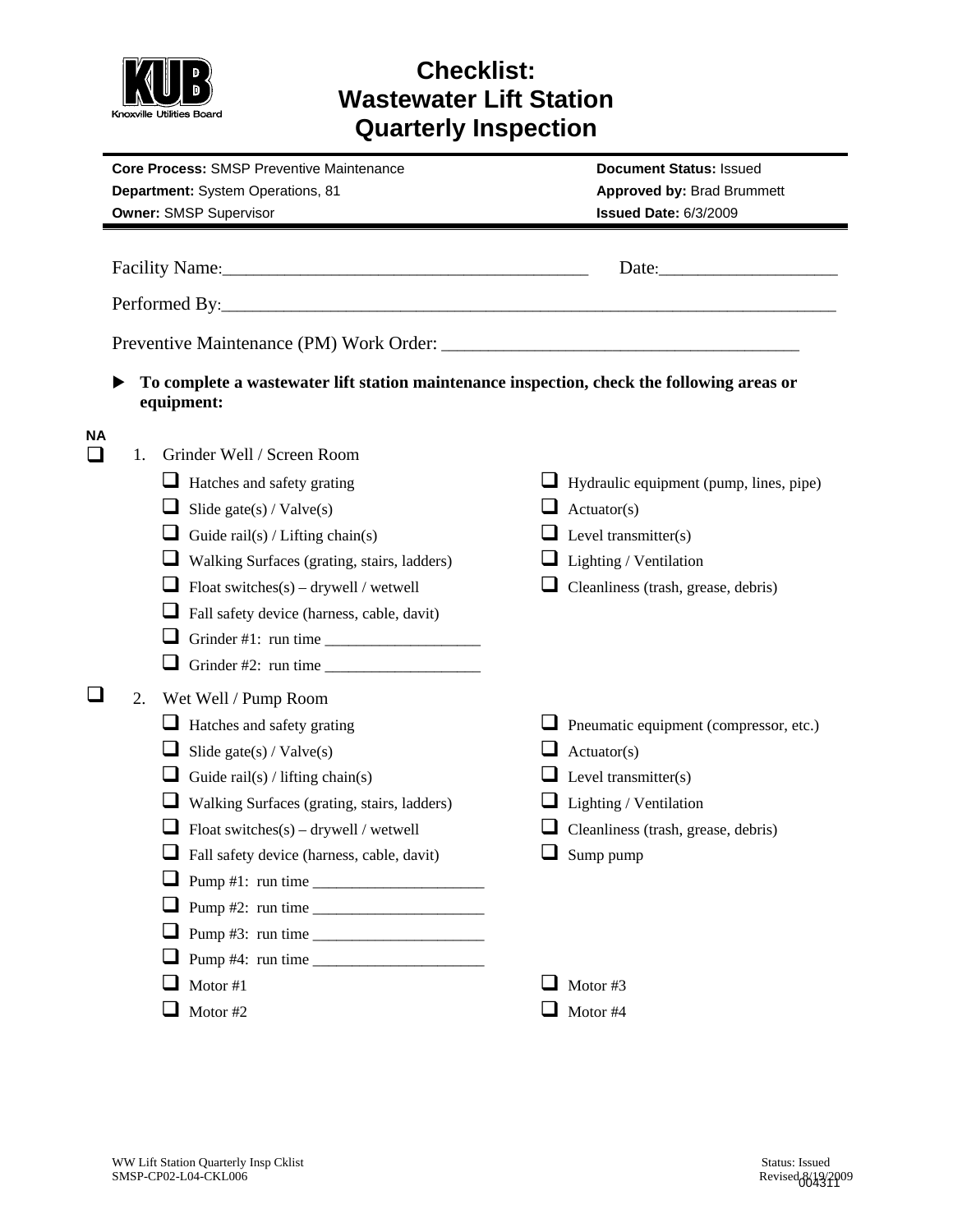| <b>NA</b> | 3. | Valve Vault / Pump Room Valving                                         |                                            |
|-----------|----|-------------------------------------------------------------------------|--------------------------------------------|
|           |    | Hatches and safety grating                                              | $\Box$ Lighting / Ventilation              |
|           |    | Isolation valve(s)                                                      | Check valve $(s)$                          |
|           |    | Air release valve(s)                                                    | Pressure instrumentation                   |
|           |    | Sump Pump / Drain                                                       | Piping and drainage                        |
|           |    | Float switches $(s)$ – high drywell                                     | Cleanliness                                |
|           |    | Walking Surfaces (grating, stairs, ladders)<br>⊔                        | Fall safety device (harness, cable, davit) |
|           | 4. | <b>Effluent Meter - Vault</b>                                           |                                            |
|           |    | Hatches and safety grating                                              | $\Box$ Flow meter & signal converter       |
|           |    | Lighting / Ventilation                                                  | Isolation valve(s)                         |
|           |    | Sump Pump / Drain                                                       | Piping and drainage                        |
|           |    | Cleanliness                                                             |                                            |
|           |    | Effluent meter totalizer:                                               |                                            |
|           | 5. | <b>Odor Control</b>                                                     |                                            |
|           |    | $Monitor(s) - LEL$ and Hydrogen Sulfide<br>⊔                            | Chemical feed building                     |
|           |    | Chemical feed enclosure and components                                  | Chemical feed piping and valving           |
|           |    | Chemical storage containment                                            | Carbon vessel and media sample             |
|           |    |                                                                         |                                            |
|           |    |                                                                         |                                            |
|           |    | Terminal manhole monitoring: nitrate________                            | hydrogen sulfide_________                  |
|           | 6. | Electrical Building - Control Panel - SCADA Panel and Related Equipment |                                            |
|           |    | Entrance door(s) and locking mechanism(s)                               | $\Box$ Lighting / Ventilation              |
|           |    | Climate control                                                         | Motor control center components            |
|           |    | Transfer switch                                                         | SCADA panel                                |
|           |    | TVSS monitor (indication lights)                                        | Cleanliness                                |
|           | 7. | Site Miscellaneous                                                      |                                            |
|           |    | Security (fence, locks, hatches, enclosures)                            | Site aesthetics (grounds keeping)          |
|           |    | <b>Exterior</b> lighting                                                | Backflow preventer                         |
|           |    | Generator (oil, fuel, coolant, etc.)                                    | Miscellaneous control panels               |
|           |    | Emergency light(s)                                                      | Air compressor $(s)$ – pressure vessels    |
|           |    | Fire extinguisher(s)                                                    | <b>Signs and Placarding</b>                |
|           |    |                                                                         |                                            |
| Comments: |    | <u> 1989 - Andrea Andrew Maria (h. 1989).</u>                           |                                            |
|           |    |                                                                         |                                            |
|           |    |                                                                         |                                            |
|           |    |                                                                         |                                            |

**Important** If any discrepancies are found, notify the coordinating utility system owner.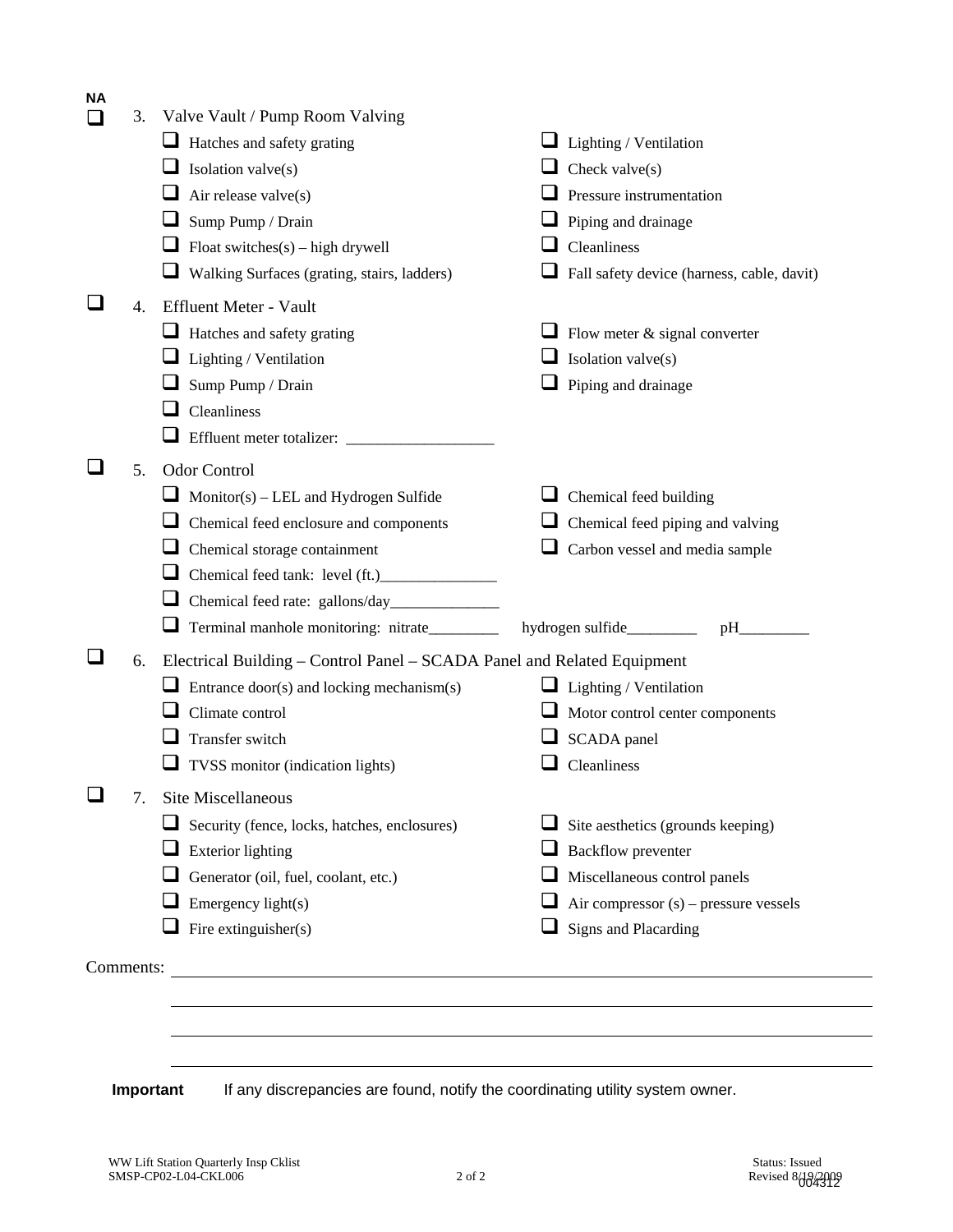

## **Checklist: Wastewater Lift Station Annual Inspection**

| <b>Core Process: SMSP Preventive Maintenance</b><br>Department: System Operations, 81<br><b>Owner: SMSP Supervisor</b> |                                                                                                          | <b>Document Status: Draft</b><br><b>Approved by: Brad Brummett</b><br><b>Issued Date:</b> |  |  |
|------------------------------------------------------------------------------------------------------------------------|----------------------------------------------------------------------------------------------------------|-------------------------------------------------------------------------------------------|--|--|
|                                                                                                                        |                                                                                                          |                                                                                           |  |  |
|                                                                                                                        |                                                                                                          |                                                                                           |  |  |
|                                                                                                                        |                                                                                                          |                                                                                           |  |  |
|                                                                                                                        | To complete a wastewater lift station maintenance inspection, check the following areas or<br>equipment: |                                                                                           |  |  |
| NА<br>$\Box$<br>1.                                                                                                     | Grinder Well / Screen Room                                                                               |                                                                                           |  |  |
|                                                                                                                        | $\Box$ Hatches and Safety Grating                                                                        | Hydraulic Equipment (pump, lines, pipe)                                                   |  |  |
|                                                                                                                        | Slide Gate $(s)$ / Valve $(s)$<br>⊔                                                                      | $\Box$ Actuator(s)                                                                        |  |  |
|                                                                                                                        | ப<br>Guide Rail(s) / Lifting chain(s)                                                                    | <b>Level Transmitter(s)</b>                                                               |  |  |
|                                                                                                                        | ⊔<br>Walking Surfaces (grating, stairs, ladders)                                                         | Check/Update Milltronics Card                                                             |  |  |
|                                                                                                                        | ⊔<br>Float Switches $(s)$ – Drywell / Wetwell                                                            | Lighting / Ventilation                                                                    |  |  |
|                                                                                                                        | Fall Safety Device (harness, cable, davit)                                                               | Cleanliness (trash, grease, debris)                                                       |  |  |
|                                                                                                                        | u                                                                                                        |                                                                                           |  |  |
|                                                                                                                        | ⊔<br>Grinder #1 Amperage Reading: A (phase)____________                                                  | $B$ (phase) $C$ (phase)                                                                   |  |  |
|                                                                                                                        | ⊔                                                                                                        |                                                                                           |  |  |
|                                                                                                                        |                                                                                                          | Grinder #2 Amperage Reading: A (phase) B (phase) C (phase)                                |  |  |
| ΝA                                                                                                                     |                                                                                                          |                                                                                           |  |  |
| 2.                                                                                                                     | Wet Well / Pump Room                                                                                     |                                                                                           |  |  |
|                                                                                                                        | Hatches and Safety Grating                                                                               | Actuator(s)                                                                               |  |  |
|                                                                                                                        | Slide Gate(s) / $Value(s)$                                                                               | <b>Level Transmitter(s)</b>                                                               |  |  |
|                                                                                                                        | Guide Rail(s) / Lifting Chain(s)                                                                         | Check/Update Milltronics Card                                                             |  |  |
|                                                                                                                        | Walking Surfaces (grating, stairs, ladders)                                                              | Submersible Pressure Transducer                                                           |  |  |
|                                                                                                                        | Float Switches(s) - Drywell / Wetwell                                                                    | Lighting / Ventilation                                                                    |  |  |
|                                                                                                                        | Fall Safety Device (harness, cable, davit)                                                               | Cleanliness (trash, grease, debris)                                                       |  |  |
|                                                                                                                        | Pneumatic Equipment (compressor, etc.)                                                                   | Sump Pump                                                                                 |  |  |
|                                                                                                                        | Check valve(s)                                                                                           | Pressure instrumentation                                                                  |  |  |
|                                                                                                                        | Piping and drainage                                                                                      | Static Pressure                                                                           |  |  |
|                                                                                                                        | Motor #1                                                                                                 | Motor #3<br>Motor #4                                                                      |  |  |
|                                                                                                                        | Motor #2                                                                                                 |                                                                                           |  |  |
|                                                                                                                        | Pump Efficiency Test                                                                                     | (NOTE: Perform flow meter test in conjunction with the pump efficiency test.)             |  |  |

Revised 2/15/2010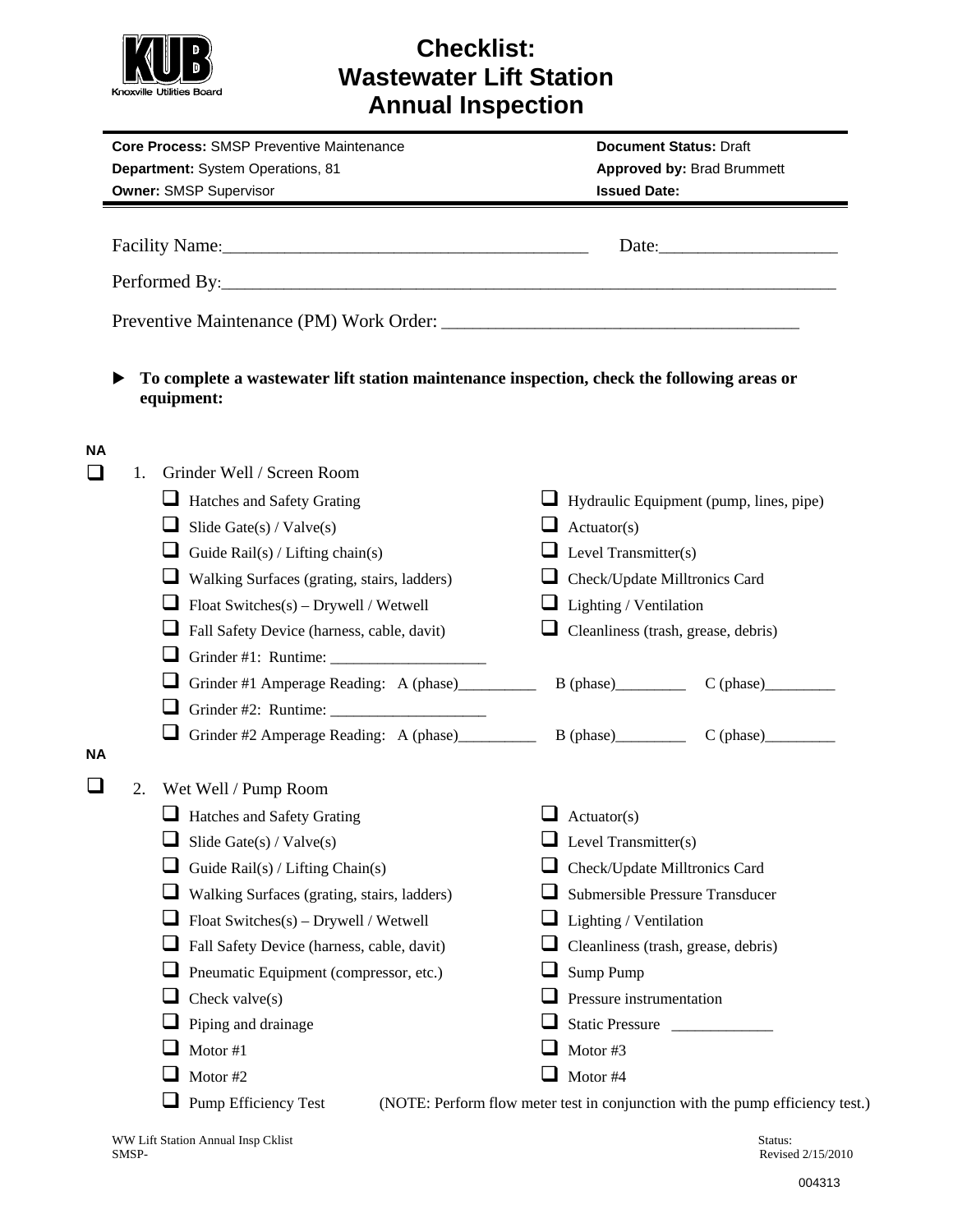**NA** 

|              |    | ⊔                                                                       |                                          |                                               |
|--------------|----|-------------------------------------------------------------------------|------------------------------------------|-----------------------------------------------|
|              |    | Pump #1 Amperage Reading: A (phase)___________<br>⊔                     |                                          |                                               |
|              |    |                                                                         |                                          |                                               |
|              |    | Pump #2 Amperage Reading: A (phase)____________                         | $B$ (phase)                              |                                               |
|              |    | ⊔                                                                       |                                          |                                               |
|              |    | ⊔<br>Pump #3 Amperage Reading: A (phase)__________                      |                                          |                                               |
|              |    | ⊔                                                                       |                                          |                                               |
|              |    | Pump #3 Amperage Reading: A (phase)                                     |                                          | $B$ (phase) $C$ (phase)                       |
| NА           | 3. | Valve Vault / Pump Room Valving                                         |                                          |                                               |
|              |    | $\Box$ Hatches and safety grating                                       |                                          | Fall Safety Device (harness, cable, davit)    |
|              |    | Isolation valve(s)                                                      | Lighting / Ventilation                   |                                               |
|              |    | Air release valve(s)<br>⊔                                               |                                          | Cleanliness (trash, grease, debris)           |
|              |    | Sump Pump / Drain<br>⊔                                                  | Check valve $(s)$                        |                                               |
|              |    |                                                                         | Pressure instrumentation<br>ப            |                                               |
|              |    | Walking Surfaces (grating, stairs, ladders)<br>⊔                        |                                          |                                               |
|              |    | $\Box$ Float Switches(s) – High Drywell / Valve Vault                   | Piping and drainage                      |                                               |
| NА           |    |                                                                         |                                          |                                               |
| $\mathbf{L}$ | 4. | Effluent Meter - Vault                                                  |                                          |                                               |
|              |    | Hatches and safety grating                                              | Lighting / Ventilation                   |                                               |
|              |    | ⊔<br>Isolation valve(s)                                                 |                                          | Cleanliness (trash, grease, debris)           |
|              |    | ⊔<br>Sump Pump / Drain                                                  | Piping and drainage                      |                                               |
|              |    | ⊔<br>Walking Surfaces (grating, stairs, ladders)                        | Flow meter & signal converter            |                                               |
|              |    | Float Switches(s)                                                       |                                          |                                               |
| ΝA           |    |                                                                         |                                          |                                               |
| $\mathbf{L}$ | 5. | <b>Odor Control</b>                                                     |                                          |                                               |
|              |    | $Monitor(s) - LEL$ and Hydrogen Sulfide                                 | $\Box$ Chemical feed building            |                                               |
|              |    | $\Box$ Chemical feed enclosure and components                           | $\Box$ Chemical feed piping and valve(s) |                                               |
|              |    | Chemical storage containment                                            |                                          | Carbon vessel and media sample (air scrubber) |
|              |    | ⊔                                                                       | $\Box$ Eyewash Station                   |                                               |
|              |    |                                                                         |                                          |                                               |
|              |    | Terminal manhole monitoring: nitrate________                            |                                          |                                               |
| ΝA           | 6. | Electrical Building – Control Panel – SCADA Panel and Related Equipment |                                          |                                               |
|              |    | Entrance door(s) and locking mechanism(s)                               |                                          | Cleanliness (trash, grease, debris)           |
|              |    | Climate control                                                         | Motor control center components<br>⊔     |                                               |
|              |    | <b>Emergency Transfer switch</b>                                        | SCADA panel                              |                                               |
|              |    | TVSS monitor (indication lights)                                        | SCADA UPS unit                           |                                               |
|              |    | $\Box$ Lighting / Ventilation                                           | <b>SCADA Test Log Sheet</b>              |                                               |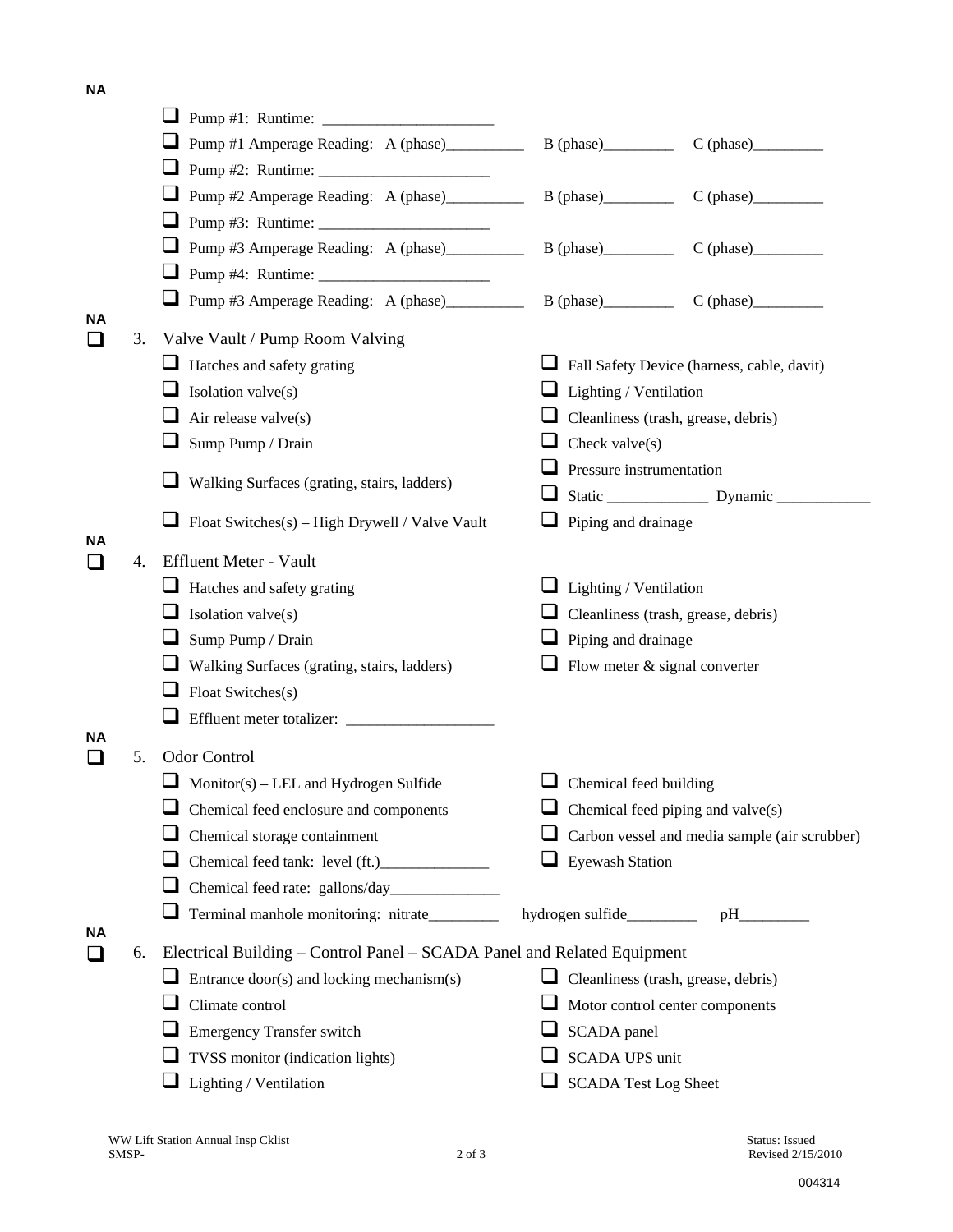| <b>NA</b> |    |                                                                                                                       |                                                      |
|-----------|----|-----------------------------------------------------------------------------------------------------------------------|------------------------------------------------------|
| $\sim$    | 7. | Site Miscellaneous                                                                                                    |                                                      |
|           |    | Security (fence, locks, hatches, enclosures)                                                                          | $\Box$ Backflow preventer                            |
|           |    | <b>Exterior lighting</b><br>⊔                                                                                         | Miscellaneous control panels                         |
|           |    | Generator (oil, fuel, coolant, etc.)<br>⊔                                                                             | $\Box$ Air compressor (s) – pressure vessels         |
|           |    | Emergency light(s)<br>⊔                                                                                               | $\Box$ Air compressor (s) – Control Setpoints Form   |
|           |    | $\Box$ Fire extinguisher(s)                                                                                           | $\Box$ Air compressor (s) – Regulator Setpoints Form |
|           |    | Site aesthetics (grounds keeping)<br>⊔                                                                                | $\Box$ Signs and Placarding                          |
|           |    | $\Box$ Yard Hydrant                                                                                                   |                                                      |
| Comments: |    | <u> 1989 - Johann Stoff, deutscher Stoffen und der Stoffen und der Stoffen und der Stoffen und der Stoffen und de</u> |                                                      |
|           |    |                                                                                                                       |                                                      |
|           |    |                                                                                                                       |                                                      |
|           |    |                                                                                                                       |                                                      |
|           |    |                                                                                                                       |                                                      |
|           |    |                                                                                                                       |                                                      |
|           |    |                                                                                                                       |                                                      |
|           |    |                                                                                                                       |                                                      |
|           |    |                                                                                                                       |                                                      |
|           |    |                                                                                                                       |                                                      |
|           |    |                                                                                                                       |                                                      |
|           |    |                                                                                                                       |                                                      |
|           |    |                                                                                                                       |                                                      |
|           |    |                                                                                                                       |                                                      |
|           |    |                                                                                                                       |                                                      |
|           |    |                                                                                                                       |                                                      |
|           |    |                                                                                                                       |                                                      |
|           |    |                                                                                                                       |                                                      |
|           |    |                                                                                                                       |                                                      |
|           |    |                                                                                                                       |                                                      |
|           |    |                                                                                                                       |                                                      |
|           |    |                                                                                                                       |                                                      |
|           |    |                                                                                                                       |                                                      |
|           |    |                                                                                                                       |                                                      |
|           |    |                                                                                                                       |                                                      |
|           |    |                                                                                                                       |                                                      |
|           |    |                                                                                                                       |                                                      |

**Important** If any discrepancies are found, notify SMSP or appropriate personnel.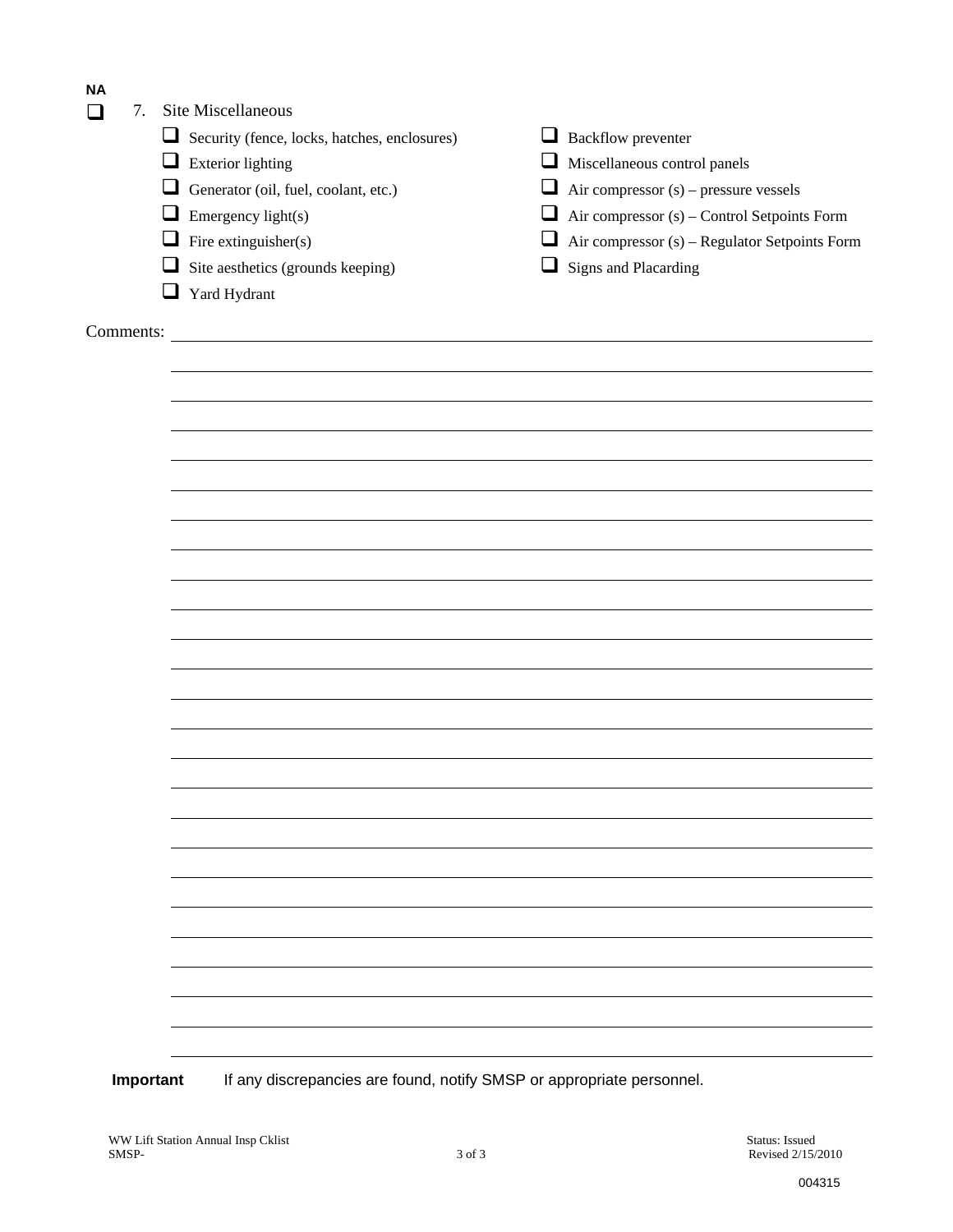

## **Checklist: Wastewater Storage Facility Monthly Inspection**

|         | <b>Core Process: SMSP Preventive Maintenance</b><br>Department: System Operations, 81<br><b>Owner: SMSP Supervisor</b> |                                                                                                              | <b>Document Status: Issued</b><br><b>Approved by: Brad Brummett</b><br>Issued Date: 6/3/2009 |  |  |
|---------|------------------------------------------------------------------------------------------------------------------------|--------------------------------------------------------------------------------------------------------------|----------------------------------------------------------------------------------------------|--|--|
|         |                                                                                                                        |                                                                                                              |                                                                                              |  |  |
|         |                                                                                                                        |                                                                                                              |                                                                                              |  |  |
|         |                                                                                                                        |                                                                                                              |                                                                                              |  |  |
|         |                                                                                                                        |                                                                                                              |                                                                                              |  |  |
|         |                                                                                                                        |                                                                                                              |                                                                                              |  |  |
|         |                                                                                                                        |                                                                                                              |                                                                                              |  |  |
|         |                                                                                                                        | To complete a wastewater storage facility maintenance inspection, check the following areas or<br>equipment: |                                                                                              |  |  |
| NА<br>ப | $1_{-}$                                                                                                                | <b>Diversion Structure</b>                                                                                   |                                                                                              |  |  |
|         |                                                                                                                        | Security (fence, locks, hatches, enclosures)                                                                 | $\Box$ Site aesthetics (grounds keeping)                                                     |  |  |
|         |                                                                                                                        | ⊔<br>Slide gate $(s)$                                                                                        | u<br>Actuator(s)                                                                             |  |  |
|         |                                                                                                                        | $\Box$ Level transmitter                                                                                     | $\Box$ Weir and channel cleanliness                                                          |  |  |
|         |                                                                                                                        | Grinder Well                                                                                                 |                                                                                              |  |  |
|         | 2.                                                                                                                     |                                                                                                              |                                                                                              |  |  |
|         |                                                                                                                        | Hatches and safety grating<br>Actuator(s)<br>u                                                               | Slide gate $(s)$                                                                             |  |  |
|         |                                                                                                                        | $\Box$ Level transmitter                                                                                     | Guide rail(s) / Lifting chain(s)<br>Channel cleanliness                                      |  |  |
|         |                                                                                                                        |                                                                                                              |                                                                                              |  |  |
|         |                                                                                                                        |                                                                                                              |                                                                                              |  |  |
|         |                                                                                                                        | Grinder #3: run time                                                                                         |                                                                                              |  |  |
|         |                                                                                                                        |                                                                                                              |                                                                                              |  |  |
|         | 3.                                                                                                                     | Wet Well $(s)$                                                                                               |                                                                                              |  |  |
|         |                                                                                                                        | $\Box$ Hatches and safety grating                                                                            | Slide gate $(s)$                                                                             |  |  |
|         |                                                                                                                        | $\Box$ Actuator(s)                                                                                           | Guide rail(s) / Lifting chain(s)                                                             |  |  |
|         |                                                                                                                        | Level transmitter(s)                                                                                         | $\Box$ Wet well cleanliness                                                                  |  |  |
|         |                                                                                                                        |                                                                                                              |                                                                                              |  |  |
|         |                                                                                                                        |                                                                                                              | ⊔                                                                                            |  |  |
|         |                                                                                                                        |                                                                                                              |                                                                                              |  |  |
|         |                                                                                                                        |                                                                                                              |                                                                                              |  |  |
|         |                                                                                                                        |                                                                                                              |                                                                                              |  |  |
|         | 4.                                                                                                                     | Valve Vault                                                                                                  |                                                                                              |  |  |
|         |                                                                                                                        | Hatches and safety grating                                                                                   | Entrance door and locking mechanism                                                          |  |  |
|         |                                                                                                                        | Lighting                                                                                                     | Ventilation                                                                                  |  |  |
|         |                                                                                                                        | Isolation valve(s)                                                                                           | Check valve(s)                                                                               |  |  |
|         |                                                                                                                        | Air release valve(s)                                                                                         | Pressure instrumentation                                                                     |  |  |
|         |                                                                                                                        | Structures (catwalk)                                                                                         | Piping and drainage                                                                          |  |  |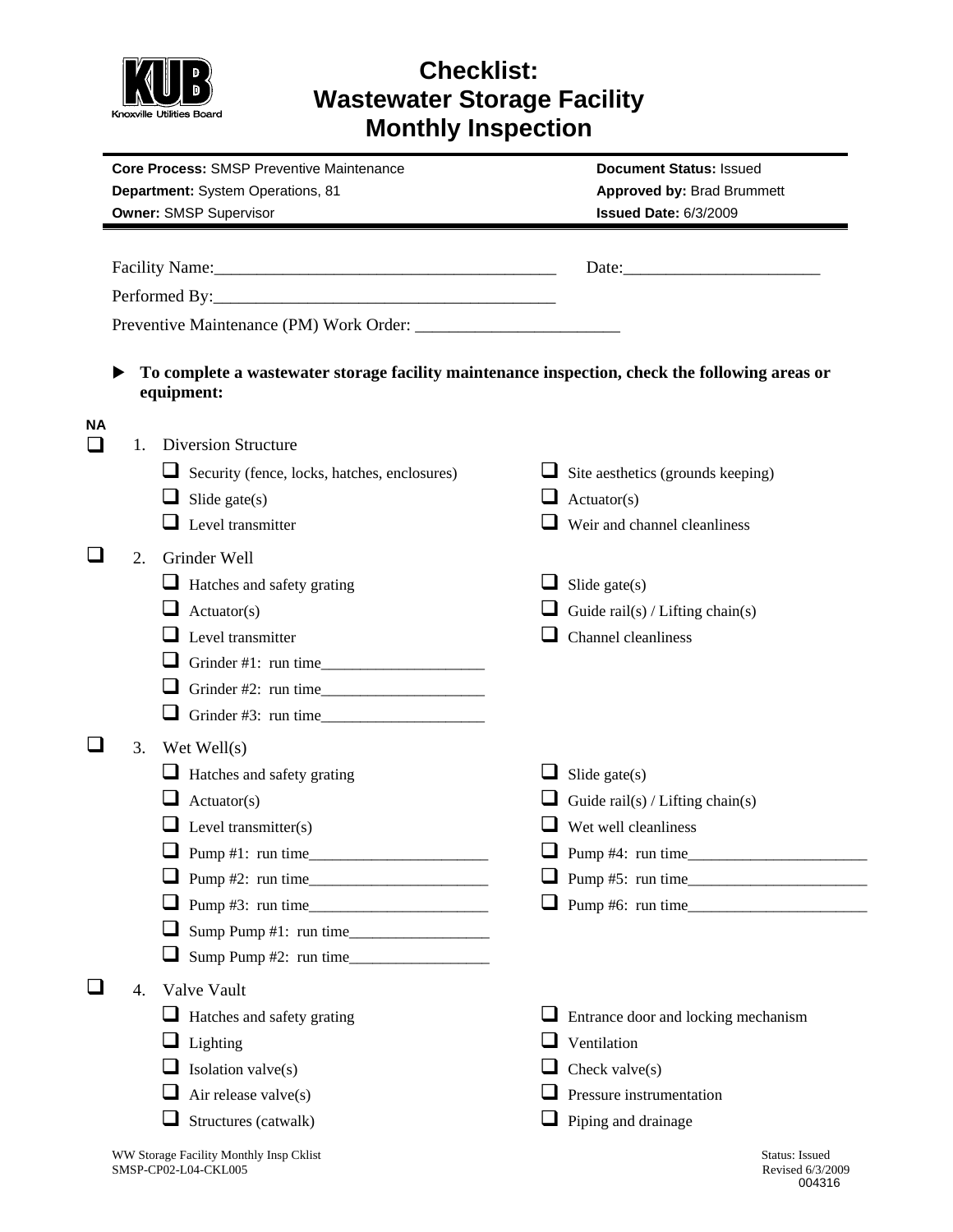| <b>NA</b> |    |                                                   |                 |                                       |
|-----------|----|---------------------------------------------------|-----------------|---------------------------------------|
|           |    | Vault cleanliness                                 |                 |                                       |
|           | 5. | <b>Influent Meter Vault</b>                       |                 |                                       |
|           |    | Hatches and safety grating                        | ⊔               | Flow meter $\&$ signal converter      |
|           |    | Lighting                                          | Ventilation     |                                       |
|           |    | Isolation valve(s)                                | Drain valve     |                                       |
|           |    | <b>Pressure Instrumentation</b>                   |                 | Piping and drainage                   |
|           |    | Vault cleanliness                                 |                 |                                       |
|           |    | Influent meter totalizer_                         |                 |                                       |
|           | 6. | <b>Effluent Meter Vault</b>                       |                 |                                       |
|           |    | Hatches and safety grating                        |                 | Flow meter & signal converter         |
|           |    | Lighting                                          | Ventilation     |                                       |
|           |    | Isolation valve(s)                                | Drain valve     |                                       |
|           |    | Actuator                                          |                 | Entrance door and locking mechanism   |
|           |    | Piping and drainage                               |                 | Vault cleanliness                     |
|           |    | Effluent meter totalizer_                         |                 |                                       |
|           | 7. | Odor Control Area                                 |                 |                                       |
|           |    |                                                   |                 |                                       |
|           |    | LEL monitor(s)                                    |                 | Hydrogen Sulfide monitor              |
|           |    | Fan, dampers, louvers & ductwork                  |                 | Carbon vessel & media sample          |
|           |    | Magnehelic gauge: pressure drop_                  |                 |                                       |
|           | 8. | Electrical Building & Related Equipment           |                 |                                       |
|           |    | Entrance door(s) and locking mechanism(s)         | $\Box$ Lighting |                                       |
|           |    | Climate control                                   |                 | Motor control center components       |
|           |    | Transfer switch                                   |                 | SCADA panel                           |
|           |    | Grinder control panel(s)                          |                 | <b>Building cleanliness</b>           |
|           | 9. | <b>Storage Tank</b>                               |                 |                                       |
|           |    | Anti-climb device & ladder                        |                 | Handrail, hatches, and safety grating |
|           |    | Guide rail(s) / Lifting chain(s)                  |                 | Level transmitter                     |
|           |    | LEL monitor                                       | ⊔               | Tank cleanliness / Tipping buckets    |
|           |    |                                                   |                 | Mixer $#3$ : run time                 |
|           |    | Mixer #2: run time                                |                 | Mixer #4: run time                    |
|           |    | 10. Site Miscellaneous                            |                 |                                       |
|           |    | Security (fence, locks, hatches, enclosures)<br>⊔ | ⊔               | Site aesthetics (grounds keeping)     |
|           |    | Emergency light(s)                                | ⊔               | Fire extinguisher(s)                  |
|           |    | <b>Exterior lighting</b>                          |                 | <b>Backflow</b> preventer             |
|           |    | Miscellaneous control panels                      |                 | Sprinkler system components           |
|           |    | <b>Signs and Placarding</b>                       |                 |                                       |
|           |    | Generator: run time_                              |                 |                                       |
|           |    |                                                   |                 |                                       |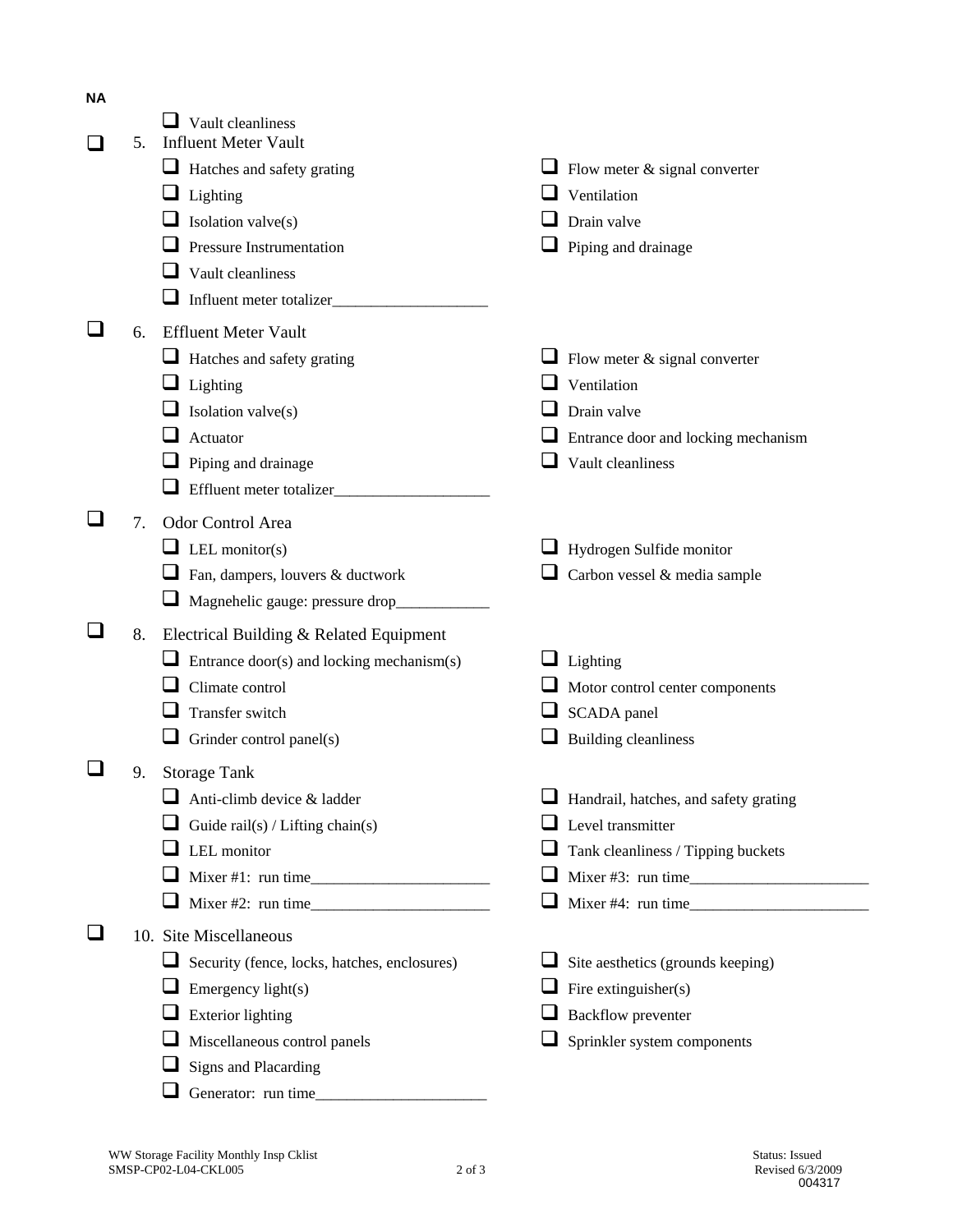| Comments: |                                                                       |  |  |  |  |
|-----------|-----------------------------------------------------------------------|--|--|--|--|
|           |                                                                       |  |  |  |  |
|           |                                                                       |  |  |  |  |
|           |                                                                       |  |  |  |  |
|           |                                                                       |  |  |  |  |
|           |                                                                       |  |  |  |  |
|           |                                                                       |  |  |  |  |
|           |                                                                       |  |  |  |  |
|           |                                                                       |  |  |  |  |
|           |                                                                       |  |  |  |  |
|           |                                                                       |  |  |  |  |
|           |                                                                       |  |  |  |  |
|           |                                                                       |  |  |  |  |
| Important | If any discrepancies are found, notify SMSP or appropriate personnel. |  |  |  |  |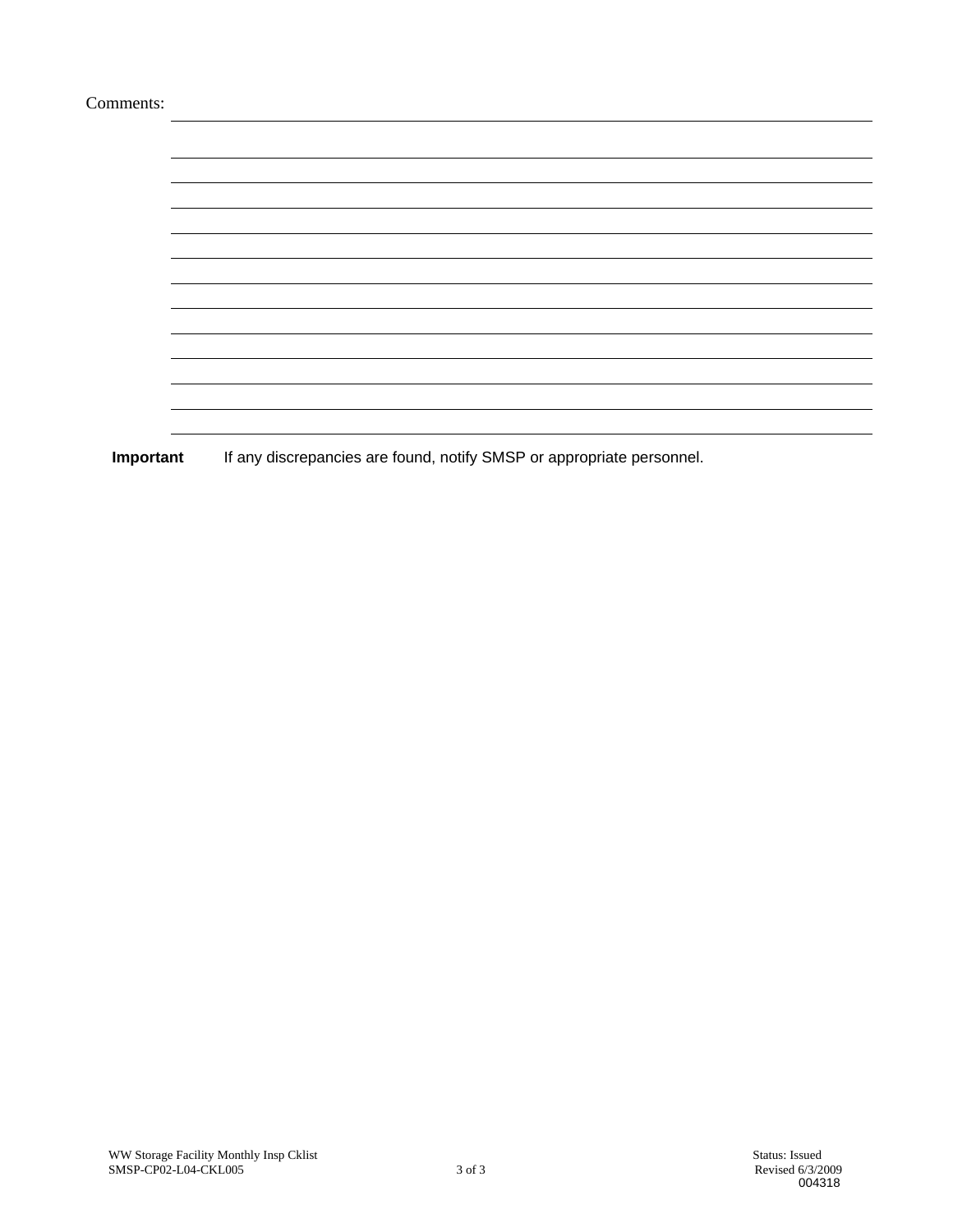# **Appendix E**

**Summaries of Changes Made to Other Consent Decree Programs**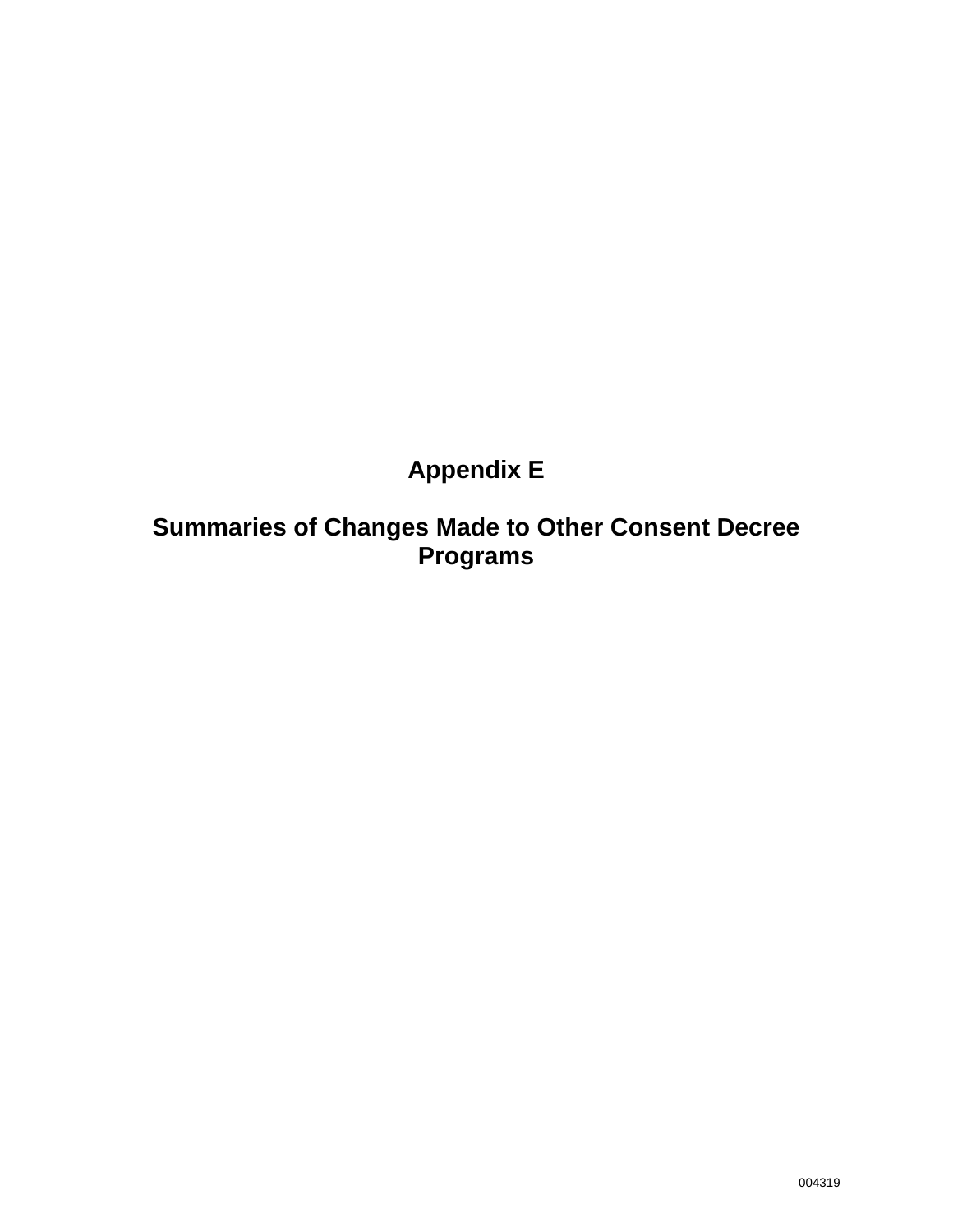KUB performs annual reviews of programs approved by EPA to ensure they are up to date and being fully implemented. The most current version of all programs can be found on KUB's Web site in the Public Document Repository. Following are brief descriptions of changes made as a result of those reviews and the locations where they may be found in the actual documents.

### **Summary of changes made to the Water Quality Monitoring Program**

- 1. Added verbiage pertaining to the use of proper Personal Protective Equipment while conducting field activities (page 2).
- 2. Creek miles were updated after measurements taken during walking surveys revealed differences in the miles that were previously noted (pages 3, 4, appendices I, R-Z and AD-AF).
- 3. Longitude and latitude coordinates were updated in conjunction with the creek miles that were updated (page 4).
- 4. Appendix A was updated with revised sewer basins and to include all pump stations.
- 5. Appendix AG was replaced with appendices AG-AN. The new appendices more clearly depict the locations of significant industrial users in relation to adjacent waterways (appendices AG-AN).

### **Summary of changes made to the Operations Record-Keeping Program**

- 1. All references to 'Department Manager' were changed to 'Plants Manager' (throughout document).
- 2. All references to 'Lab Supervisor' were changed to 'LRC Manager' (throughout document).
- 3. All references to 'Laboratory Services and Regulatory Compliance' were changed to 'Regulatory Compliance' (throughout document).
- 4. Changed 'Administrative Services' to 'Plants Department drive/Violations and Bypasses/Violations Database and in the LRC files' (Record location for TDEC Correspondence in section 1.3.1 table, page 2).
- 5. Added 'Plant Operations Database Check Operators on night shift verify information in the operations database matches what is on the daily data sheets for their shift and the prior shift' (Action/Responsibility for Data Verification Program Documents in section 1.3.1 table, page 4).
- 6. Updated text in section 1.4.4.6 and added daily Plant Operations Database Check and responsible parties to the table containing data assessments (page 7).
- 7. Raw data sheets for Kuwahee (Appendices 1.5.11 and 1.5.12), Fourth Creek (Appendix 1.5.13), Loves Creek (Appendix 1.5.14), and Eastbridge (Appendix 1.5.15) were updated.

#### **Summary of changes made to the Reporting, Notification, and Record-Keeping Program**

- 1. All references to 'Department Manager' were changed to 'Plants Manager' (throughout document).
- 2. All references to 'Lab Supervisor' were changed to 'LRC Manager' (throughout document).
- 3. All references to 'Laboratory Services and Regulatory Compliance' were changed to 'Regulatory Compliance' (throughout document).